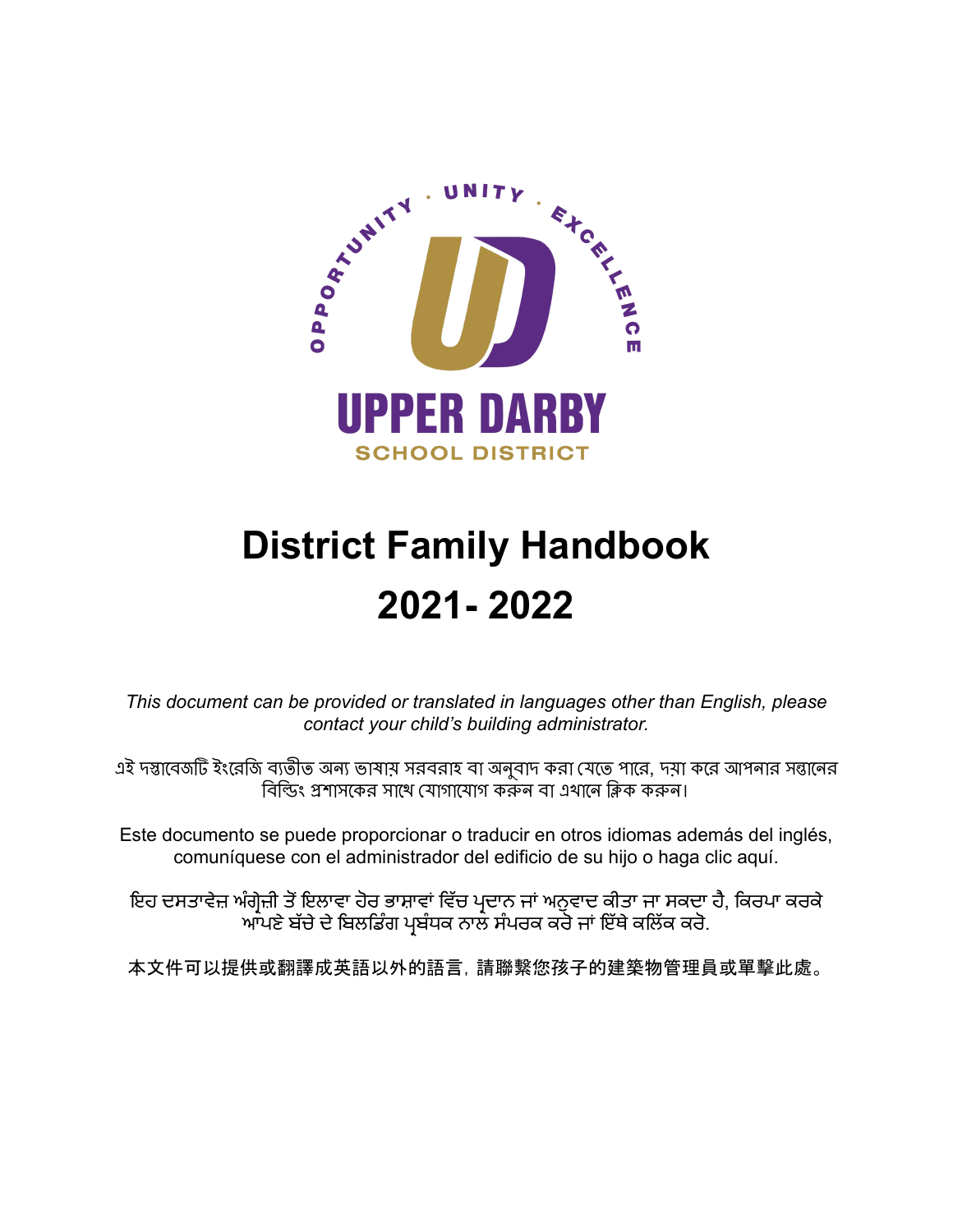# **TABLE OF CONTENTS**

| <b>SCHOOL HOURS (REGULAR)</b>                                    |  |
|------------------------------------------------------------------|--|
| SCHOOL HOURS (EARLY DISMISSAL)                                   |  |
| SCHOOL HOURS (2 HOUR DELAYED OPENING)                            |  |
| SCHOOL HOURS (HIGH SCHOOL TESTING)                               |  |
|                                                                  |  |
|                                                                  |  |
|                                                                  |  |
| 000. BOARD POLICY/PROCEDURE/ADMINISTRATIVE REGULATIONS 7         |  |
|                                                                  |  |
|                                                                  |  |
| 103. NONDISCRIMINATION IN SCHOOL AND CLASSROOM PRACTICES8        |  |
| 103.1 NONDISCRIMINATION - QUALIFIED STUDENTS WITH DISABILITIES 9 |  |
| 104. NONDISCRIMINATION IN EMPLOYMENT AND CONTRACT PRACTICES 10   |  |
| 105.1 REVIEW OF INSTRUCTIONAL MATERIALS BY PARENTS/GUARDIANS AND |  |
|                                                                  |  |
|                                                                  |  |
|                                                                  |  |
|                                                                  |  |
|                                                                  |  |
|                                                                  |  |
|                                                                  |  |
|                                                                  |  |
|                                                                  |  |
| 138. LANGUAGE INSTRUCTION EDUCATIONAL PROGRAM FOR ENGLISH        |  |
|                                                                  |  |
|                                                                  |  |
| 143. STANDARDS FOR PERSISTENTLY DANGEROUS SCHOOLS 19             |  |
|                                                                  |  |
|                                                                  |  |
|                                                                  |  |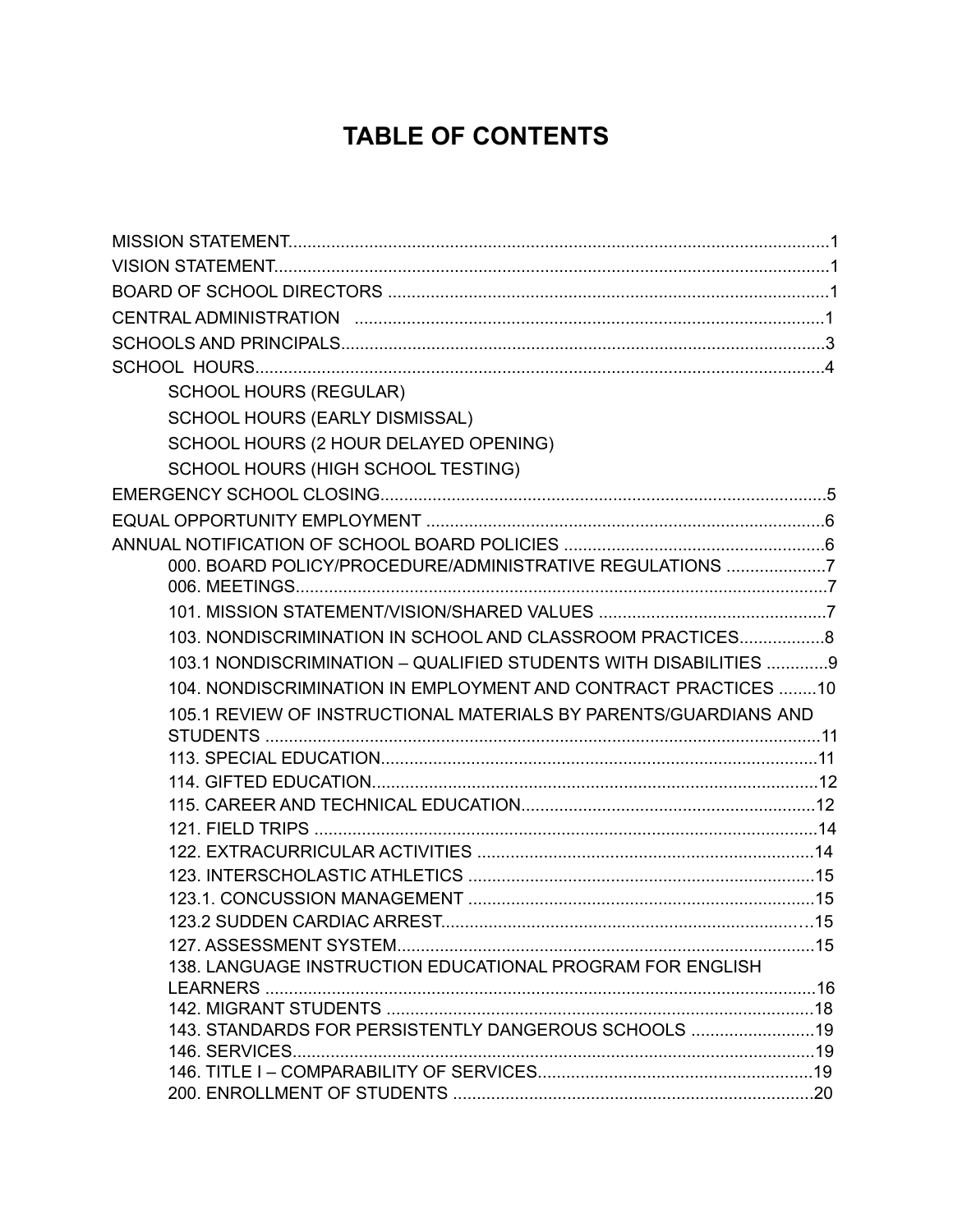| 210.1 POSSESSION/USE OF ASTHMA INHALERS/EPINEPHRINE             |  |
|-----------------------------------------------------------------|--|
|                                                                 |  |
|                                                                 |  |
|                                                                 |  |
|                                                                 |  |
|                                                                 |  |
|                                                                 |  |
|                                                                 |  |
| 220. STUDENT EXPRESSION/DISTRIBUTION AND POSTING OF MATERIALS39 |  |
|                                                                 |  |
|                                                                 |  |
|                                                                 |  |
|                                                                 |  |
|                                                                 |  |
|                                                                 |  |
|                                                                 |  |
|                                                                 |  |
|                                                                 |  |
|                                                                 |  |
|                                                                 |  |
|                                                                 |  |
|                                                                 |  |
|                                                                 |  |
|                                                                 |  |
|                                                                 |  |
| 312. PERFORMANCE ASSESSMENT OF SUPERINTENDENT/ASSISTANT         |  |
|                                                                 |  |
|                                                                 |  |
|                                                                 |  |
|                                                                 |  |
|                                                                 |  |
|                                                                 |  |
|                                                                 |  |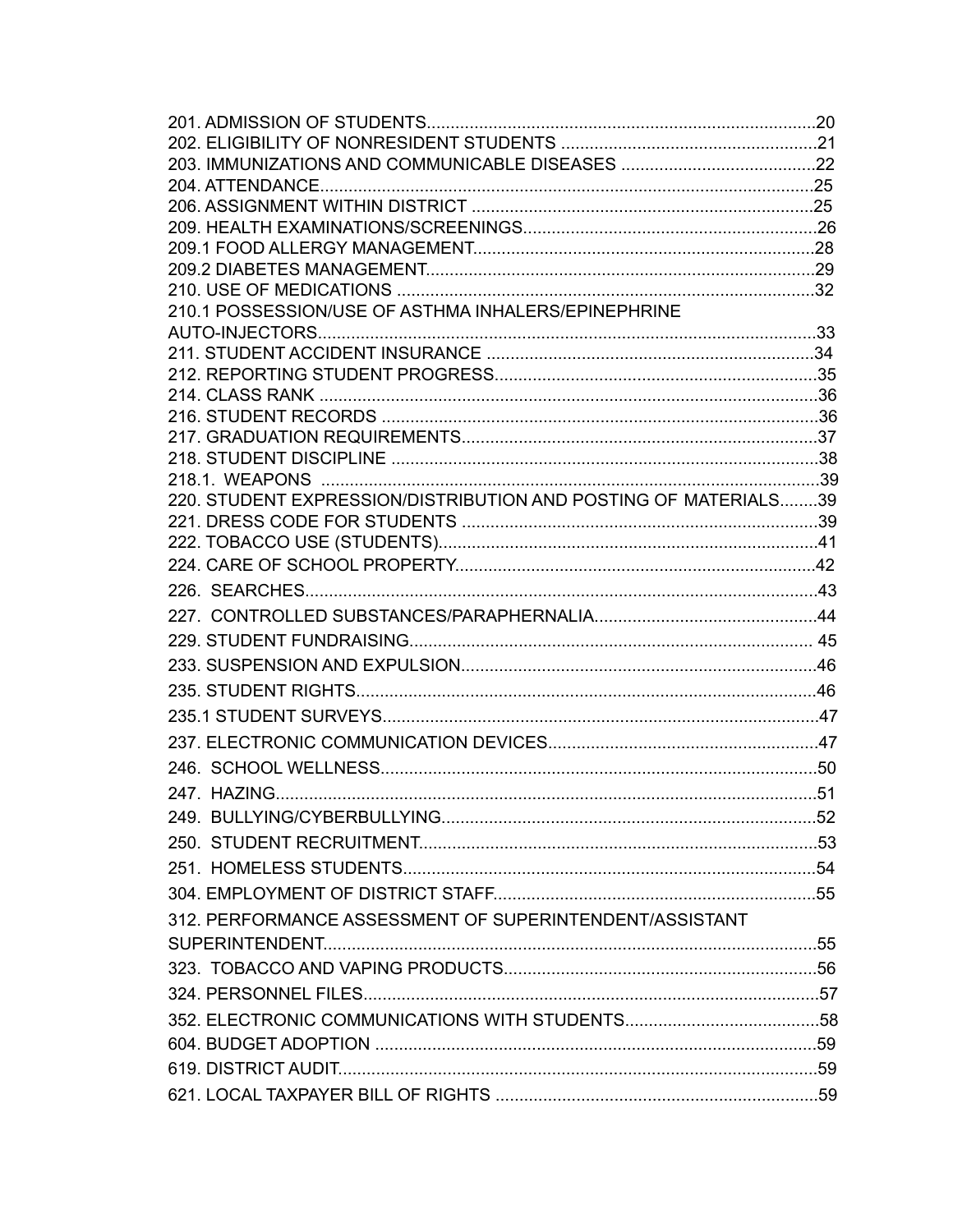| 815. ACCEPTABLE USE OF INTERNET, COMPUTERS AND NETWORK                                                           |  |
|------------------------------------------------------------------------------------------------------------------|--|
|                                                                                                                  |  |
| 819. SUICIDE AWARENESS, PREVENTION AND RESPONSE71                                                                |  |
|                                                                                                                  |  |
|                                                                                                                  |  |
|                                                                                                                  |  |
|                                                                                                                  |  |
| ANNUAL NOTIFICATIONS – FERPA/COPPA/AHERA/EMERGENCY ADMINISTRATION OF                                             |  |
|                                                                                                                  |  |
| NOTIFICATION OF RIGHTS UNDER FERPA FOR ELEMENTARY AND SECONDARY                                                  |  |
|                                                                                                                  |  |
| FAMILY EDUCATIONAL RIGHTS AND PRIVACY ACT (FERPA) NOTICE FOR                                                     |  |
|                                                                                                                  |  |
|                                                                                                                  |  |
| ACCEPTABLE USE OF INTERNET, COMPUTERS, AND NETWORK RESOURCES82<br>ASBESTOS HAZARD EMERGENCY RESPONSE ACT (AHERA) |  |
|                                                                                                                  |  |
| ASBESTOS HAZARD EMERGENCY RESPONSE ACT (AHERA) NOTIFICATION                                                      |  |
|                                                                                                                  |  |
|                                                                                                                  |  |
|                                                                                                                  |  |
|                                                                                                                  |  |
|                                                                                                                  |  |
| NATIONAL SCHOOL BREAKFAST, LUNCH AND SPECIAL MILK                                                                |  |
|                                                                                                                  |  |
|                                                                                                                  |  |
|                                                                                                                  |  |
|                                                                                                                  |  |
|                                                                                                                  |  |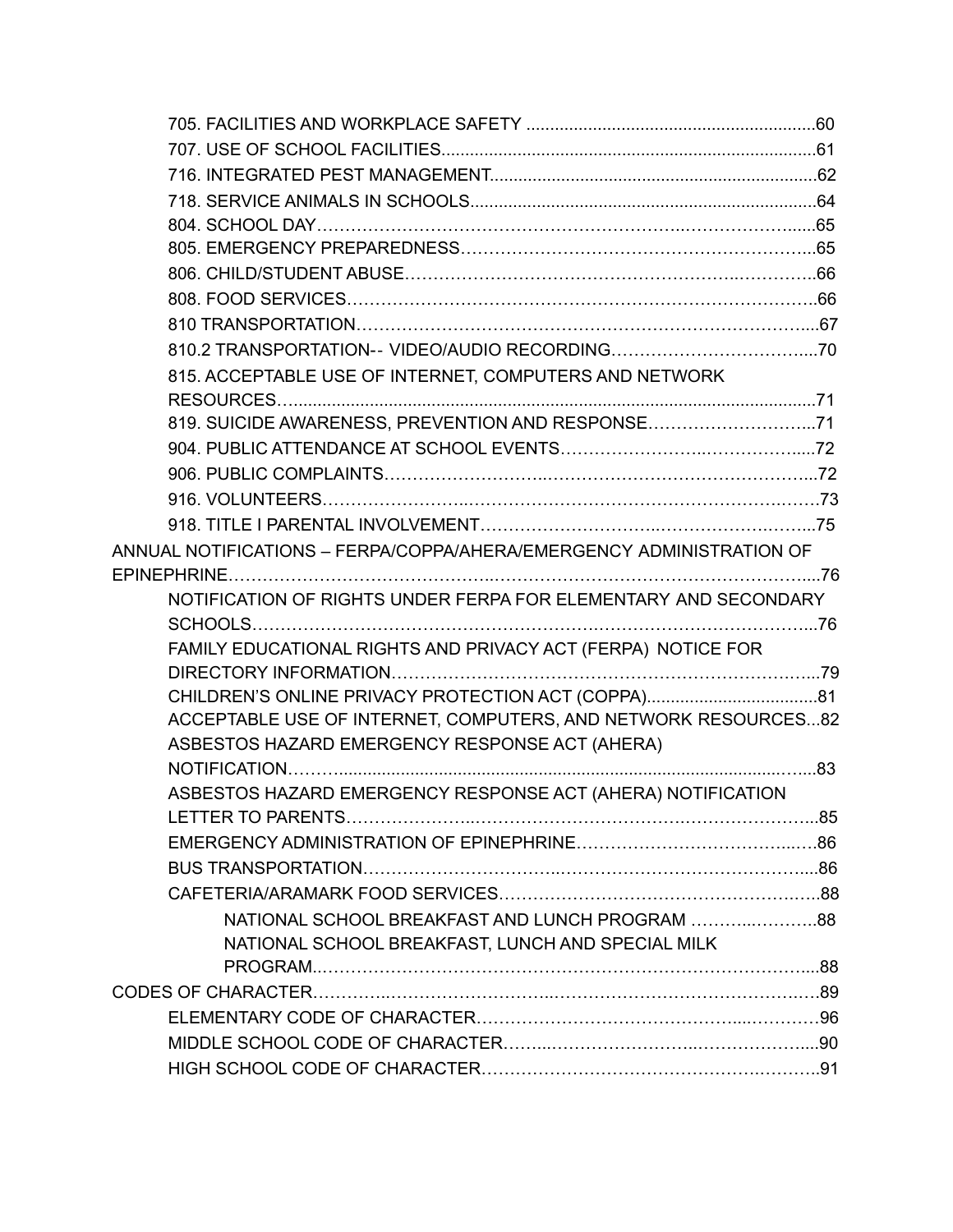| CREATIVE WORK, INTERNET/WEBSITE, SOCIAL MEDIA, TELEVISION, PUBLICATIONS, |  |
|--------------------------------------------------------------------------|--|
|                                                                          |  |
|                                                                          |  |
|                                                                          |  |
|                                                                          |  |
|                                                                          |  |
|                                                                          |  |
|                                                                          |  |
|                                                                          |  |
|                                                                          |  |
|                                                                          |  |
|                                                                          |  |
|                                                                          |  |
|                                                                          |  |
|                                                                          |  |
|                                                                          |  |
|                                                                          |  |
|                                                                          |  |
|                                                                          |  |
|                                                                          |  |
|                                                                          |  |
|                                                                          |  |
|                                                                          |  |
|                                                                          |  |
|                                                                          |  |
|                                                                          |  |
|                                                                          |  |
|                                                                          |  |
|                                                                          |  |
|                                                                          |  |
|                                                                          |  |
|                                                                          |  |
|                                                                          |  |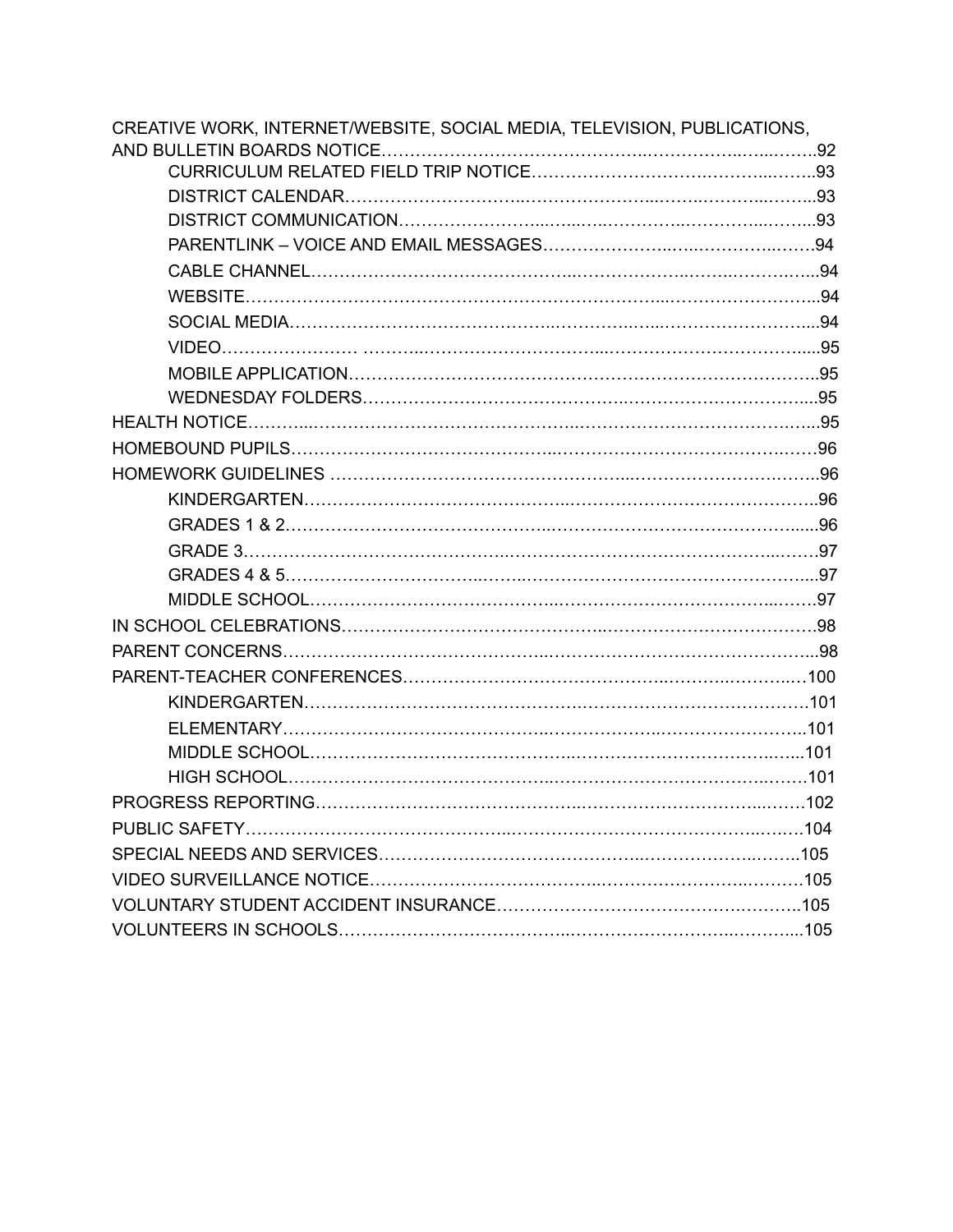#### **MISSION STATEMENT**

It is the mission of the Upper Darby School District to provide a comprehensive educational program that develops all learners into critical thinkers, with effective communication skills, empowering them to adapt to an ever-changing world. Our students will demonstrate integrity and confidence while cultivating a learner's mindset in pursuit of personal excellence and service to others.

#### **VISION STATEMENT**

To build unity by providing opportunities for all learners in their pursuit of excellence.

#### **BOARD OF SCHOOL DIRECTORS**

Edward Brown, President Gina Curry, Vice President Rachel Mitchell Neil Desnoyers Donald Fields

Dr. Meredith Hegg David Neill Damien Christopher Warsavage Debra Williams A. Kyle Berman, *Solicitor*

**\*The School Board of Directors meets 2nd Tuesday of each month at 7:30 p.m. for Regular Meetings and 4th Tuesday of each month at 6:00 p.m. for Education and Pupil Services and Finance and Operations Committee Meetings** (Dates for all Board Meetings can be found on the District Website by clicking [HERE.](https://www.upperdarbysd.org/Page/1932))

#### **CENTRAL ADMINISTRATION**

Dr. Daniel P. McGarry, *Superintendent of Schools* Dr. John Council, *Assistant Superintendent of Personnel and Equity* Edward Marshaleck, *Assistant Superintendent of Student Services* Craig Rogers, *Chief Financial Officer* Aaronda Q. Beauford, *Director of Communications* Mark Manley, *Director of Public Safety* Christine Kelley, *Director of Curriculum*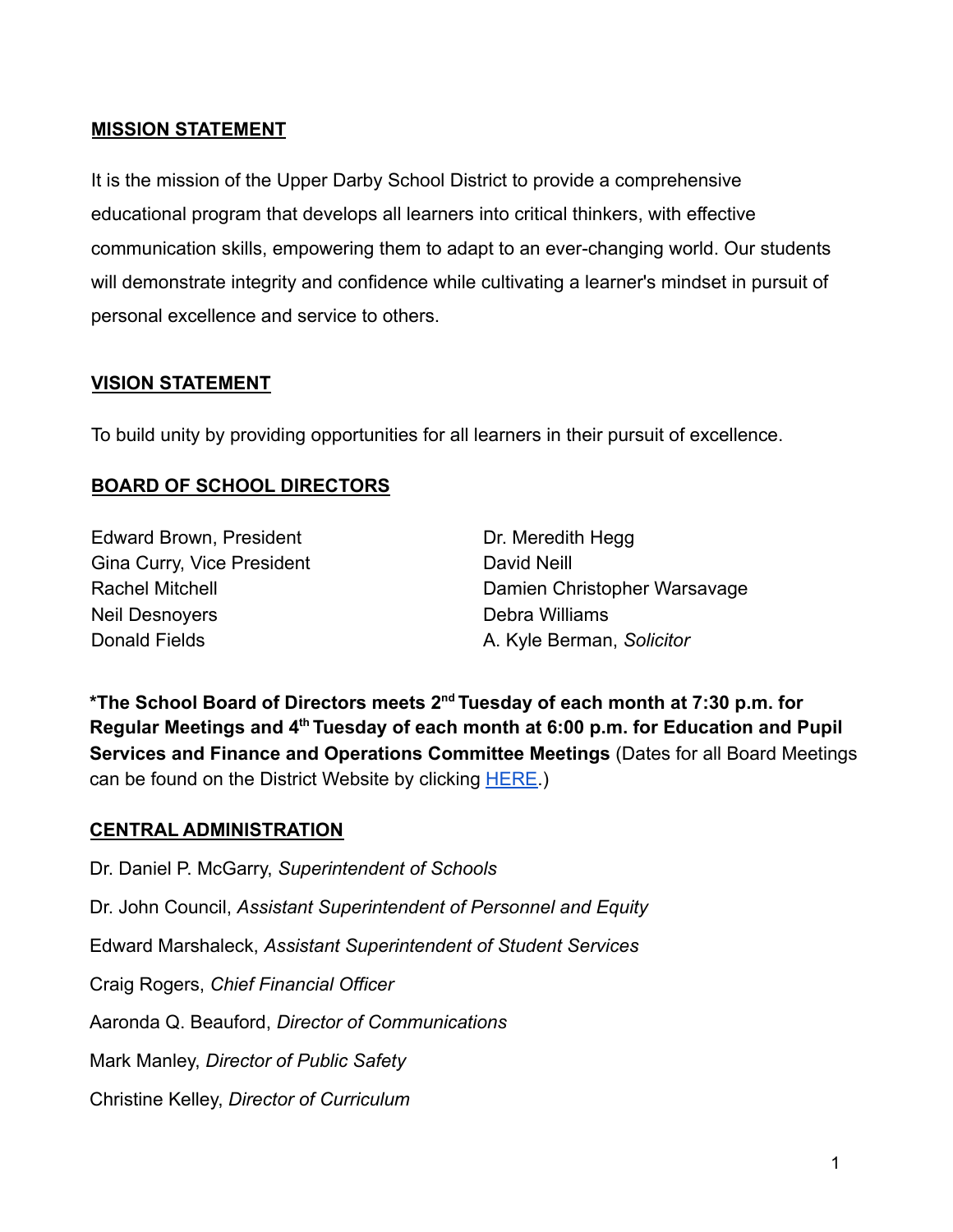Frank Salerno, *Director of Elementary Education* Dr. Gregory Manfre, *Director of Secondary Education* Christopher Pugliese, *Director of Pupil Services* Robert Hilinski, *Director of Technology* Marvin Lee, *Controller* Tracey Hinkson, *Administrative Assistant to Superintendent* Wendy Elgart, *Director of Federal Programs, Food Services, School Counselors and Social Workers* Forrest Tarver, *Director of Transportation* Barbara Schneider, *Assistant Supervisor of Transportation* Timothy Leaf, *Manager of Facilities* Eileen Hershman, *Supervisor of Human Resources* Tim Lambert*, Manager of Student Data* Edward Monaghan, *Supervisor of Central Registration* Joseph McGilvery, *Purchasing Supervisor* Robert Schwartz, *Curriculum Supervisor – Business, Math, Tech Ed* Catherine Kania, *Curriculum Supervisor – Art, Music, Social Studies, Library* Kristen O'Neill, *Curriculum Supervisor – Language Arts, Reading, World Languages* Elisabeth Riches, *Curriculum Supervisor – Science, Health & Physical Education, Family & Consumer Sciences* Joanna Demarco, *Supervisor of Multi-Tiered System of Support (MTSS) and English Language Learners* Candice Riccione, *Supervisor of Online Learning* Thomas Fitti, *Special Education Supervisor* Megan McCoach, *Special Education Supervisor* James Nielsen, *Special Education Supervisor* Melissa Hardas, *Special Education Supervisor* Jennifer Jones, *Special Education Supervisor*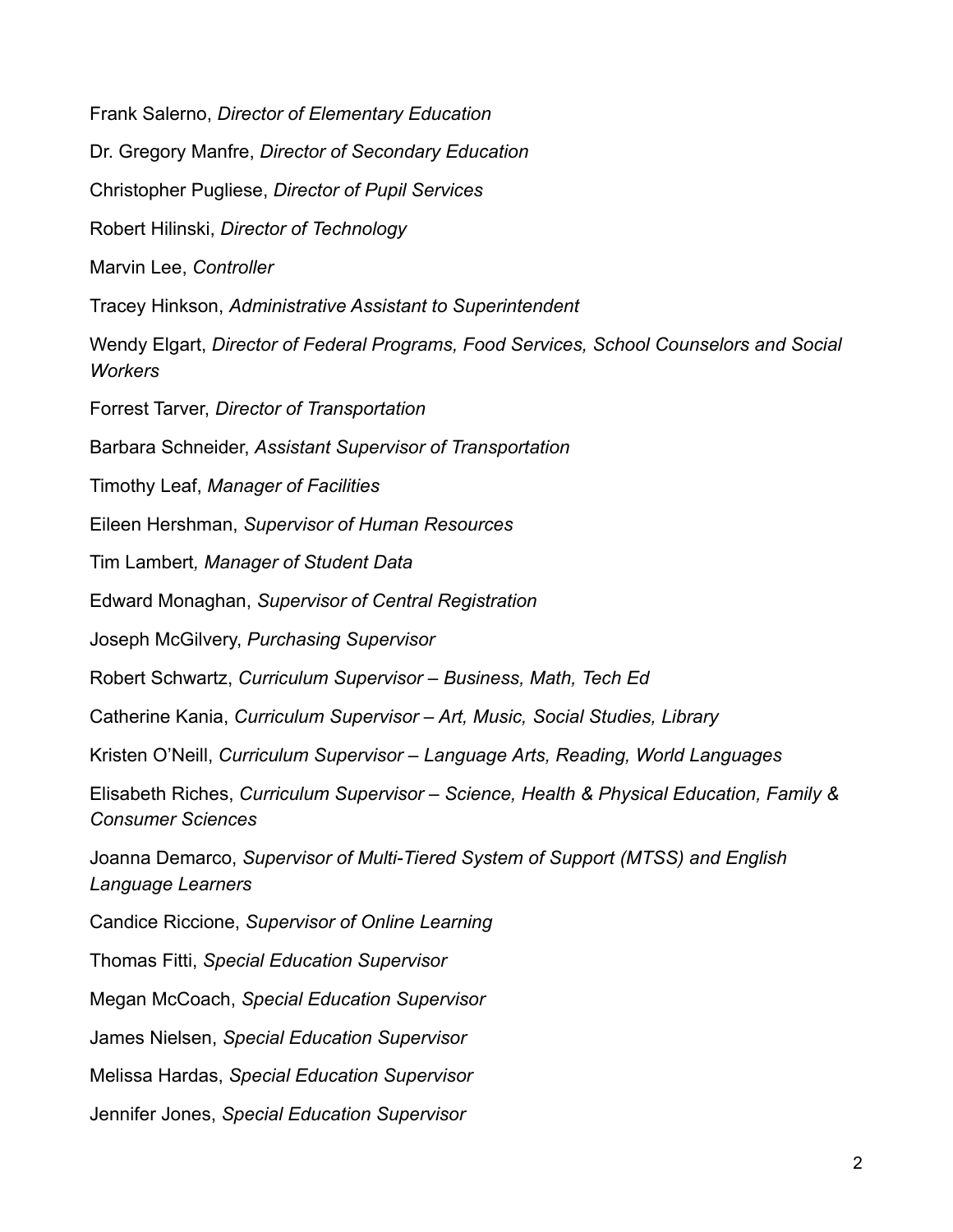#### **SCHOOLS AND PRINCIPALS**

The Kindergarten Center **Dina Williams**, Principal 3200 State Road, Drexel Hill, PA 19026 610-284-7992

Aronimink Elementary School and The Muslim Joshua Rehak, Principal 4611 Bond Avenue, Drexel Hill, PA 19026 610-853-4510

Bywood Elementary School **Kristin Meehan, Principal** 330 Avon Road, Upper Darby, PA 19082 610-352-6842

Garrettford Elementary School **Allen Brydges**, Principal 3830 Garrett Road, Drexel Hill, PA 19026 610-626-9168

Highland Park Elementary School Joanne Devito, Principal 8301 West Chester Pike, Upper Darby, PA 19082 610-853-4530

Hillcrest Elementary School **Danny McEaddy, Principal** 2601 Bond Avenue, Drexel Hill, PA 19026 610-853-4520

Charles Kelly Elementary School **Daniel Hyland, Principal** 3400 Dennison Avenue, Drexel Hill, PA 19026 610-638-1070

Primos Elementary School and Bill Rogers, Principal 861 Bunting Lane, Primos, PA 19018 610-622-6755

Senkow Elementary School **Kimisha Simpson, Principal** 15 East Lamont Avenue, Glenolden, PA 19036 610-957-5114

Stonehurst Hills Elementary School **Melissa Wallis, Principal** 7051 Ruskin Lane, Upper Darby, PA 19082 610-626-9111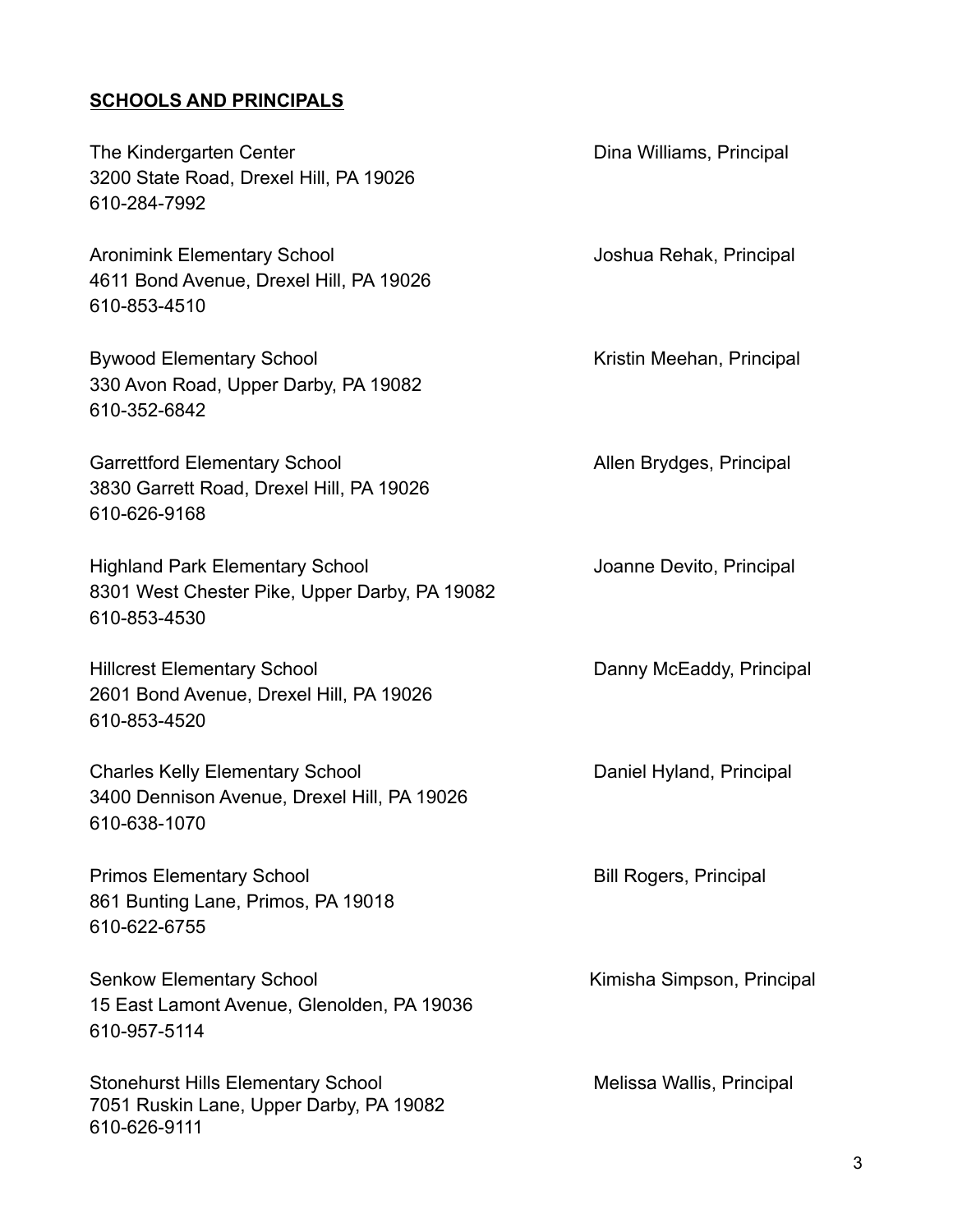| <b>Westbrook Park Elementary School</b>        |
|------------------------------------------------|
| 199 Westbrook Drive, Clifton Heights, PA 19018 |
| 610-626-9363                                   |
| <b>Beverly Hills Middle School</b>             |
| 1400 Garrett Road, Upper Darby, PA 19082       |
| 610-626-9317                                   |

3001 State Road, Drexel Hill, PA 19026

610-853-4580

Marc Comfort, Principal

Dr. Brian Ursone, Principal

Drexel Hill Middle School Dr. Matt Alloway, Principal

Upper Darby High School News Assessment Reliev Simone, Principal 601 N. Lansdowne Avenue, Drexel Hill, PA 19026 610-622-7000

# **SCHOOL HOURS**

#### SCHOOL HOURS (REGULAR)

| Kindergarten                                        |                                                                                       |
|-----------------------------------------------------|---------------------------------------------------------------------------------------|
| Kindergarten Center                                 | 8:40 AM - 11:30 AM/12:40 PM - 3:30 PM                                                 |
| Kindergarten @ Westbrook Park,<br>Primos, Hillcrest | 8:50 AM - 11:30 AM/12:35 PM - 3:15 PM<br>Kindergarten pupils attend one session only. |
| <b>All Elementary Schools</b>                       | 8:50 AM - 3:15 PM                                                                     |
| <b>Secondary Schools</b>                            |                                                                                       |
| <b>Beverly Hills Middle School</b>                  | $8.00$ AM $- 2.40$ PM                                                                 |
| Drexel Hill Middle School                           | $8:30$ AM $-3:10$ PM                                                                  |
| Upper Darby High School                             | $7:30$ AM $- 2:41$ PM                                                                 |
| SCHOOL HOURS (EARLY DISMISSAL)                      |                                                                                       |

#### *Kindergarten*

| Kindergarten Center | 8:40 AM - 10:10 AM/11:10 PM - 12:40 PM |
|---------------------|----------------------------------------|
|---------------------|----------------------------------------|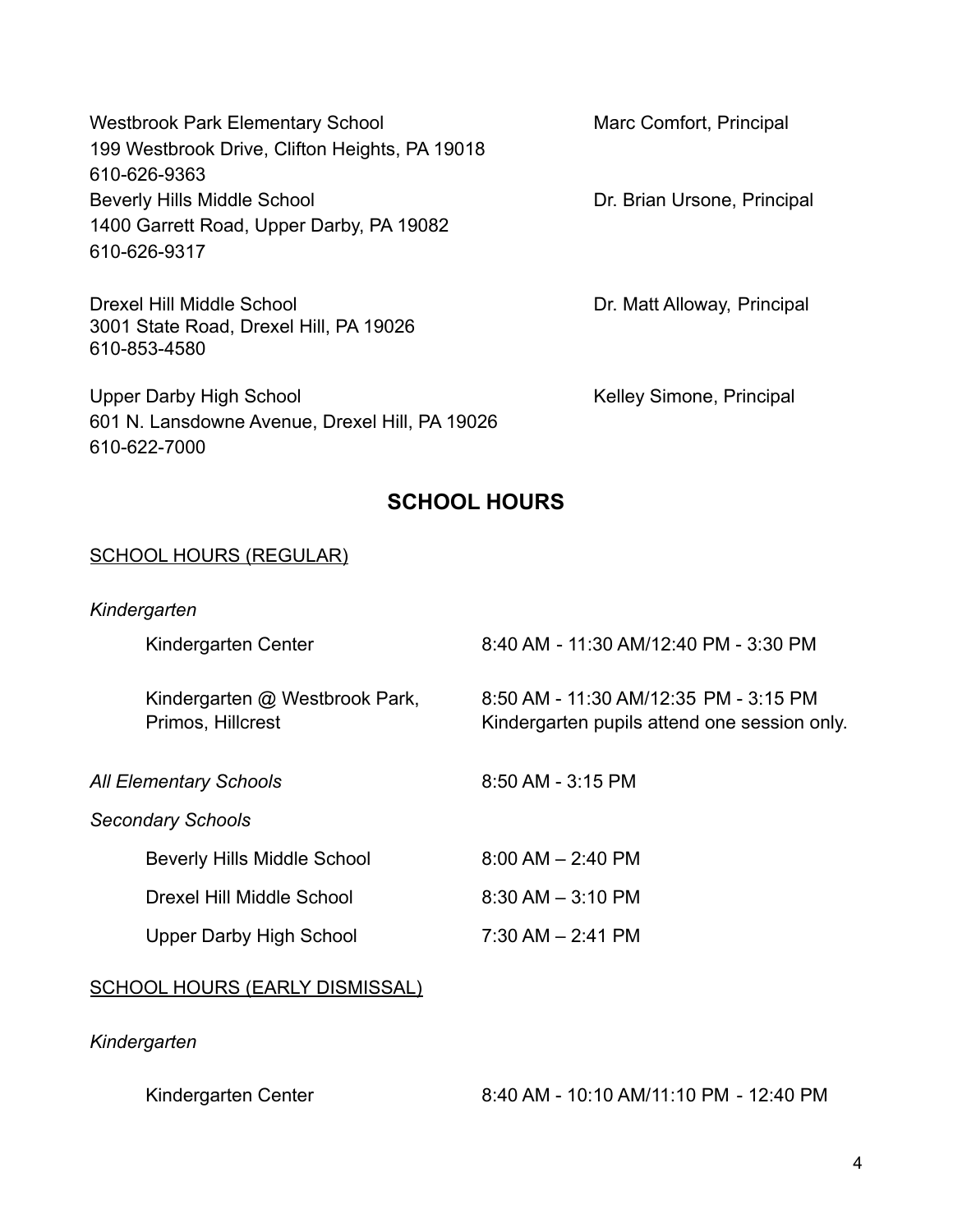| Kindergarten @ Westbrook Park,<br>Primos, Hillcrest | 8:50 AM - 10:20 AM/11:00 PM - 12:30 PM<br>*Kindergarten pupils attend one session only. |
|-----------------------------------------------------|-----------------------------------------------------------------------------------------|
| All Elementary Schools                              | 8:50 AM - 12:30 PM                                                                      |
| <b>Secondary Schools</b>                            |                                                                                         |
| <b>Beverly Hills Middle School</b>                  | $8:00$ AM $-$ 1:00 PM                                                                   |
| Drexel Hill Middle School                           | $8:30$ AM $- 1:30$ PM                                                                   |
| <b>Upper Darby High School</b>                      | $7:30$ AM $-$ 1:00 PM                                                                   |

#### SCHOOL HOURS (2-HOUR DELAYED OPENING)

#### *Kindergarten*

| Kindergarten Center            | 10:30 AM - 12:15 PM/1:45 PM - 3:30 PM         |
|--------------------------------|-----------------------------------------------|
| Kindergarten @ Westbrook Park, | 10:50 AM - 12:35 PM/1:30 PM - 3:15 PM         |
| Primos, Hillcrest)             | *Kindergarten pupils attend one session only. |

| <b>All Elementary Schools</b>      | 10:50 AM - 3:15 PM     |
|------------------------------------|------------------------|
| <b>Secondary Schools</b>           |                        |
| <b>Beverly Hills Middle School</b> | $10:00$ AM $- 2:40$ PM |
| Drexel Hill Middle School          | $10:30$ AM $-3:10$ PM  |
| <b>Upper Darby High School</b>     | $9.30$ AM $- 2.41$ PM  |

\*Morning Extended Day Care is canceled on any morning of a delayed opening

#### SCHOOL HOURS (HIGH SCHOOL TESTING)

**Please refer to the district website for arrival and dismissal times for the high school during Keystone Exams and PSAT Testing.**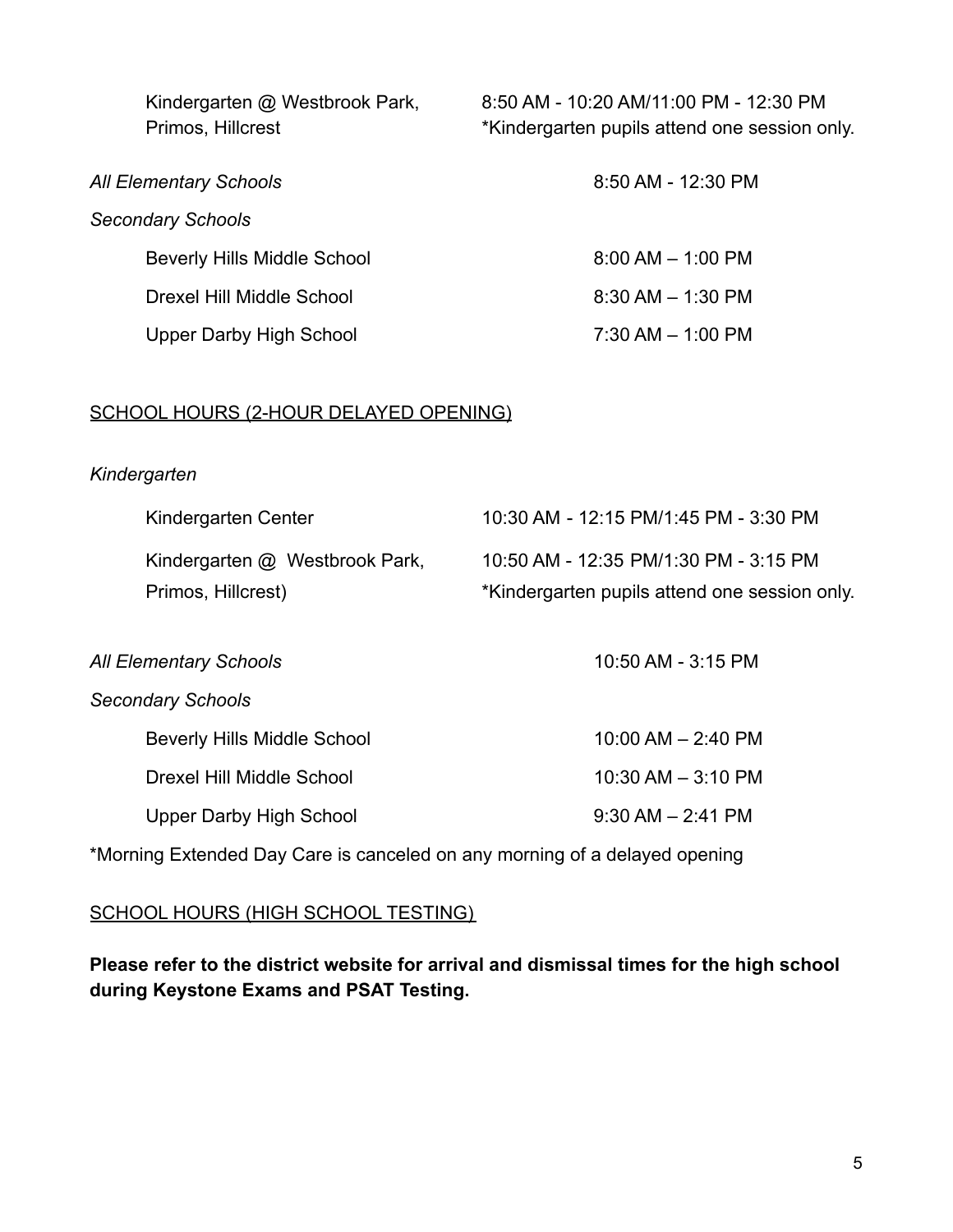#### EMERGENCY SCHOOL CLOSING

Notification will also be given on the District's [Facebook](https://www.facebook.com/Upper-Darby-School-District-263860013791271/) page, [Twitter](https://twitter.com/UpperDarbySD?ref_src=twsrc%5Egoogle%7Ctwcamp%5Eserp%7Ctwgr%5Eauthor) feed, [Instagram](https://www.instagram.com/udsdofficial/?hl=en) page, and on the District's [Public Access Channel](https://pa02209738.schoolwires.net/Page/4437) (Comcast - Channel 08; RCN - Channel 51, Verizon FIOS - Channel 20).

Visit the [website](https://www.upperdarbysd.org/Page/7053) for more information about the emergency school closing and delays communication protocol.

# **EQUAL OPPORTUNITY EMPLOYMENT**

#### **Discrimination**

The Upper Darby School District is an equal opportunity education institution and will not discriminate on the basis of race, color, national origin, sex, disability or limited English proficiency in its activities, programs or employment practices as required by Title VI, Title IX, and Section 504. All concerns regarding discrimination should be directed to:

Dr. John Council, Assistant Superintendent for Personnel and Equity Upper Darby School District Administration Building 4611 Bond Avenue Drexel Hill, PA 19026

#### **ANNUAL NOTIFICATION OF SCHOOL BOARD POLICIES**

The School District is required to annually notify students and parents/guardians about the Board Policies listed below. The information provided in this handbook includes the name of the policy as well as a brief description of the policy. All School District policies, including the policies below, can be found on **[BoardDocs](https://go.boarddocs.com/pa/udar/Board.nsf/Public)**. BoardDocs can be accessed through the district website [\(www.upperdarbysd.org/boarddocs\).](http://www.upperdarbysd.org/boarddocs)) In addition to Board Policies, Administrative Regulations are also listed on BoardDocs, if applicable. They can be found attached to the bottom of each policy in BoardDocs. Administrative Regulations detail how the District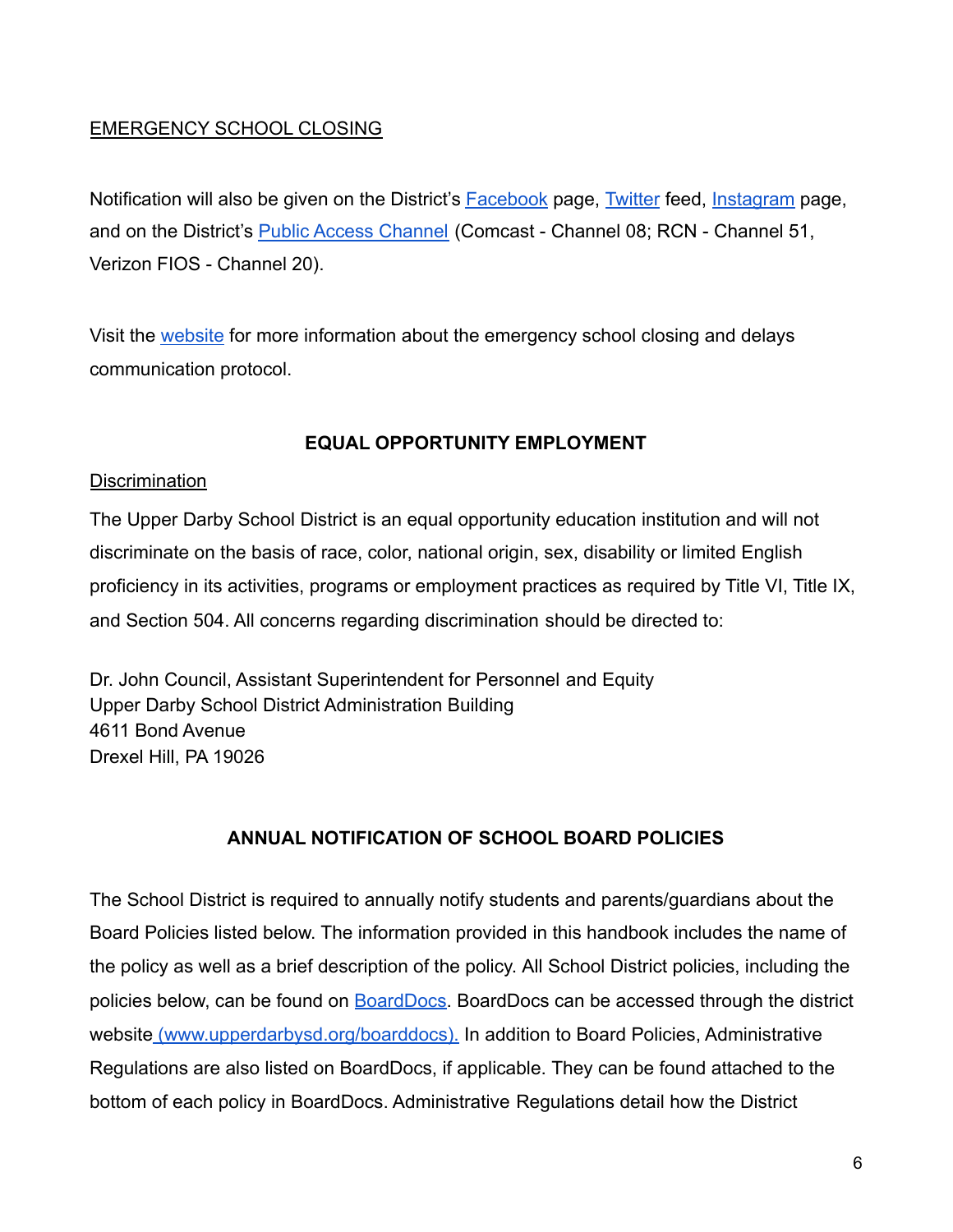Administration carries out Board Policy. Many forms and other important information can be found in the Administrative Regulations.

#### 000. BOARD POLICY/PROCEDURE/ADMINISTRATIVE REGULATIONS

The policies and procedures adopted by the Board establish the general parameters within which the daily operations of the school district are to be governed. Administrative regulations for carrying out and implementing Board policies are developed and implemented by the administration, under the direction of the Superintendent. As applicable, all members of the school community are expected to comply with both Board policy and administrative regulations, subject to stated limitations and exceptions.

However, failure of the Board or the administration to comply with policy or procedure shall not invalidate any lawful action taken.

*The policy in its entirety can be found on the district website along with administrative regulations, if applicable.*

# 006. MEETINGS

Notice of all public Board meetings, including committee meetings and work sessions, shall be given by publication of the date, place, and time of such meetings in the newspaper(s) of general circulation designated by the Board and posting of such notice at the administrative offices of the Board. *The policy in its entirety can be found on the district website along with administrative regulations, if applicable.*

# 101. MISSION STATEMENT/VISION/SHARED VALUES

The Upper Darby School District is committed to providing a comprehensive and challenging educational program which encourages all learners in a safe environment to respect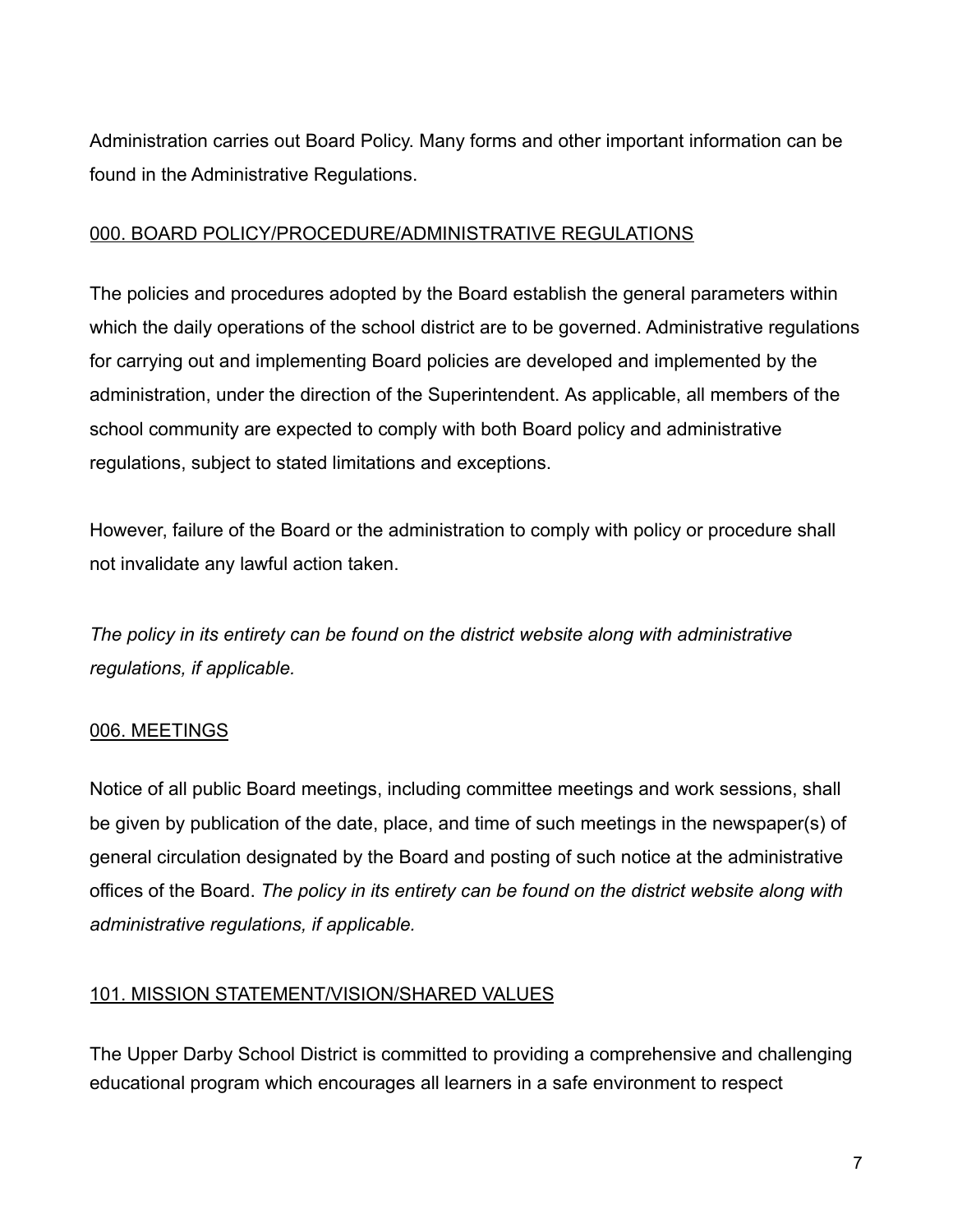themselves and others, value education, and contribute to our diverse community and society as confident, independent thinkers.

*The policy in its entirety can be found on the district website along with administrative regulations, if applicable.*

#### 103. DISCRIMINATION/TITLE IX SEXUAL HARASSMENT AFFECTING STUDENTS

The Board declares it to be the policy of this district to provide an equal opportunity for all students to achieve their maximum potential through the programs offered in the schools without discrimination on the basis of race, color, age, creed, religion, sex, sexual orientation, ancestry, national origin, marital status, pregnancy or handicap/disability.

The district strives to maintain a safe, positive learning environment for all students that is free from discrimination. Discrimination is inconsistent with the educational and programmatic goals of the district and is prohibited on school grounds, at school-sponsored activities and on any conveyance providing transportation to or from a school entity or school-sponsored activity.

The district shall provide to all students, without discrimination, course offerings, counseling, assistance, services, employment, athletics and extracurricular activities. The district shall make reasonable accommodations for identified physical and mental impairments that constitute handicaps and disabilities, consistent with the requirements of federal and state laws and regulations.

The Board encourages students and third parties who believe they or others have been subject to discrimination to promptly report such incidents to designated employees, even if some elements of the related incident took place or originated away from school grounds, school activities or school conveyances.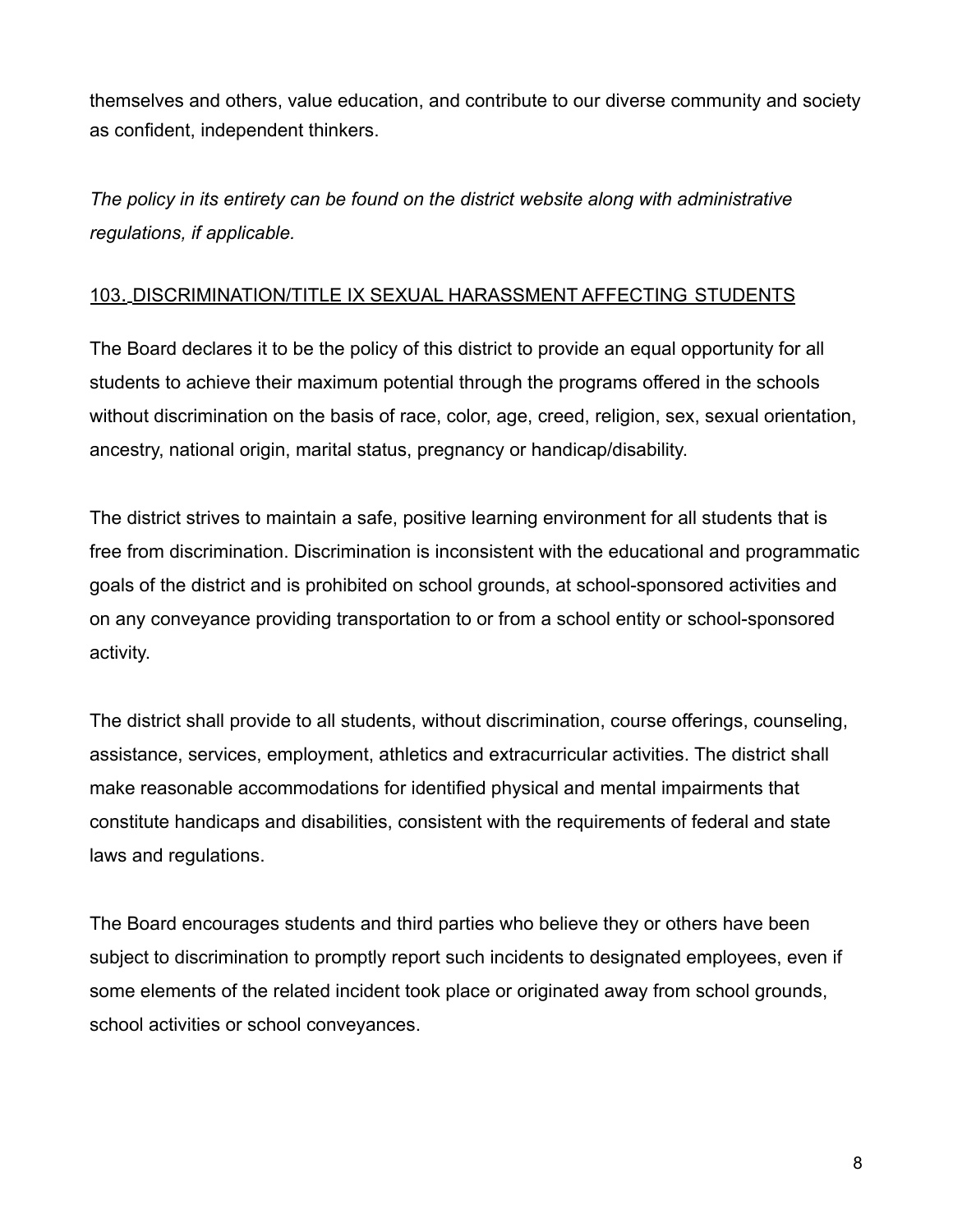The Board directs that verbal and written complaints of discrimination shall be investigated promptly, and appropriate corrective or preventative action be taken when allegations are substantiated. The Board directs that any complaint of discrimination brought pursuant to this policy shall also be reviewed for conduct which may not be proven discriminatory under this policy but merits review and possible action under other Board policies.

Confidentiality of all parties, witnesses, the allegations, the filing of a complaint and the investigation shall be handled in accordance with this policy and the district's legal and investigative obligations.

No reprisals nor retaliation shall occur as a result of good faith charges of discrimination.

*The policy in its entirety can be found on the district website along with administrative regulations, if applicable.*

#### 103.1 NONDISCRIMINATION – QUALIFIED STUDENTS WITH DISABILITIES

The Board declares it to be the policy of this district to ensure that all district programs and practices are free from discrimination against all qualified students with disabilities. The Board recognizes its responsibility to provide academic and nonacademic services and programs equally to students with and without disabilities.

The district shall provide to each qualified student with a disability enrolled in the district, without cost to the student or parent/guardian, a free and appropriate public education (FAPE). This includes provision of education and related aids, services, or accommodations which are needed to afford each qualified student with a disability equal opportunity to participate in and obtain the benefits from educational programs and extracurricular activities without discrimination, to the same extent as each student without a disability, consistent with federal and state laws and regulations.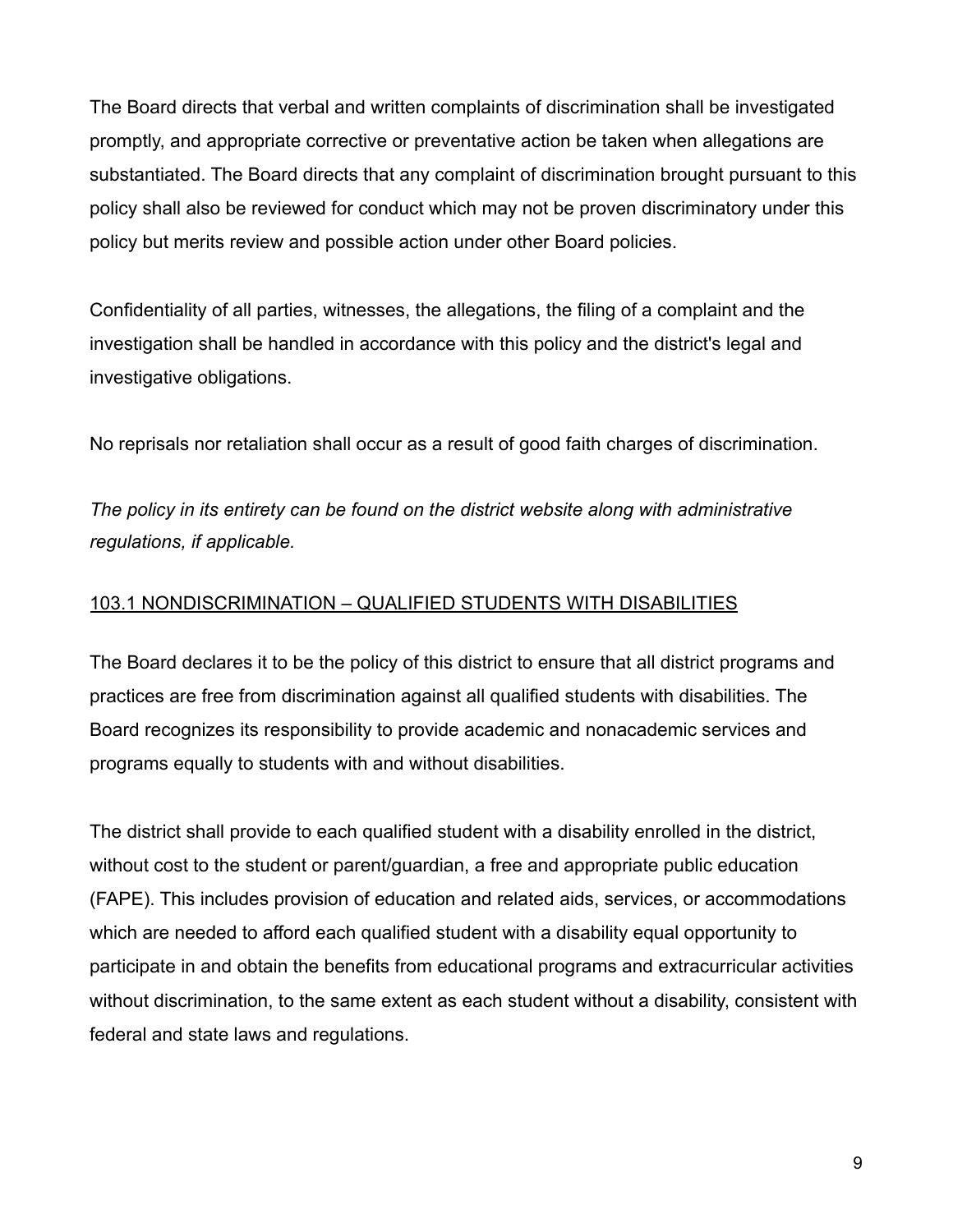The Board encourages students and parents/guardians who believe they have been subjected to discrimination or harassment to promptly report such incidents to designated employees.

The Board directs that complaints of discrimination or harassment shall be investigated promptly, and corrective action be taken for substantiated allegations. Confidentiality of all parties shall be maintained, consistent with the district's legal and investigative obligations.

The district shall not intimidate, threaten, coerce, discriminate or retaliate against any individual for the purpose of interfering with any right or privilege secured by this policy. *The policy in its entirety can be found on the district website along with administrative regulations, if applicable.*

# 104. DISCRIMINATION/TITLE IX SEXUAL HARASSMENNT AFFECTING STAFF

The Board declares it to be the policy of this district to provide to all persons equal access to all categories of employment in this district, regardless of race, color, age, creed, religion, sex, sexual orientation, ancestry, national origin, marital status, genetic information, pregnancy, handicap/disability or genetic information. The district shall make reasonable accommodations for identified physical and mental impairments that constitute disabilities, consistent with the requirements of federal and state laws and regulations.

The Board encourages employees and third parties who believe they or others have been subject to discrimination to promptly report such incidents to designated employees.

The Board directs that verbal and written complaints of discrimination shall be investigated promptly, and appropriate corrective action be taken when allegations are substantiated. The Board directs that any complaint of discrimination brought pursuant to this policy shall also be reviewed for conduct which may not be proven discriminatory under this policy but merits review and possible action under other Board policies.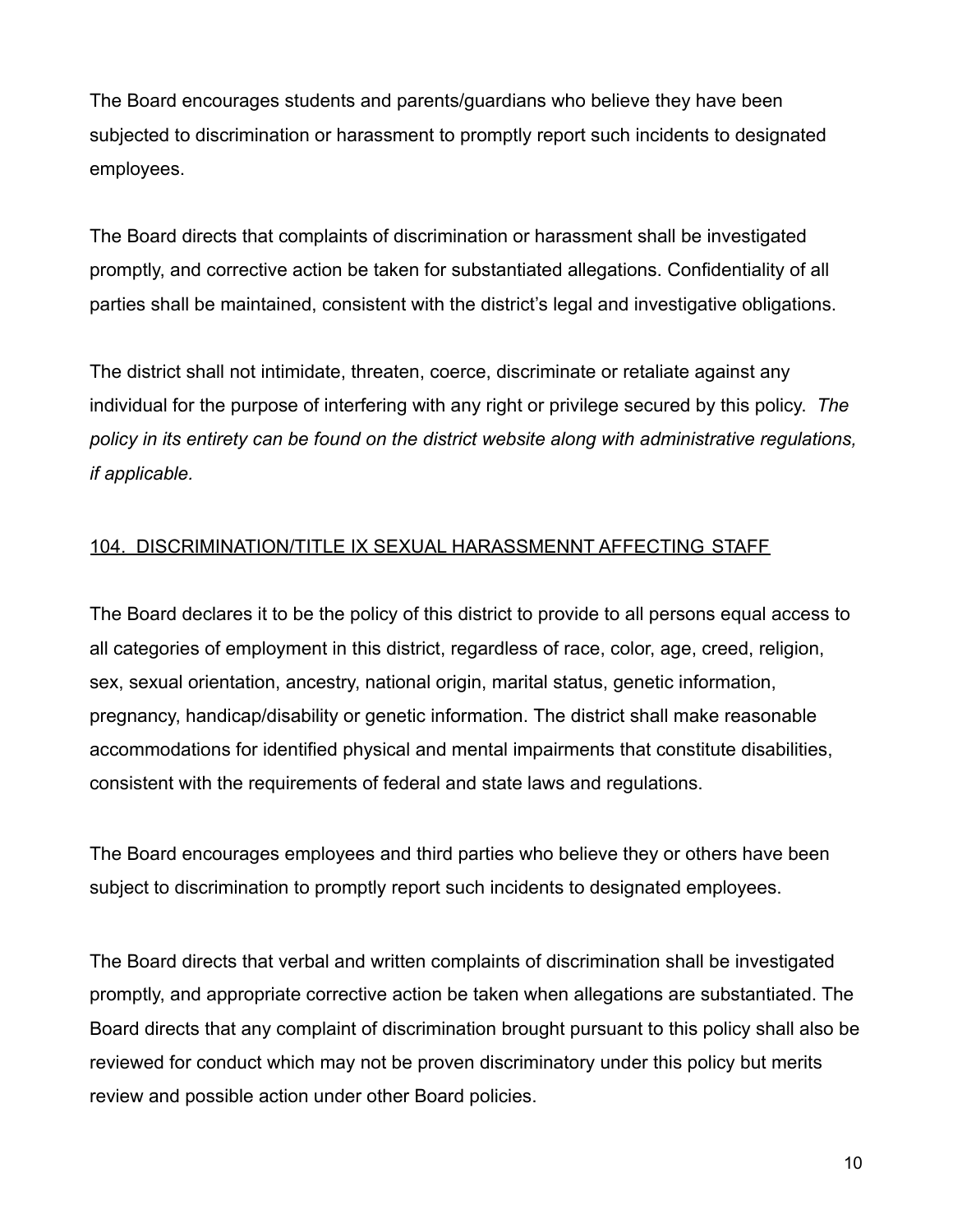Confidentiality of all parties, witnesses, the allegations, the filing of a complaint, and the investigation shall be handled in accordance with this policy and the district's legal and investigative obligations.

The Board prohibits retaliation against any person for making a report of discrimination or participating in a related investigation or hearing, or opposing practices the person reasonably believes to be discriminatory. A complaint of retaliation shall be handled in the same manner as a complaint of discrimination.

*The policy in its entirety can be found on the district website along with administrative regulations, if applicable.*

## 105.1 REVIEW OF INSTRUCTIONAL MATERIALS BY PARENTS/GUARDIANS AND **STUDENTS**

The Board adopts this policy to ensure that parents/guardians have an opportunity to review instructional materials and have access to information about the curriculum, including academic standards to be achieved, instructional materials and assessment techniques.

*The policy in its entirety can be found on the district website along with administrative regulations, if applicable.*

#### 113. SPECIAL EDUCATION

The district is committed to assisting students identified with disabilities to obtain the maximum educational benefit and to be educated with their regular education peers to the greatest extent possible.

The Board directs that all students with disabilities shall be identified, evaluated, and provided with appropriate educational programs and services, in accordance with federal and state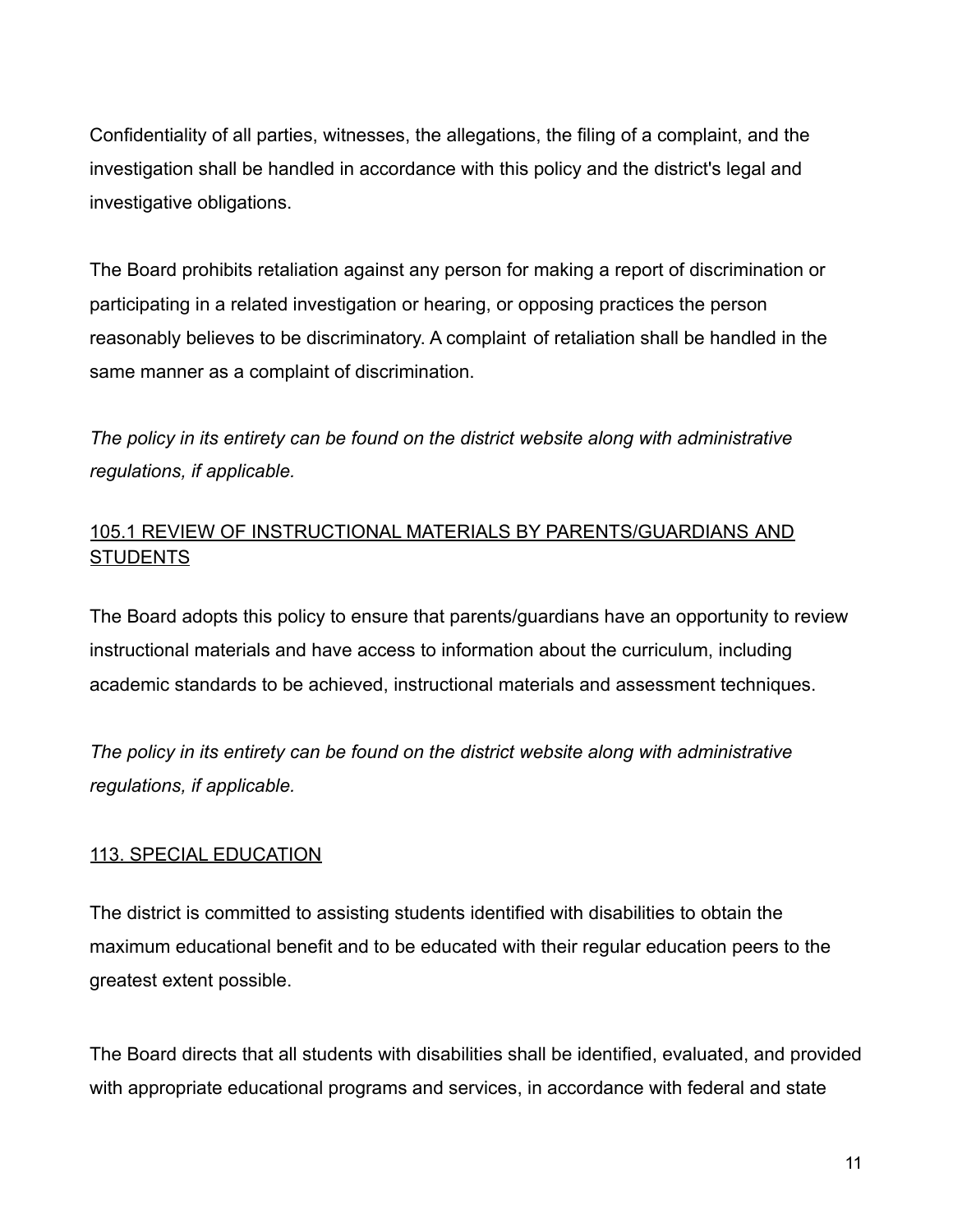laws and regulations. The district shall ensure that it complies with its duty under Child Find to ensure that students who are thought to be eligible are appropriately evaluated and identified as needing special education and related services and offered educational services and programs in accordance with applicable federal and state laws and regulations. Additionally, the district is committed to ensuring that students with disabilities are not discriminated against pursuant to federal and state laws and regulations and to assure that said students are offered an appropriate 504 Plan should said students not require special education and related services but only accommodations consistent with applicable laws and regulations.

The Board, through recommendations of the Superintendent or designee, shall determine the facilities, programs, services and staff that shall be provided by the district for the instruction of students with disabilities, based upon the identified needs of the district's special education population and as may be required by federal and state laws and regulations.

*The policy in its entirety can be found on the district website along with administrative regulations, if applicable.*

#### 114. GIFTED EDUCATION

In accordance with the Board's philosophy to develop the special abilities of each student, the district shall provide gifted education services and programs designed to meet the individual educational needs of identified students.

*The policy in its entirety can be found on the district website along with administrative regulations, if applicable.*

#### 115. CAREER AND TECHNICAL EDUCATION

The Board shall provide a program of career and technical education in order to: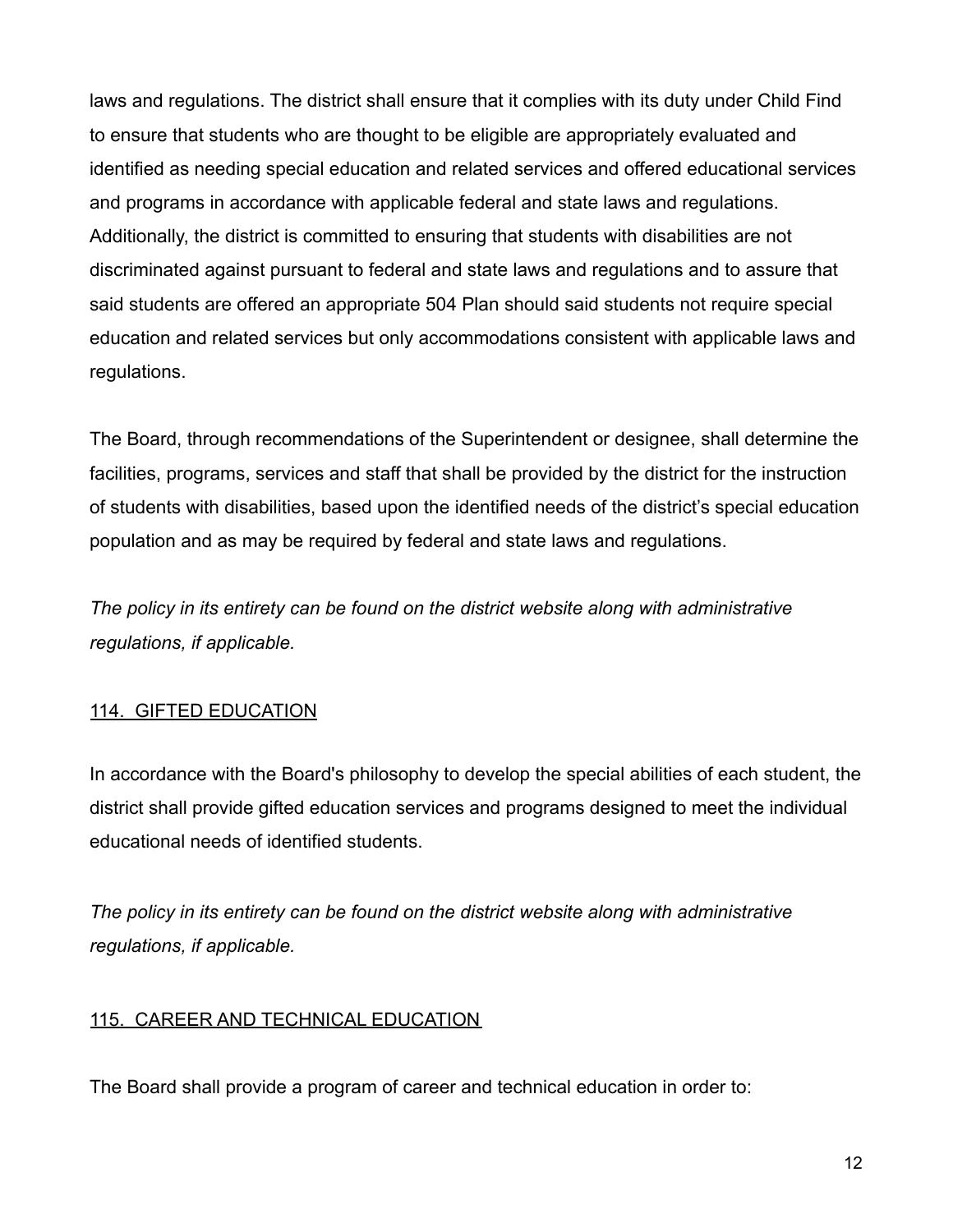- 1. Prepare students for employment as skilled workers or technicians in recognized, new and emerging occupations.
- 2. Prepare students for enrollment in postsecondary education programs.
- 3. Assist students in choosing career pathways.

The Board shall ensure that all students and parents/guardians are informed of the student's rights to participate in career and technical education programs and courses and that students with disabilities enrolled in such programs are entitled to services under state and federal laws and regulations.

All students participating in career and technical programs sponsored or supervised by the Board shall be considered regularly enrolled in district schools and shall be subject to Board policies and district administrative regulations and rules.

The Board shall support a program of career and technical education which may include:

- 1. District students attending Delaware County Area Vocational Technical School for participation in a cooperative program of career development.
- 2. A cooperative education program to offer students experience in private employment.

Students and parents/guardians shall be informed that admission to career and technical education programs is accessible to regularly enrolled district students, in accordance with established criteria for attendance.

*The policy in its entirety can be found on the district website along with administrative regulations, if applicable.*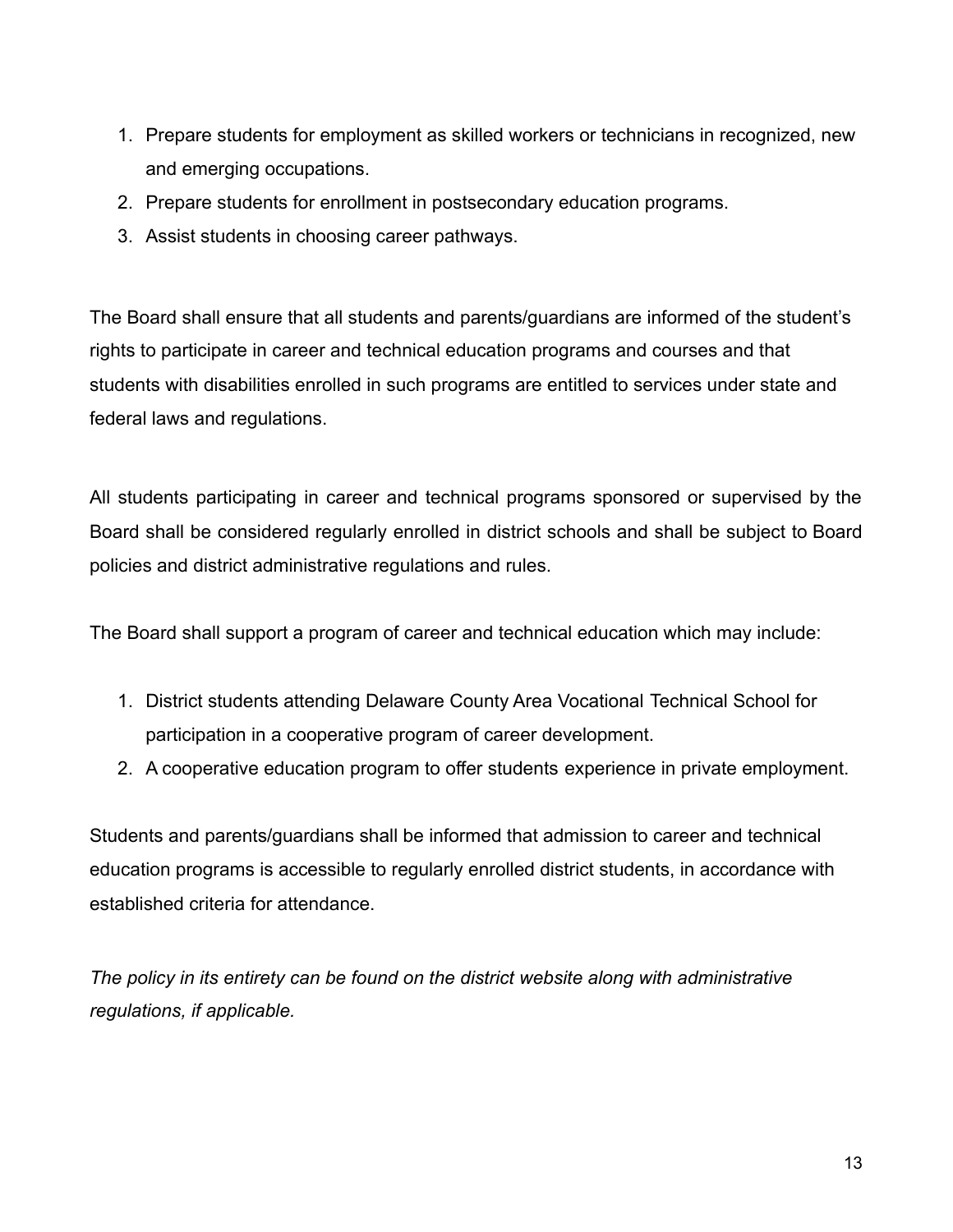#### 121. FIELD TRIPS

The Board recognizes that field trips, when used for teaching and learning integral to the curriculum, are an educationally sound and important component of the instructional program of the schools. Properly planned and executed field trips can:

- 1. Supplement and enrich classroom learning by providing educational experiences in an environment outside the schools.
- 2. Arouse new interests among students.
- 3. Help students relate academic learning to the reality of the world outside of school.
- 4. Introduce community resources, such as natural, cultural, industrial, commercial, governmental, and educational.
- 5. Afford students the opportunity to study real things and real processes in their actual environment.

*The policy in its entirety can be found on the district website along with administrative regulations, if applicable.*

#### 122. EXTRACURRICULAR ACTIVITIES

It shall be the policy of the Board to encourage the development of a reasonable program of extracurricular activities in order that students may have opportunities to develop leadership and initiative, and to pursue personal interests which are consistent with the educational policies and programs of the school district.

*The policy in its entirety can be found on the district website along with administrative regulations, if applicable.*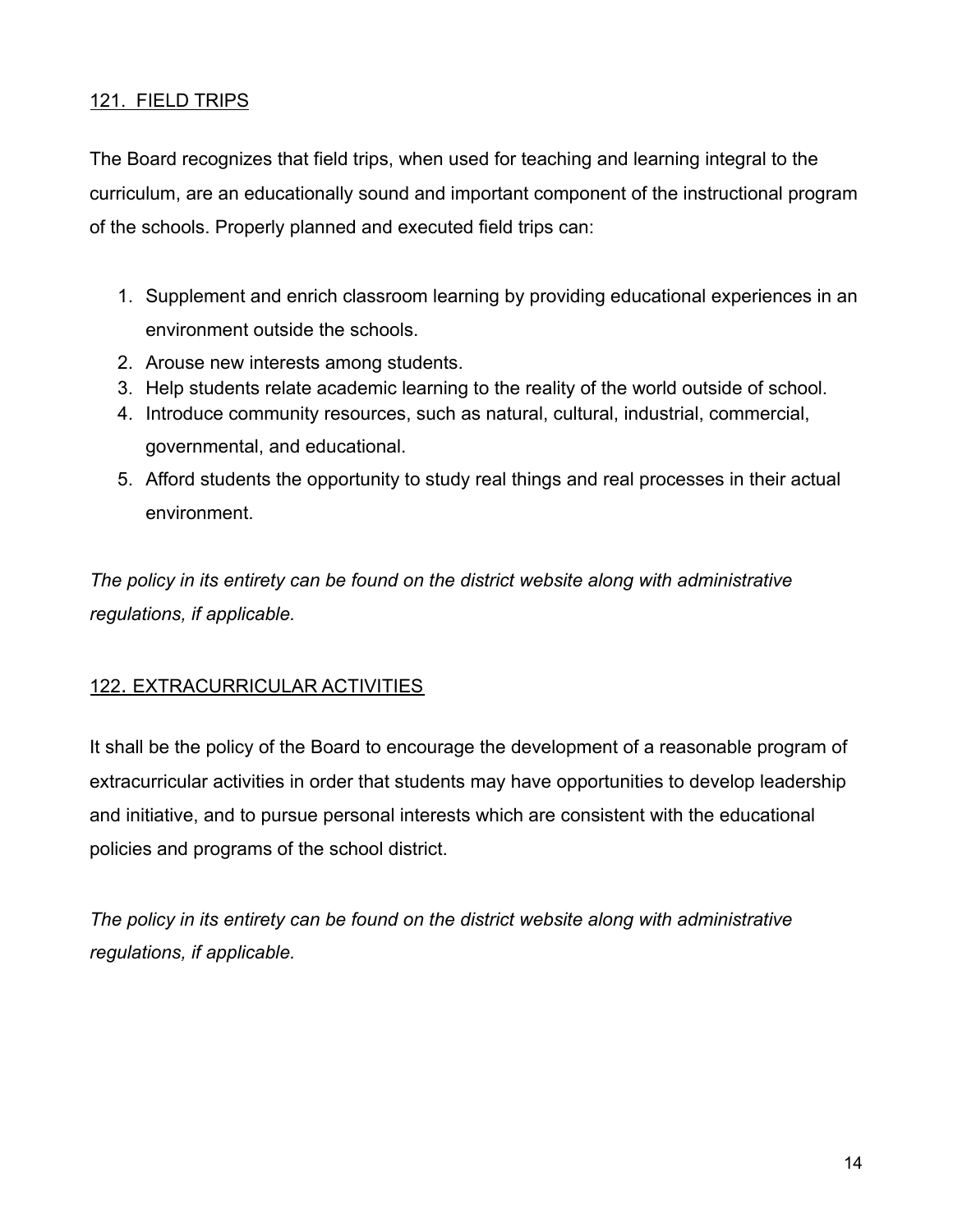#### 123. INTERSCHOLASTIC ATHLETICS

The Board recognizes the value of a program of interscholastic athletics as an integral part of the total school experience for all district students and as a conduit for community involvement.

*The policy in its entirety can be found on the district website along with administrative regulations, if applicable.*

#### 123.1. CONCUSSION MANAGEMENT

The Board recognizes the importance of ensuring the safety of students participating in the district's athletic programs. This policy has been developed to provide guidance for prevention, detection and treatment of concussions sustained by students while participating in an athletic activity. *The policy in its entirety can be found on the district website along with administrative regulations, if applicable.*

#### 123.2 SUDDEN CARDIAC ARREST

The Board recognizes the importance of ensuring the safety of students participating in the district's athletic programs. This policy has been developed to provide guidance for prevention and recognition of sudden cardiac arrest in student athletes. *The policy in its entirety can be found on the district website along with administrative regulations, if applicable.*

#### 127. ASSESSMENT SYSTEM

The Board recognizes its responsibility to develop and implement an assessment plan that will determine the degree to which students are achieving academic standards and provide information for improving the educational program.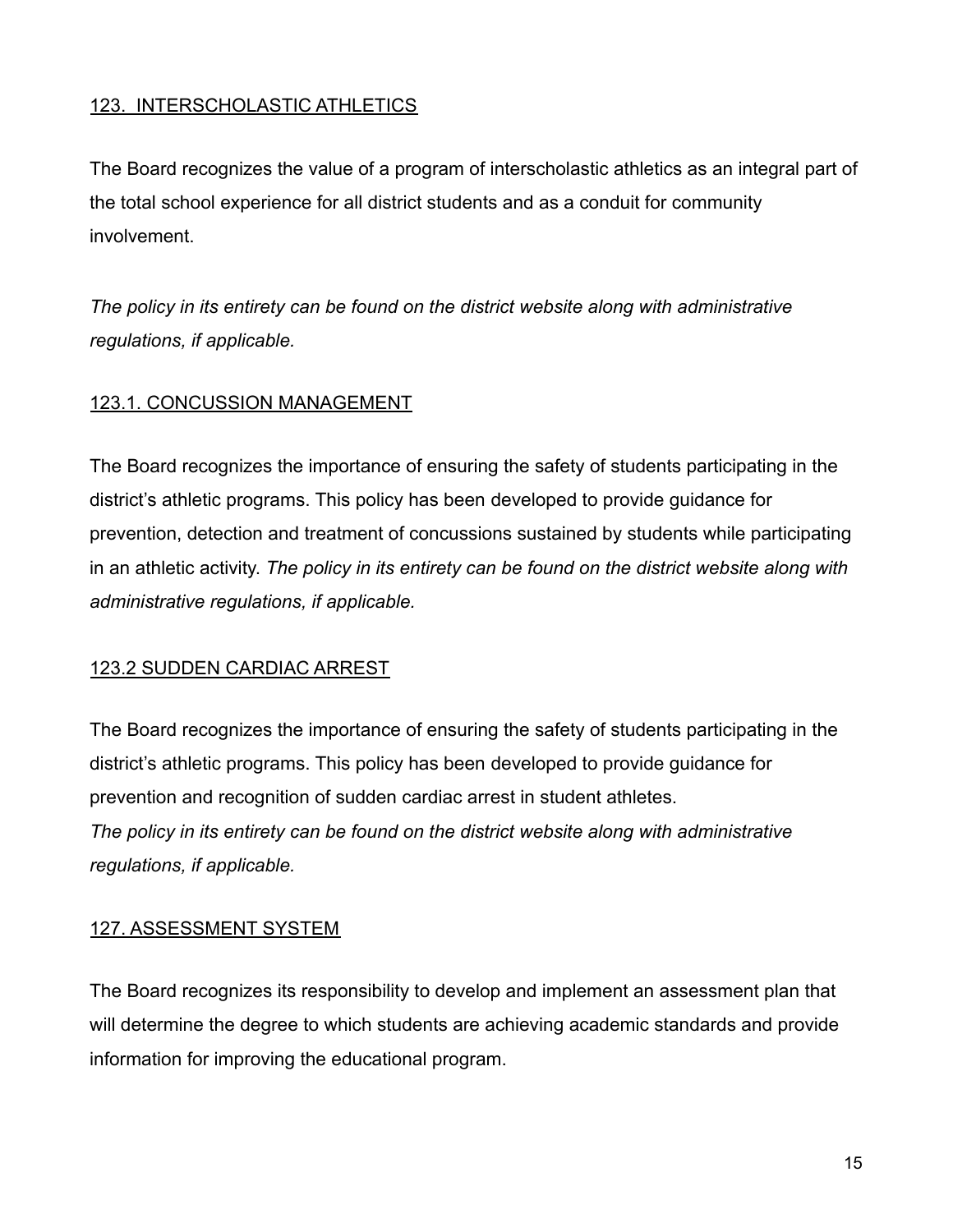The Board shall approve an assessment system for use in district schools to assess individual attainment of state and local academic standards, and to identify those students not attaining academic standards and provide assistance. The Board shall approve an assessment system at least once every six (6) years, which shall be implemented no later than one (1) year after the approval date.

The Board reserves the right to review district assessment measures and to approve those that serve a legitimate purpose without infringing upon the personal rights of the students or parents/guardians.

The Board directs the Superintendent or designee to grant requests by parents/guardians to determine whether the state assessments conflict with the parents'/guardians' religious beliefs. Parent/Guardian requests shall be submitted at least two (2) weeks prior to the administration of state assessments. The district shall ensure the security of the assessment documents.

If, upon inspection of a state assessment, a parent/guardian finds the assessment to be in conflict with their religious beliefs, the parent/guardian shall have the right to have their child excused from that state assessment, upon written request to the Superintendent stating that the assessment is in conflict with their religious beliefs.

*The policy in its entirety can be found on the district website along with administrative regulations, if applicable.*

#### 138. LANGUAGE INSTRUCTION EDUCATIONAL PROGRAM FOR ENGLISH LEARNERS

In accordance with the Board's philosophy to provide quality educational programs to all district students, and to increase the English language proficiency of students who are English Learners (EL), the district shall provide an effective Language Instruction Educational Program (LIEP) that meets the needs of English Learners. The goal of the LIEP shall be to demonstrate success in increasing English language proficiency and student academic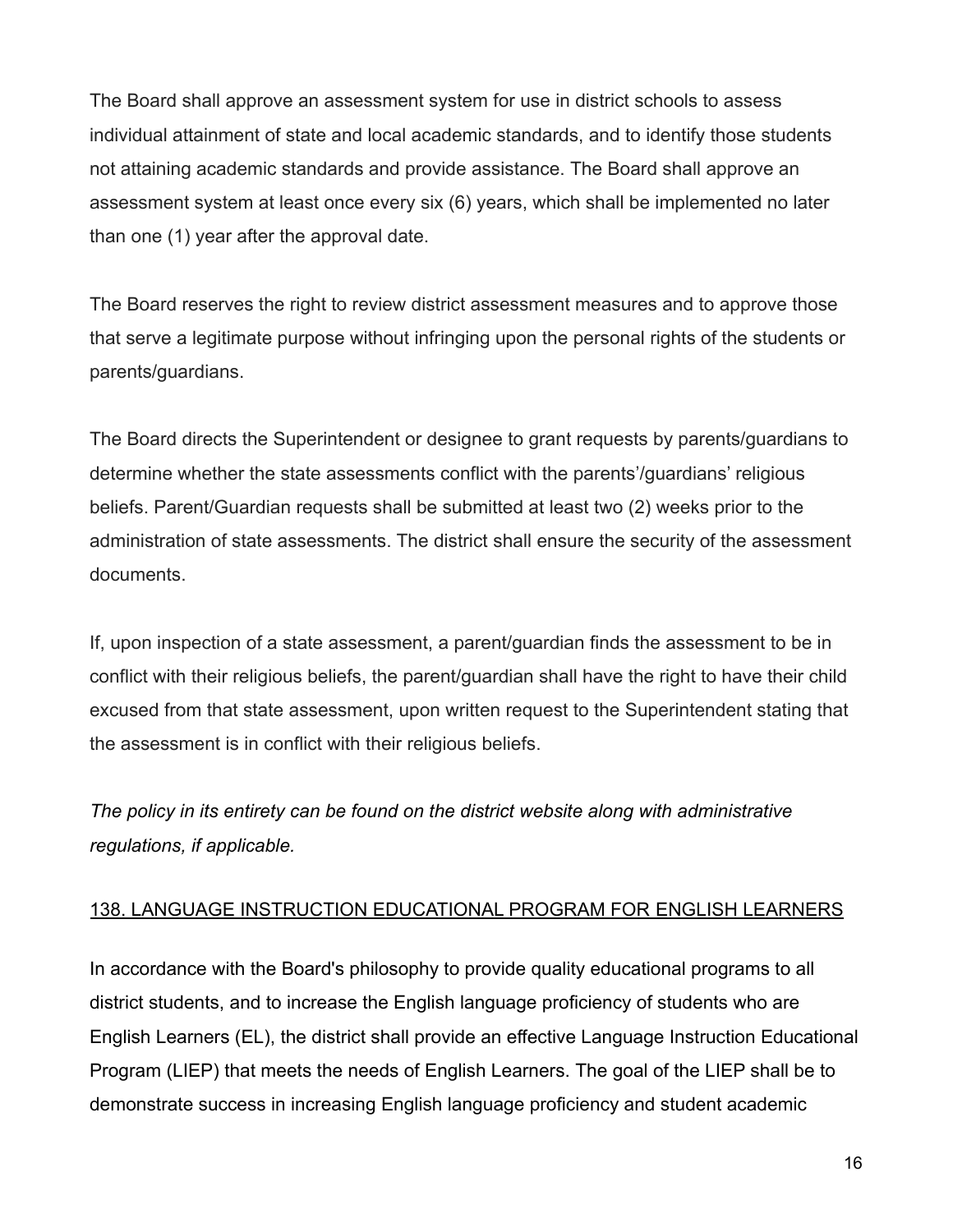achievement so that EL students can attain the academic standards adopted by the Board and achieve academic success. EL students shall be identified, assessed and provided appropriate instruction in accordance with the LIEP, and shall be provided an equitable opportunity to achieve their maximum potential in educational programs and extracurricular activities, consistent with federal and state laws and regulations.

The Board shall approve a LIEP to provide English Language Development instruction (ELD) to EL students as part of the approved curriculum, in order to develop the English language proficiency of EL students. The district shall provide EL students with both planned ELD instruction and modifications in content instruction and assessments for all curricular areas, based on the provisions of the LIEP. The LIEP shall be thoughtfully and deliberately planned and evaluated in accordance with state and federal laws and regulations, and shall meet the needs of the district's EL students. The LIEP shall be based on effective research-based theory, implemented with sufficient resources and appropriately trained staff, and shall meet the following requirements:

- 1. Aligned to state academic content standards for the appropriate grade levels of EL students.
- 2. Include ELD instruction delivered by properly certified English as a Second Language (ESL) teachers, and other certified content area teachers working in conjunction with ESL certified teachers.
- 3. Incorporate the use of state assessments and ELD criteria.
- 4. Provide equitable access to content for EL students at all proficiency levels.
- 5. Provide equitable access to enrollment in courses or academic programs for which EL students are otherwise eligible.

The Board directs the LIEP to be evaluated for effectiveness based on student outcomes at least annually, and the results documented in accordance with state and federal laws and regulations, and state guidelines.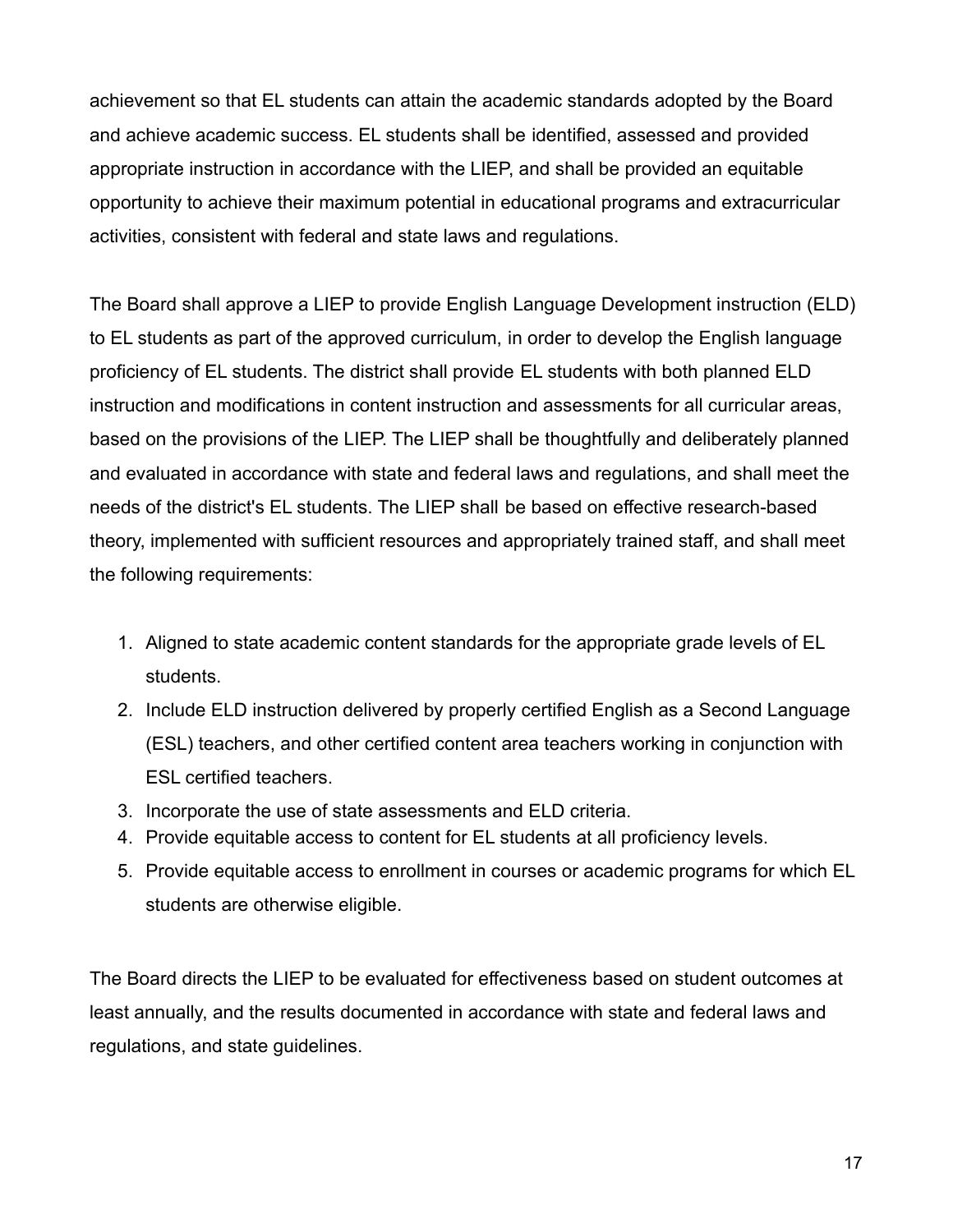The district's LIEP and evaluation results of the LIEP shall be made available to district staff working with EL students and parents/guardians of EL students.

The Board may address EL students and programs in the district's comprehensive planning process.

The Board may contract with Delaware County Intermediate Unit #25 for ELD services and programs.

The Board shall ensure that eligible EL students who are enrolled in nonpublic schools are identified, assessed, evaluated, provided with equitable LIEP services and programs and monitored in accordance with applicable laws and regulations. The district shall coordinate with nonpublic schools in the provision and monitoring of services and programs for eligible EL students.

*The policy in its entirety can be found on the district website along with administrative regulations, if applicable.*

# 142. MIGRANT STUDENTS

The Board establishes a program to address the needs and provide appropriate services to migrant students attending district schools.

The term migrant student means a child who is, or whose parent or spouse is, a migratory agricultural worker, including a migratory dairy worker, or a migratory fisher, and who, in the preceding thirty-six (36) months, in order to obtain, or accompany such parent or spouse, in order to obtain, temporary or seasonal employment in agricultural or fishing work has moved from one school district to another or as further defined in applicable federal and/or state law.

*The policy in its entirety can be found on the district website along with administrative regulations, if applicable.*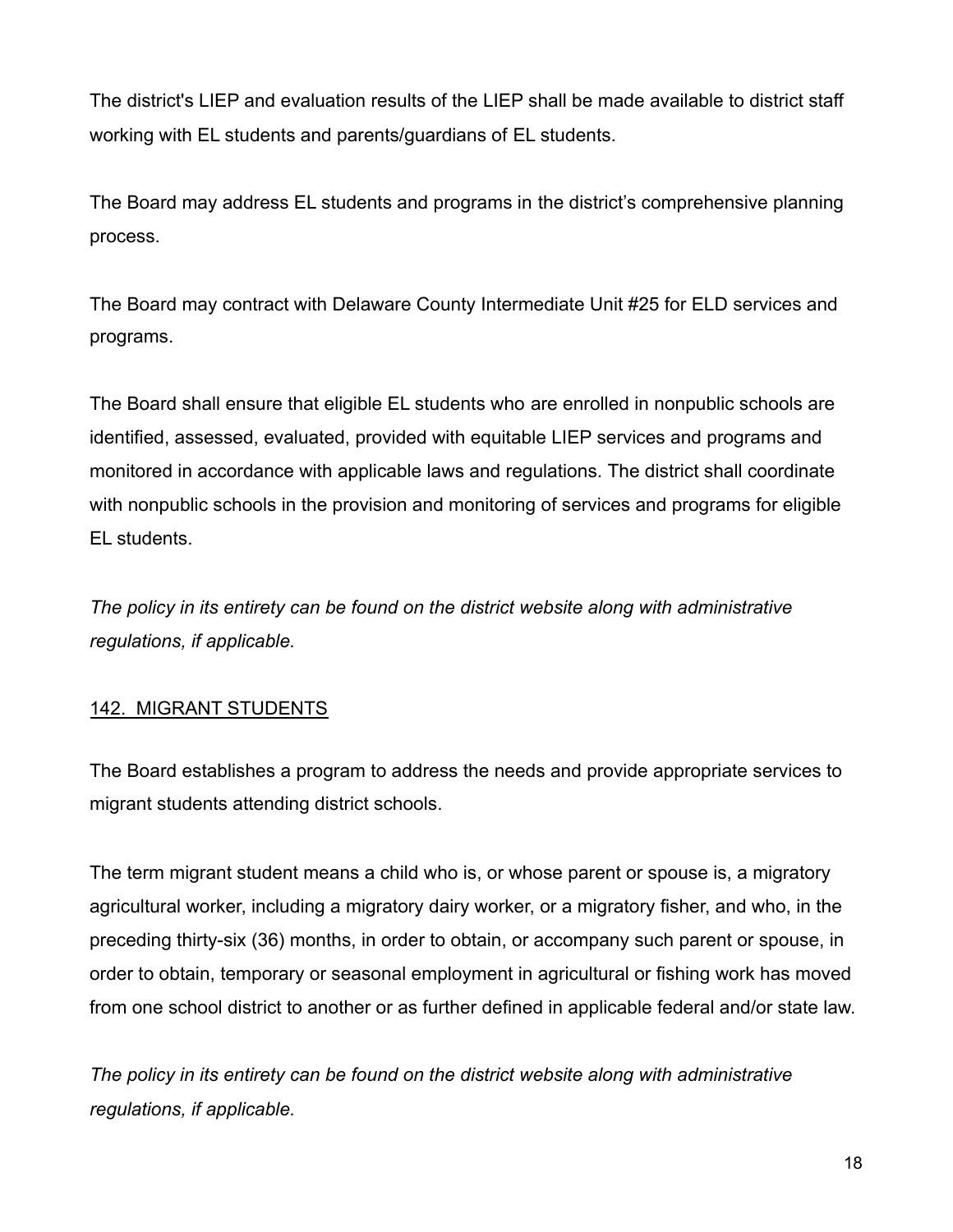# 143. STANDARDS FOR PERSISTENTLY DANGEROUS SCHOOLS

The Pennsylvania Department of Education, as required by the Unsafe School Choice Option provision of the No Child Left Behind Act (Section 9532), hereby adopts the following standards for identifying persistently dangerous schools.

## Student Opportunity To Transfer

- 1. Except as provided below, a student who attends a persistently dangerous school must be offered the opportunity to transfer to a safe public school within the LEA, including a charter school.
- 2. A student who attends a persistently dangerous school may apply to transfer at any time while the school maintains that designation.

*The policy in its entirety can be found on the district website along with administrative regulations, if applicable.*

# 146. STUDENT SERVICES

The Board directs that every six (6) years, the district shall develop a written plan for implementing a comprehensive and integrated K-12 program of student services, based on the needs of students. The plan shall be made available for public inspection and comment in the district's administrative offices and the nearest public library for a minimum of twenty-eight (28) days prior to approval by the Board.

*The policy in its entirety can be found on the district website along with administrative regulations, if applicable.*

#### 146. TITLE I – COMPARABILITY OF SERVICES

The equivalent distribution of district resources is one means the district shall use to ensure all students receive a quality education. This policy demonstrates the district's commitment to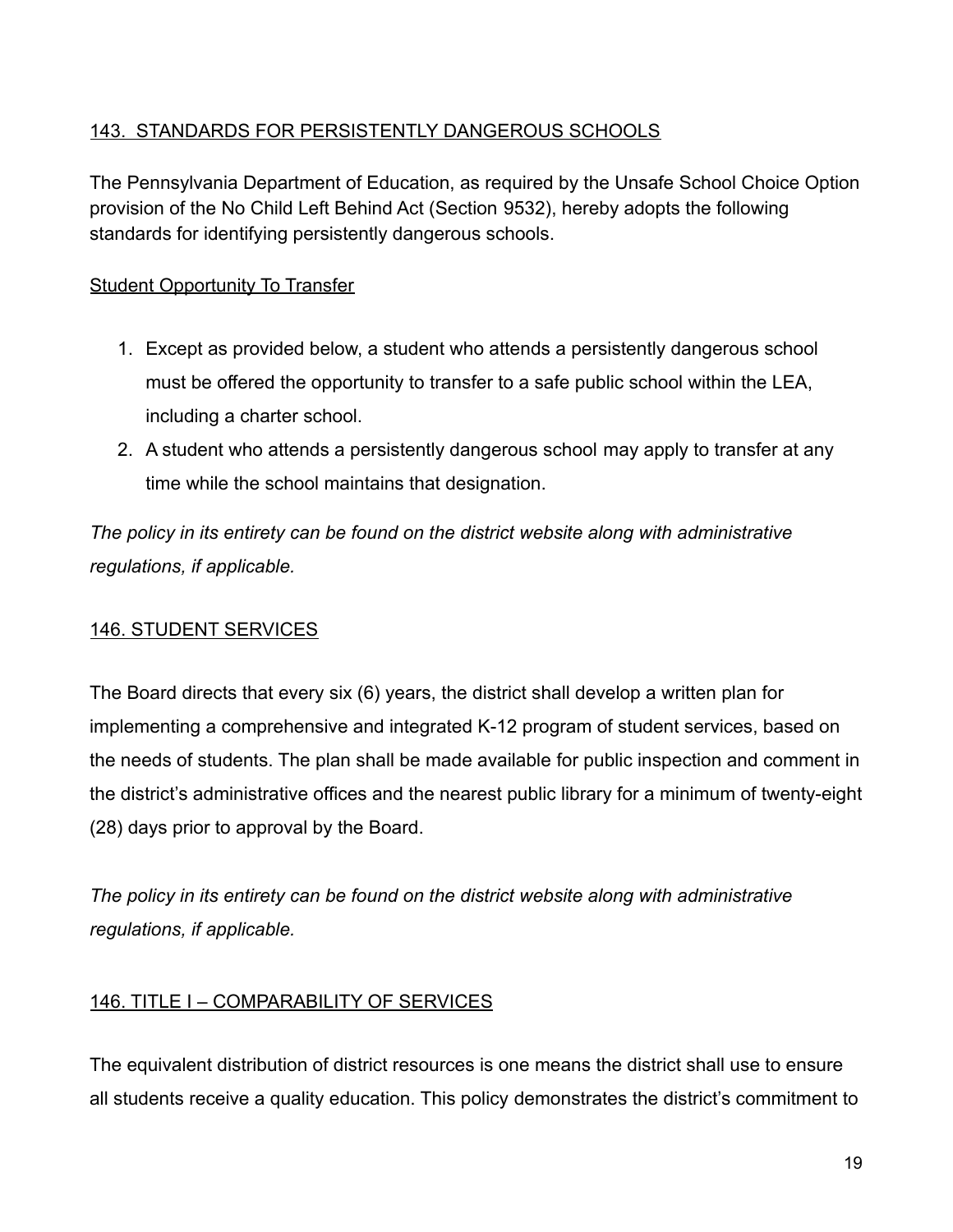ensure that no discrimination occurs in the distribution of resources funded by state and local sources, regardless of the receipt of federal funds.

The Board directs that each district school receiving Title I funds must use state and local funds to provide services that, taken as a whole, are at least comparable to services in those schools in the district that do not receive Title I funds.

If all schools in the district receive Title I funds, the Board directs that state and local funds shall be used to provide services that, taken as a whole, are substantially comparable in each school.

The Board acknowledges that comparability may be measured on a grade- span by grade-span basis or a school-by-school basis.

*The policy in its entirety can be found on the district website along with administrative regulations, if applicable.*

#### 200. ENROLLMENT OF STUDENTS

The Board shall enroll school age students eligible to attend district schools, in accordance with applicable laws and regulations, Board policy and administrative regulations.

School age shall be defined as the period from the earliest admission age for the district's kindergarten program until graduation from high school or the end of the school term in which a student reaches the age of twenty-one (21) years, whichever occurs first.

District of residence shall be defined as the school district in which a student's parents/guardians reside.

*The policy in its entirety can be found on the district website along with administrative regulations, if applicable.*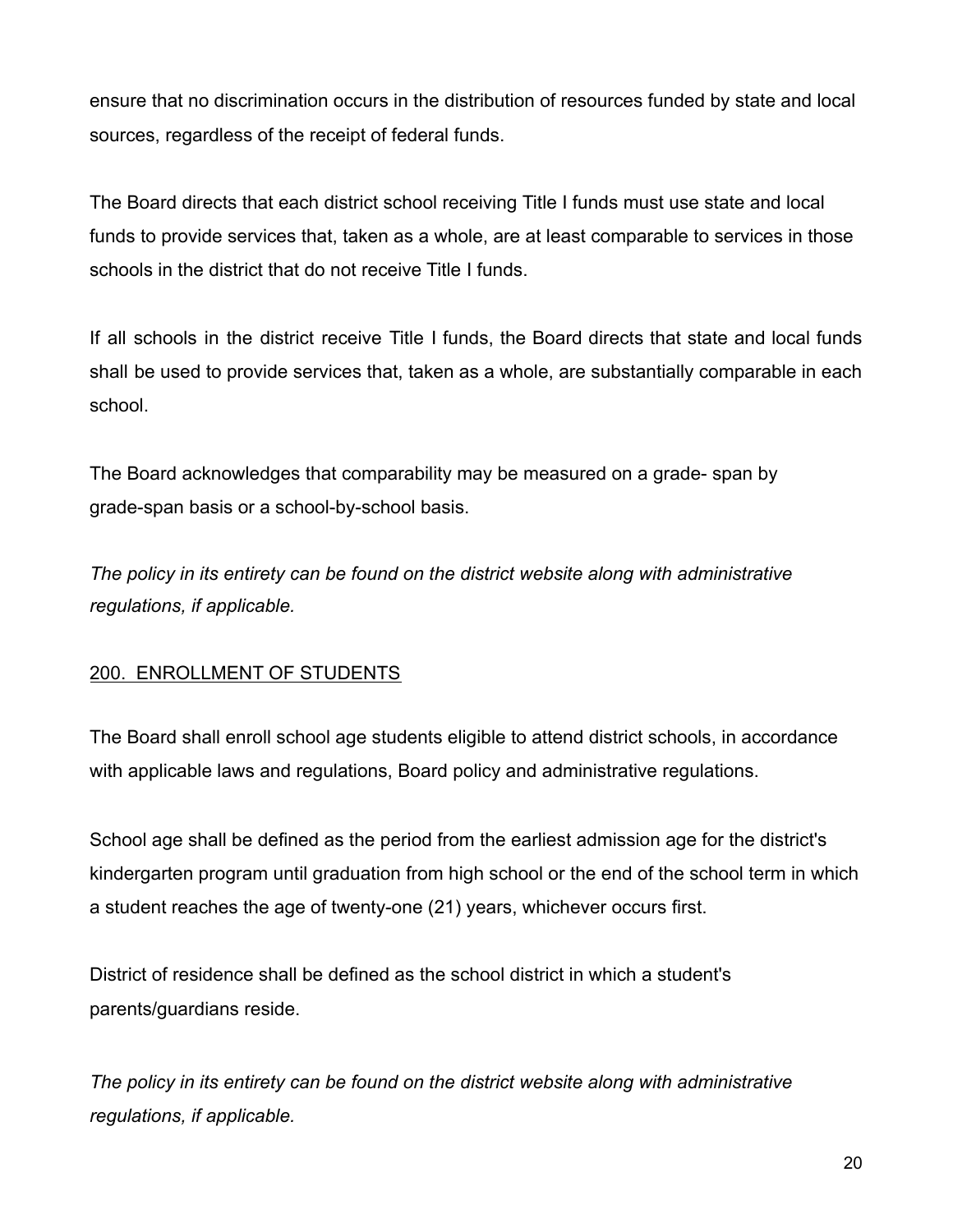#### 201. ADMISSION OF STUDENTS

The Board shall establish age requirements for the admission to first grade and to kindergarten students that are consistent with state law and regulations.

Compulsory school age refers to the period of a child's life from the time the child enters school as a beginner which may be no later than at the age of 8 years, until the age of 17 or graduation from a high school, whichever occurs first.

*The policy in its entirety can be found on the district website along with administrative regulations, if applicable.*

#### 202. ELIGIBILITY OF NONRESIDENT STUDENTS

It shall be the policy of the Board not to permit the admission of nonresident students, unless otherwise required by law (foster, homeless, etc.).

School privileges may be afforded to students attending schools in the district in accordance with provisions of the agreement of the Special Education Delaware County Consortium, at the discretion of the Superintendent or designee.

The Board shall require that appropriate legal documentation showing dependency or guardianship or a Support Affidavit of Residency be filed with the Office of Central Registration before an eligible nonresident student may be accepted as a student in district schools. The Board may require a resident to submit additional, reasonable information to substantiate a sworn statement, in accordance with guidelines issued by the Department of Education.

The Board reserves the right to verify claims of residency, dependency and guardianship and to remove from school attendance (or enrollment in Cyber Charter School or Charter School) a nonresident student whose claim is invalid.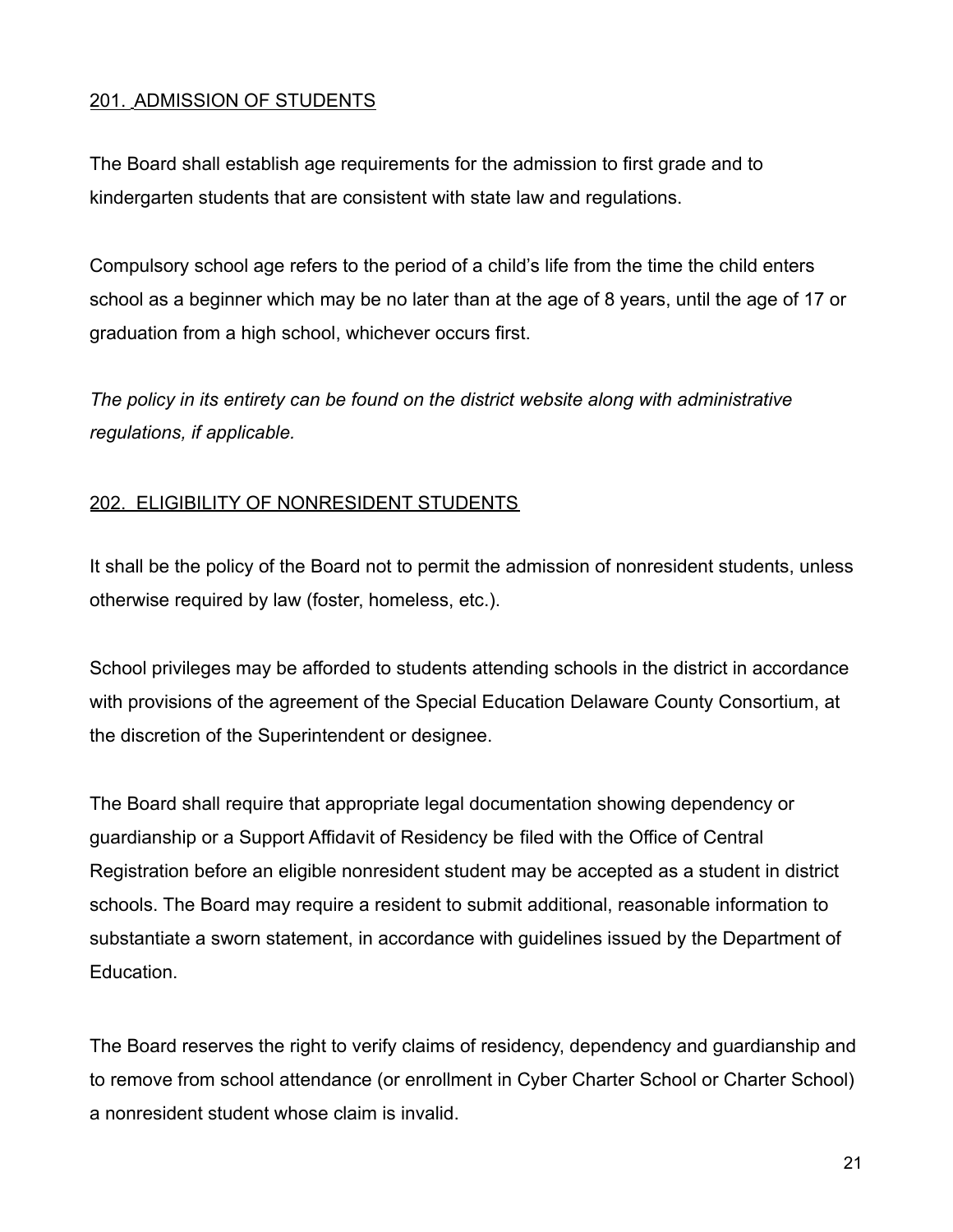If information contained in the Support Affidavit of Residency is found to be false, the student shall be removed from school after notice is given of an opportunity to appeal the student's removal, in accordance with Board policy.

The Board shall not be responsible for transportation to or from school for any nonresident student residing outside school district boundaries unless otherwise required by law.

Tuition rates shall be determined annually in accordance with law. Tuition shall be charged monthly, in advance of attendance.

*The policy in its entirety can be found on the district website along with administrative regulations, if applicable.*

#### 203. IMMUNIZATIONS AND COMMUNICABLE DISEASES

In order to safeguard the school community from the spread of certain communicable diseases, the Board requires that established policy and administrative regulations be followed by students, parents/guardians and district staff.

All students shall be immunized against certain diseases in accordance with state law and regulations, unless specifically exempt for religious or medical reasons.

A certificate of immunization shall be maintained as part of the health record for each student, as required by the Pennsylvania Department of Health.

A student shall be exempt from immunization requirements whose parent/guardian objects in writing to such immunization on religious grounds or whose physician certifies that the student's physical condition contraindicates immunization.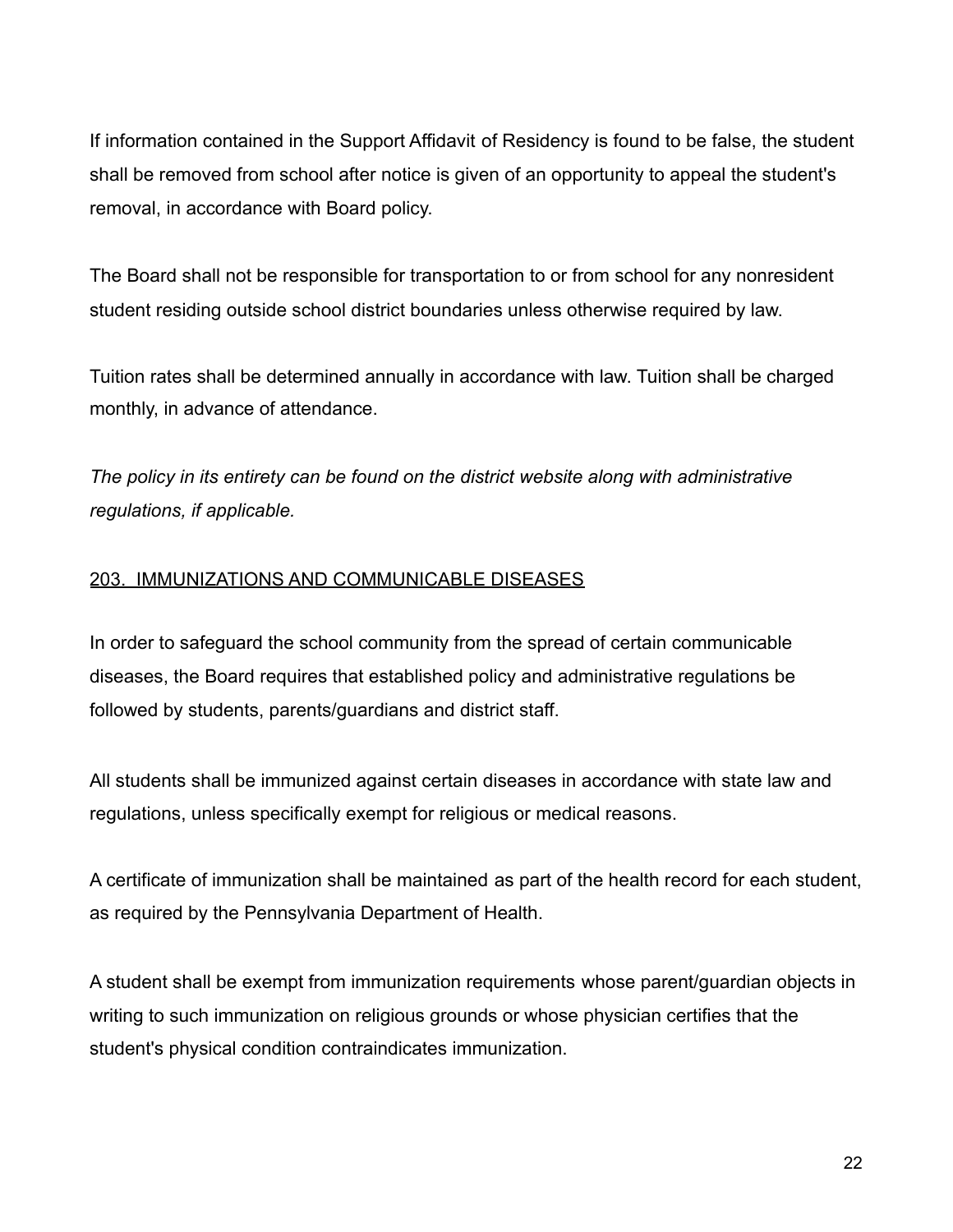A student who has not been immunized in accordance with state regulations shall not be admitted to or permitted to attend district schools, unless exempted for medical or religious reasons or provisionally admitted by the Superintendent or designee after beginning a multiple dose vaccine series and submitting proof of immunization or a medical certificate on or before the fifth school day of attendance.

Homeless students who have not been immunized or are unable to provide immunization records due to being homeless shall be admitted in accordance with the provisions of applicable law and regulations.

Foster care students and students transferring into a school within the Commonwealth shall be admitted in accordance with law and regulations, and shall have thirty (30) days to provide proof of immunization, a medical certificate detailing the plan to complete a multiple dose vaccine series or to satisfy the requirements for an exemption.

Monitoring of immunization requirements shall be the responsibility of the Superintendent or designee and the head nurse.

The Superintendent or designee shall:

- 1. Ensure that parents/guardians are informed prior to a student's admission to school, or a grade requiring additional immunizations, of the requirements for immunization, the requisite proof of immunization, exemption available for religious or medical reasons, and means by which such exemptions may be claimed.
- 2. Designate school personnel to review student medical certificates in accordance with law and regulations to ensure compliance with full immunization requirements.
- 3. Annually review state standards for immunization and direct accordingly the responsible district personnel.
- 4. Investigate and recommend to the Board district-sponsored programs of immunization that may be warranted to safeguard the health of the school community. Such program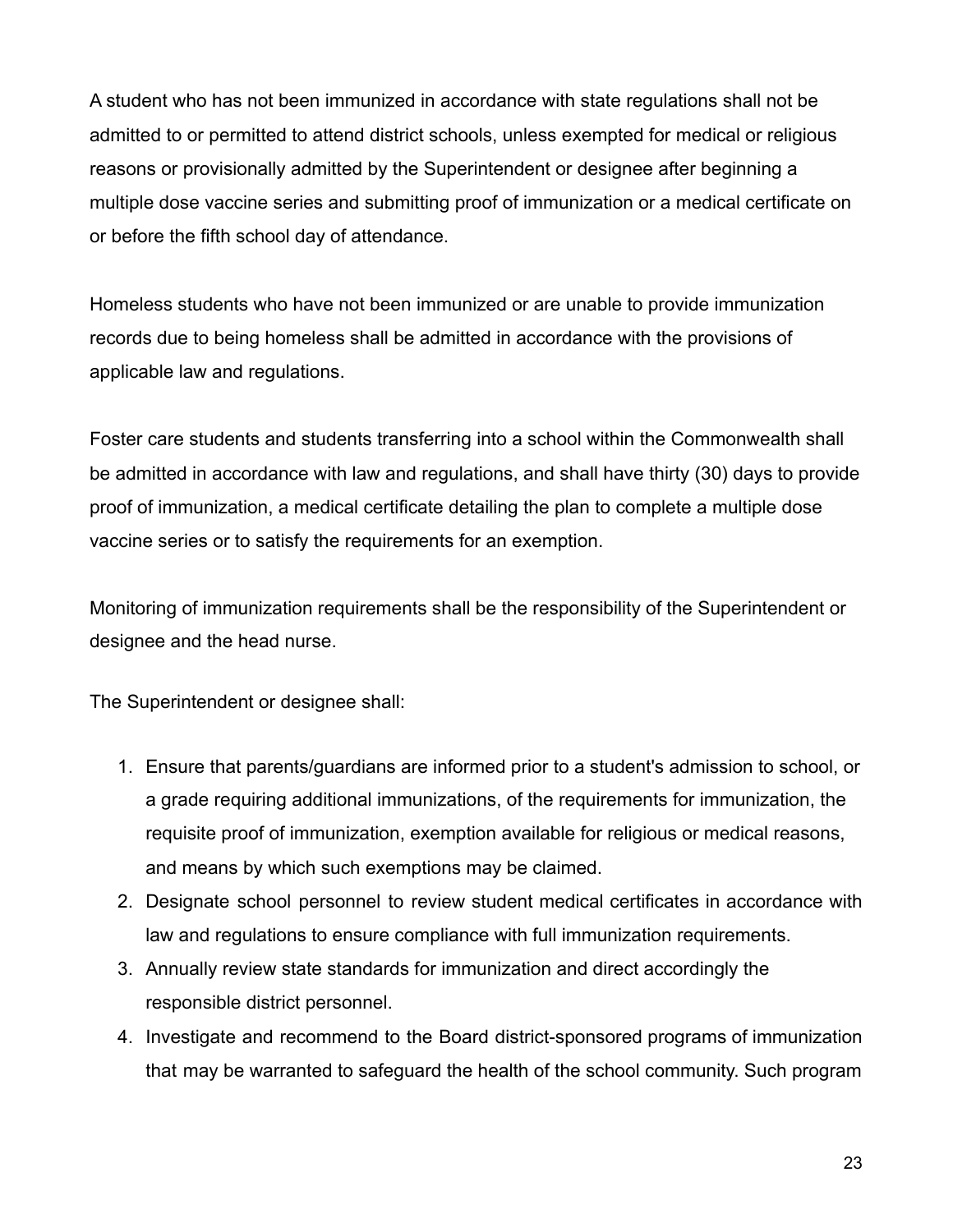shall be subject to Board approval and may be conducted in cooperation with local health agencies.

The Superintendent or designee shall report immunization data electronically to the Department of Health by December 31 of each year. If the district is unable to complete the report electronically, the Superintendent or designee shall report the immunization data on the required form to the Department of Health by December 15.

The Board authorizes that students who have been diagnosed by a physician or are suspected of having a disease by the school nurse shall be excluded from school for the period indicated by regulations of the Department of Health for certain specified diseases and infectious conditions.

The school nurse shall report the presence of suspected communicable diseases to the appropriate local health authority, as required by the Department of Health.

The Superintendent or designee shall direct that health guidelines and universal precautions designed to minimize the transmission of communicable diseases be implemented in district schools.

Instruction regarding prevention of communicable and life threatening diseases shall be provided by the schools in the educational program for all levels, in accordance with state regulations.

Parents/Guardians shall be informed of and be provided opportunities during school hours to review all curriculum materials used in instruction relative to communicable and life-threatening diseases.

A comprehensive health record shall be maintained for each student enrolled in the district. The record shall include the results of required tests, measurements, screenings, regular and special examinations, and medical questionnaires.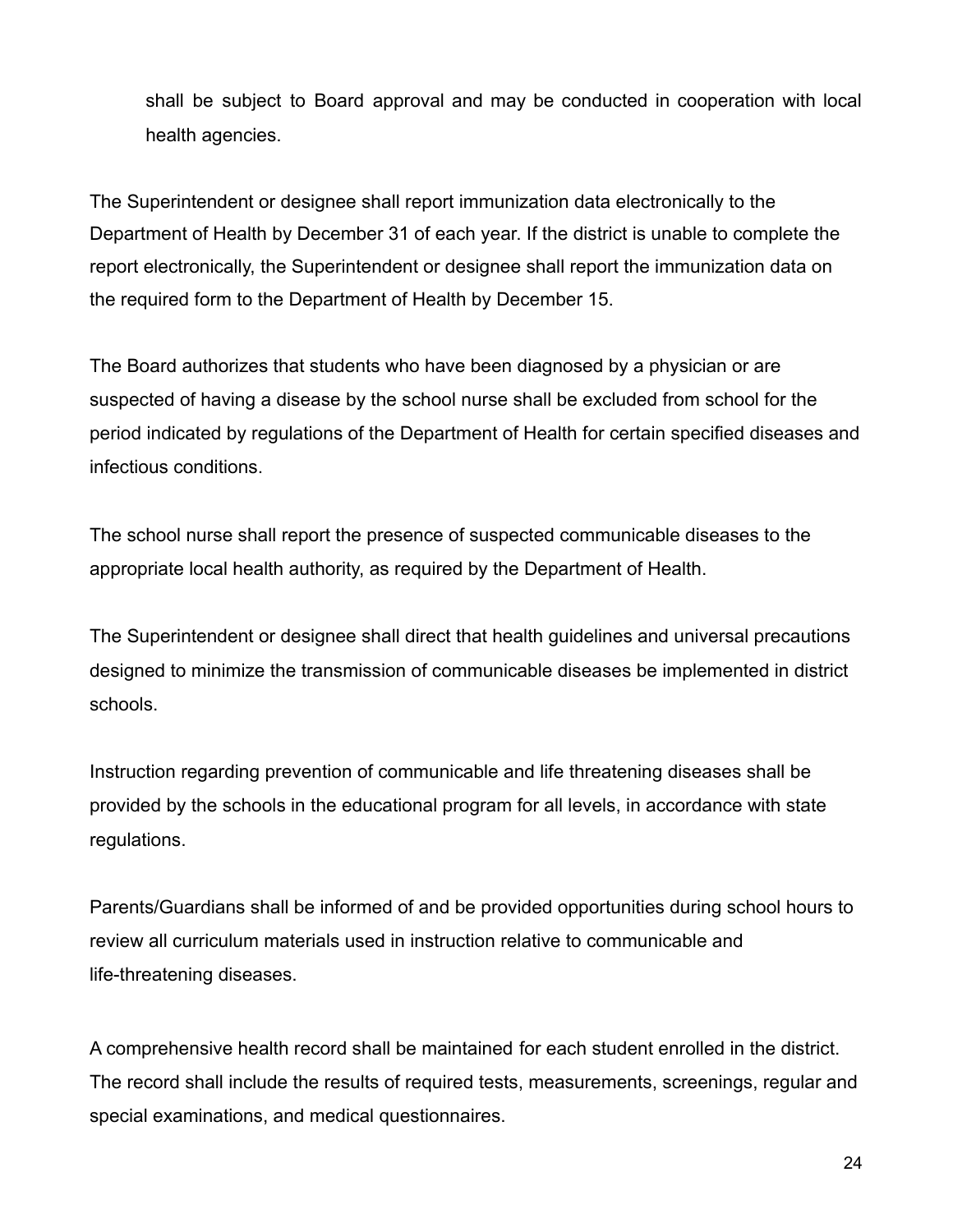All health records shall be confidential, and their contents shall be divulged only when necessary for the health of the student or to a physician at the written request of the parent/guardian.

*The policy in its entirety can be found on the district website along with administrative regulations, if applicable.*

#### 204. ATTENDANCE

The Board requires that school age students enrolled in district schools attend school regularly, in accordance with state laws. The educational program offered by the district is predicated upon the presence of the student and requires continuity of instruction and classroom participation in order for students to achieve academic standards and consistent educational progress. Compulsory school age shall be defined as the period of a child's life from the time the child enters school as a beginner, which may be no later than at the age of eight (8) years, until the age of seventeen (17) or graduation from high school, whichever occurs first.

*The policy in its entirety can be found on the district website along with administrative regulations, if applicable.*

#### 206. ASSIGNMENT WITHIN DISTRICT

The Board directs that the assignment of students to classes and schools within this district shall be consistent with the educational needs and abilities of students and the best use of district resources.

The Board shall determine periodically the school attendance areas of the district, and the students within each area are expected to attend the designated school. In assigning students to schools within this district, no discrimination shall occur.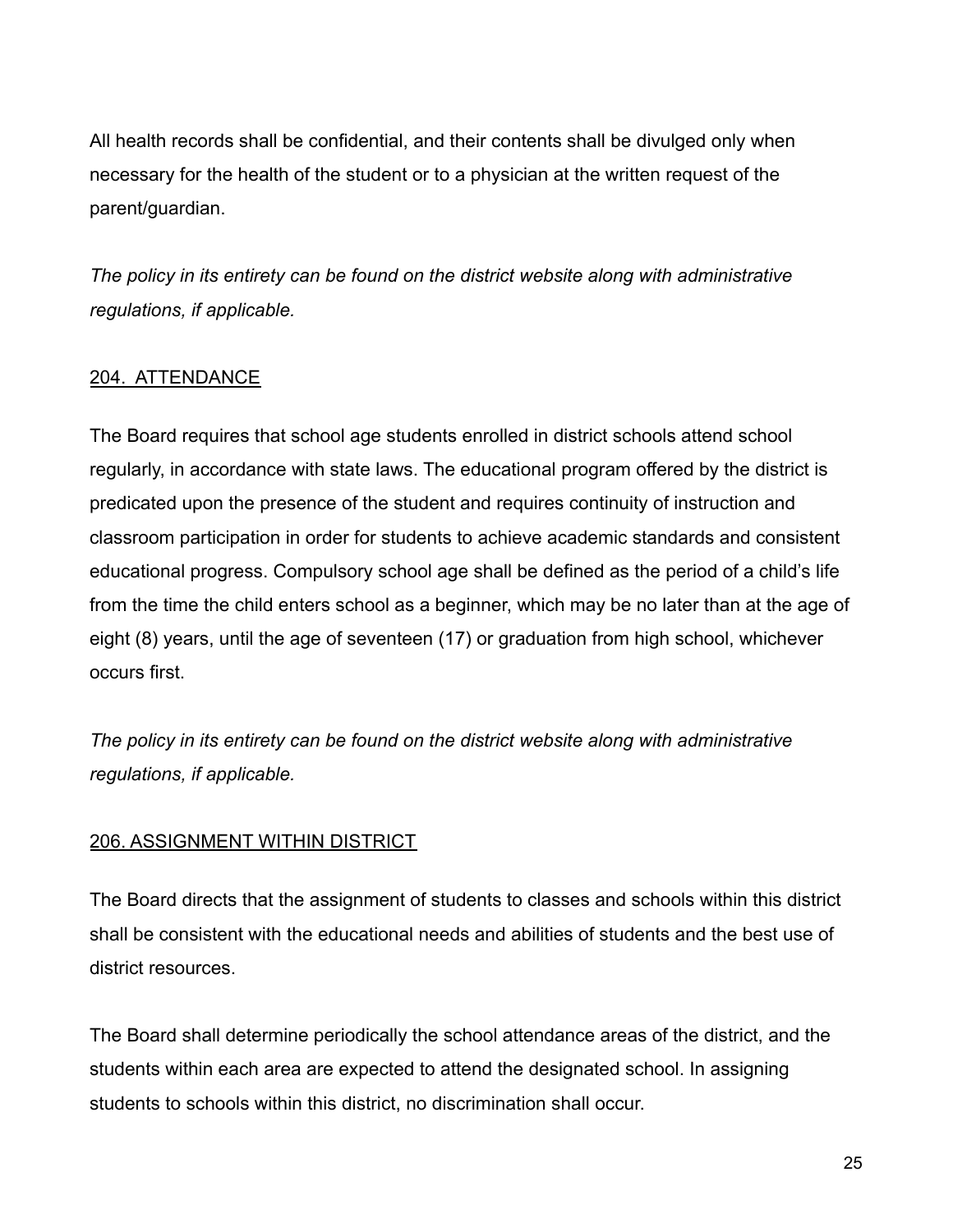The Superintendent periodically shall review existing attendance areas and recommend to the Board changes that may be justified by considerations of safe student transportation and travel, convenience of access to schools, financial and administrative efficiency, or appropriateness of the instructional program.

The building principal shall assign students in the school to appropriate grades, classes or groups, based on consideration of the needs and abilities of the student, as well as the educational program and administration of the school.

*The policy in its entirety can be found on the district website along with administrative regulations, if applicable.*

#### 209. HEALTH EXAMINATIONS/SCREENINGS

In compliance with the School Code, the Board shall require that district students submit to health and dental examinations in order to protect the school community from the spread of communicable disease, to ensure that the student's participation in health, safety and physical education courses meets his/her individual needs, and to ensure that the learning potential of each student is not lessened by a remediable physical disability.

Proof of a private health examination and/or dental examination shall be provided upon a student's original entry, in sixth grade, and in eleventh grade. The district shall accept reports of privately conducted physical and dental examinations completed within one (1) year prior to a student's entry into the grade where an exam is required.

Each student shall receive a comprehensive health examination conducted by the school physician upon original entry, in sixth grade, and in eleventh grade.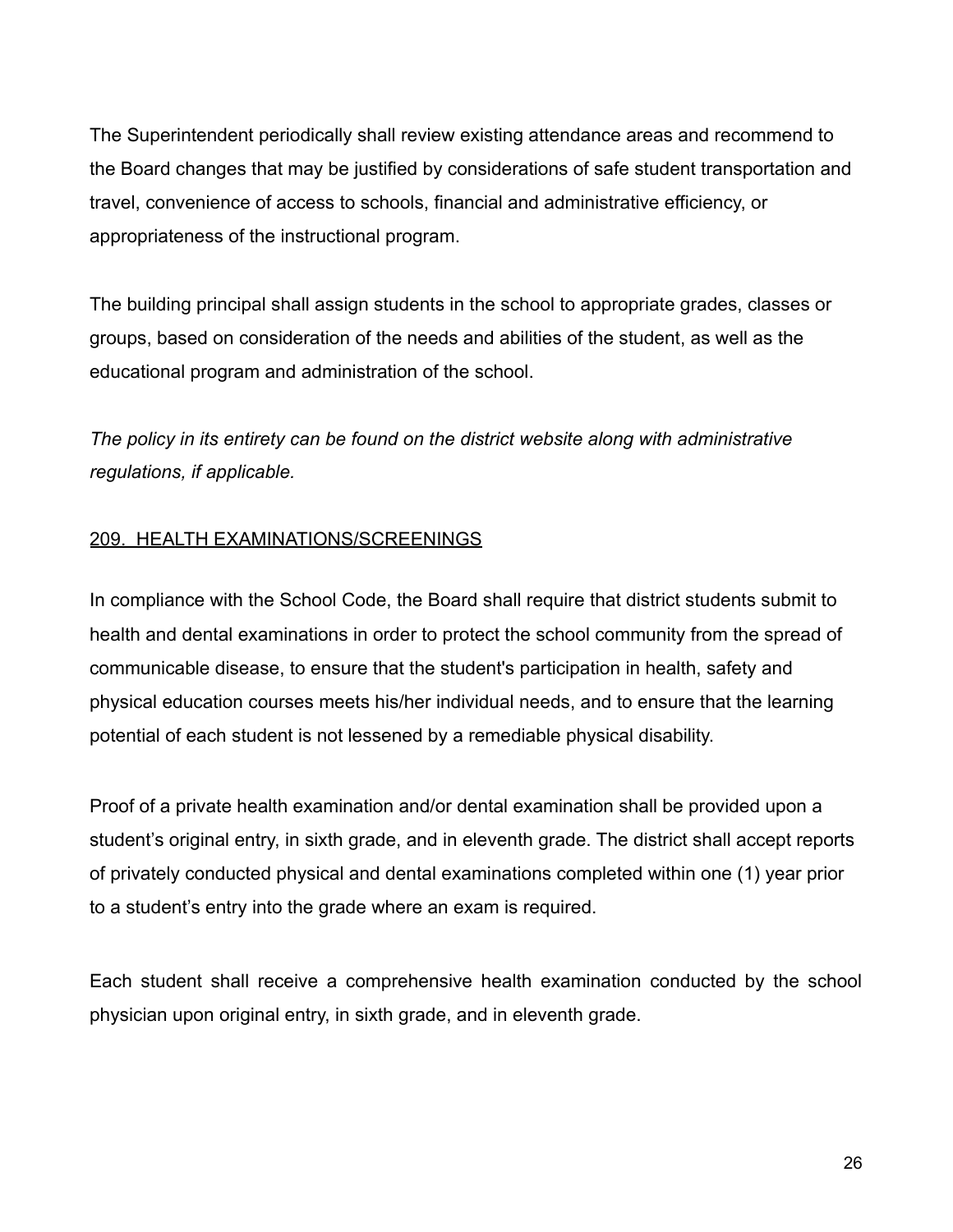If a student does not provide proof of a private health examination upon original entry, in sixth grade, and in eleventh grade, the school physician will conduct the exam.

If a student does not provide proof of a comprehensive dental examination upon original entry, in third grade, and in seventh grade, the school dentist will conduct the exam.

The school nurse or medical technician shall administer to each student vision tests, hearing tests, tuberculosis tests, other tests deemed advisable, and height and weight measurements, at intervals established by the district. Height and weight measurements shall be used to calculate the student's weight-for-height ratio.

A student who presents a statement signed by the parent/guardian that a medical examination is contrary to his/her religious beliefs shall be examined only when the Secretary of Health determines that the student presents a substantial menace to the health of others.

Where it appears to school health officials or teachers that a student deviates from normal growth and development, or where school examinations reveal conditions requiring health or dental care, the parent/guardian shall be informed; and a recommendation shall be made that the parent/guardian consult a private physician or dentist.

Parents/Guardians of students who are to receive physical and dental examinations or screenings shall be notified. The notice shall include the date and location of the examination or screening and notice that the parent/guardian may attend or may have the examination or screening conducted privately at the parent's/guardian's expense. Such statement may also include notification that the student may be exempted from such examination or screening if it is contrary to the parent's/guardian's religious beliefs.

#### **Health Records**

The district shall maintain for each student a comprehensive health record which includes a record of immunizations and the result of tests, measurements, regularly scheduled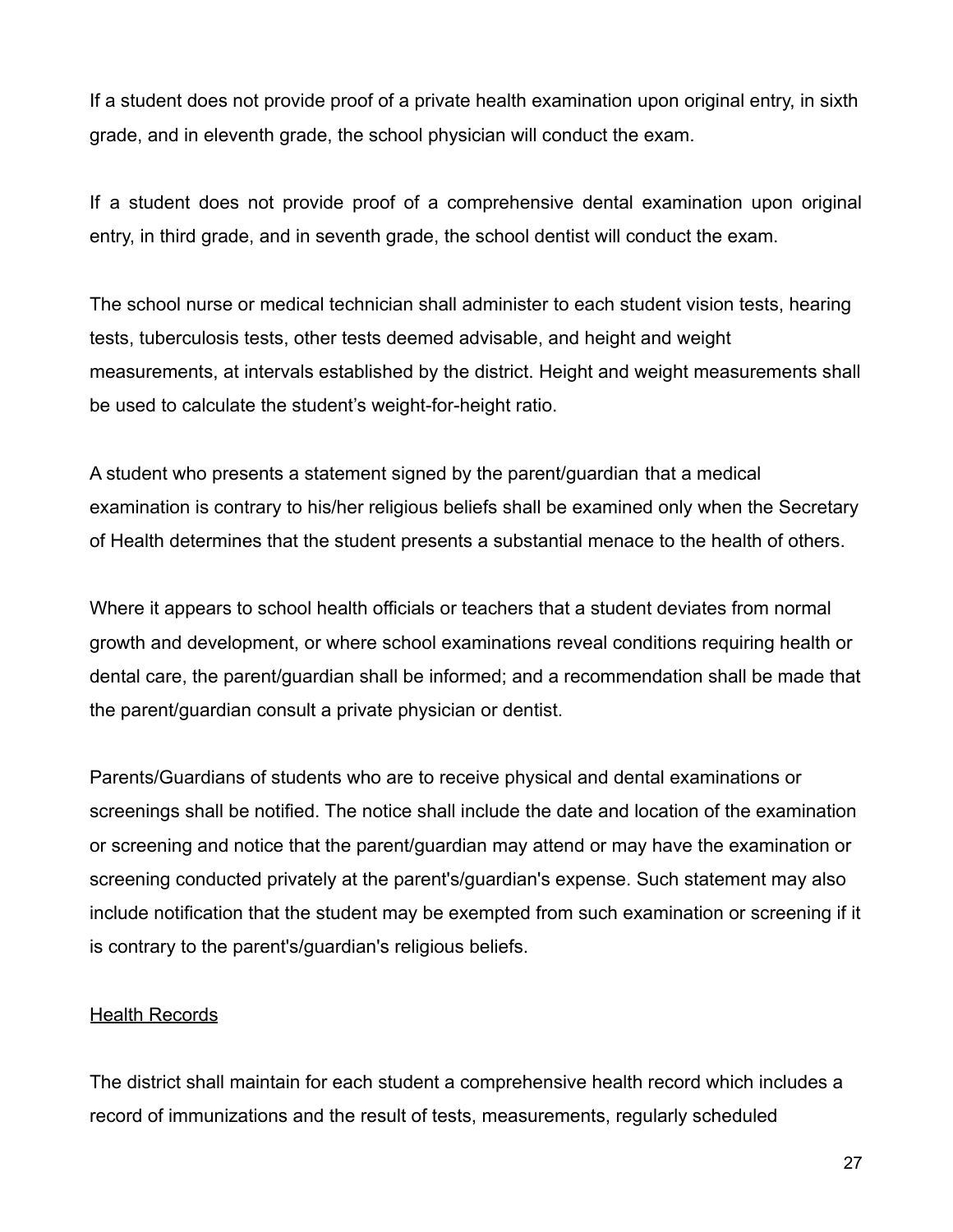examinations and special examinations. All health records shall be confidential and shall be disclosed only when necessary for the health of the student or when requested by the parent/guardian, in accordance with law and Board policy.

Designated district staff shall request from the transferring school the health records of students transferring into district schools. Staff shall respond to such requests for the health records of students transferring from district schools to other schools.

The district may destroy student health records only after the student has not been enrolled in district schools for at least two (2) years.

The Superintendent or designee shall instruct all staff members to continually observe students for conditions that indicate health problems or disability and to promptly report such conditions to the school nurse.

The Superintendent or designee shall ensure that notice is provided to all parents/guardians regarding the existence of and eligibility for the Children's Health Insurance Program (CHIP). *The policy in its entirety can be found on the district website along with administrative regulations, if applicable.*

# 209.1 FOOD ALLERGY MANAGEMENT

The Board is committed to providing a safe and healthy environment for students with severe or life-threatening food allergies and shall establish policy to address food allergy management in district schools in order to:

- 1. Reduce and/or eliminate the likelihood of severe or potentially life- threatening allergic reactions.
- 2. Ensure a rapid and effective response in the case of a severe or potentially life-threatening allergic reaction.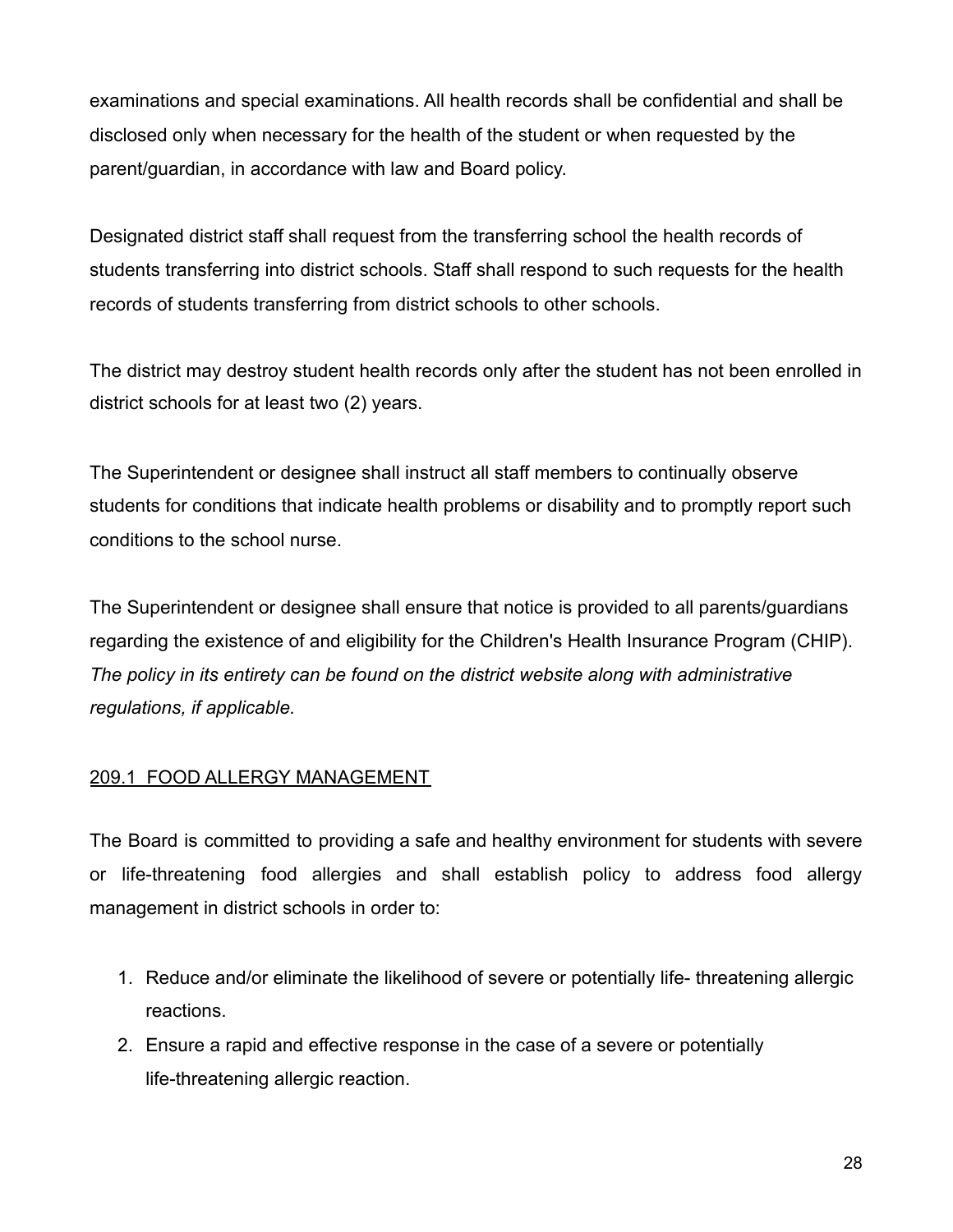3. Protect the rights of students by providing them, through necessary accommodations when required, the opportunity to participate fully in all school programs and activities, including classroom parties and field trips.

*The policy in its entirety can be found on the district website along with administrative regulations, if applicable.*

# 209.2 DIABETES MANAGEMENT

The Board recognizes that an effective program of diabetes management in school is crucial to:

- 1. The immediate safety of students with diabetes.
- 2. The long-term health of students with diabetes.
- 3. Ensure that students with diabetes are ready to learn and participate fully in school activities.
- 4. Minimize the possibility that diabetes-related emergencies will disrupt classroom activities.

The Board adopts this policy in accordance with applicable state and federal laws and regulations, and Board policies and administrative regulations, regarding the provision of student health services.

**Diabetes Medical Management Plan (DMMP)** means a document describing the medical orders or diabetes regimen developed and signed by the student's health care practitioner and parent/guardian.

**Individualized Education Program (IEP)** means the written educational statement for each student with a disability that is developed, reviewed and revised in accordance with federal and state laws and regulations. A **student with a disability** is a school-aged child within the jurisdiction of the district who has been evaluated and found to have one or more disabilities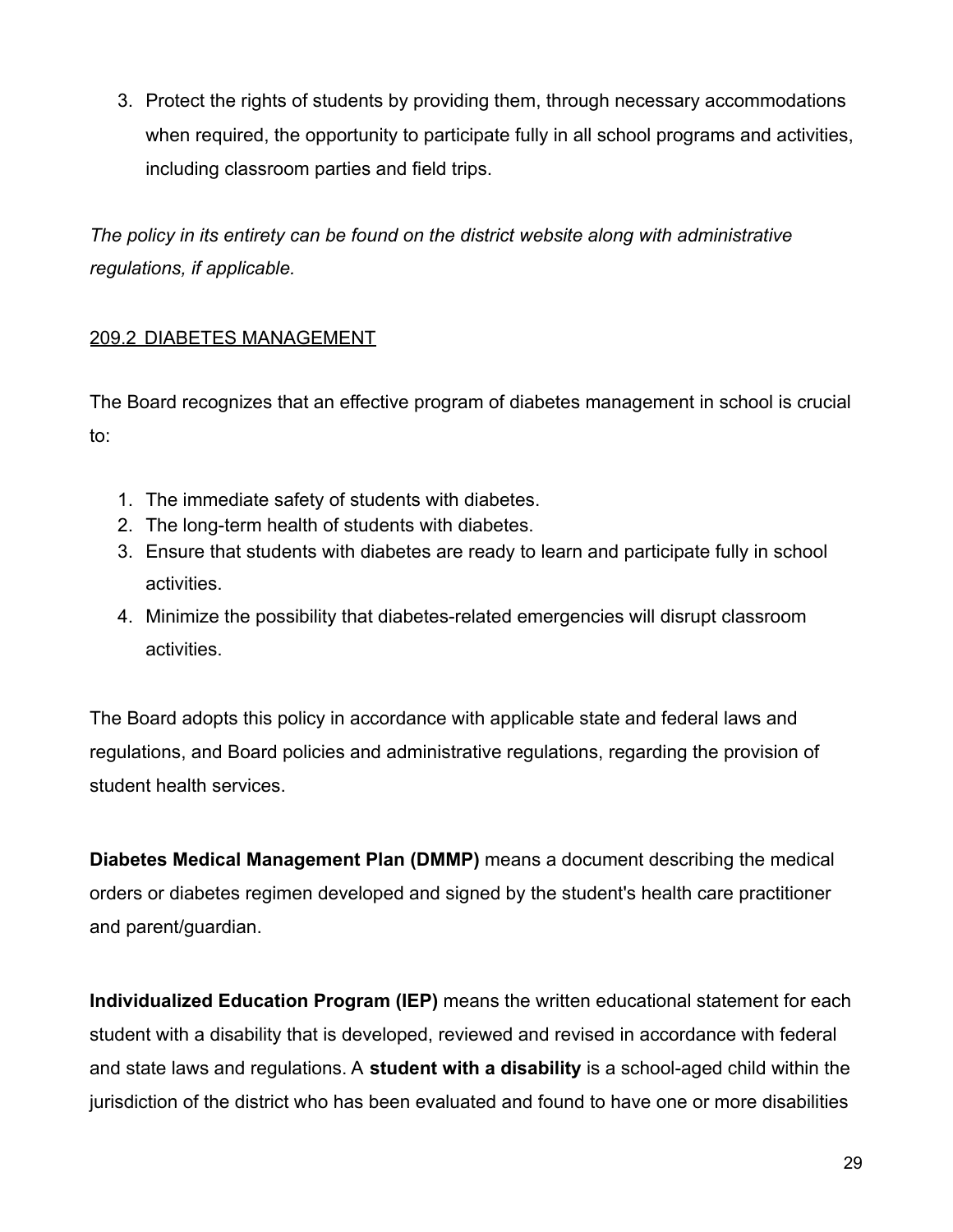as defined by law, and who requires, because of such disabilities, special education and related services.

**Section 504 Service Agreement (Service Agreement)** means an individualized plan for a qualified student with a disability which sets forth the specific related aids, services, or accommodations needed by the student, which shall be implemented in school, in transit to and from school, and in all programs and procedures, so that the student has equal access to the benefits of the school's educational programs, nonacademic services, and extracurricular activities. A **qualified student with a disability** means a student who has a physical or mental disability which substantially limits or prohibits participation in or access to an aspect of the district's educational programs, nonacademic services or extracurricular activities.

**Trained Diabetes Personnel** means non licensed school employees who have successfully completed the required training.

Before a student can receive diabetes-related care and treatment in a school setting, the student's parent/guardian shall provide written authorization for such care and instructions from the student's health care practitioner. The written authorization may be submitted as part of a student's DMMP.

Diabetes-related care shall be provided in a manner consistent with Board policy, district procedures and individualized student plans such as an IEP, Service Agreement or DMMP.

In order to maintain a student's health and safety, each student's individualized plan shall address what information will be provided to school staff and other adults who have responsibility for the student in the school setting.

Student health records shall be confidential and maintained in accordance with state and federal laws and regulations.

30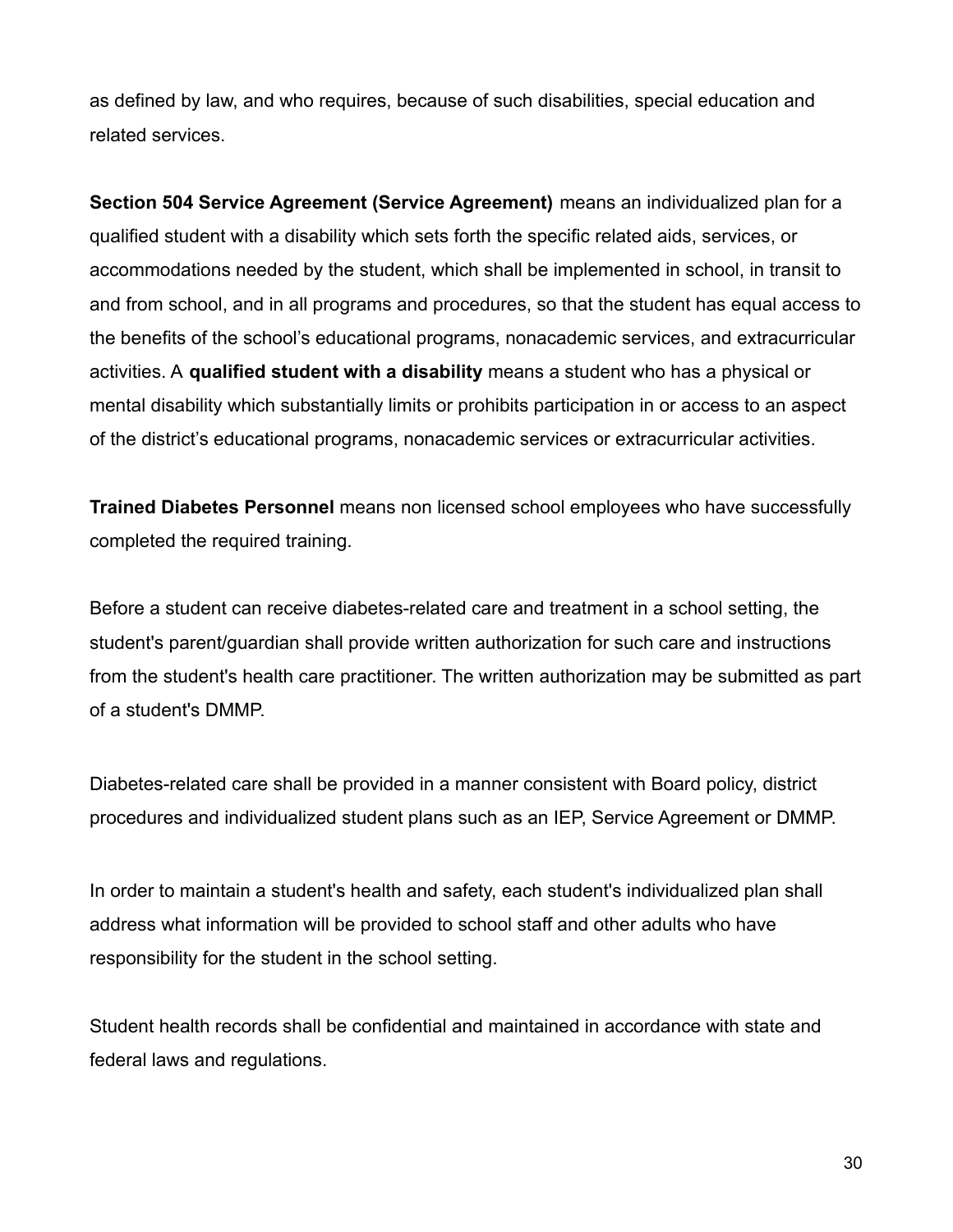The school nurse, in consultation with the Superintendent or designee, may identify at least one (1) school employee, who is not the school nurse and who does not need to be a licensed health care practitioner, in each school building attended by a student with diabetes to perform diabetes care and treatment for students. The identified school employee has the right to decline this role.

An identified school employee who has accepted this role shall complete the training developed by the state or training offered by a licensed health care practitioner with expertise in the care and treatment of diabetes, that includes at a minimum:

- 1. An overview of all types of diabetes.
- 2. Means of monitoring blood glucose.
- 3. The symptoms and treatment for blood glucose levels outside of target ranges, as well as symptoms and treatment for hypoglycemia, hyperglycemia and other potential emergencies.
- 4. Techniques on administering glucagon and insulin.

The identified school employee shall complete such training on an annual basis.

Upon successful completion of the required training, individual trained diabetes personnel may be designated in a student's Service Agreement or IEP to administer diabetes medications, use monitoring equipment and provide other diabetes care.

If the diabetes-related care provided to a particular student by trained diabetes personnel will include administration of diabetes medication via injection or infusion, the Board shall require the following:

1. The parent/guardian and the student's health care practitioner must provide written authorization for such administration; and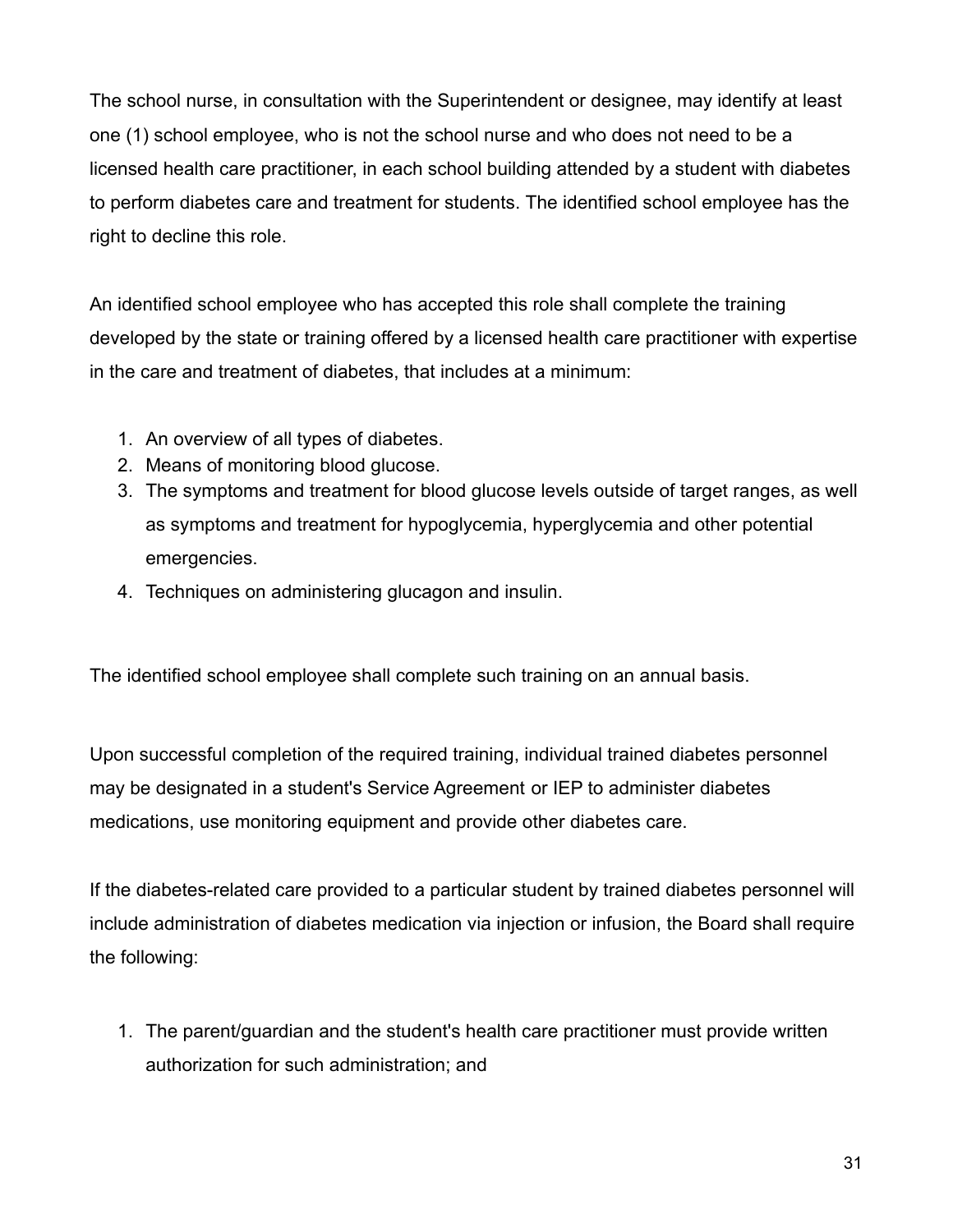2. The trained diabetes personnel must receive annual training for such administration from a licensed health care practitioner with expertise in the care and treatment of diabetes.

*The policy in its entirety can be found on the district website along with administrative regulations, if applicable.*

# 210. USE OF MEDICATIONS

The Board shall not be responsible for the diagnosis and treatment of student illness. Parents/Guardians are encouraged to administer medication before or after school hours. The administration of prescribed medication to a student during school hours in accordance with the direction of a parent/guardian and licensed prescriber will be permitted only when failure to take such medicine would jeopardize the health of the student and/or the student would not be able to attend school if the medicine were not available during school hours.

The Board directs all district employees to comply with the Pennsylvania Department of Health's Guidelines for Pennsylvania Schools for the Administration of Medications and Emergency Care.

Before any medication may be administered to or by any student during school hours, the Board shall require the written request of the parent/guardian, giving permission for such administration.

Narcotic medications shall not be administered at school.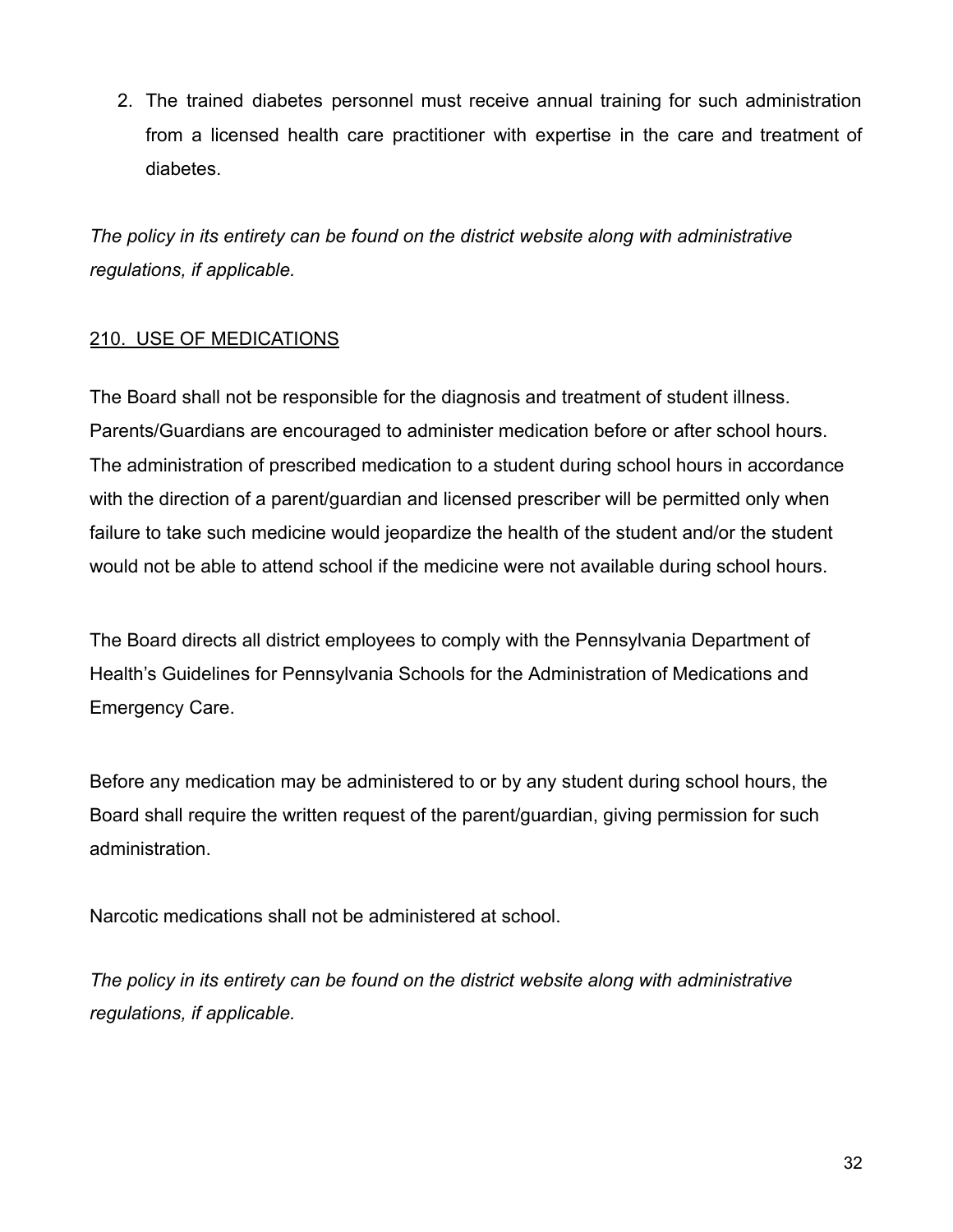### 210.1 POSSESSION/USE OF ASTHMA INHALERS/EPINEPHRINE AUTO-INJECTORS

The Board shall authorize the district to stock epinephrine auto-injectors in the name of the school district for emergency administration by trained employees to a student believed to be experiencing an anaphylactic reaction. Anaphylaxis - a sudden, severe allergic reaction that involves various areas of the body simultaneously. In extreme cases, anaphylaxis can cause death. Asthma inhaler shall mean a prescribed device used for self-administration of short-acting, metered doses of prescribed medication to treat an acute asthma attack.

Epinephrine auto-injector shall mean a prescribed disposable drug delivery system designed for the administration of epinephrine to provide rapid first aid for students suffering the effects of anaphylaxis.

Self-administration shall mean a student's use of medication in accordance with a prescription or written instructions from a licensed physician, certified registered nurse practitioner or physician assistant.

The Superintendent or designee, in conjunction with the school nurse(s), shall develop procedures for student possession and self-administration of asthma inhalers or epinephrine auto-injectors and emergency response, and for the acquisition, stocking and administration of stock epinephrine auto-injectors, and training of school employees responsible for the storage and use of epinephrine auto-injectors. The Superintendent or designee shall annually distribute to students, parents/guardians, and staff this policy along with the Code of Student Conduct by publishing such in handbooks and newsletters, on the district's website, and through posted notices and other efficient methods.

The school physician shall be the prescribing and supervising medical professional for the district's stocking and use of epinephrine auto-injectors. The Superintendent or designee shall obtain a standing order from the school physician for administration of stock epinephrine auto-injectors.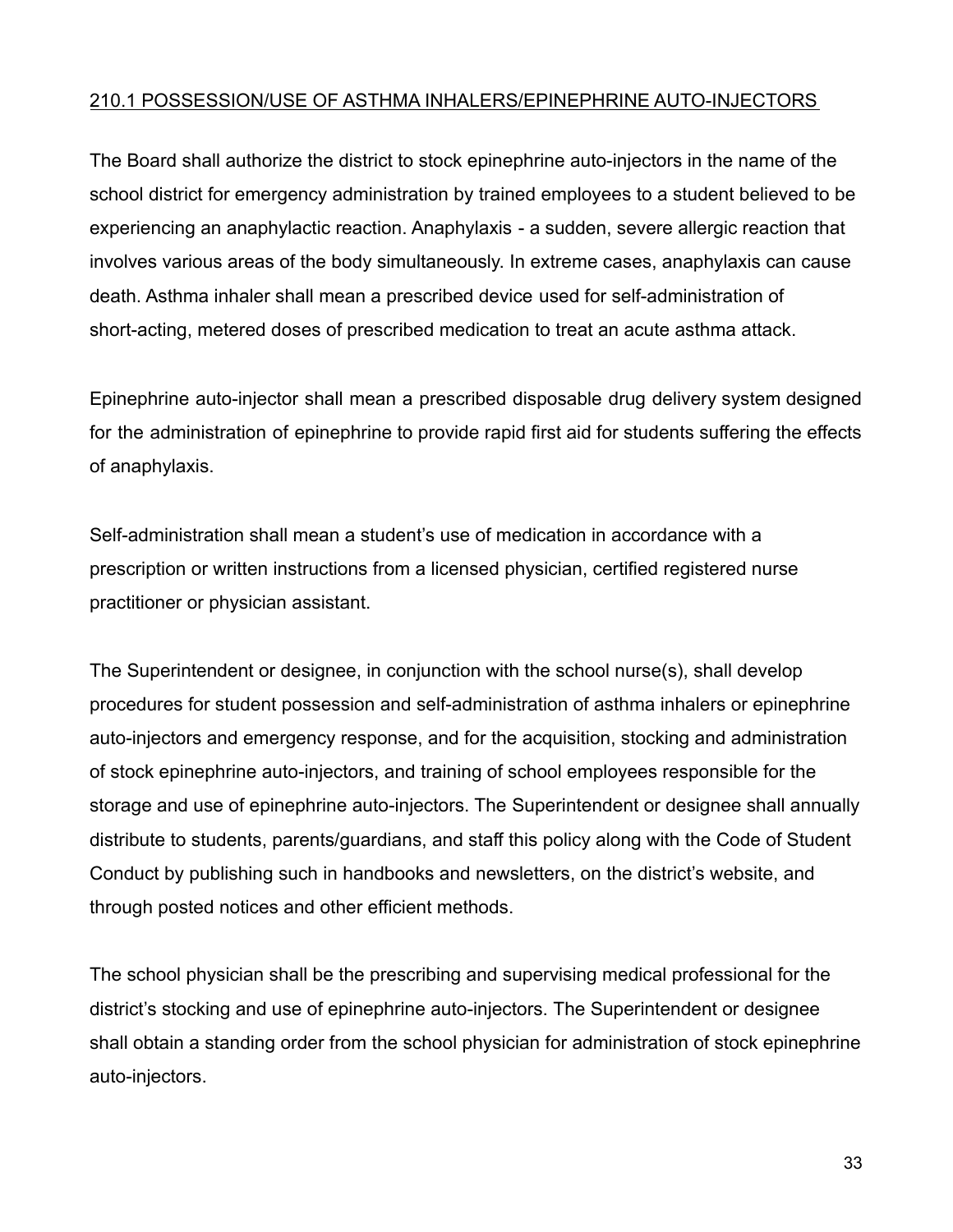The school nurse shall be responsible for building-level storage of and administration of stock epinephrine auto-injectors.

The district shall annually notify parents/guardians of their right to opt-out of the provisions of this policy related to the administration of a stock epinephrine auto-injector. To opt-out, a parent/guardian shall sign and return the district's exemption form to the school nurse annually. The signed opt- out forms shall be maintained by the school nurse, and the school nurse shall provide trained school employees with the names of students whose parents/guardians have returned a signed opt-out form.

*The policy in its entirety can be found on the district website along with administrative regulations, if applicable.*

# 211. STUDENT ACCIDENT INSURANCE

The Board recognizes the need for insurance coverage for unforeseen accidents that may occur to students in the course of attendance at school or participation in the athletic and extracurricular programs of the schools.

The Superintendent or designee shall be responsible to:

- 1. Prepare specifications and secure suitable coverage from qualified insurance carriers for recommendation and Board approval.
- 2. Notify all students and parents/guardians of students who may be eligible for insurance purchase.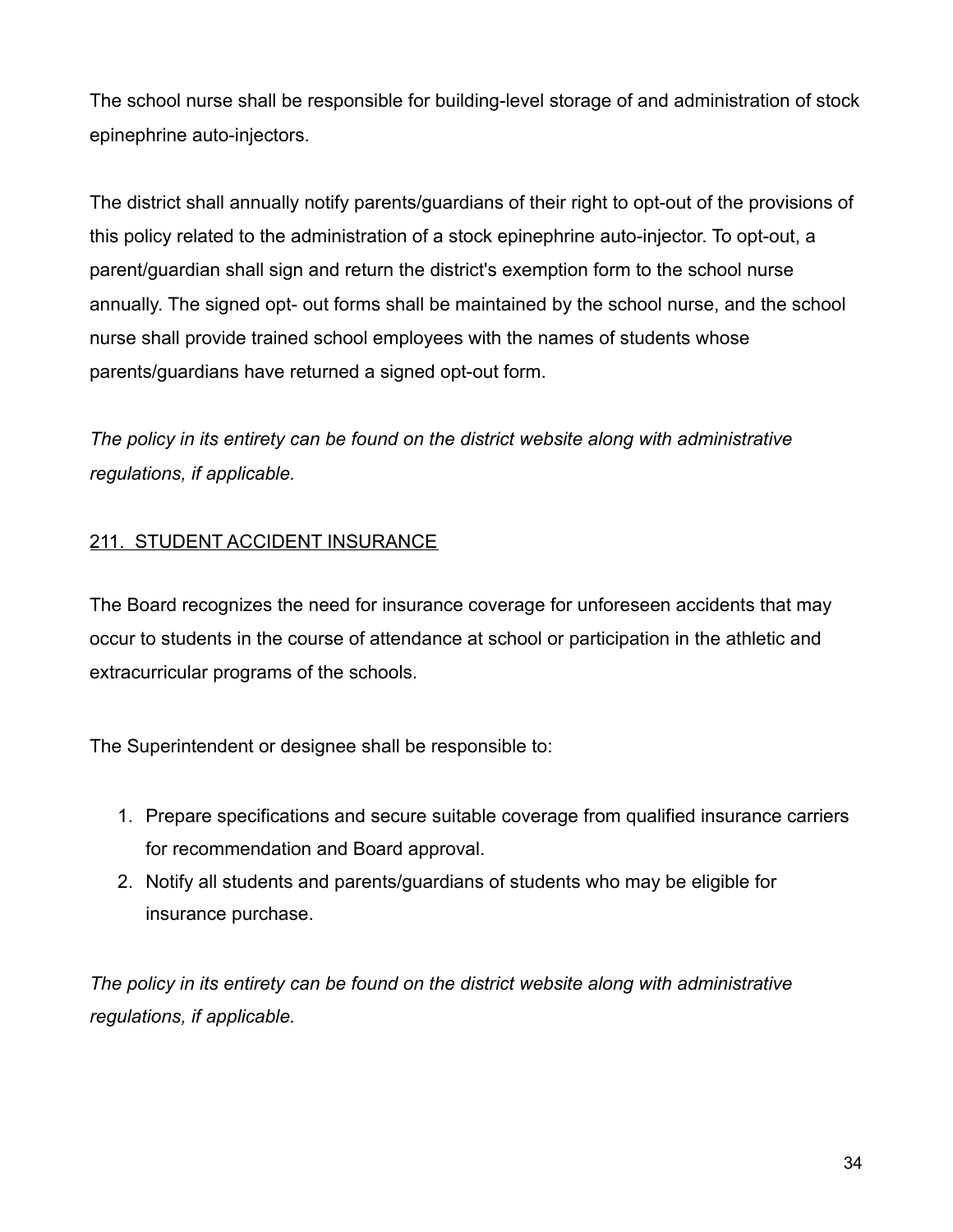# 212. REPORTING STUDENT PROGRESS

The Board recognizes that communication between school and home is a vital ingredient in the growth and education of each student. The Board acknowledges the school's responsibility to keep parents/guardians informed of student welfare and academic progress.

The Board directs that the district's instructional program shall include a system of measuring all students' academic progress.

The Board directs the Superintendent to establish a system of reporting student progress that includes academic progress reports, grade reports, and parent/guardian conferences with teachers.

The Superintendent or designee shall develop administrative regulations for reporting student progress to parents/guardians.

All appropriate staff members, as part of their professional responsibility, shall comply with the systems established for measuring and reporting student progress.

Various methods of reporting, appropriate to grade level and curriculum content shall be utilized.

Both student and parent/guardian shall receive ample warning of a pending grade of failure, or one that would adversely affect the student's academic status.

Scheduling of parent-teacher conferences shall occur at times that ensure the greatest degree of participation by parents/guardians.

Grade Reports shall be issued at intervals of not less than nine (9) weeks. Review and evaluation of methods of reporting student progress to parents/guardians shall be conducted on a periodic basis.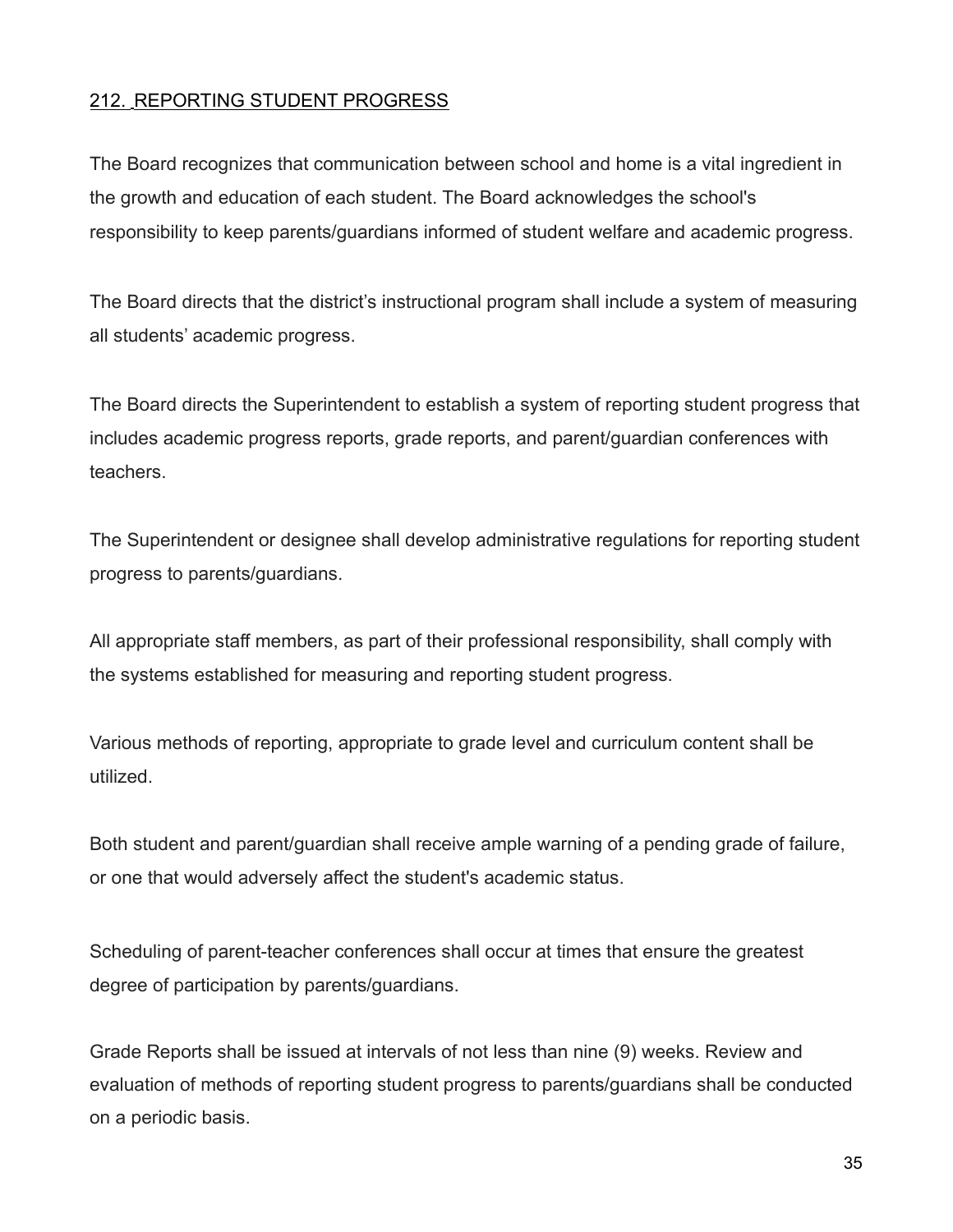*The policy in its entirety can be found on the district website along with administrative regulations, if applicable.*

### 214. CLASS RANK

The Board acknowledges the necessity for a system of computing grade point averages and class rank for secondary school students to inform students, parents/guardians and others of their relative academic placement among their peers.

The Board authorizes a system of class rank, by quality point accumulation, for students in grades 9-12. Each grade level will rank students according to their quality point average.

*The policy in its entirety can be found on the district website along with administrative regulations, if applicable.*

### 216. STUDENT RECORDS

The educational interests of students require the collection, retention, and use of data and information about individuals and groups of students while ensuring the individual's right to privacy. The school district will maintain educational records for students for legitimate educational purposes.

The Board recognizes its responsibility for collection, retention, disclosure and protection of student records. The Board also recognizes the legal requirement to maintain the confidentiality of student records and prohibits the unauthorized access, reproduction, and/or disclosure of student education records and personally identifiable information from such records.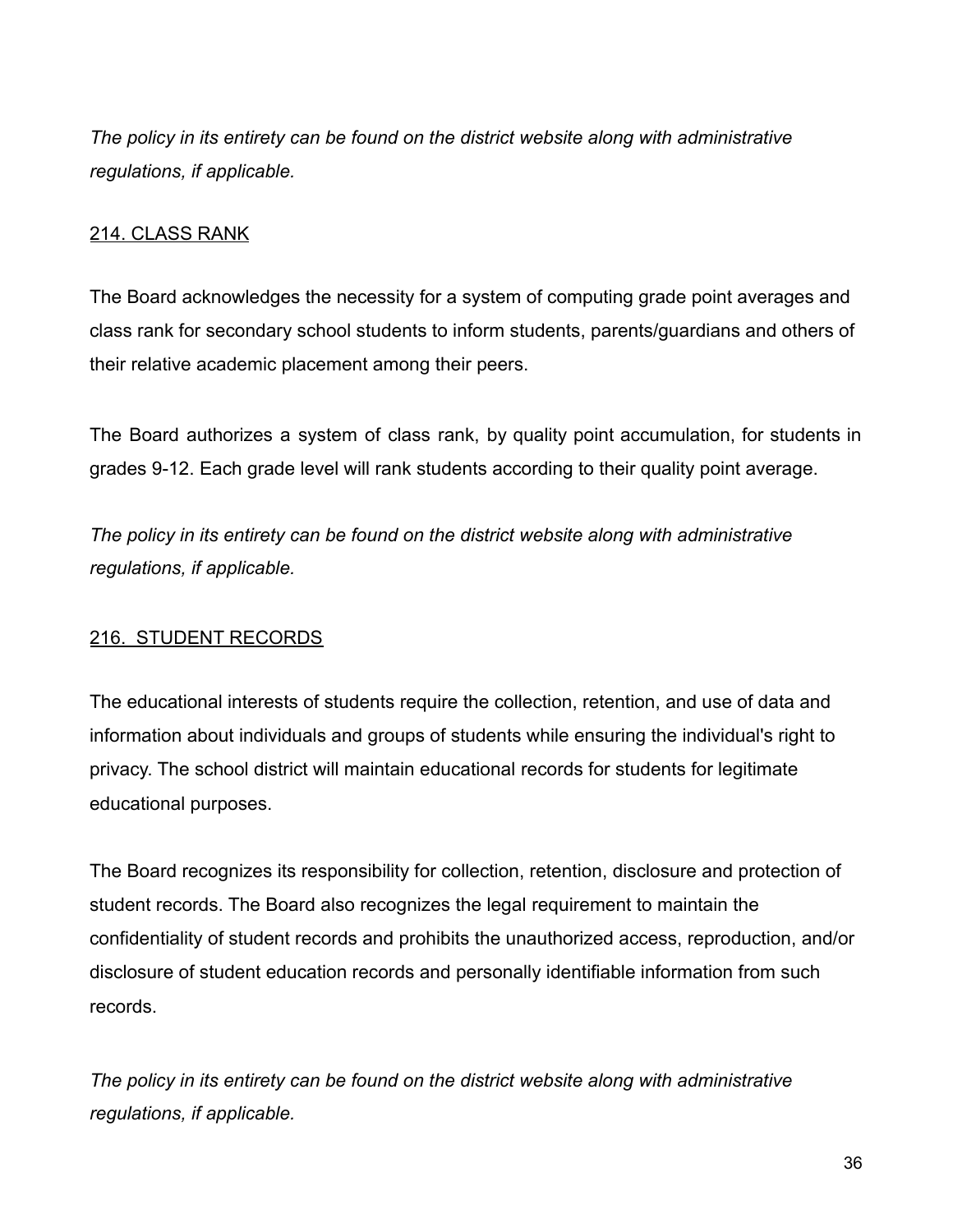### 217. GRADUATION REQUIREMENTS

The Board establishes graduation requirements and acknowledges each student's successful completion of the instructional program by awarding diplomas and certificates at graduation ceremonies.

The Board shall adopt the graduation requirements students must achieve in accordance with state regulations.

The Board requires graduation requirements to be published and distributed to students and parents/guardians, and made available in each school building or on the district's website. All changes to graduation requirements shall be published and distributed to students and parents/guardians, and made available in each school building or on the district's website immediately following approval by the Board.

The Board shall permit a student with a disability, whose Individualized Education Program (IEP) prescribes continued educational services, to participate in commencement ceremonies with his/her graduating class and receive a certificate of attendance, provided that the student has attended four (4) years of high school.

The Board shall issue a high school diploma to each student with a disability who completes the graduation requirements established by the Board or the goals established in the student's IEP, as determined by the student's IEP team.

The Superintendent or designee shall establish administrative regulations for the minimum number of credits required for each candidate for graduation, as required by the Board.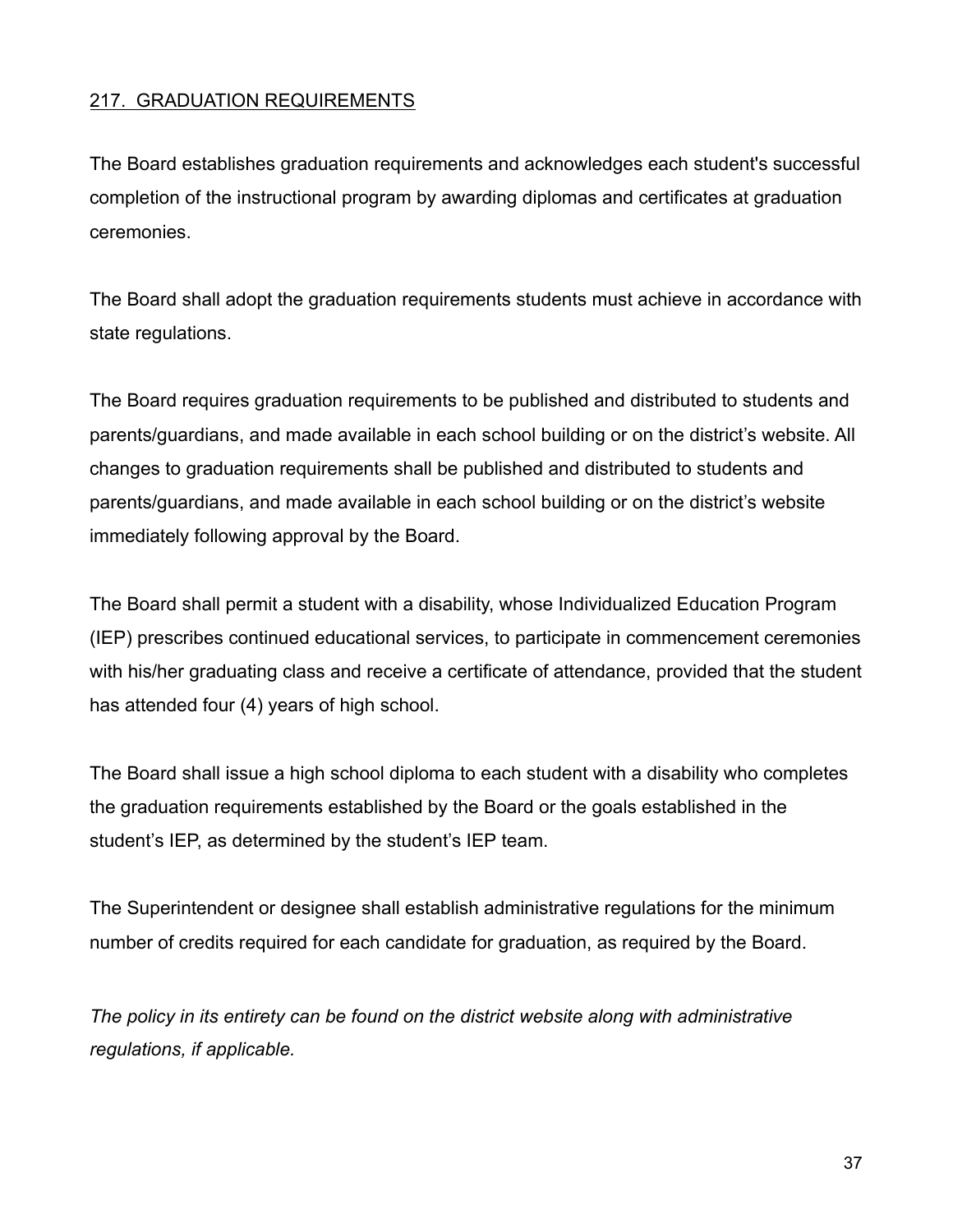### 218. STUDENT DISCIPLINE

The Board finds that student conduct is closely related to learning. An effective educational program requires a safe and orderly school environment.

The Board shall establish fair, reasonable and nondiscriminatory rules and regulations regarding the conduct of all students in the school district during the time they are under the supervision of the school or at any time while on school property, while present at schoolsponsored activities, and while traveling to or from school and school-sponsored activities. The Board shall adopt a Code of Student Conduct to govern student discipline, and students shall not be subject to disciplinary action because of race, sex, color, religion, sexual orientation, national origin or handicap/disability. The Code of Student Conduct shall be amended by the Board from time to time as necessary. Each student must adhere to Board policies and the Code of Student Conduct governing student discipline.

The Board prohibits the use of corporal punishment by district staff to discipline students for violations of Board policies and district rules and regulations.

Suspensions and expulsions shall be carried out in accordance with Board policy.

In the case of a student with a disability, including a student for whom an evaluation is pending, the district shall take all steps required to comply with state and federal laws and regulations, the procedures set forth in the memorandum of understanding with local law enforcement and Board policies.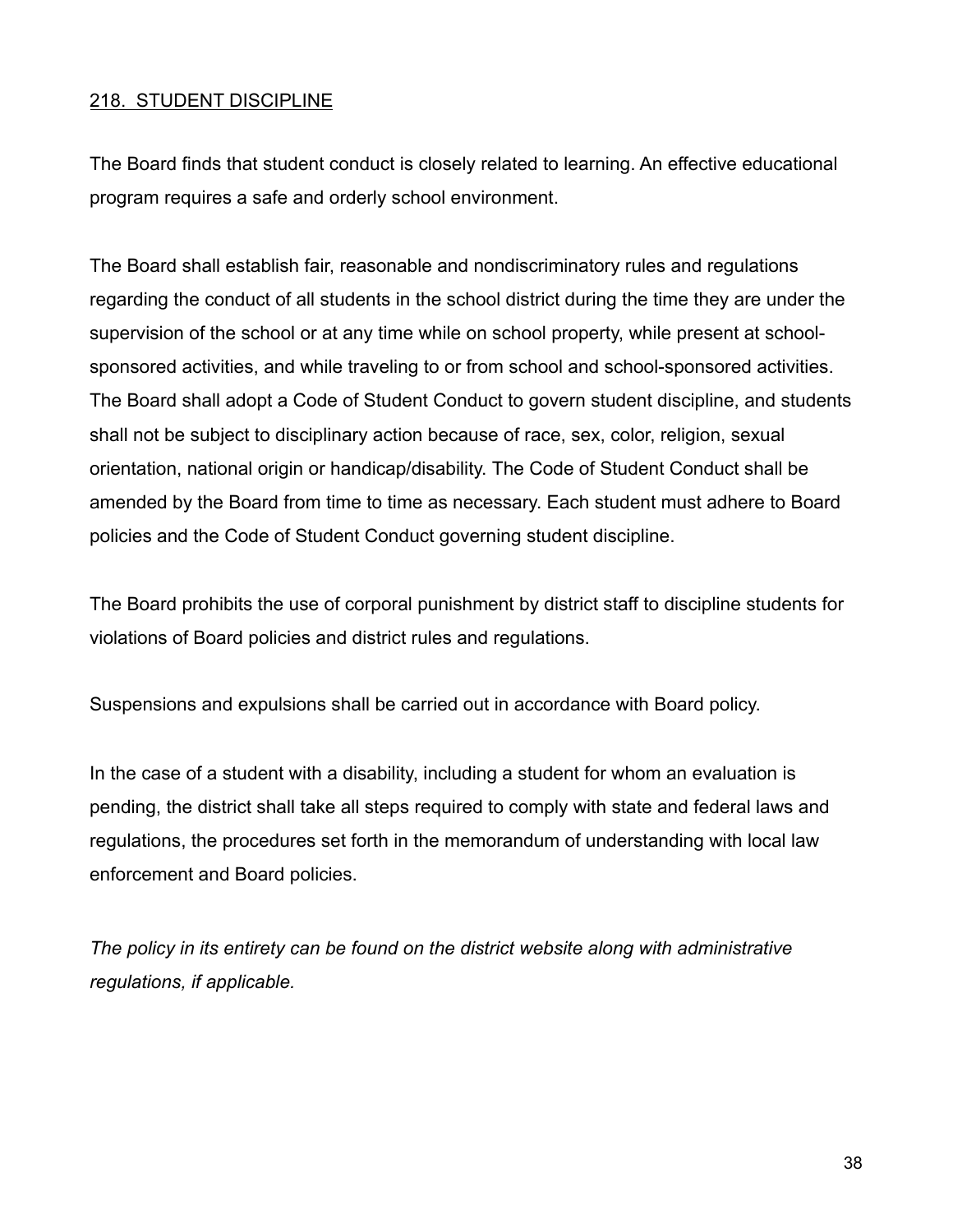### 218.1. WEAPONS

The Board recognizes the importance of a safe school environment relative to the educational process. Possession of weapons in the school setting is a threat to the safety of students and staff and is prohibited by law.

*The policy in its entirety can be found on the district website along with administrative regulations, if applicable.*

### 220. STUDENT EXPRESSION/DISTRIBUTION AND POSTING OF MATERIALS

The right of public school students to freedom of speech is guaranteed by the Constitution of the United States and the constitution of the Commonwealth. The Board respects the right of students to express themselves in word or symbol and to distribute and post materials in areas designated for posting as a part of that expression. The Board also recognizes that exercise of that right must be limited by the district's responsibility to maintain an orderly school environment and to protect the rights of all members of the school community.

This policy addresses student expression in general and distribution and posting of materials that are not part of district-sponsored activities.

Materials sought to be distributed or posted as part of the curricular or extracurricular programs of the district shall be regulated as part of the school district's educational program.

*The policy in its entirety can be found on the district website along with administrative regulations, if applicable.*

### 221. DRESS CODE FOR STUDENTS

The Board has the authority to impose limitations on students' dress in school. The Board will not interfere with the right of students and their parents/guardians to make decisions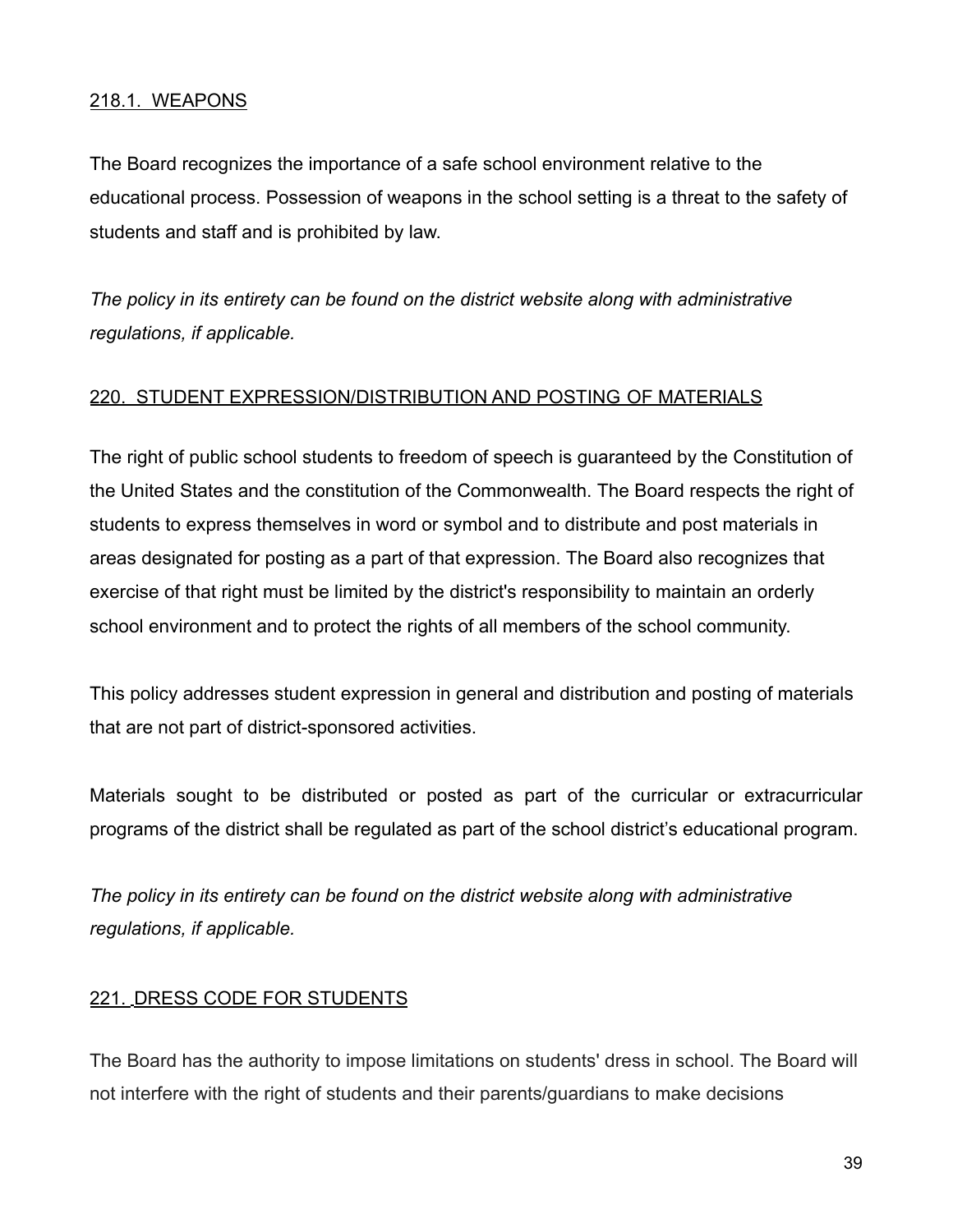regarding their appearance, except when their choices disrupt the educational program of the schools or constitute a health or safety hazard.

The Board shall require students to wear standard dress, which may be required district-wide or by individual schools.

Students may be required to wear certain types of clothing while participating in physical education classes, technical education, extracurricular activities, or other situations where special attire may be required to ensure the health or safety of the student.

The building principal or designee shall be responsible to monitor student dress and grooming, and to enforce Board policy and school rules governing student dress and grooming.

The Superintendent or designee shall ensure that all rules implementing this policy impose only the minimum necessary restrictions on the exercise of the student's taste and individuality.

Staff members shall be instructed to demonstrate, by example, positive attitudes toward neatness, cleanliness, propriety, modesty, and good sense in attire and appearance.

All students shall be subject to this dress code. Students must report to school on a daily basis attired in compliance with the provisions of this policy.

### Attire:

Acceptable dress must be appropriately sized and must conform to the following requirements:

1. We strongly encourage students to exhibit their school pride by wearing school colors and apparel.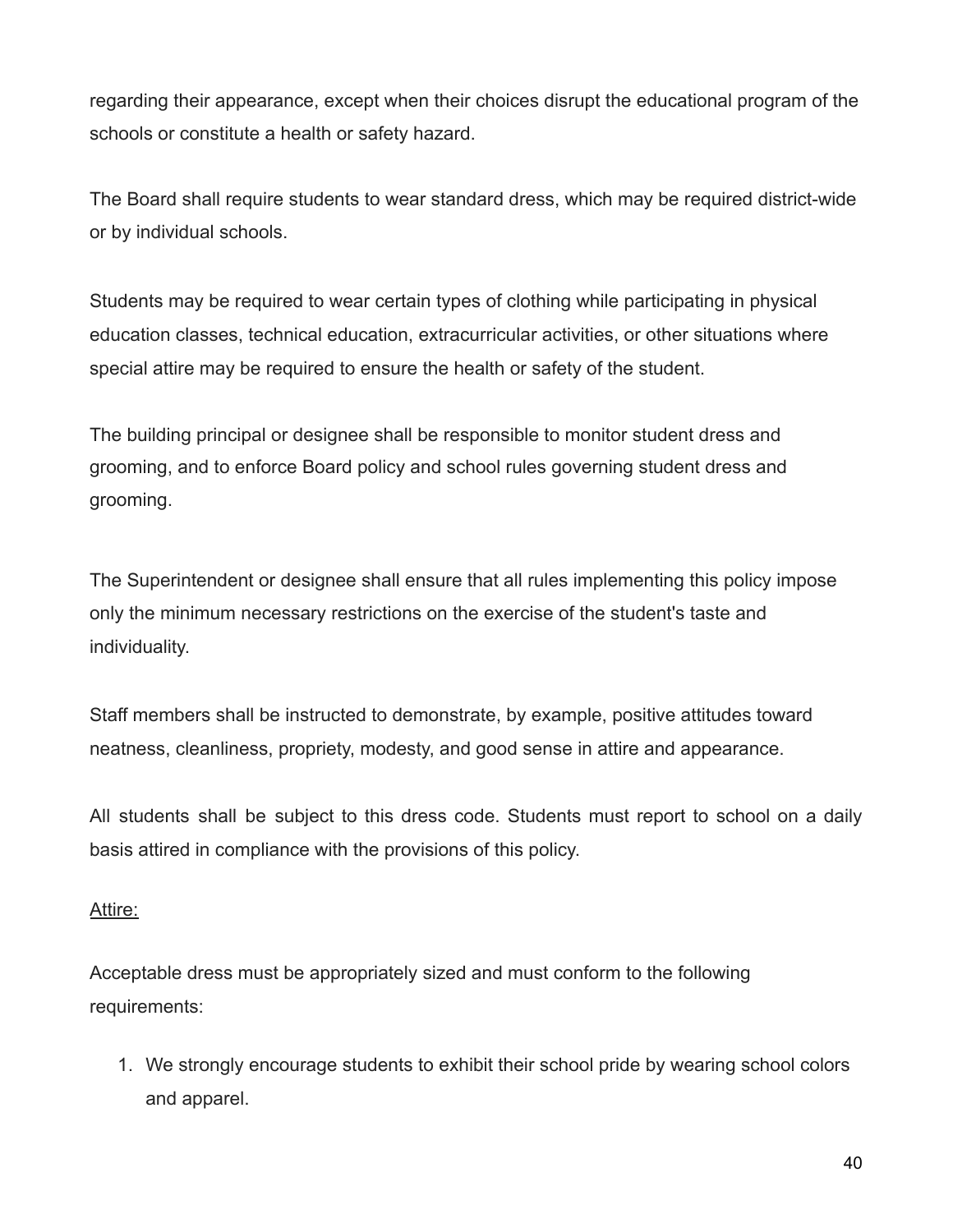- 2. Students are not permitted to wear apparel that belittles another, suggests sexual activity, or refers to violence, weapons, alcohol, drugs, tobacco, discrimination, gangs, or any illegal activity. Objectionable language or graphics are also not permitted on apparel or belongings.
- 3. All shirts and dresses must have sleeves and cover the entire torso, and shoulders. Tank tops, midriffs, tube tops, low cut shirts, strapless, spaghetti straps, see through shirts, halters, or bare back shirts are not permitted.
- 4. Dresses, skirts, and shorts must reach mid-thigh. We use the "fingertip" rule, which means when standing straight, fingertips are in line with the hem.
- 5. Pants must be worn above the hip bone. No undergarments are to be seen at any time. Tights worn as pants are not permitted.
- 6. See-through clothing, undergarments worn as outer garments, and sleepwear are not permitted.
- 7. Clothing that are torn or ripped are not permitted.
- 8. Students are not permitted to wear any spiked collars, spiked bracelets, or wallet chains.
- 9. Shoes must cover the entire foot and have soles. Steel toe boots are not permitted.
- 10.Hats, hoods, bandannas, and sunglasses are not to be worn in the building.
- 11. Administration will make final decisions about the appropriateness and acceptability of specific items of clothing.
- 12.Violations of the dress code will result in disciplinary consequences.

*The policy in its entirety can be found on the district website along with administrative regulations, if applicable.*

### 222. TOBACCO USE (STUDENTS)

The Board recognizes that tobacco use by students presents a health and safety hazard that can have serious consequences for both users and nonusers and the safety and environment of the schools.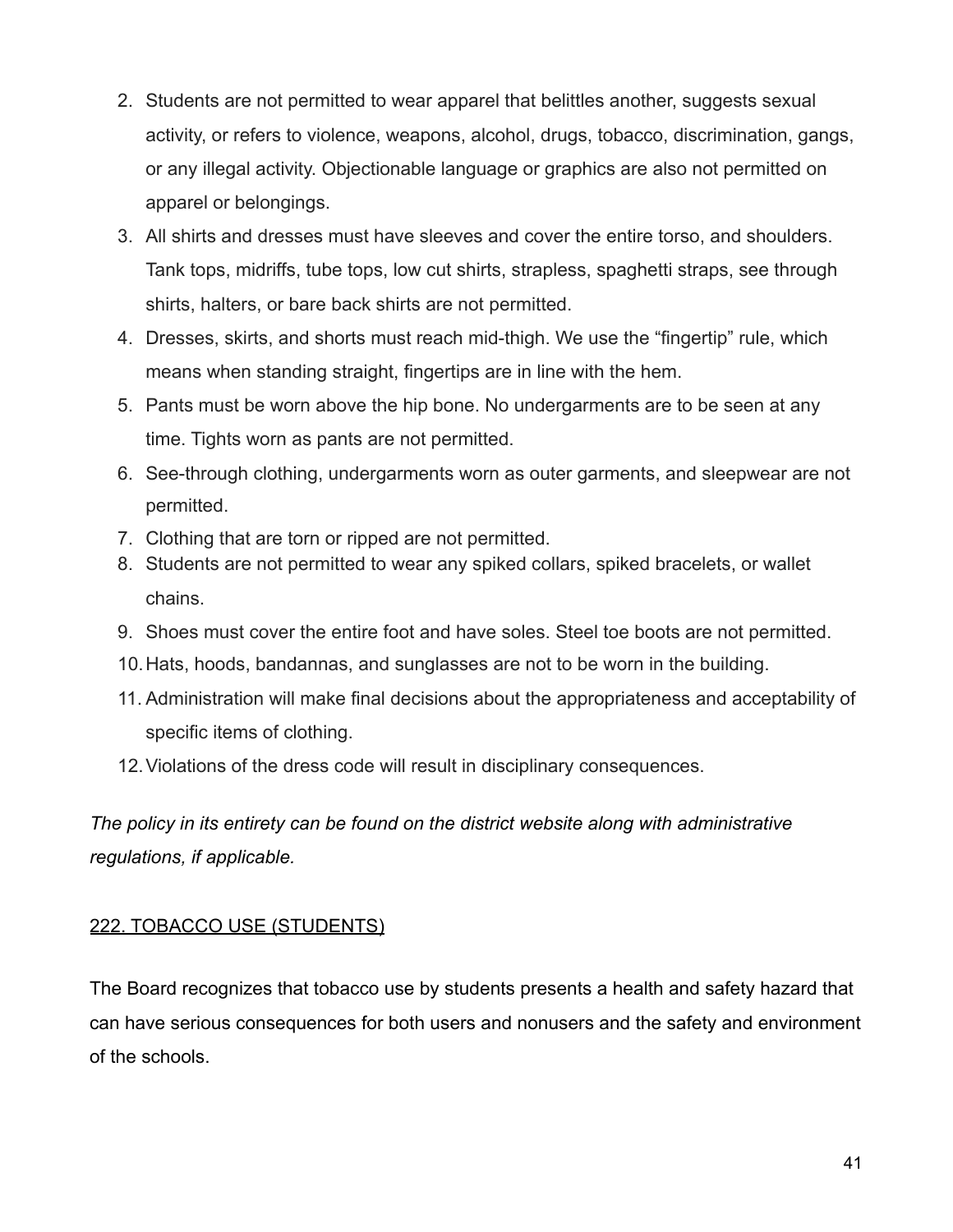For purposes of this policy, tobacco includes a lighted or unlighted cigarette, cigar and pipe; other lighted smoking product; and smokeless tobacco in any form.

The Board prohibits possession, use or sale of tobacco by students at any time in a school building and on any property, buses, vans and vehicles that are owned, leased or controlled by the school district.

The Board prohibits possession, use or sale of tobacco by students at school-sponsored activities that are held off school property.

In the case of a student with a disability, including a student for whom an evaluation is pending, the district shall take all steps required to comply with state and federal laws and regulations, the procedures set forth in the memorandum of understanding with local law enforcement and Board policies.

*The policy in its entirety can be found on the district website along with administrative regulations, if applicable.*

# 224. CARE OF SCHOOL PROPERTY

The Board believes that the schools should help students learn to respect property and develop feelings of pride in community institutions.

The Board charges each student in the district's schools with responsibility for the proper care of the school property, school supplies and equipment entrusted to the student's use.

It is the policy of the Board that students who willfully cause damage to school property shall be subject to disciplinary measures. Students and others who damage or deface school property may be prosecuted and punished under law. Parents/Guardians shall be held accountable for the actions of their child.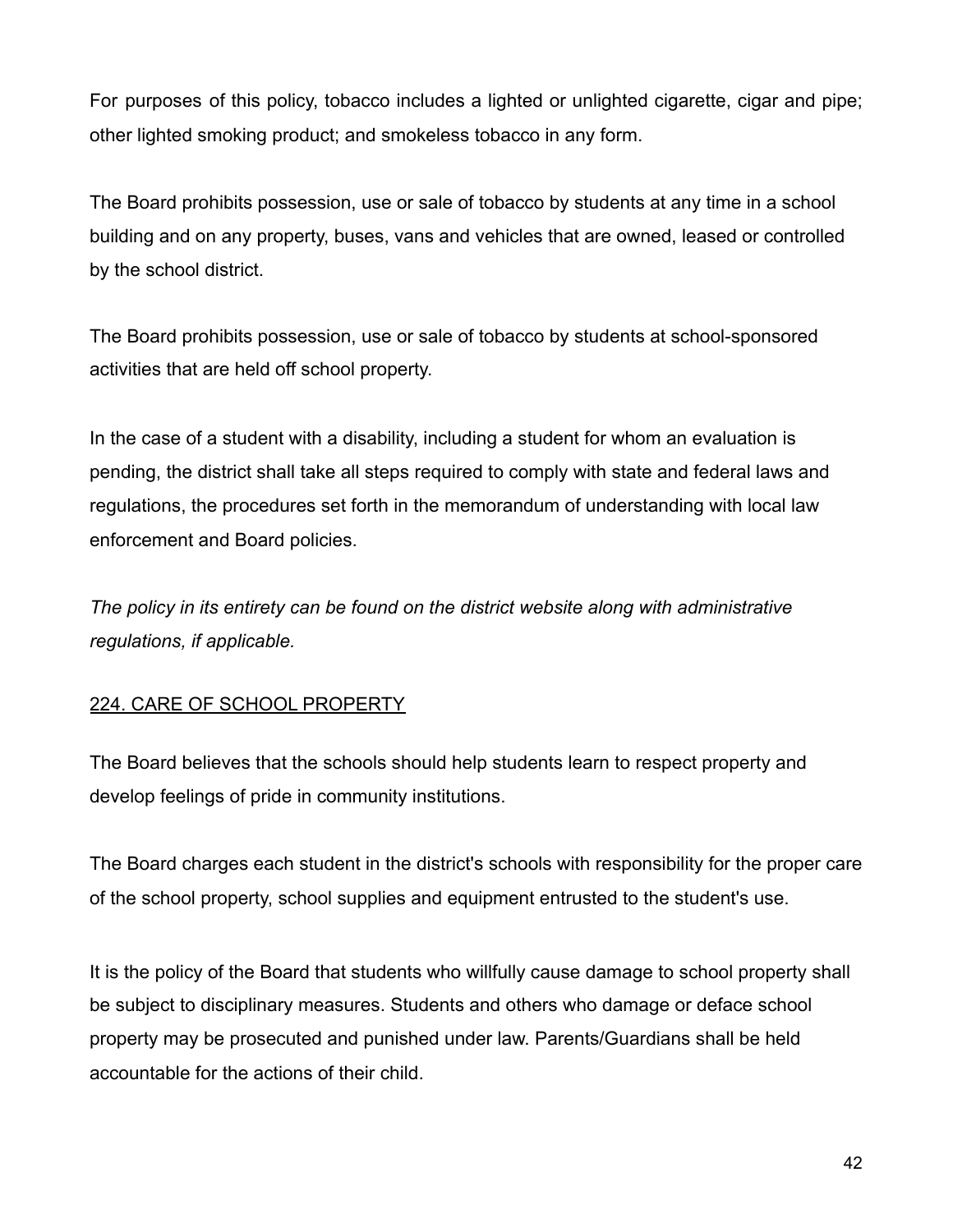The Board may report to appropriate juvenile authorities any student whose damage of school property is serious or chronic in nature. In no case shall referral to juvenile authorities be made without prior notification to the student's parent/guardian.

*The policy in its entirety can be found on the district website along with administrative regulations, if applicable.*

## 226. SEARCHES

The Board acknowledges the need to respect the rights of students to be free from unreasonable searches and seizures while fulfilling the district's interest in protecting and preserving the health, safety and welfare of the school population, enforcing rules of conduct, and maintaining an appropriate atmosphere conducive to learning.

School officials have the authority to lawfully search students or their belongings, including lockers, automobiles, electronic devices, purses, backpacks, clothing, and other possessions, without a warrant, when in school, on school grounds or when otherwise under school supervision, if there is a reasonable suspicion that the place or thing to be searched contains prohibited contraband, material that would pose a threat to the health, safety and welfare of the school population, or evidence that there has been a violation of the law, Board policy, or school rules. The scope and extent of searches must be reasonable in relation to the nature of the suspected evidence, contraband or dangerous material and to the grounds for suspecting that it may be found in the place or thing being searched.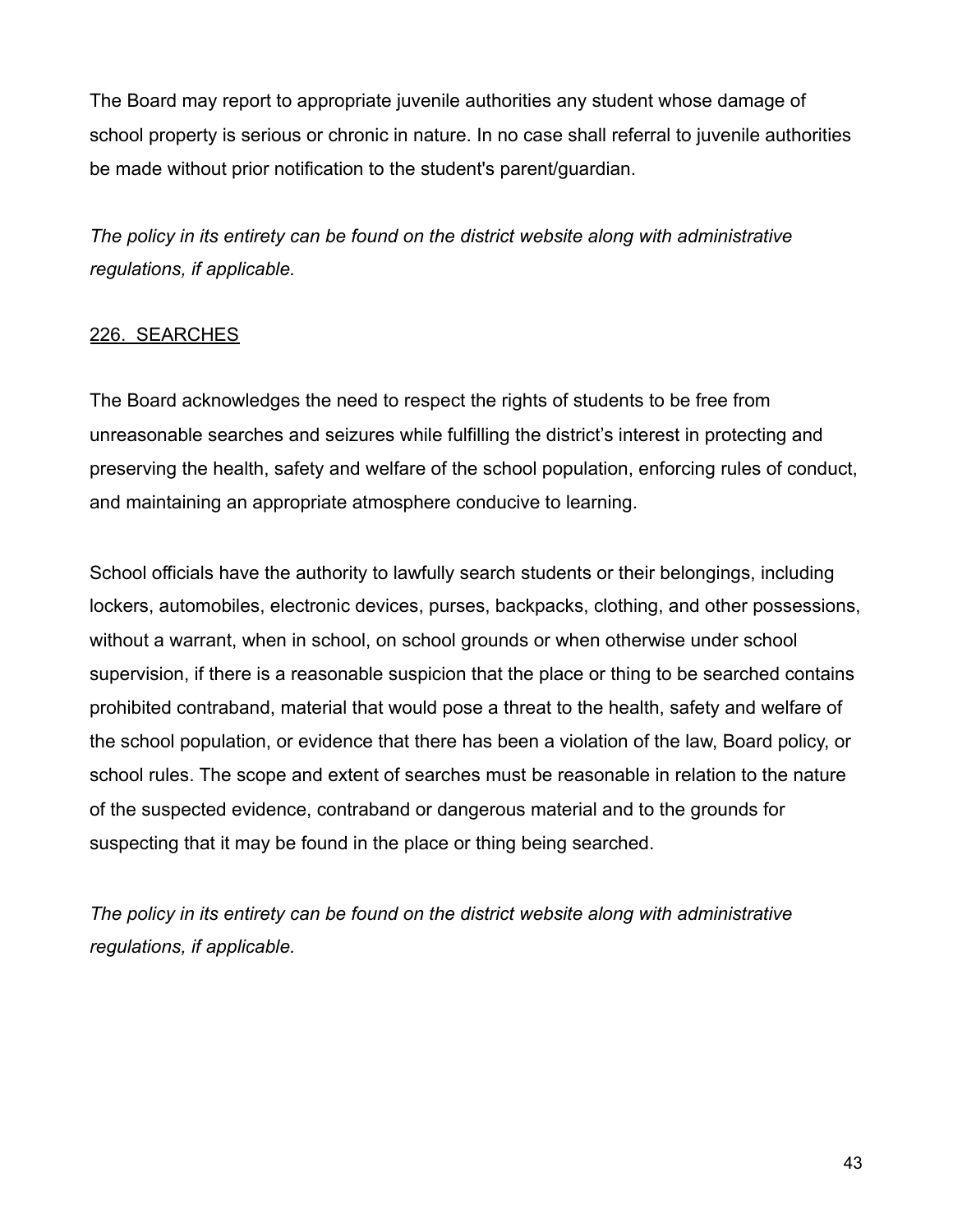### 227. CONTROLLED SUBSTANCES/PARAPHERNALIA

The Board recognizes that the abuse of controlled substances is a serious problem with legal, physical and social implications for the whole school community. As an educational institution, the schools shall strive to prevent abuse of controlled substances.

For purposes of this policy, controlled substances shall include all:

- 1. Controlled substances prohibited by federal and state law.
- 2. Look-alike drugs.
- 3. Alcoholic beverages
- 4. Anabolic steroids.
- 5. Drug paraphernalia.
- 6. Any volatile solvents or inhalants, such as but not limited to glue and aerosol products.
- 7. Substances that when ingested cause a physiological effect that is similar to the effect of a controlled substance as defined by state or federal law.
- 8. Prescription or nonprescription (over-the-counter) medications, except those for which permission for use in school has been granted pursuant to Board policy.

For purposes of this policy, under the influence shall include any consumption or ingestion of controlled substances by a student.

For purposes of this policy, look-alike drugs shall include any pill, capsule, tablet, powder, plant matter or other item or substance that is designed or intended to resemble a controlled substance prohibited by this policy, or is used in a manner likely to induce others to believe the material is a controlled substance.

The Board prohibits students from using, possessing, distributing, and being under the influence of any controlled substances during school hours, at any time while on school property, at any school-sponsored activity, and during the time spent traveling to and from school and to and from school- sponsored activities.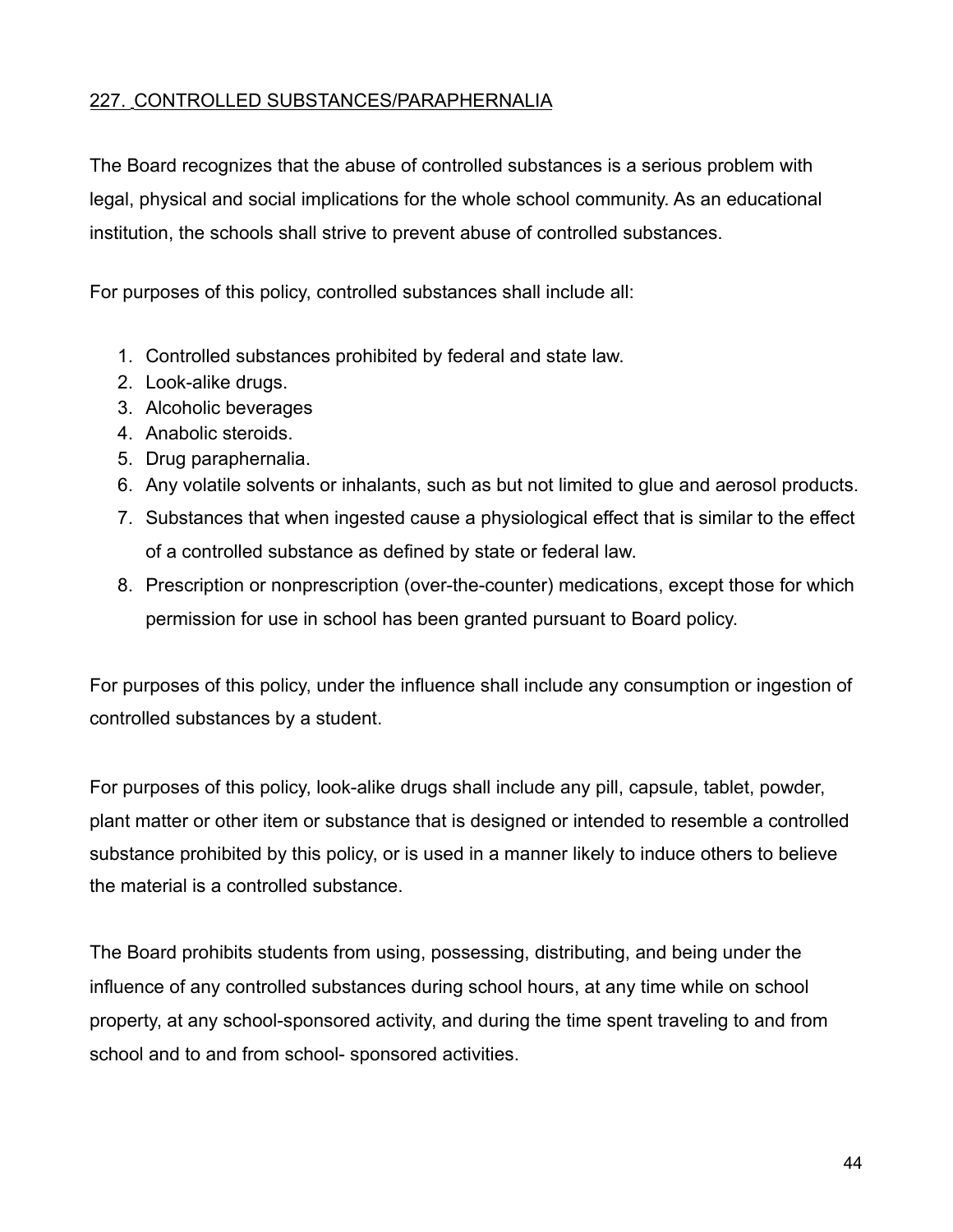The Board may require participation in drug counseling, rehabilitation, testing or other programs as a condition of reinstatement into the school's educational, extracurricular or athletic programs resulting from violations of this policy.

In the case of a student with a disability, including a student for whom an evaluation is pending, the district shall take all steps required to comply with state and federal laws and regulations, the procedures set forth in the memorandum of understanding with local law enforcement and Board policies.

*The policy in its entirety can be found on the district website along with administrative regulations, if applicable.*

# 229. STUDENT FUNDRAISING

The Board acknowledges that solicitation of funds from students must be limited because compulsory attendance laws make the student a captive donor and such solicitation may disrupt the educational program of the schools.

For purposes of this policy, **student fundraising** shall include solicitation and collection of money by students in exchange for goods or services.

The Board prohibits the collection of money by a student for personal benefit in school buildings, on school property or at any school-sponsored activity.

District students are not obligated to conduct door-to-door sales for fundraising activities.

Collection of money by approved school organizations and collections by students on behalf of school organizations outside the schools may be approved only by the Superintendent.

The Superintendent or designee shall develop rules and administrative regulations to implement this policy which: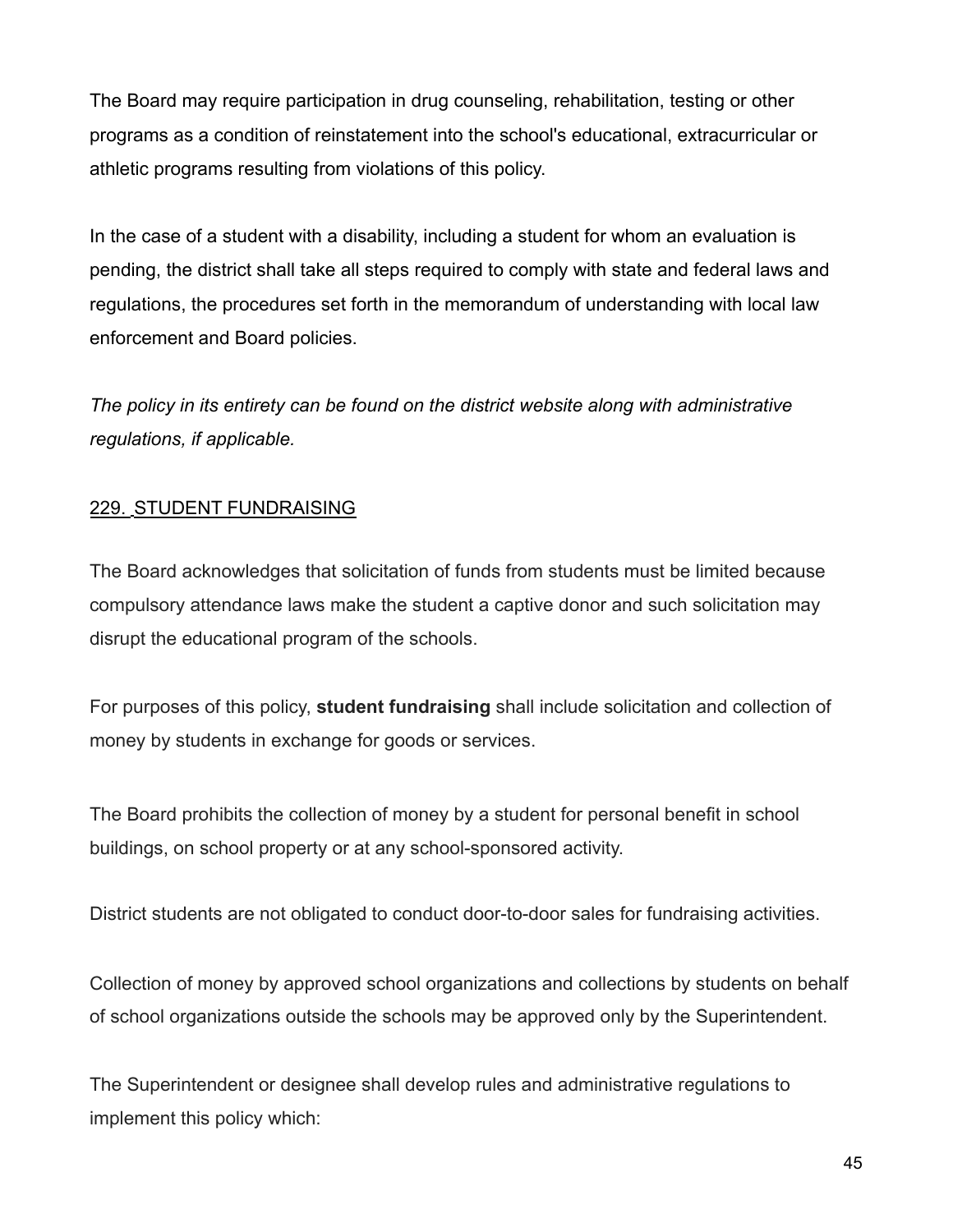- 1. Limit the number of fundraisers in a year for any group.
- 2. Describe permitted methods of solicitation that do not place undue pressure on students or patrons.
- 3. Limit the kind and amount of advertising for solicitation.

The building principal shall distribute this policy and relevant procedures to each student organization granted permission to solicit funds.

Funds solicited shall be controlled by Policy 618.

*The policy in its entirety can be found on the district website along with administrative regulations, if applicable.*

## 233. SUSPENSION AND EXPULSION

The Board recognizes that exclusion from the educational program of the schools, whether by suspension or expulsion, is the most severe sanction that can be imposed on a student and one that cannot be imposed without due process. The Board shall define and publish the types of offenses that would lead to exclusion from school. Exclusions affecting students with disabilities shall be governed by applicable state and federal law and regulations.

The Board may, after a proper hearing, suspend or expel a student for such time as it deems necessary, or may permanently expel a student.

*The policy in its entirety can be found on the district website along with administrative regulations, if applicable.*

### 235. STUDENT RIGHTS AND RESPONSIBILITIES

This policy sets forth guidelines by which student rights and responsibilities are determined, consistent with law and regulations.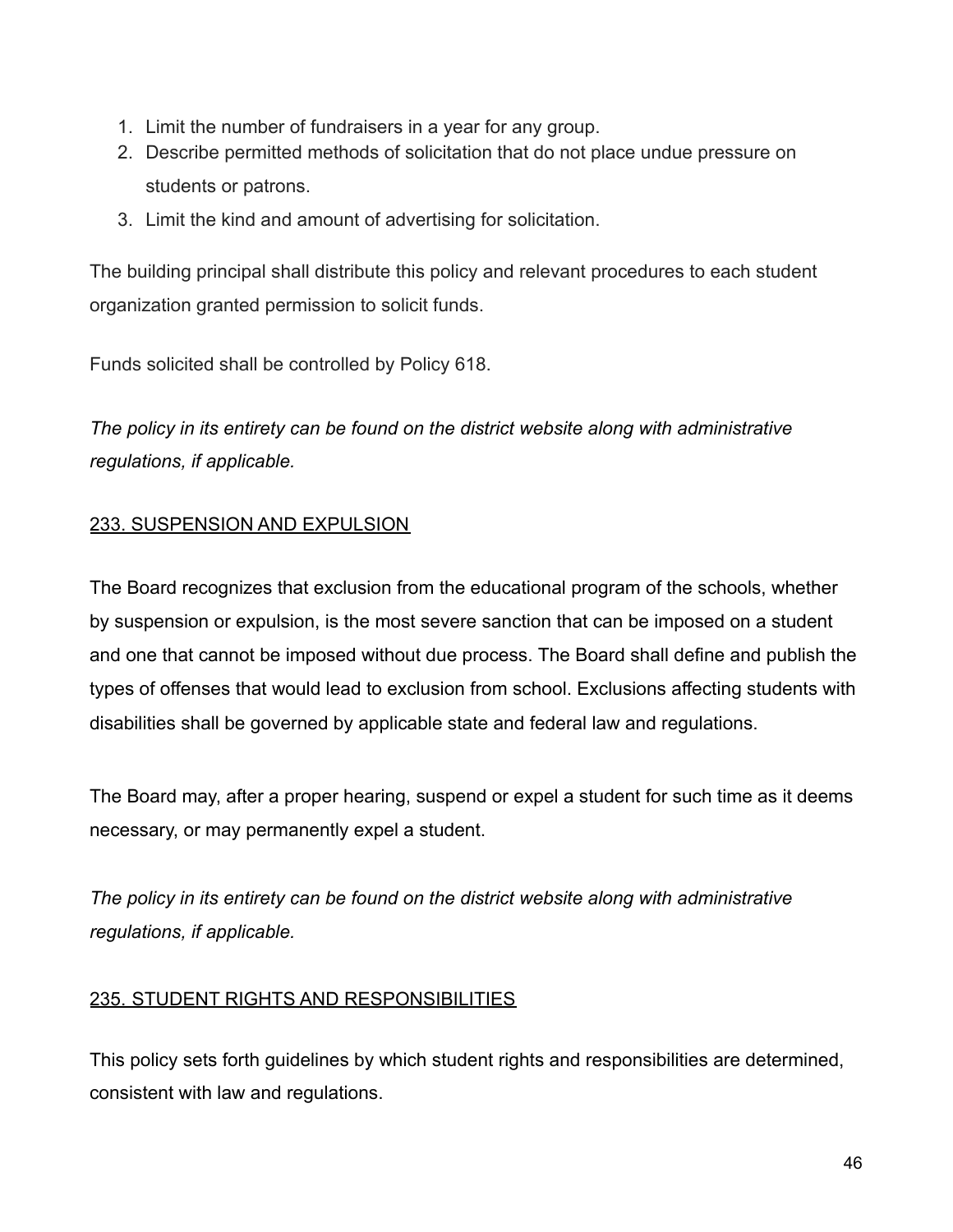The Board has the authority and responsibility to establish reasonable rules and regulations for the conduct and deportment of district students. At the same time, no student shall be deprived of equal treatment and equal access to the educational program, due process, a presumption of innocence, and free expression and association, in accordance with Board policy and school rules.

Surveys conducted by outside agencies, organizations and individuals shall be approved by the Board, based on the Superintendent's recommendation, prior to administration to students.

*The policy in its entirety can be found on the district website along with administrative regulations, if applicable.*

# 235.1 STUDENT SURVEYS

This policy sets forth guidelines regarding the conduct of surveys and collection and use of information for marketing purposes, consistent with law and regulations and for the purpose of Chapter 4 under the Pennsylvania Code.

*The policy in its entirety can be found on the district website along with administrative regulations, if applicable.*

## 237. ELECTRONIC COMMUNICATION DEVICES

The Board of School Directors has determined the importance of defining proper use of electronic communication devices during the school day.

**Electronic communication devices** - Communication devices with voice, data, text, and/or navigation capabilities that are able to access the Internet, transmit telephone calls, text messages, email messages, instant messages, video communications (such as iChat and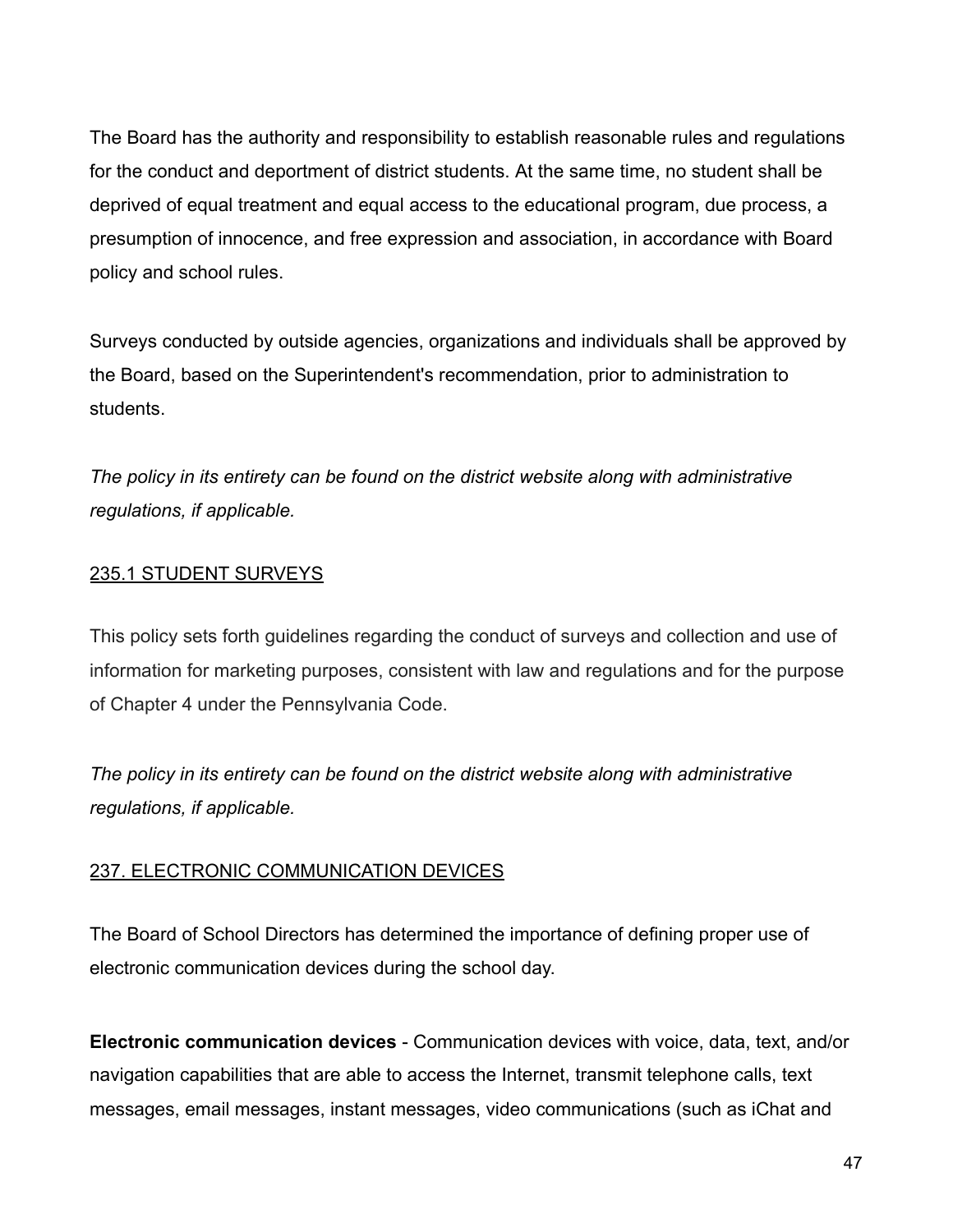Skype), perform word processing and other computer and online applications (apps), and provide location information. The devices are capable of electronically communicating, sending, receiving, storing, recording, reproducing, and/or displaying information and data.

Examples of electronic communication devices include smart phones (iPhone, Blackberry,etc.), cellular phones, mobile phones (with recording and/or camera/video and other capabilities and configurations); traditional telephones; pagers; global positions system (GPS) instruments; computers; portable game units; graphic calculators; MP3, music and medical players; PDAs; digital cameras; tablet and laptop computers; and other similar devices. Electronic communication devices may also be referred to as electronic devices in other publications and district policies.

Electronic communication devices could also be devices that are not capable of transmitting telephone communications (such as iPads, radios), do not have Internet access, are lasers, and/or are radar communication devices.

**Personal electronic communication devices** - electronic communication devices that are owned by the student.

**School day** - The commencement of the educational curriculum to the conclusion of the last regularly scheduled school period.

**Instructional time** - Time during which students are under supervision of a District employee, including but not limited to: classroom instruction in Social Studies, Science, Language Arts, Math, Unified Arts, Local and State Assessments, assemblies, and homeroom.

The Upper Darby School District reserves the right to define the educational value and place restrictions or prohibitions on the possession or use of any electronic device currently available, or that may become available in the future, whether or not addressed in this policy.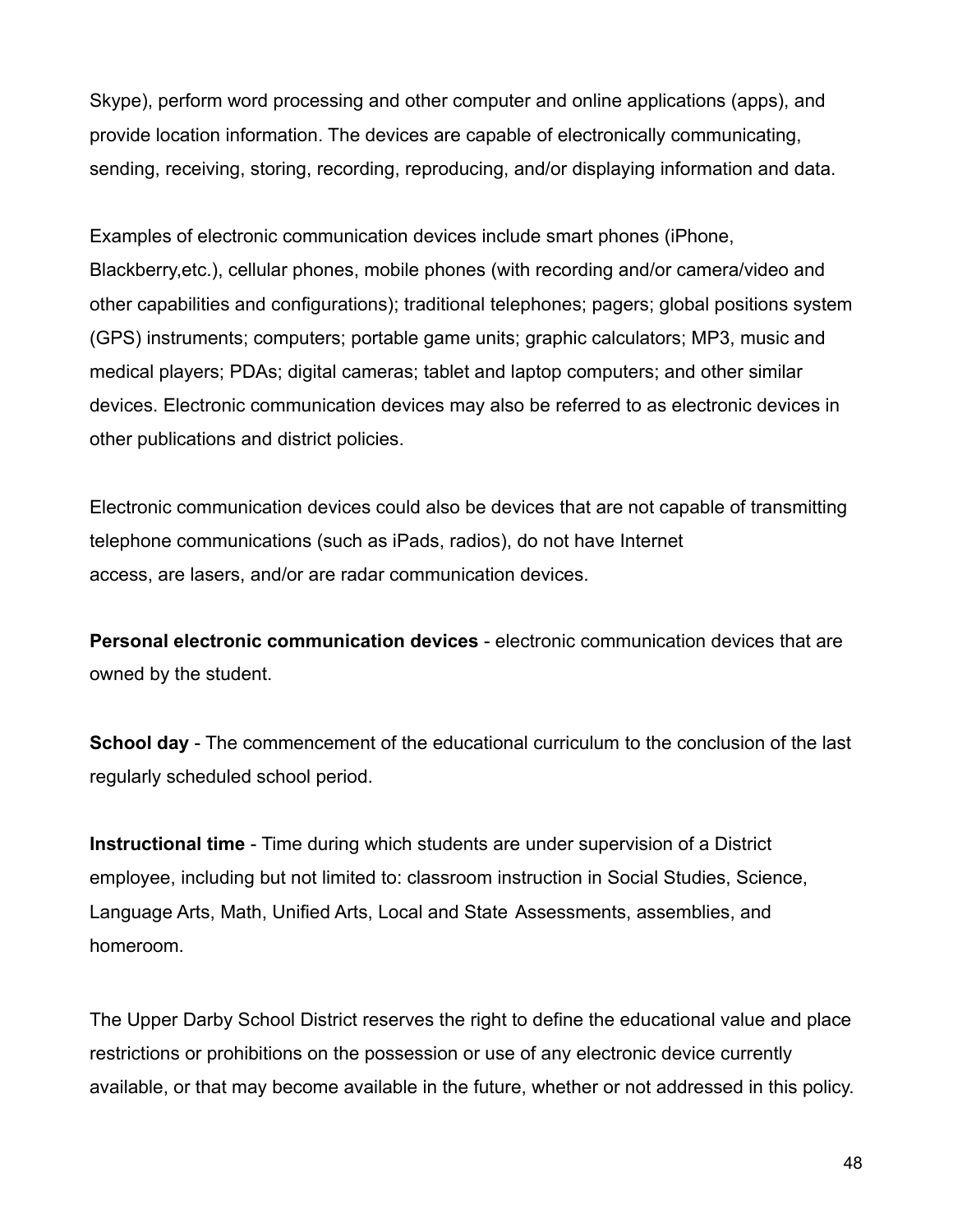The possession of electronic communication devices, including personal electronic communication devices, by district students when in compliance with this policy, other district policies, regulations rules, and procedures, ISP terms, and local, state, and federal laws is permitted.

The use of electronic communication devices, including personal electronic communication devices, by district students during the instructional time is prohibited.

The use of electronic communication devices, including personal electronic communication devices, by district students during times other than instructional time, when in compliance with this policy, other district policies, regulations rules, and procedures, ISP terms, and local, state, and federal laws is permitted.

The district shall not be liable for the theft, loss, damage, misuse, or unauthorized use of any personal electronic communication devices brought to school by a student.

Students are personally and solely responsible for the security of personal electronic communications devices brought to school, school events, or onto district property. The district is not responsible for restricting, monitoring, or controlling the personal electronic communications of students; however, it reserves the right to do so.

If personal electronic communication devices are loaned to or borrowed from and/or misused by non-owners, the owners of the personal electronic communication devices may be jointly responsible with the non-owner for the misuse and/or violation of district policy, regulations, rules or procedures.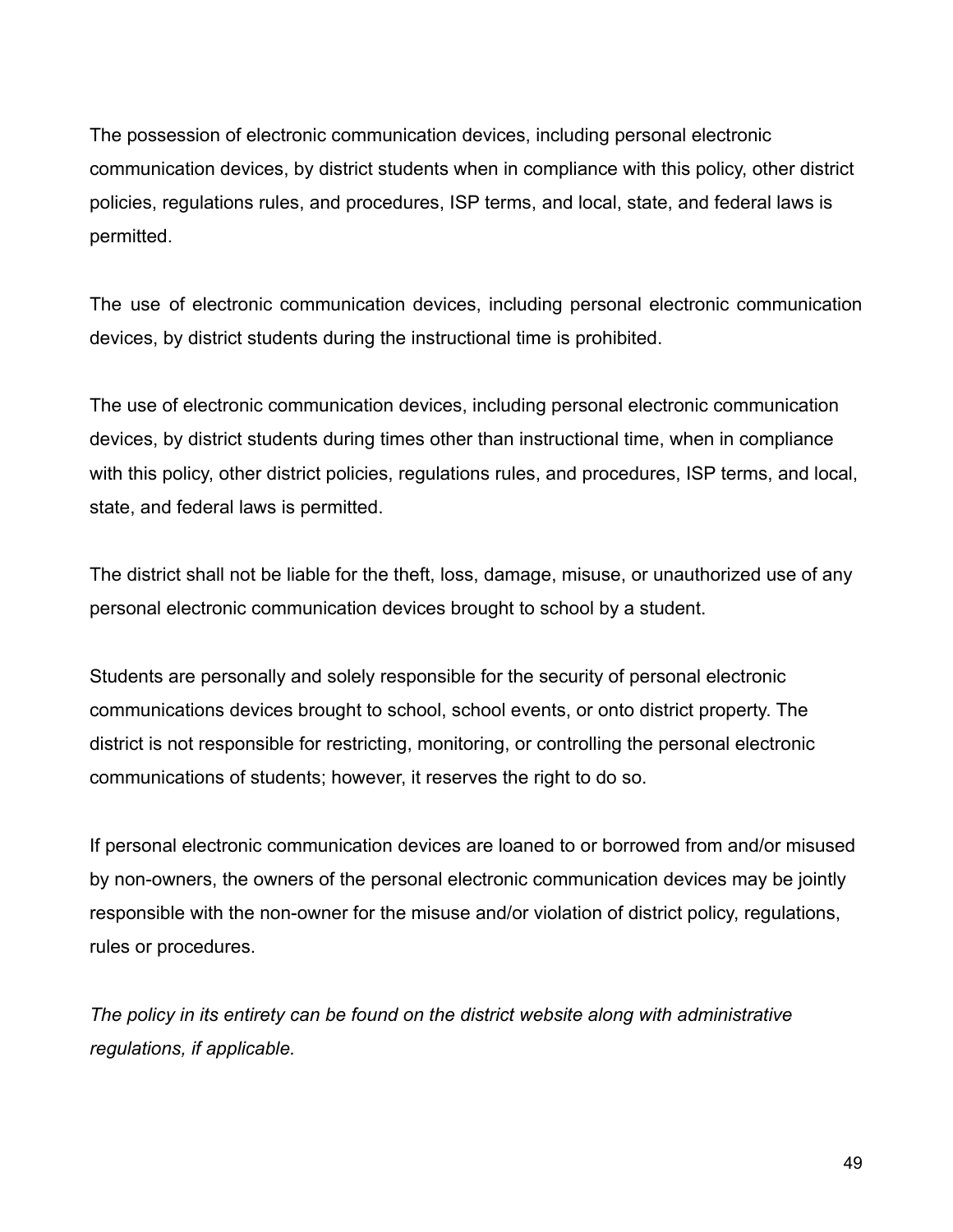### 246. SCHOOL WELLNESS

Upper Darby School District recognizes that student wellness and proper nutrition are related to students' physical well-being, growth, development, and readiness to learn. The Board is committed to providing a school environment that promotes not limited to, but including the following: student wellness, proper nutrition, nutrition education and promotion, regular physical activity, and social and emotional well being as part of the total learning experience. In a healthy school environment, students will learn about and participate in positive dietary and lifestyle practices that can improve student achievement.

The Board adopts this Policy based on the recommendations of the appointed Wellness Committee and in accordance with federal and state laws and regulations.

To ensure the health and well-being of all students, the Board establishes that the district shall provide to students:

- 1. A comprehensive nutrition program consistent with federal and state requirements.
- 2. Access at reasonable cost to foods and beverages that meet established nutritional guidelines.
- 3. Physical education courses and opportunities for developmentally appropriate physical activity during the school day.
- 4. Curriculum and programs that are designed to educate students about proper nutrition and lifelong physical activity, in accordance with State Board of Education curriculum regulations and academic standards.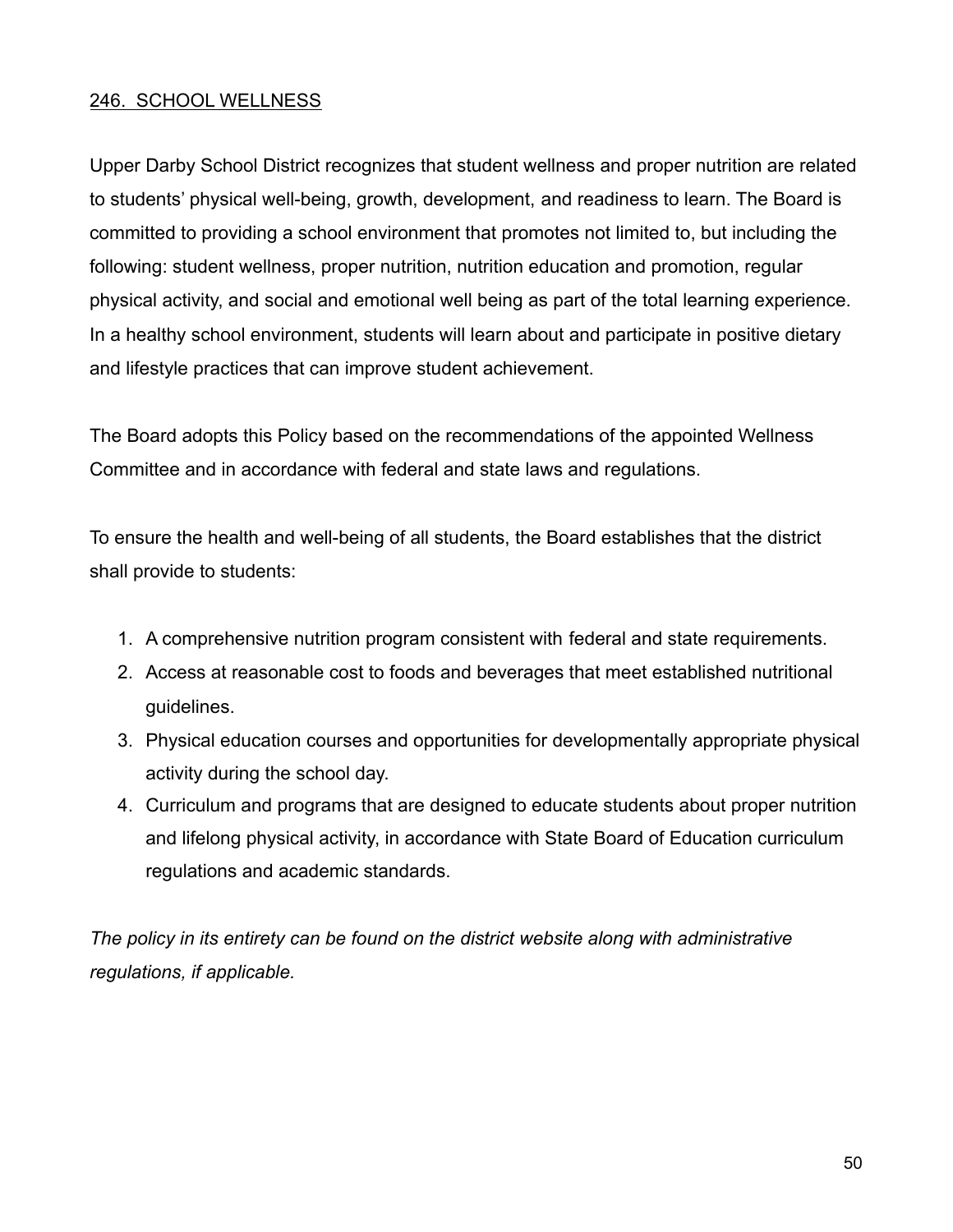### 247. HAZING

The purpose of this policy is to maintain a safe, positive environment for students and staff that is free from hazing. Hazing activities of any type are inconsistent with the educational goals of the district and are prohibited at all times.

For purposes of this policy hazing is defined as any activity that recklessly or intentionally endangers the mental health, physical health or safety of a student or causes willful destruction or removal of public or private property for the purpose of initiation or membership in or affiliation with any organization recognized by the Board.

Endanger the physical health shall include but not be limited to any brutality of a physical nature, such as whipping; beating; branding; forced calisthenics; exposure to the elements; forced consumption of any food, alcoholic beverage, drug, or controlled substance; or other forced physical activity that could adversely affect the physical health or safety of the individual.

Endanger the mental health shall include any activity that would subject an individual to extreme mental stress, such as prolonged sleep deprivation, forced prolonged exclusion from social contact, forced conduct which could result in extreme embarrassment, or any other forced activity which could adversely affect the mental health or dignity of the individual.

Any hazing activity, whether by an individual or a group, shall be presumed to be a forced activity, even if a student willingly participates.

The Board does not condone any form of initiation or harassment, known as hazing, as part of any school-sponsored student activity. No student, coach, sponsor, volunteer or district employee shall plan, direct, encourage, assist or engage in any hazing activity.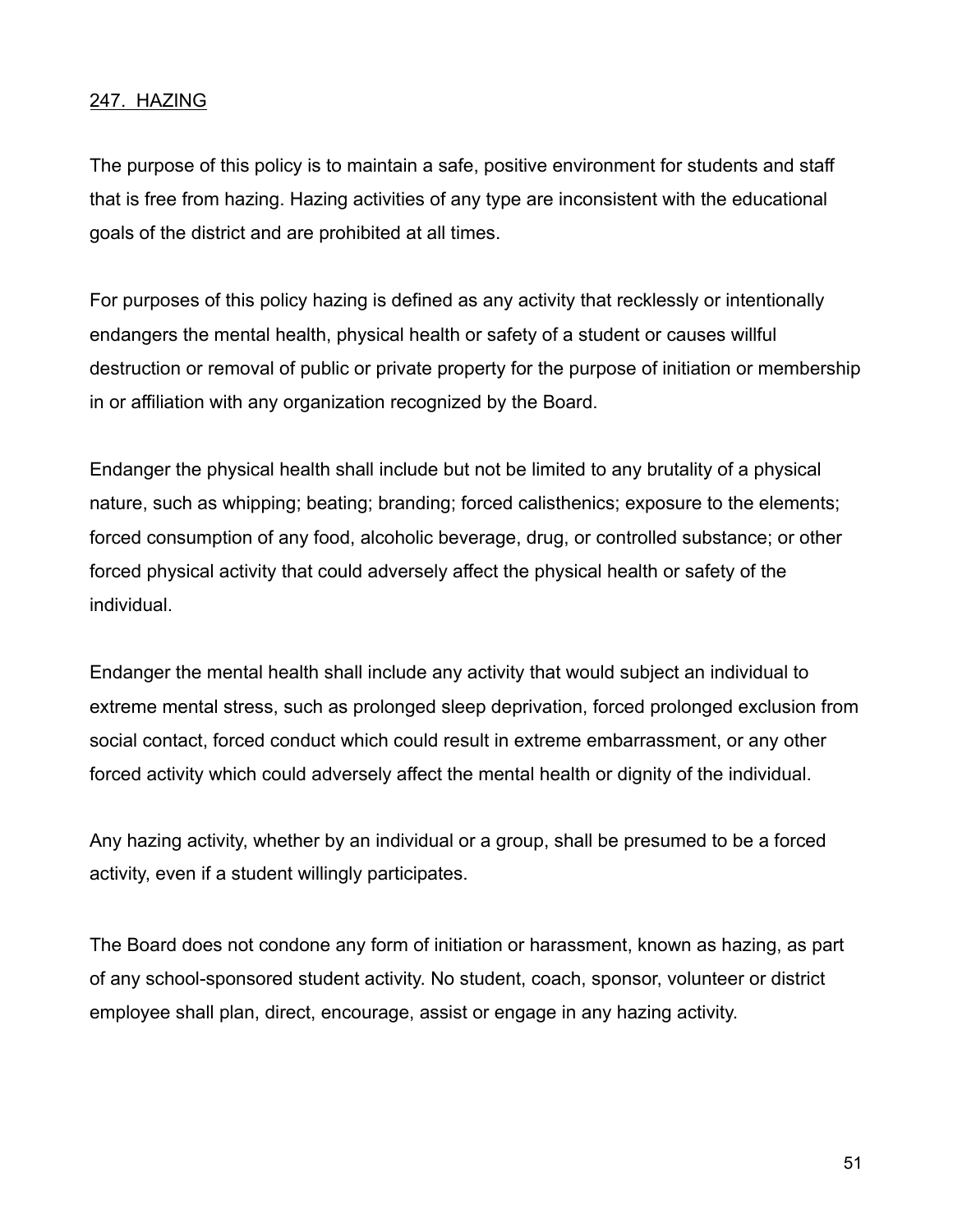The Board directs that no administrator, coach, sponsor, volunteer or district employee shall permit, condone or tolerate any form of hazing. The district will investigate all complaints of hazing and will administer appropriate discipline to any individual who violates this policy.

The Board encourages students who have been subjected to hazing to promptly report such incidents to the building principal.

District administrators shall promptly investigate all complaints of hazing and administer appropriate discipline to any individual who violates this policy.

*The policy in its entirety can be found on the district website along with administrative regulations, if applicable.*

# 249. BULLYING/CYBERBULLYING

The Board is committed to providing a safe, positive learning environment for district students. The Board recognizes that bullying creates an atmosphere of fear and intimidation, detracts from the safe environment necessary for student learning, and may lead to more serious violence.

Therefore, the Board prohibits bullying by district students.

**Bullying** means an intentional electronic, written, verbal or physical act or series of acts directed at another student or students, which occurs in a school setting and/or outside a school setting, that is severe, persistent or pervasive and has the effect of doing any of the following:

- 1. Substantial interference with a student's education.
- 2. Creation of a threatening environment.
- 3. Substantial disruption of the orderly operation of the school. Bullying, as defined in this policy, includes cyberbullying.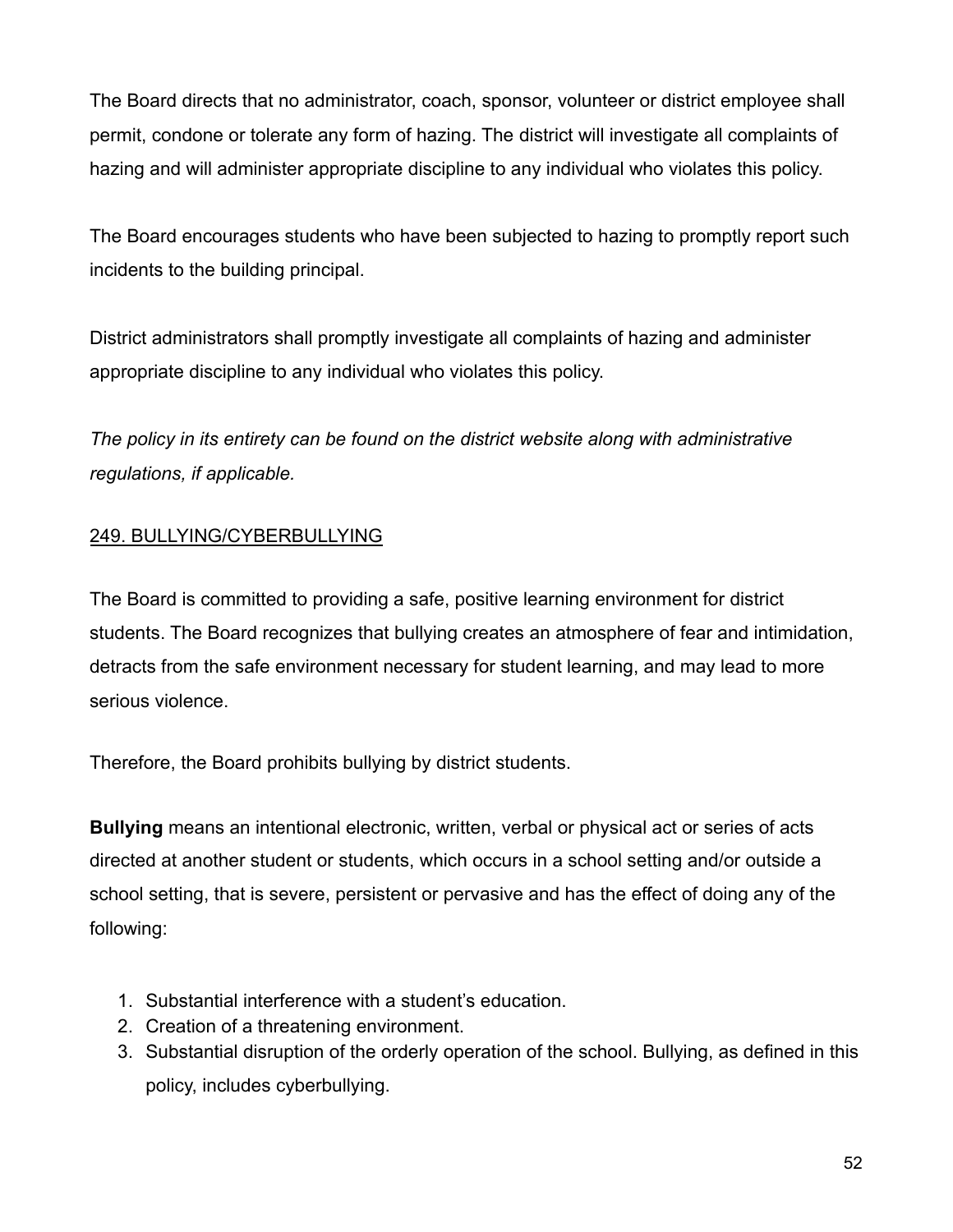**School setting** means in the school, on school grounds, in school vehicles, at a designated bus stop or at any activity sponsored, supervised or sanctioned by the school.

The Board prohibits all forms of bullying by district students.

The Board encourages students who have been bullied to promptly report such incidents to the building principal or designee.

The Board directs that complaints of bullying shall be investigated promptly, and corrective action shall be taken when allegations are verified.

Confidentiality of all parties shall be maintained, consistent with the district's legal and investigative obligations. No reprisals or retaliation shall occur as a result of good faith reports of bullying.

*The policy in its entirety can be found on the district website along with administrative regulations, if applicable.*

# 250. STUDENT RECRUITMENT

In accordance with law, the Board shall permit disclosure of required student information about secondary students to representatives of postsecondary institutions and to representatives of the armed forces of the United States.

Equitable access to secondary students shall be granted to postsecondary education representatives, military recruiters and prospective employers. Postsecondary institutions and military recruiters shall have access to secondary students' names, addresses and telephone numbers, unless the student or parent/guardian requests that such information not be released without prior written parental consent.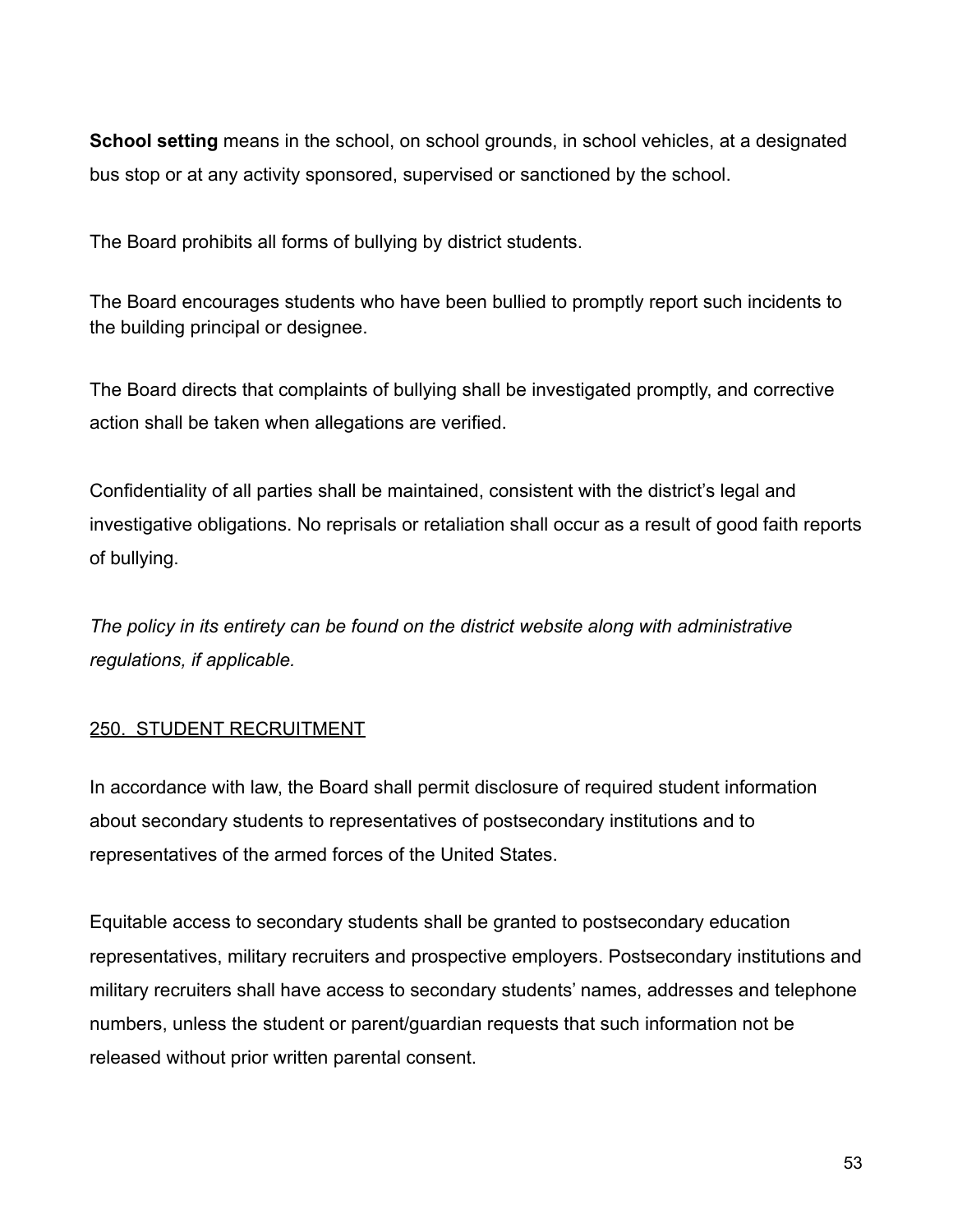The district shall notify parents/guardians of the right of the secondary student or parent/guardian to request that student information not be released to representatives of postsecondary institutions and/or military recruiters without prior written parental consent.

The district shall provide a list of graduating seniors, which shall be available to military recruiters by the first day of the academic year of graduation.

*The policy in its entirety can be found on the district website along with administrative regulations, if applicable.*

## 251. HOMELESS STUDENTS

The Board recognizes the need to promptly identify homeless children and youths within the district, facilitate their immediate enrollment, and eliminate existing barriers to their attendance and education, in compliance with federal and state law and regulations.

The Board shall ensure that homeless children and youths have equal access to the same educational programs and services provided to other district students.

The Board authorizes the Superintendent to waive district policies, procedures and administrative regulations that create barriers to the identification, enrollment, attendance, transportation, school stability and success in school of homeless children and youths.

It is the policy of the Board that no student shall be discriminated against, segregated or stigmatized based on his/her homeless status.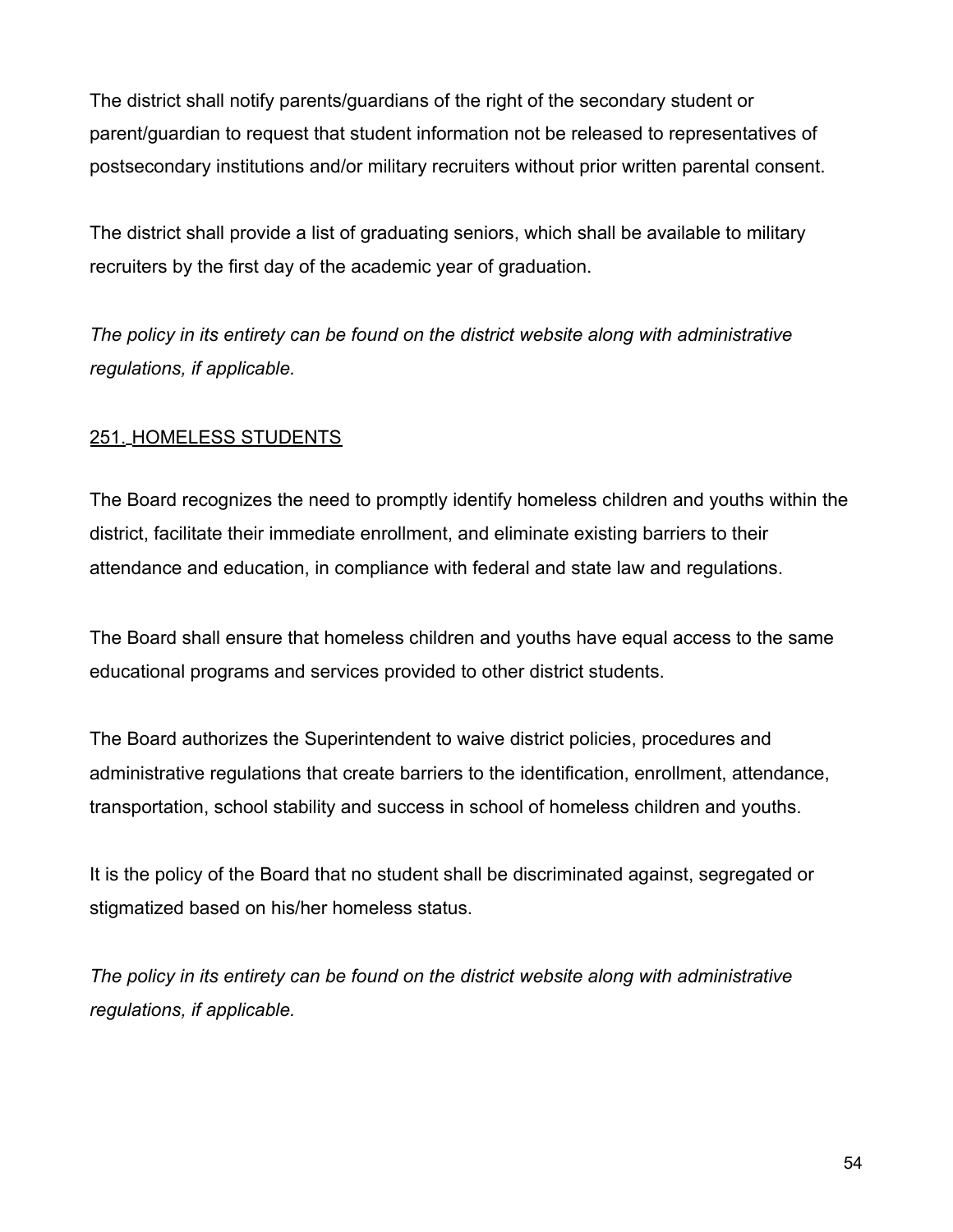# 304. EMPLOYMENT OF DISTRICT STAFF

The Board places substantial responsibility for the effective management and operation of district schools and the quality of the educational program with its administrative, professional and support employees.

The Board shall, by a majority vote of all members, approve the employment; set the compensation; and establish the term of employment for each administrative, professional and support employee employed by the district.

### **Title I Requirements**

All elementary, middle and secondary teachers employed by the district who teach core academic subjects shall be appropriately state certified, as defined by federal law and state regulations.

The principal of a school providing Title I programs to students shall annually attest that professional staff teaching in such programs are appropriately state certified and paraprofessionals providing instructional support in such programs meet required qualification, in accordance with federal law and state regulations. The written certifications shall be maintained in the district office and the school office and shall be available to the public, upon request.

*The policy in its entirety can be found on the district website along with administrative regulations, if applicable.*

## 312. PERFORMANCE ASSESSMENT OF SUPERINTENDENT/ASSISTANT SUPERINTENDENT

The Board shall conduct a formal written performance assessment of the Superintendent and Assistant Superintendent annually as required by law. A timeframe for the assessment shall be included in the employment contract. The employment contract shall include objective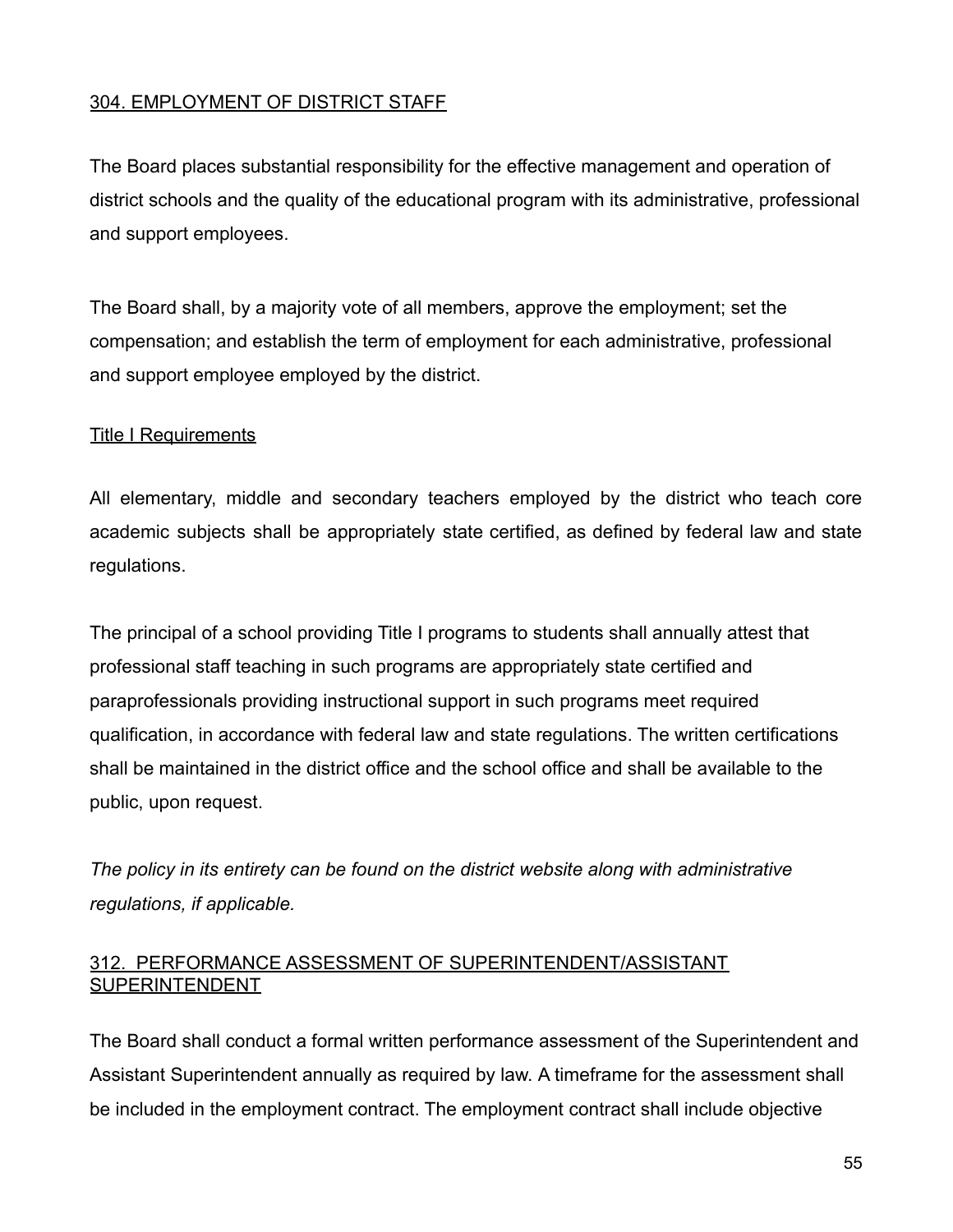performance standards mutually agreed to in writing by the Board and the Superintendent and by the Board and the Assistant Superintendent. The objective performance standards may be based upon any or all of the following:

- 1. Achievement of annual measurable objectives established by the district.
- 2. Achievement on Pennsylvania System of School Assessment (PSSA) tests.
- 3. Achievement on Keystone Exams.
- 4. Student growth as measured by the Pennsylvania Value-Added Assessment System.
- 5. Attrition rates or graduation rates.
- 6. Financial management standards.
- 7. Standards of operational excellence.
- 8. Any additional criteria deemed relevant and mutually agreed to by the Board and Superintendent or Assistant Superintendent.

The mutually agreed upon performance standards shall be posted on the district website.

Upon completion of the annual performance assessment, the date of the assessment and whether or not the Superintendent and Assistant Superintendent have met the agreed upon objective performance standards shall be posted on the district website.

*The policy in its entirety can be found on the district website along with administrative regulations, if applicable.*

# 323. TOBACCO AND VAPING PRODUCTS

The Board recognizes that tobacco use during school hours and on school property presents a health and safety hazard that can have serious consequences for the user and the nonuser and the safety of the schools.

For purposes of this policy, tobacco includes a lighted or unlighted cigarette, cigar, pipe or other smoking product or material and smokeless tobacco in any form.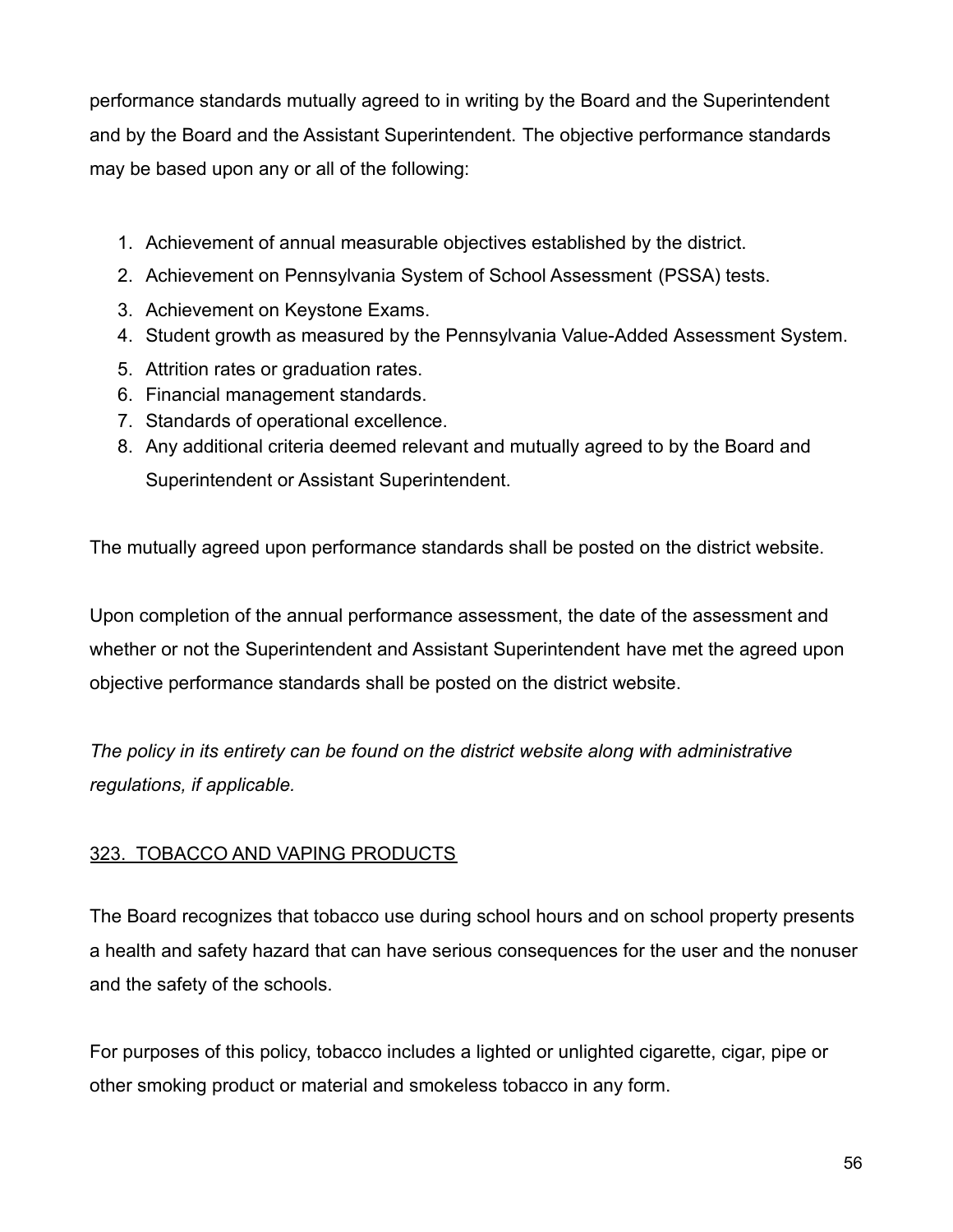The Board prohibits tobacco use by administrative, professional and support employees in a school building and on any property, buses, vans and vehicles that are owned, leased or controlled by the school district.

*The policy in its entirety can be found on the district website along with administrative regulations, if applicable.*

## 324. PERSONNEL FILES

Orderly operation of the school district requires maintaining a file for the retention of all records relative to an individual's duties and responsibilities as an administrative, professional or support employee of the district.

The Board requires that sufficient records be maintained to ensure an employee's qualifications for the job held; compliance with federal and state requirements and local benefit programs; conformance with Board policies, administrative regulations, rules and procedures; and evidence of completed evaluations.

### Title I Schools

In accordance with law, the district shall release to parents/guardians, upon request, information regarding the professional qualifications and academic degrees of any teacher providing instruction to their child at a school receiving Title I funds. The district shall annually notify parents/guardians at the beginning of the school year about their right to request such information.

The district shall notify parents/guardians of students attending Title I schools when their child has been assigned to or taught for four (4) or more consecutive weeks by a teacher who is not highly qualified, as defined by federal law.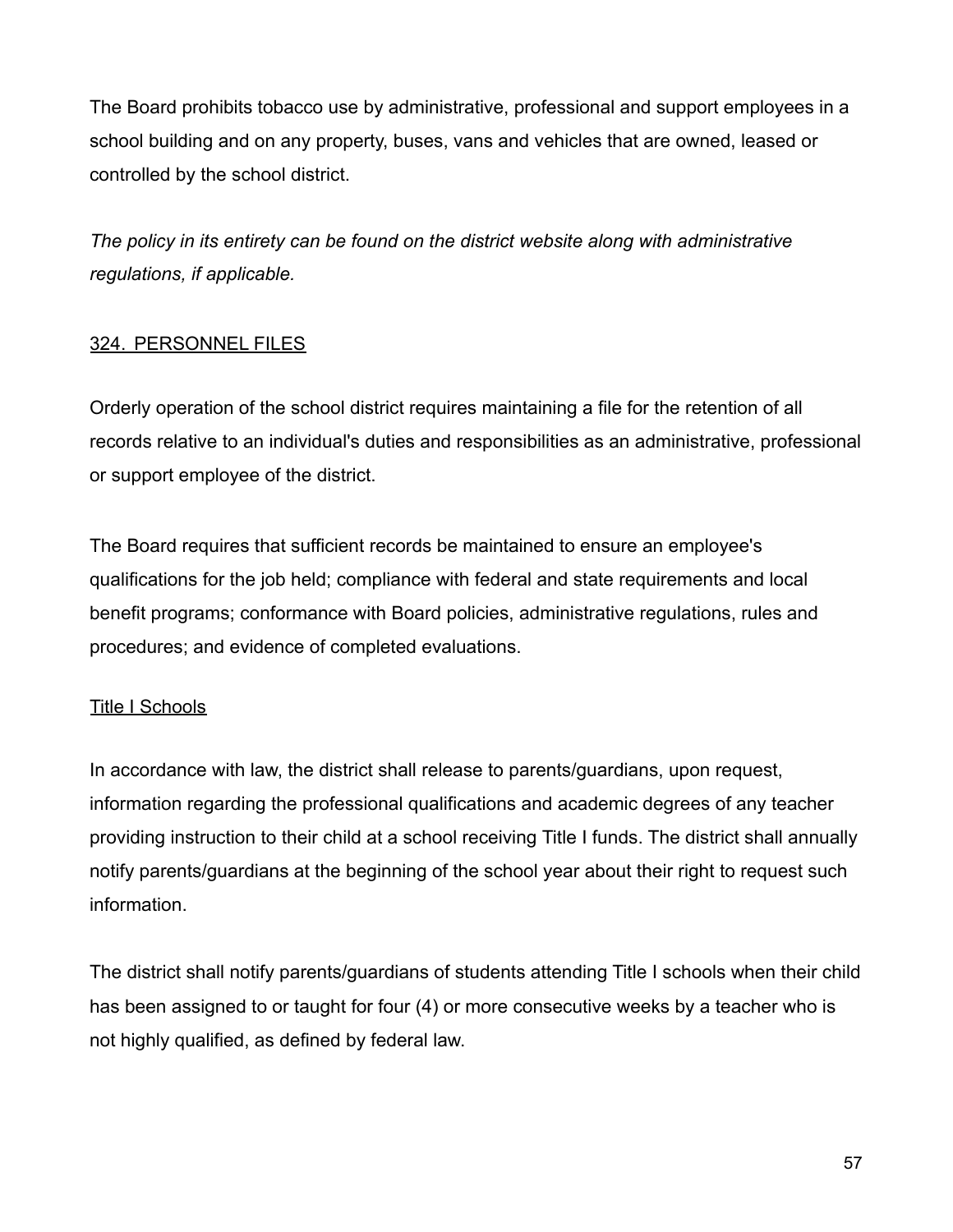In accordance with law, the district shall release to parents/guardians, upon request, the qualifications of any paraprofessionals who provide instructional support to their child at a school receiving Title I funds. The district shall annually notify parents/guardians at the beginning of the school year about their right to request such information.

*The policy in its entirety can be found on the district website along with administrative regulations, if applicable.*

# 352. ELECTRONIC COMMUNICATIONS WITH STUDENTS

The Board recognizes the prevalence of the use of electronic communications. The purpose of this policy is to ensure that electronic communications between an employee and a student is done for appropriate educational purposes with the knowledge of the parent/guardian of the student and consistent with the public and professional standards for communication with students.

All electronic communications conducted by an employee with a student shall relate directly to education or extra-curricular programs or activities of the district. Authorized methods of electronic communications are the following:

- 1. District-provided email;
- 2. District-sponsored website (including school and department webpages);
- 3. Telephones (not including texting, unless otherwise permitted by this policy or its regulations); and
- 4. Other electronic communication methods that are authorized by the administration in support of educational or extra-curricular programs or activities, including but not limited to social networking websites.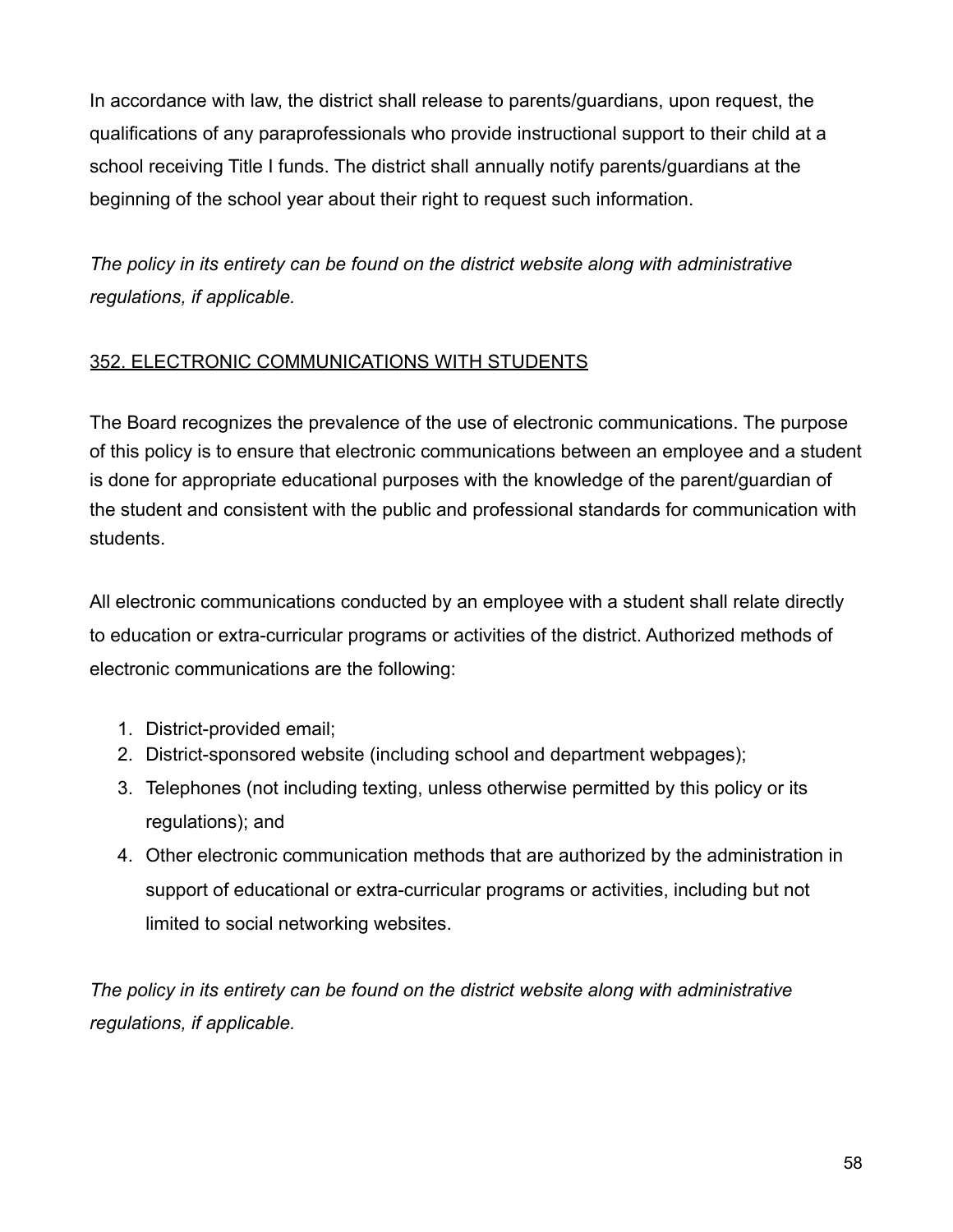### 604. BUDGET ADOPTION

It is the philosophy of the Board that the annual budget represents the position of the Board, and all reasonable means shall be employed to present and explain the preliminary and final budgets to district residents. Board members and district administrators shall be knowledgeable about, and understand the need for, proposed expenditures.

*The policy in its entirety can be found on the district website along with administrative regulations, if applicable.*

### 619. DISTRICT AUDIT

The Board recognizes the importance of the public's right to have access to the public records of the district, including public financial records. The public has the right under law to inspect and procure copies of the annual audit conducted by the district's accountants and the audit conducted by the Auditor General's office.

*The policy in its entirety can be found on the district website along with administrative regulations, if applicable.*

## 621. LOCAL TAXPAYER BILL OF RIGHTS

As a local taxing authority, the Board recognizes the school district's responsibility to comply with the requirements of applicable law.

Eligible taxes shall be defined as all non-real estate taxes, including per capita; occupation, occupation assessment and occupation privilege; income and net profits; business gross receipts; privilege; amusements or admissions; and any other tax authorized by the Local Tax Enabling Law.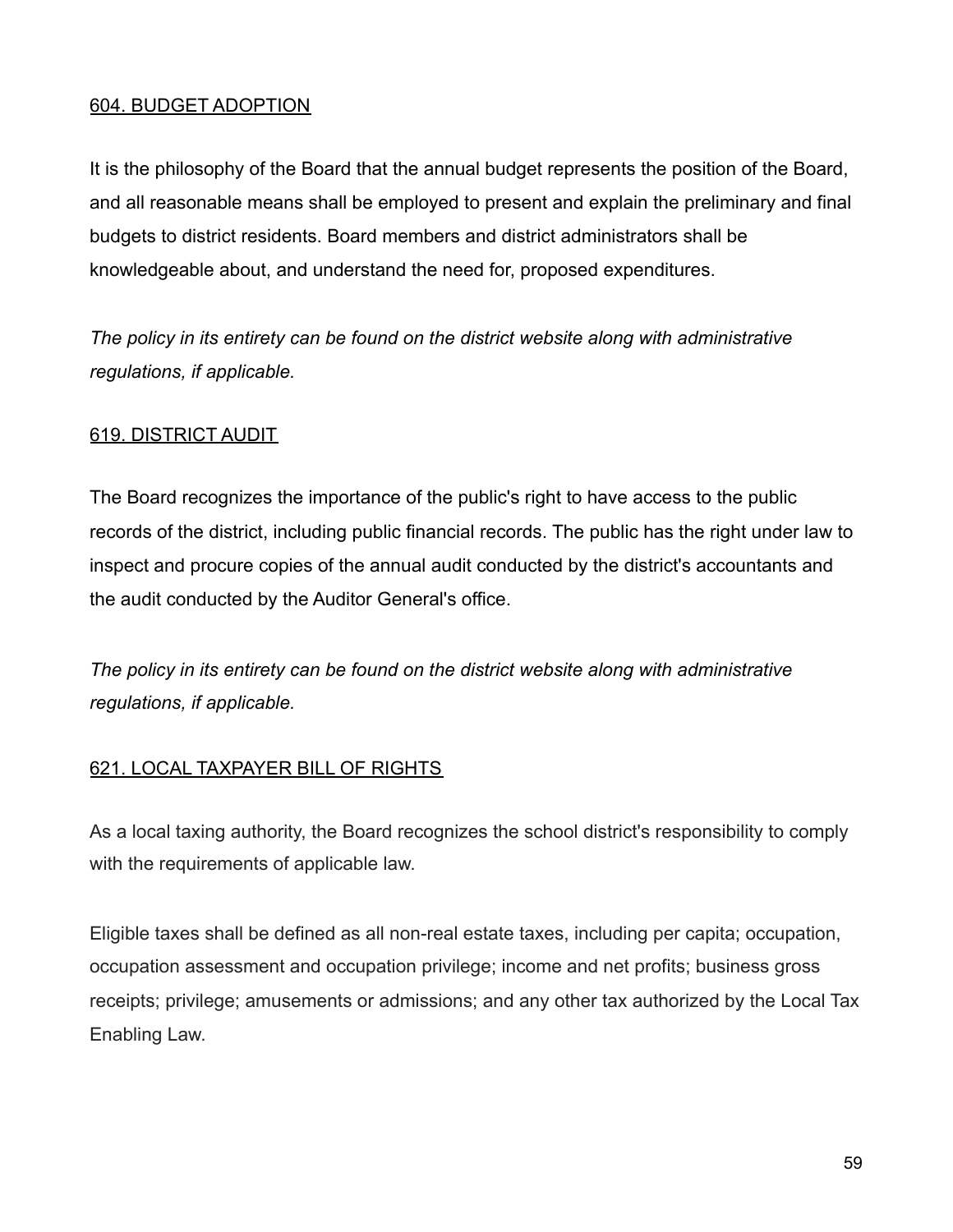The Board shall adopt a Local Taxpayer Bill of Rights, if eligible taxes are enacted, that includes the following components in simple and nontechnical terms:

- 1. Taxpayer rights and the district's obligation during an audit or administrative review of the taxpayer's books or records
- 2. Administrative and judicial procedures for a taxpayer to appeal or seek review of any adverse tax decision.
- 3. Procedures for filing and processing refund claims and taxpayer complaints.
- 4. Enforcement procedures.

The Board shall ensure that taxpayers are notified about the district's Local Taxpayer Bill of Rights any time they are contacted regarding assessment, audit, determination, review and collection of any tax other than property taxes.

*The policy in its entirety can be found on the district website along with administrative regulations, if applicable.*

# 705. FACILITIES AND WORKPLACE SAFETY

The Board recognizes that district facilities must be maintained and operated in a condition that is safe for students, staff and visitors.

The Board directs that a district-wide safety program shall be maintained to ensure a safe and secure environment for all students, staff and visitors as well as to protect district buildings, equipment and property. The safety program shall provide instruction for students and staff in safety and accident prevention; protective devices where they are required for safety; and suitable and safe equipment necessary for the conduct of the educational program and operation of the schools.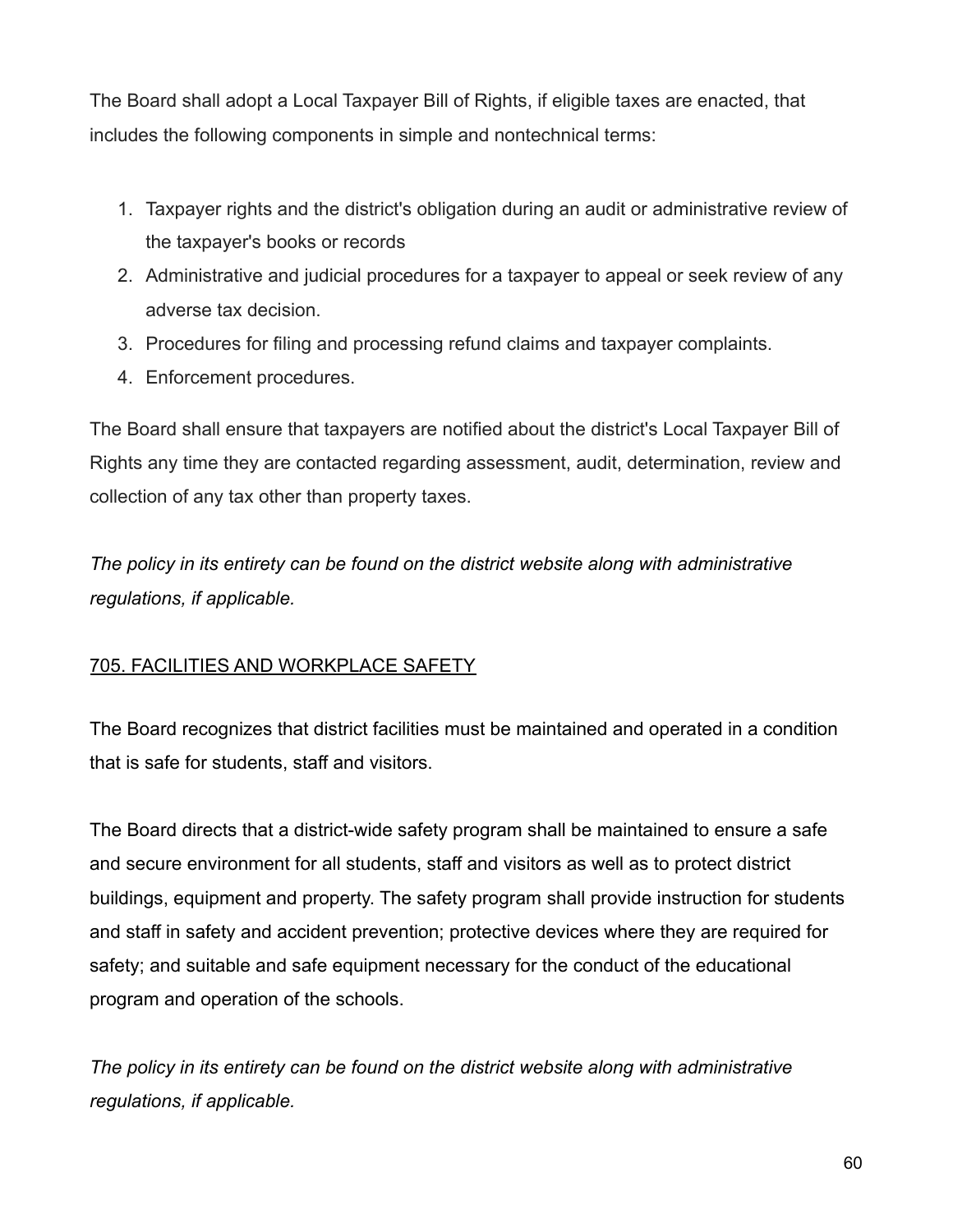### 707. USE OF SCHOOL FACILITIES

School facilities of this district should be made available for community purposes, provided that such use does not interfere with the educational activities and programs of the Upper Darby School District.

The Board of School Directors of any school district may permit the use of its school buildings and grounds for special recreational or other purposes under such rules and regulations as the Board may adopt.

The Board may withdraw, at any time, its permission for the use of facilities and reserves the right to alter or make such additional rules and regulations from time to time as may be in the public interest.

The buildings and facilities of the school district shall be available for functions that are public, civic, and nonprofit in nature and that are for the general cultural, educational, recreational or civic good of the community, state or nation.

The use of school buildings and facilities shall be limited to those groups and organizations whose membership is composed of a majority of Upper Darby School District area residents.

The use of school building facilities shall not be approved for groups or persons in business for private gain. Groups that are using the school district facilities for fundraising must submit a nonprofit certificate before the application can be processed.

Permission shall not be granted for the use of school facilities for carnivals and similar events.

Home and School Associations and sanctioned school groups are permitted to have typical school fairs, but may not have carnival rides or rides provided by carnival vendors.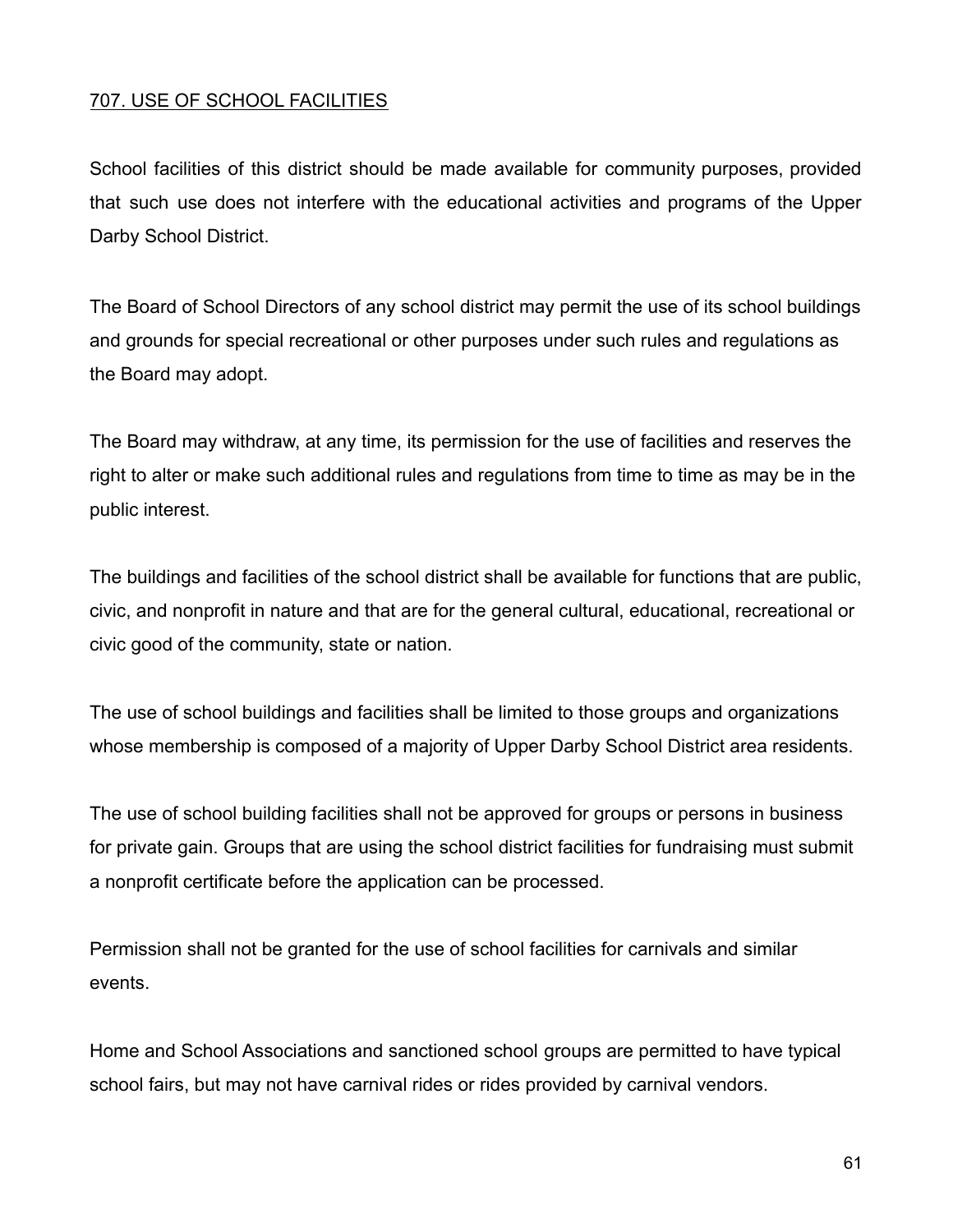*The policy in its entirety can be found on the district website along with administrative regulations, if applicable.*

### 716. INTEGRATED PEST MANAGEMENT

The district shall utilize integrated pest management procedures to manage structural and landscape pests and the toxic chemicals used for their control in order to alleviate pest problems with the least possible hazard to people, property and the environment.

The district shall integrate IPM education into the curriculum in accordance with relevant academic standards.

**Integrated Pest Management (IPM)** is the coordinated use of pest and environmental information to design and implement pest control methods that are economically, environmentally and socially sound. IPM promotes prevention over remediation and advocates integration of at least two (2) or more strategies to achieve long-term solutions.

**Integrated Pest Management Plan** is a plan that establishes a sustainable approach to managing pests by combining biological, cultural, physical and chemical tools in a way that minimizes economic, health and environmental risks.

The Board establishes that the district shall use pesticides only after consideration of the full range of alternatives, based on analysis of environmental effects, safety, effectiveness and costs.

The Board shall adopt an Integrated Pest Management Plan for district buildings and grounds that complies with policies and regulations promulgated by the Department of Agriculture.

The Superintendent or designee shall be responsible to annually notify parents/guardians of the procedures for requesting notification of planned and emergency applications of pesticides in school buildings and on school grounds.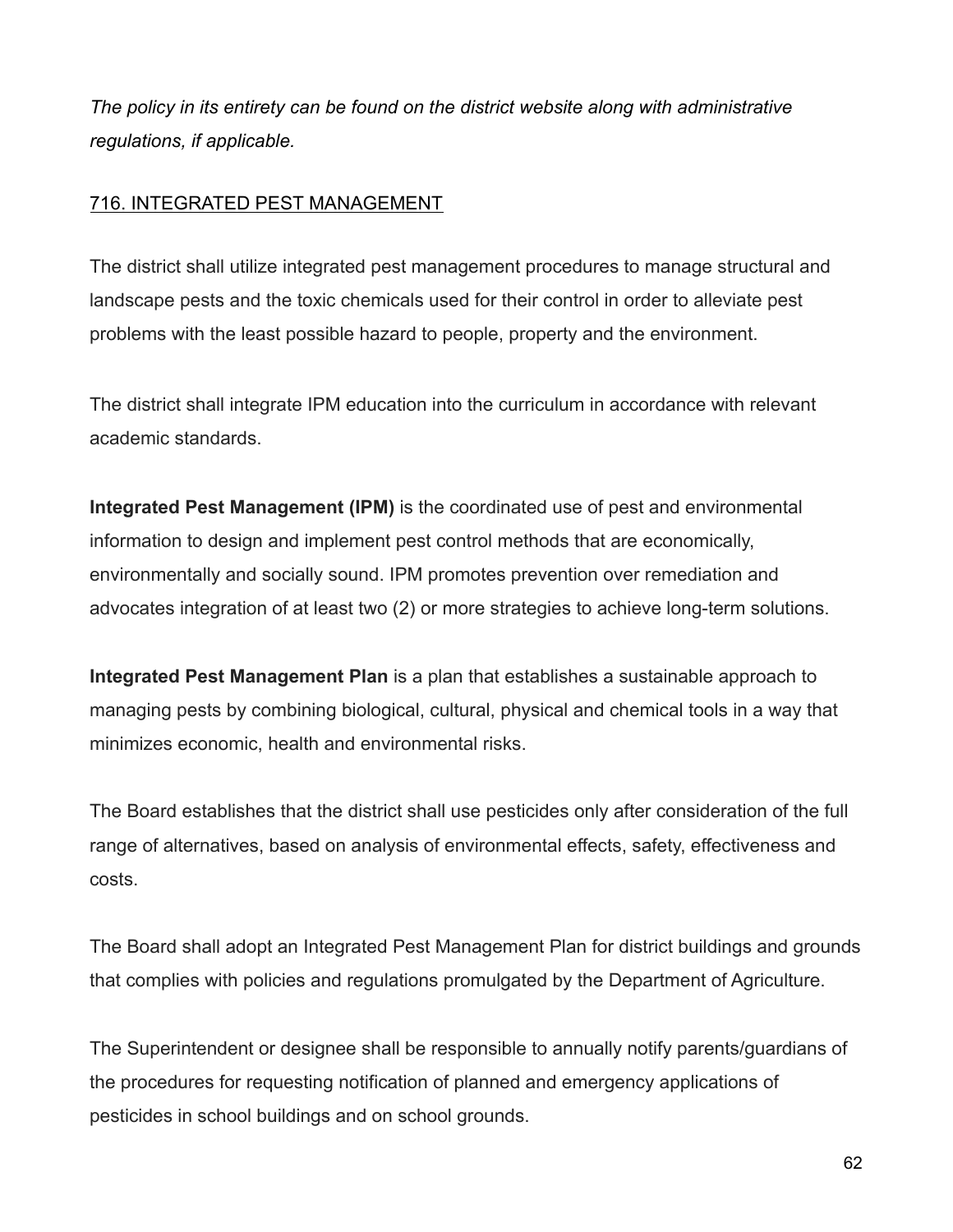Appropriate personnel involved in making decisions relative to pest management shall participate in update training.

Pest management strategies may include education, exclusion, sanitation, maintenance, biological and mechanical controls, and site appropriate pesticides.

An integrated pest management decision shall consist of the following five

(5) steps:

- 1. Identify pest species.
- 2. Estimate pest populations and compare to established action thresholds.
- 3. Select the appropriate management tactics based on current on-site information.
- 4. Assess effectiveness of pest management. 5.Keep appropriate records.

When pesticide applications are scheduled in school buildings and on school grounds, the district shall provide notification in accordance with law, including:

- 1. Posting a pest control sign in an appropriate area.
- 2. Providing the pest control information sheet to all individuals working in the school building.
- 3. Providing required notice to all parents/guardians of students or to a list of parents/guardians who have requested notification of individual applications of pesticides.

Where pests pose an immediate threat to the health and safety of students or employees, the district may authorize an emergency pesticide application and shall notify by telephone any parent/guardian who has requested such notification.

The district shall maintain detailed records of all chemical pest control treatments for at least three (3) years. Information regarding pest management activities shall be available to the public at the district's administrative office.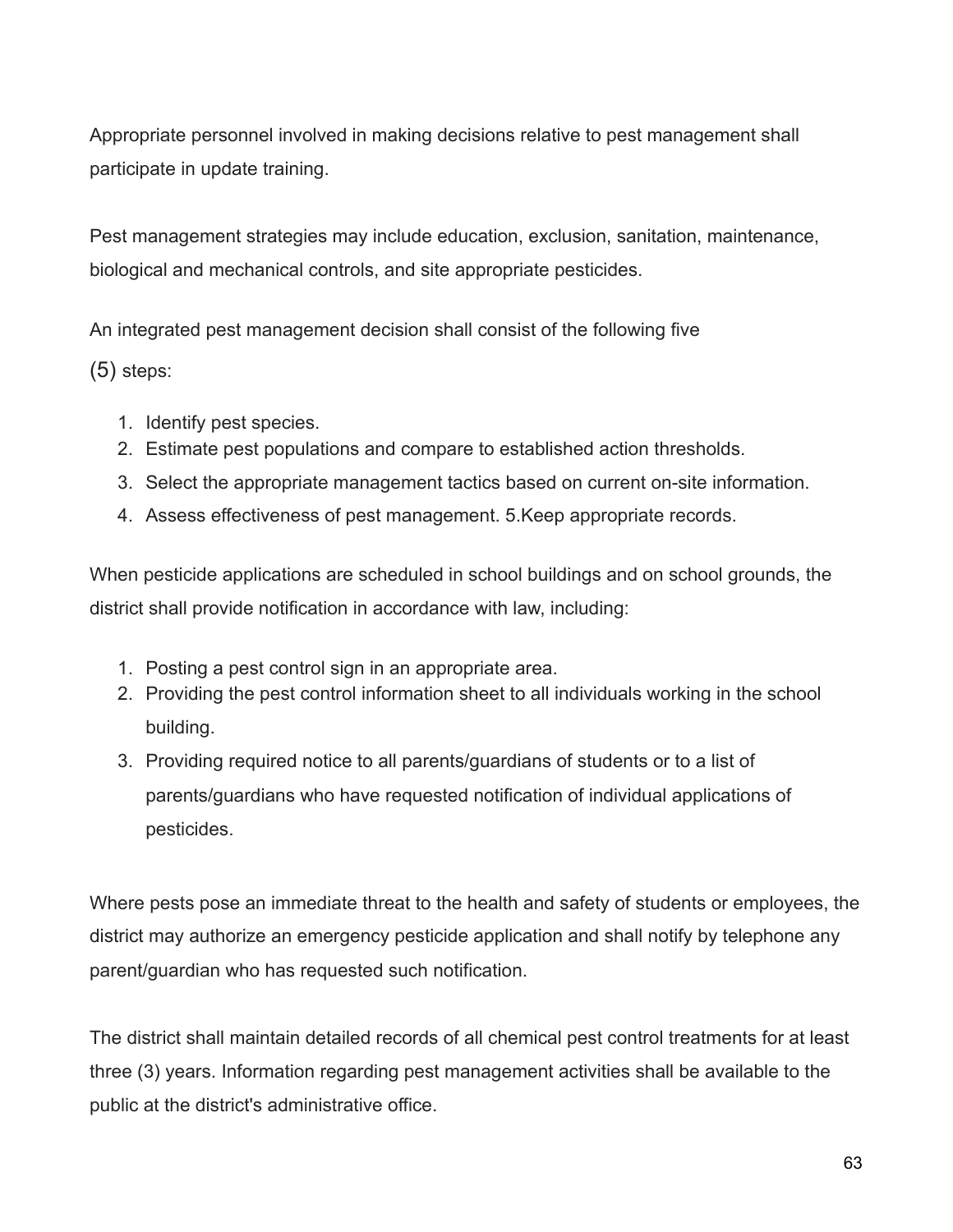*The policy in its entirety can be found on the district website along with administrative regulations, if applicable.*

#### 718. SERVICE ANIMALS IN SCHOOLS

The Board adopts this policy to ensure that individuals with disabilities are permitted to participate in and benefit from district programs, activities and services, and to ensure that the district does not discriminate on the basis of disability.

**Service animal** means any dog individually trained to do work or perform tasks for the benefit of an individual with a disability.

The work or tasks performed by a **service animal** shall be directly related to the individual's disability. Examples of work or tasks include, but are not limited to, assisting individuals who are blind or have low vision with navigation and other tasks, alerting individuals who are deaf or hard of hearing to the presence of people or sounds, providing nonviolent protection or rescue work, pulling a wheelchair, assisting an individual during a seizure, alerting individuals to the presence of allergens, retrieving items such as medicine or the telephone, providing physical support and assistance with balance and stability to individuals with mobility disabilities, and helping persons with psychiatric and neurological disabilities by preventing or interrupting impulsive or destructive behaviors.

The provision of emotional support, well-being, comfort, or companionship does not constitute work or tasks for the purpose of this definition.

The Board shall permit individuals with disabilities to use service animals in district buildings; on district property; and on vehicles that are owned, leased or controlled by the school district, in accordance with this policy and applicable state and federal laws and regulations.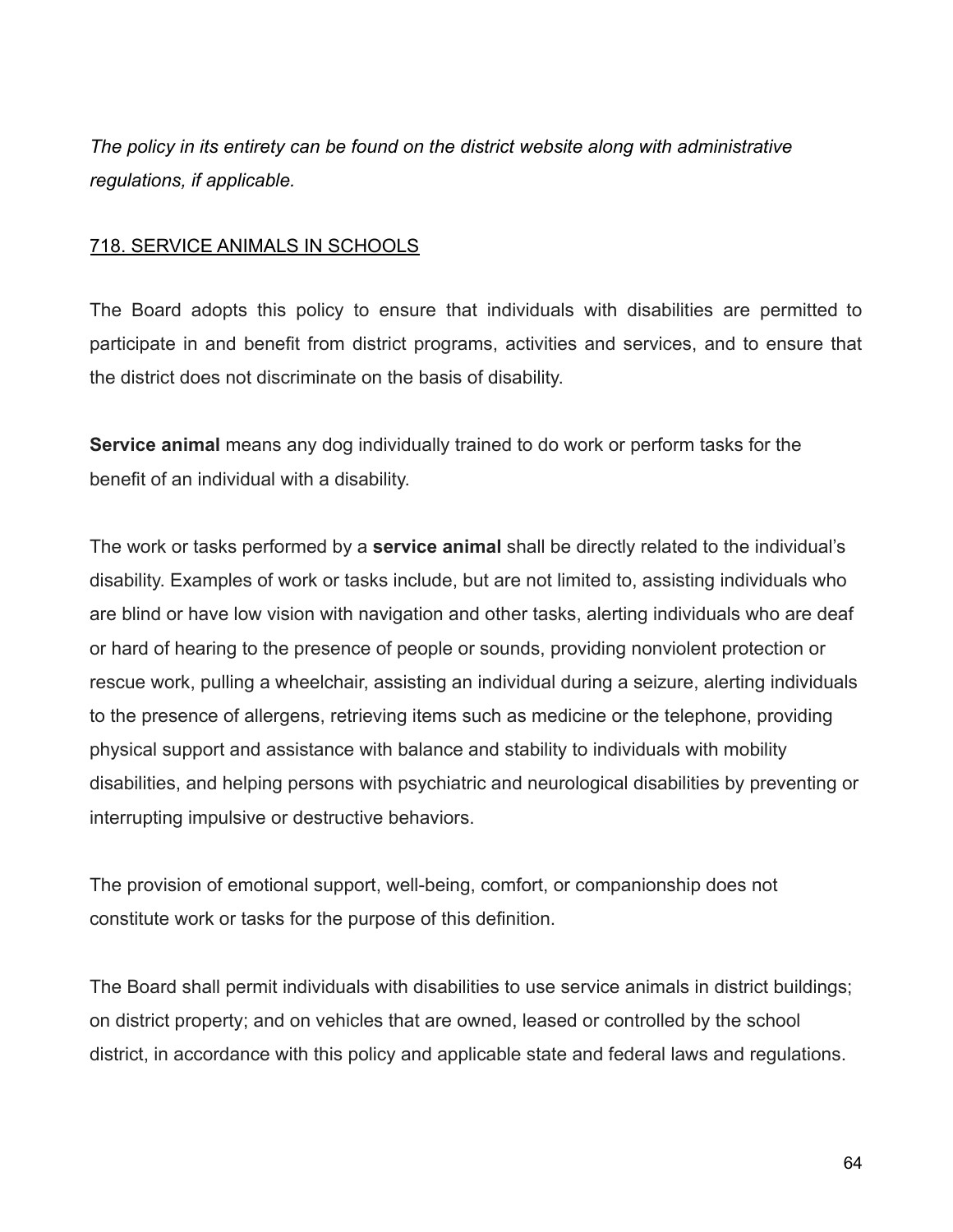*The policy in its entirety can be found on the district website along with administrative regulations, if applicable.*

### 804. SCHOOL DAY

The normal school day for the instruction of district students shall be in accordance with law, regulations and Board policy.

The Board shall establish the times for the daily sessions of district schools.

*The policy in its entirety can be found on the district website along with administrative regulations, if applicable.*

## 805. EMERGENCY PREPAREDNESS

The Board recognizes its responsibility to safeguard the health and welfare of district students and employees. Therefore, the Board shall provide the facilities, equipment and training necessary to minimize the effects of all hazards and emergencies, including but not limited to natural disasters, hazardous chemicals, fires, weapons, bomb threats, terrorism, communicable diseases and pandemics. Advance planning and comprehensive implementation are key components in ensuring the protection of the school community.

The district, in cooperation with the county Emergency Management Agency and the Pennsylvania Emergency Management Agency (PEMA), shall develop and implement a comprehensive disaster response and emergency preparedness plan, consistent with the guidelines developed by the Pennsylvania Emergency Management Agency and other applicable state requirements.

The Board shall also utilize the resources of and comply with the requirements of the Pennsylvania Department of Health and the Pennsylvania Department of Education.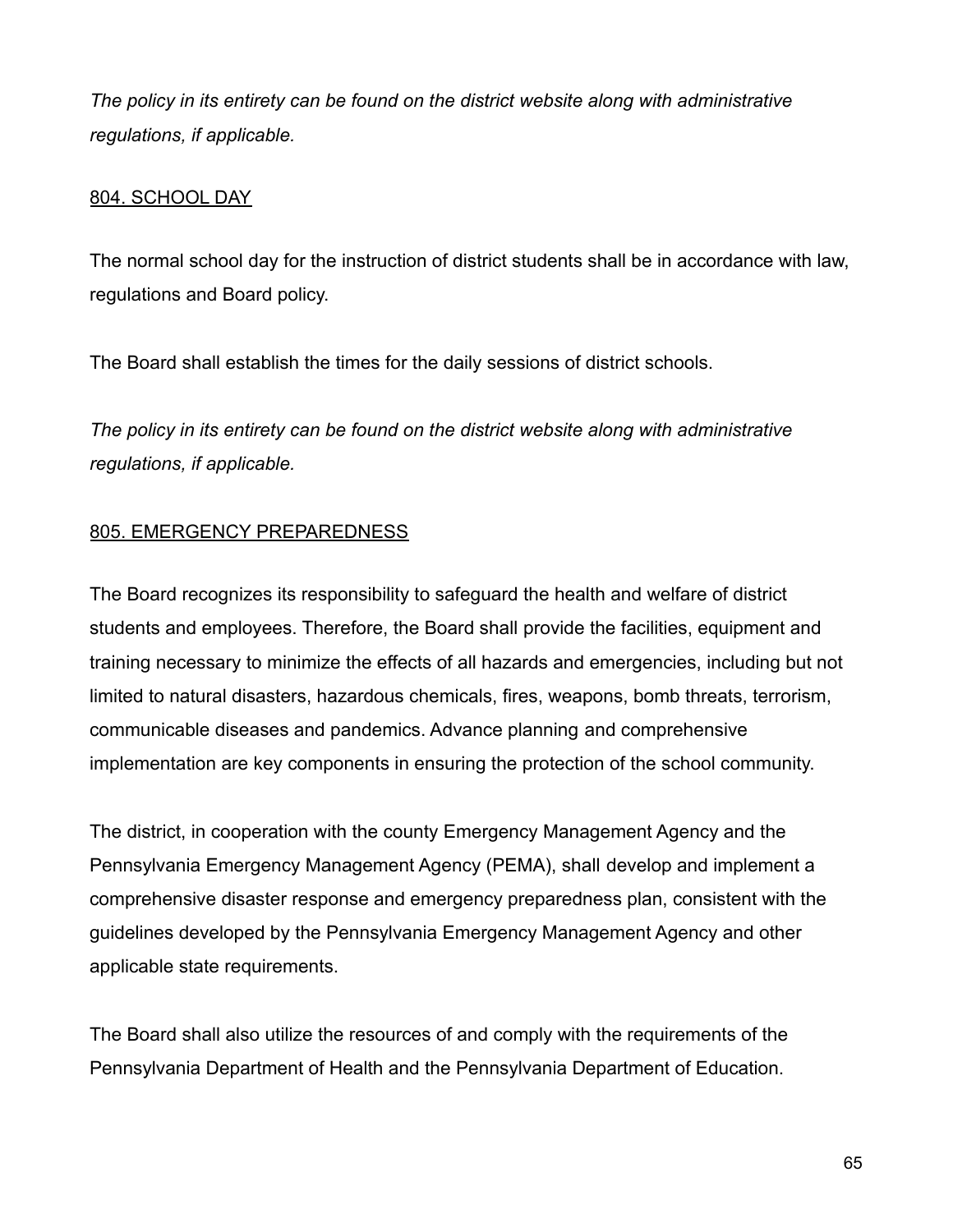The Board and Superintendent or designee shall ensure that emergency and evacuation drills are conducted at intervals required by state law.

*The policy in its entirety can be found on the district website along with administrative regulations, if applicable.*

# 806. CHILD ABUSE

The Board requires district employees, independent contractors and volunteers to comply with identification and reporting requirements for suspected child abuse, as well as the training requirement for recognition and reporting of child abuse in order to comply with the Child Protective Services Law and the School Code.

*The policy in its entirety can be found on the district website along with administrative regulations, if applicable.*

# 808. FOOD SERVICES

The Board recognizes that students require adequate, nourishing food and beverages in order to grow, learn and maintain good health. The Board directs that students shall be provided with adequate space and time to eat meals during the school day.

The food service program shall be operated in compliance with all applicable state and federal laws and regulations, as well as federal guidelines established by the Child Nutrition Division of the United States Department of Agriculture (USDA).

The district shall ensure that, in the operation of the food service program, no student, staff member, or other individual shall be discriminated against on the basis of race, color, national origin, age, sex, or disability.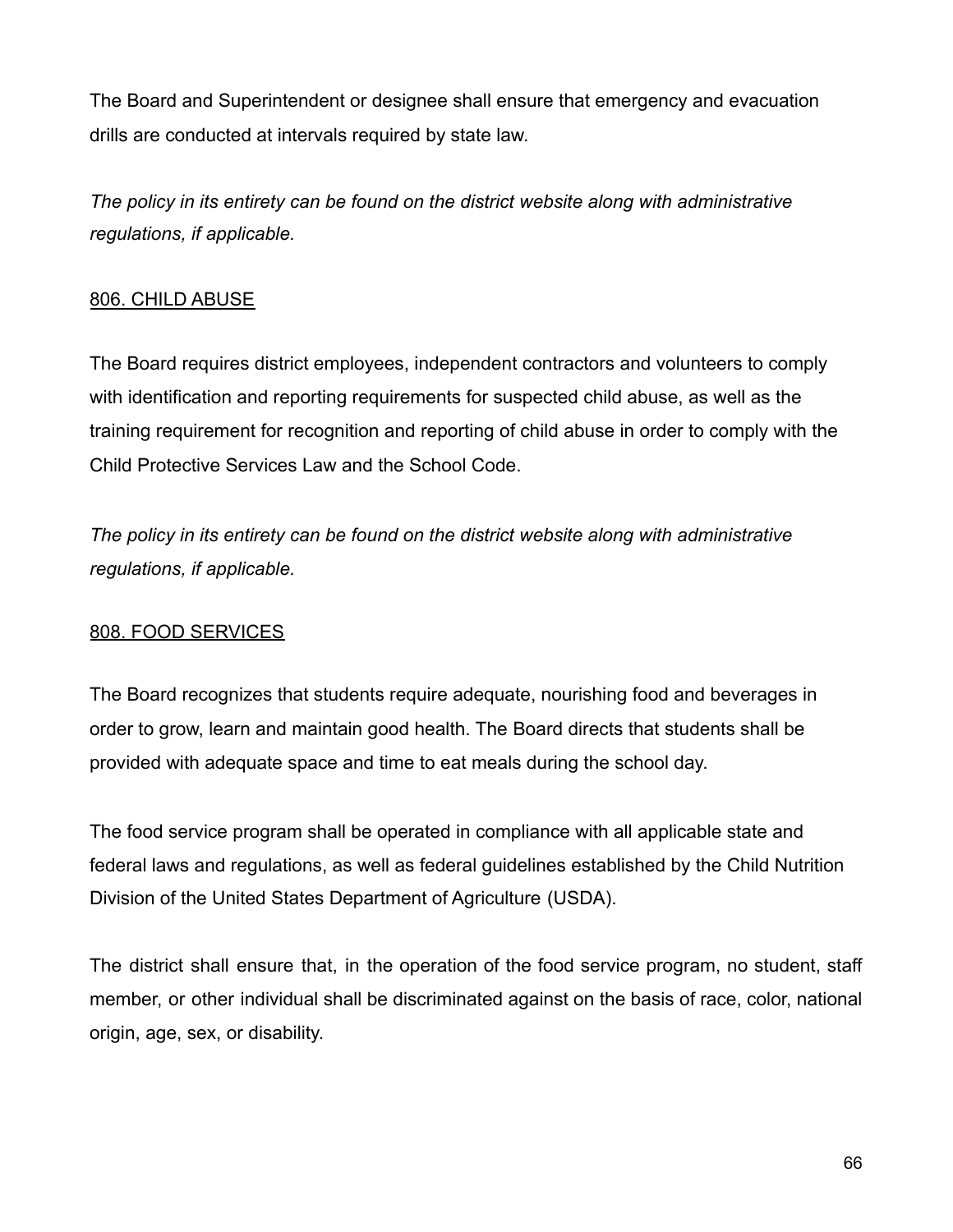The District operates under the Community Eligibility Provision. This means that breakfast and lunch meals are provided to all students for free. No application or additional paperwork is needed.

Nonprogram food shall be priced to generate sufficient revenues to cover the cost of such items. A **nonprogram food** shall be defined as a food or beverage, other than a reimbursable meal or snack, that is sold at the school and is purchased using funds from the child nutrition account. **Nonprogram foods** include but are not limited to adult meals and a-la-carte items. All revenue from the sale of nonprogram food shall accrue to the child nutrition program account.

*The policy in its entirety can be found on the district website along with administrative regulations, if applicable.*

### 810 TRANSPORTATION

Transportation for students eligible to attend district schools shall be provided in accordance with law and Board policy.

If a student eligible to attend district schools requires transportation by the district to a nonpublic school, the student is required to register with the district's Central Registration Office to help the school district deliver services more efficiently.

Any students eligible to attend district schools, whether attending district schools or other schools or receiving transportation services from the district, must notify the Central Registration Office within five (5) days of change in their circumstances. Change in circumstances is defined to mean moving from one place of residence to another, changing eligible schools, the issuance of a Court Order or other circumstances resulting in a student having more than one (1) residence.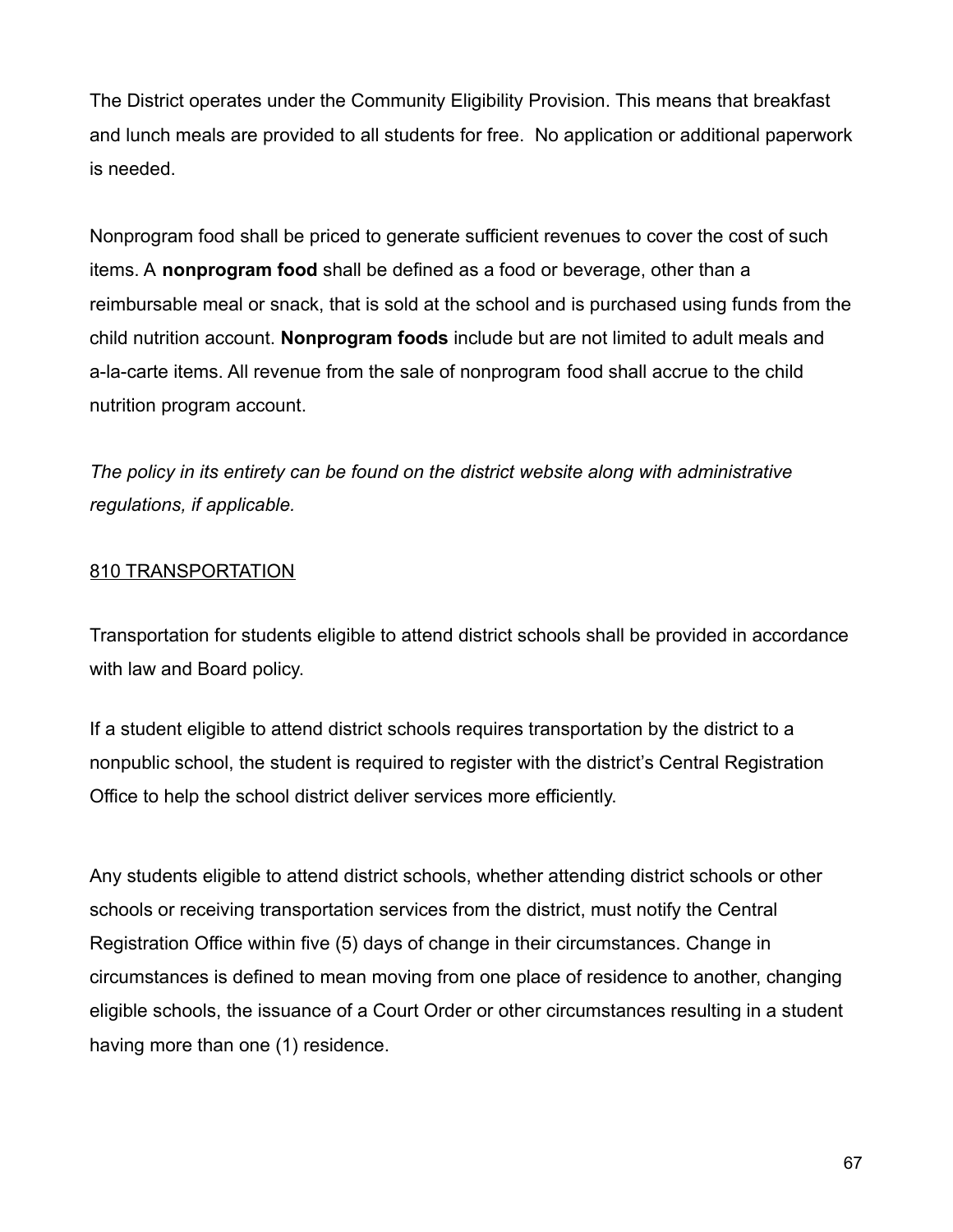Transportation of students eligible to attend district schools will be provided only to and from school bus stops and along regular bus routes established by the administration based on the residence of each student and the location of the assigned school. The distances set forth below shall be measured from the closest property line of school to the closest property line of a pupil's residence:

- 1. Kindergarten through Grade 5: Students who live one (1) mile or more from their assigned school building .
- 2. Grade 6 through Grade 8: Students who live one and one-half (1.5) miles or more from the assigned school building.
- 3. Grade 9 through Grade 12: Students who live two (2) miles or more from the assigned school building.
- 4. Specified Medical Necessity: Students who have a specified medical necessity may be transported within the otherwise specific distance limits. A request by the parent(s) or legal guardian(s) must be accompanied by a written diagnosis and opinion from a physician licensed to practice in the Commonwealth of Pennsylvania, and qualified to render the same.

The Board shall purchase, equip, and maintain vehicles and contract for school bus services and/or purchase fares for transportation of students to and from school at regularly scheduled hours and for field trips and extracurricular activities.

The Board may provide public fares for the fulfillment of the transportation obligation.

The Board shall provide transportation for students living within the prescribed limits when walking conditions to the school are found to be hazardous by the Department of Transportation.

The Board shall transport handicapped students without regard to distance or hazardous walking conditions.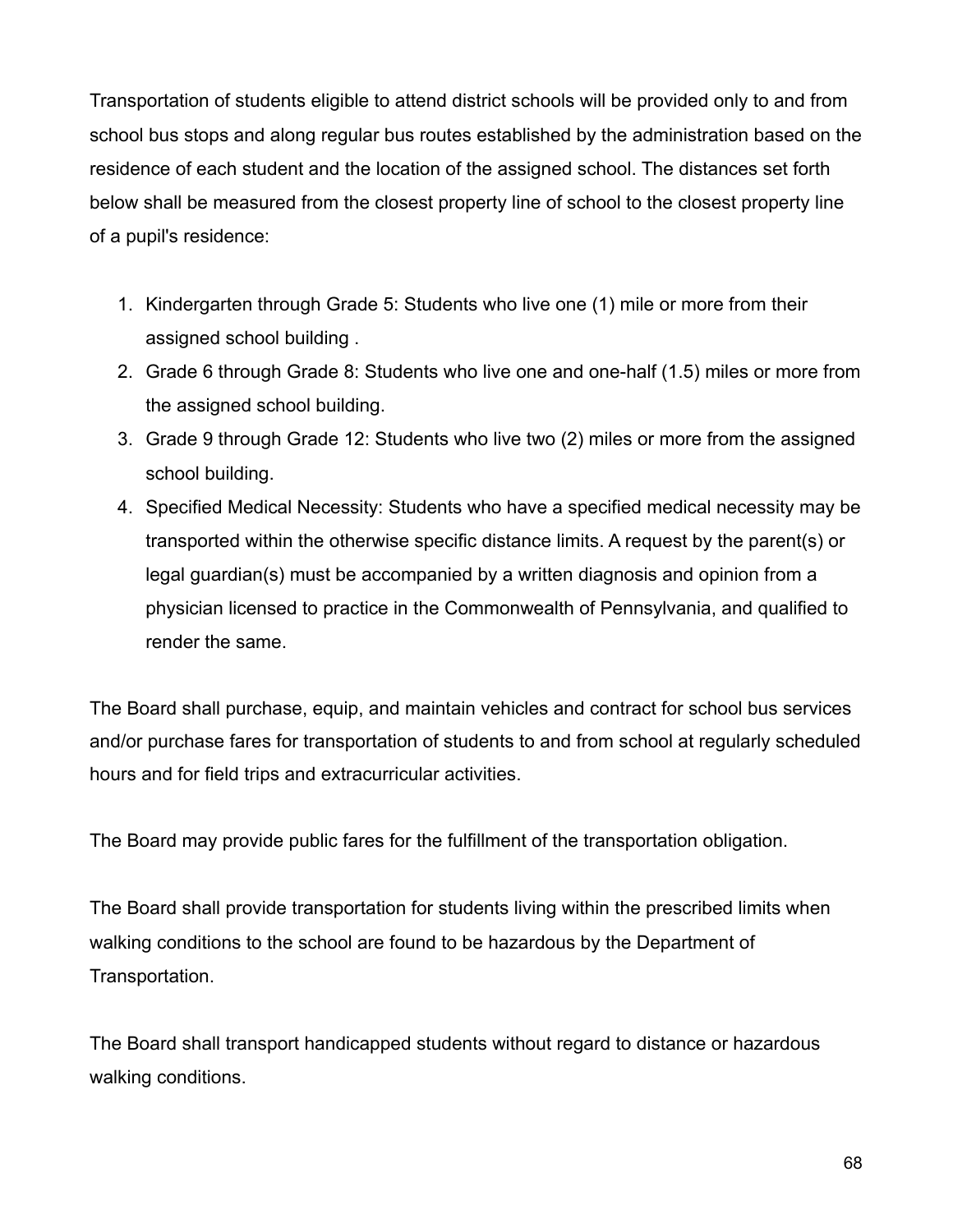The Board shall transport students eligible to attend district schools who are enrolled in nonpublic schools within ten (10) miles of the Upper Darby School District boundaries as prescribed by law.

Transportation shall not be provided to students eligible to attend district schools to or from babysitters, care providers, relatives other than the parent(s)/guardian(s) at each student's place of domicile or similar situations.

Parent(s)/Guardian(s) shall not be permitted to be transported by school bus except when acting as an approved chaperone.

The Board prohibits any diesel-powered motor vehicle weighing 10,001 pounds or more to idle for more than five (5) minutes in any continuous sixty-minute period while parked, loading or unloading, except as allowed by law.

The Board shall ensure that permanent signs, notifying drivers of the idling restrictions, are maintained on district property at locations where diesel- powered motor vehicles weighing 10,001 pounds or more load or unload.

Signs shall also be posted at locations that provide fifteen (15) or more parking spaces for such diesel-powered motor vehicles.

Drivers shall be required to carry out procedures and practices that limit school bus idling. These practices relate to drop-off, start-up and downtime periods. Drivers are required to adhere to district idling procedures and practices, which are based on bus manufacturer specifications and clean air initiatives.

The district shall offer support to drivers to facilitate implementation of this policy, for example, access to school buildings in cold weather.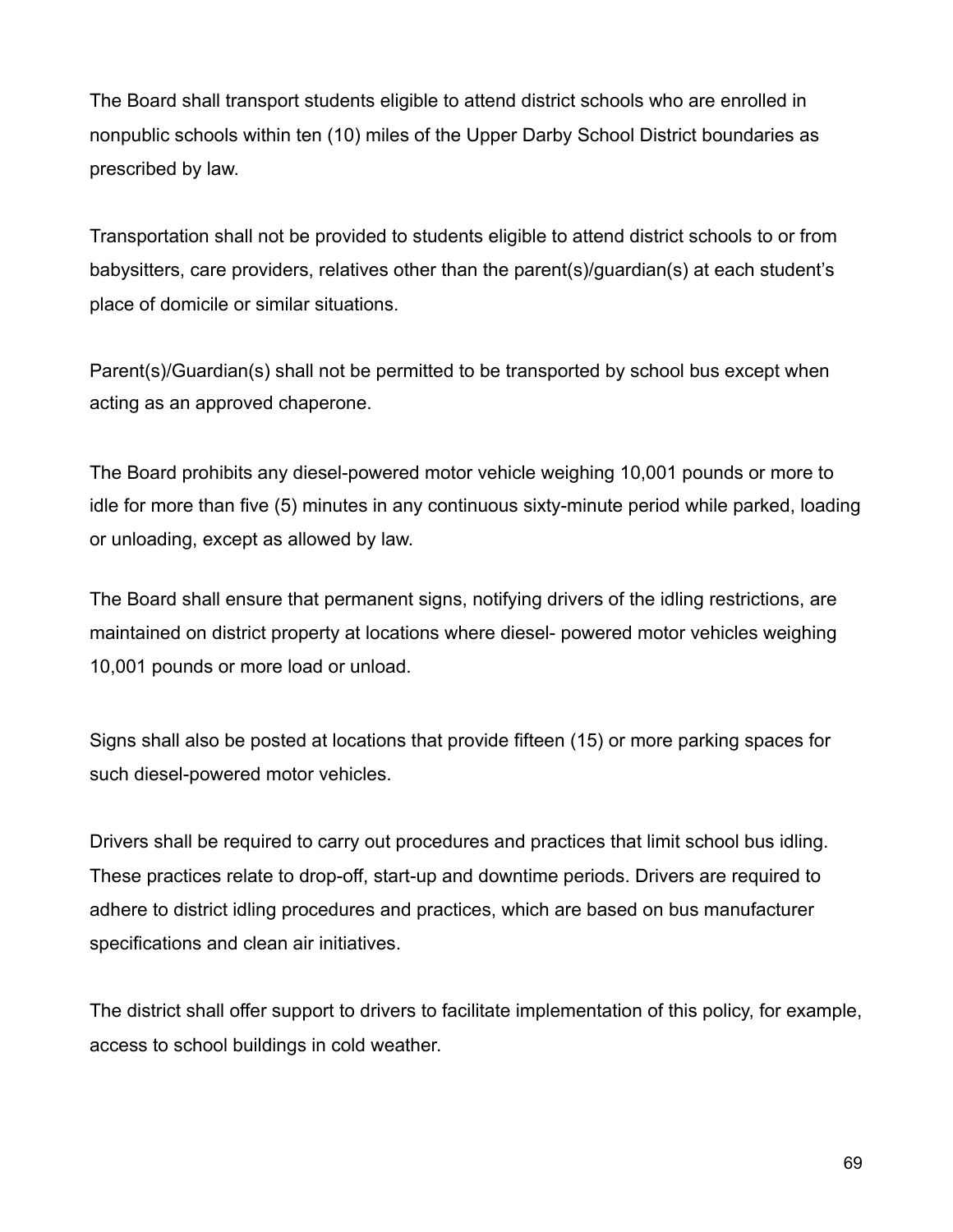Drivers shall be monitored and violations will be reported to the Supervisor of Transportation and will be subject to progressive discipline.

All service delivery vehicles shall turn off the engine while making deliveries.

District buses may be used from time to time for community events with prior approval of the Superintendent.

*The policy in its entirety can be found on the district website along with administrative regulations, if applicable.*

# 810.2 TRANSPORTATION - VIDEO/AUDIO RECORDING

The use of video and audio recording equipment supports efforts to maintain discipline and to ensure the safety and security of all students, staff, contractors and others being transported on district-owned, operated, or contracted school buses or school vehicles.

**School bus** means a motor vehicle that is designed to carry eleven (11) passengers or more, including the driver, and is used for the transportation of pre primary, primary or secondary school students to or from public, private or parochial schools or events related to such schools or school-related activities.

**School vehicle** means a motor vehicle, except a motorcycle, designed for carrying no more than ten (10) passengers, including the driver, and used for the transportation of pre primary, primary or secondary school students while registered by or under contract to the school district. The term includes vehicles having chartered, group and party rights under the Pennsylvania Public Utility Commission and used for the transportation of school children.

The Board authorizes the use of video and audio recording on school buses and school vehicles for disciplinary and security purposes.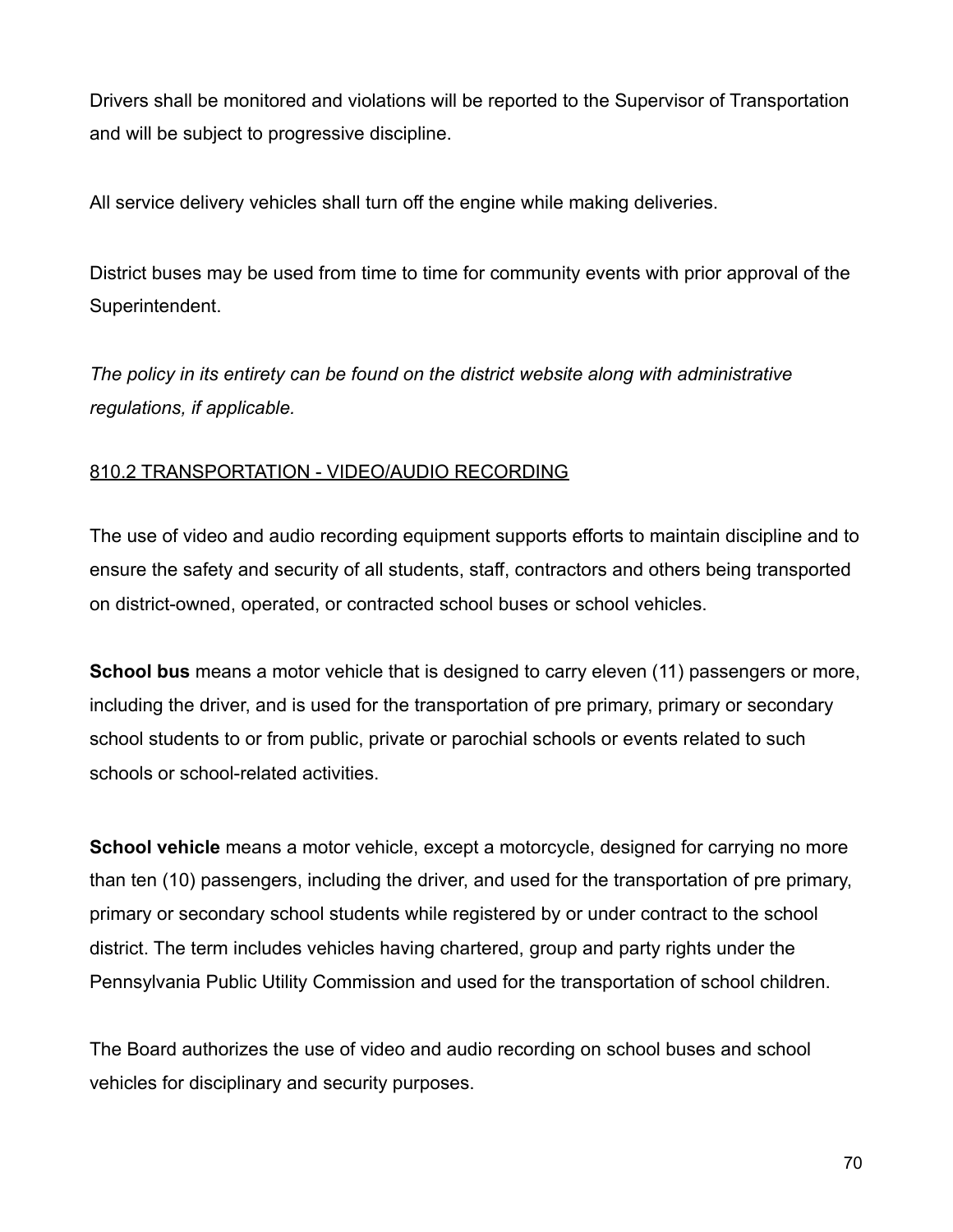The Board prohibits the use of audio recording on any school bus or school vehicle that is not being used for a school-related purpose.

*The policy in its entirety can be found on the district website along with administrative regulations, if applicable.*

# 815. ACCEPTABLE USE OF INTERNET, COMPUTERS AND NETWORK RESOURCES

The Board supports use of the computers, Internet and other network resources in the district's instructional and operational programs in order to facilitate learning, teaching and daily operations through interpersonal communications and access to information, research and collaboration.

The district provides students, staff and other authorized individuals with access to the district's computers, electronic communication systems and network, which includes Internet access, whether wired or wireless, or by any other means. This access has a limited education purpose for students and is to facilitate employees' work productivity.

*The policy in its entirety can be found on the district website along with administrative regulations, if applicable.*

# 819. SUICIDE AWARENESS, PREVENTION AND RESPONSE

The Board is committed to protecting the health, safety and welfare of its students and school community. This policy supports the provision of a comprehensive district program designed to promote behavioral health and prevent suicide.

The Board directs the district to provide education on youth suicide awareness and prevention; to establish methods of prevention, intervention, and response to suicide attempt or suicide death; and to promote access to suicide awareness and prevention resources.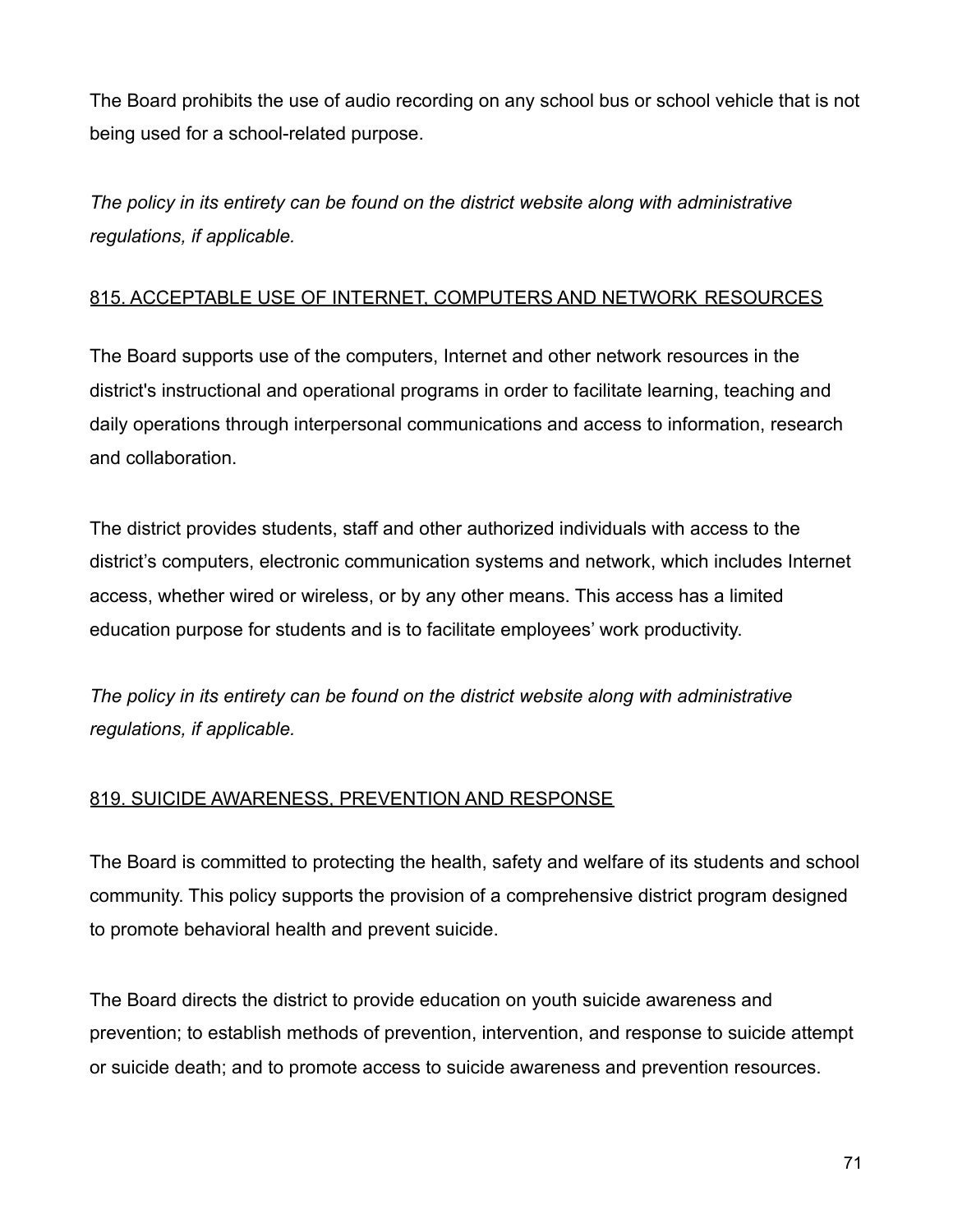The district shall notify employees, students and parents/guardians of this policy and shall post the policy on the district's website.

The district shall utilize a multifaceted approach to suicide prevention which integrates school and community-based supports.

*The policy in its entirety can be found on the district website along with administrative regulations, if applicable.*

# 904. PUBLIC ATTENDANCE AT SCHOOL EVENTS

The Board welcomes the public at activities and events sponsored by the school district, but the Board also acknowledges its duty to maintain order and preserve school facilities during such events.

The Board has the authority to prohibit at a school event the attendance of any individual whose conduct may constitute a disruption. The Board prohibits gambling and the possession and use of controlled substances, alcoholic beverages and weapons on school premises.

*The policy in its entirety can be found on the district website along with administrative regulations, if applicable.*

# 906. PUBLIC COMPLAINTS

The Board welcomes inquiries, suggestions, and constructive criticism from parents/guardians, district residents or community groups regarding the district's programs, personnel, operations and facilities. The Board adopts this policy to establish procedures for seeking appropriate resolution to complaints.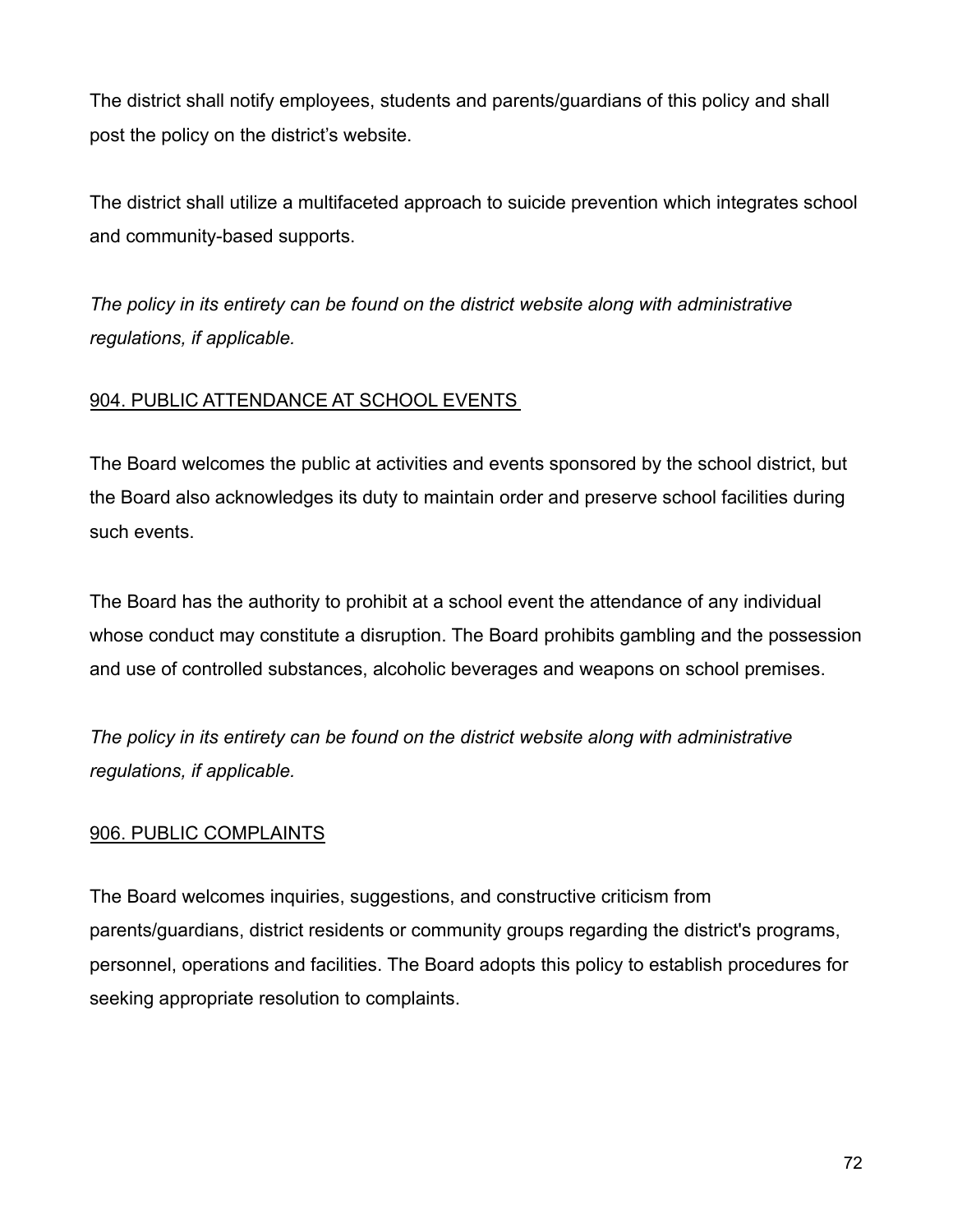The Board encourages parents/guardians, district residents or community groups who have general complaints about Board policy and district procedures, district programs, personnel, operations and facilities to follow the general complaint procedure established in this policy.

The Board directs parents/guardians other individuals and organizations alleging violations of law in the district's administration of federally-funded programs to submit complaints in accordance with the separate federal program complaint procedure established in this policy.

The Board shall ensure that this policy is posted on the district's publicly accessible website in accordance with law.

*The policy in its entirety can be found on the district website along with administrative regulations, if applicable.*

# 916. VOLUNTEERS

The Board values the unique contributions made by parent/guardian and community volunteers to the educational and extracurricular programs of the school district. Accordingly, the Board encourages the use of parent/guardian and community volunteers, subject to certain requirements and procedures as set forth below.

The Board may adopt and enforce reasonable rules and regulations governing volunteers and their participation in the activities of the district. The Board directs that all volunteers shall be informed of conduct that is prohibited and the disciplinary actions that may be applied for violation of Board policies, administrative regulations, rules and procedures.

All volunteers shall be expected to maintain professional, moral and ethical relationships with district students that are conducive to an effective, safe learning environment.

The following words and phrases, when used in this policy, shall have the meaning given to them in this section: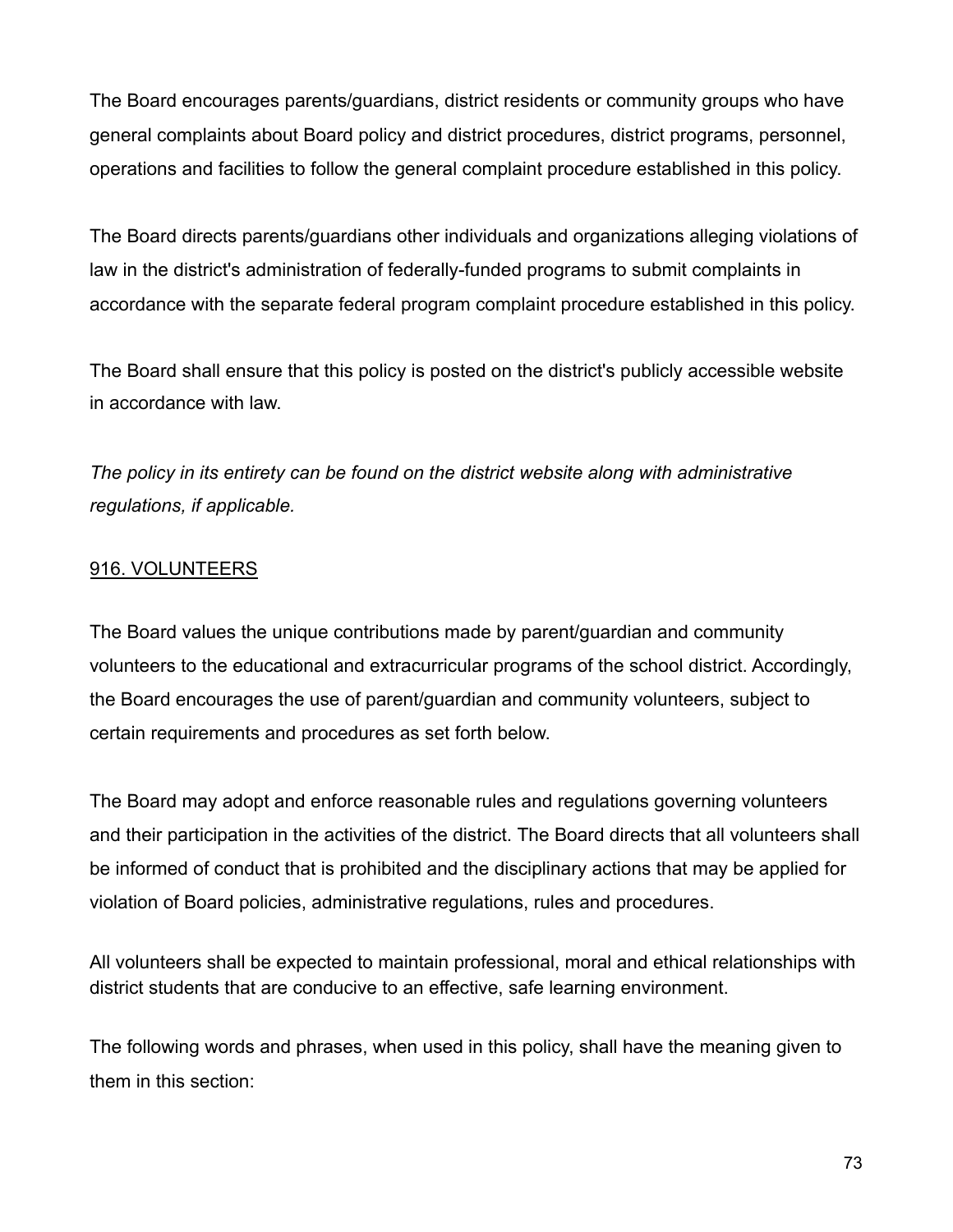**Direct volunteer contact** - the care, supervision, guidance or control of children and routine interaction with children.

**Person responsible for the child's welfare** - a person who provides permanent or temporary care, supervision, mental health diagnosis or treatment, training or control of a child in lieu of parental care, supervision and control.

**Routine interaction** - regular and repeated contact that is integral to a person's volunteer responsibilities.

**Visitor** - a parent/guardian, adult resident, educator, official or other individual who is not a school employee or independent contractor, and who visits a school or attends or participates in an event or activity at a school, but whose role is less substantial than would be sufficient to meet the definition of volunteer for purposes of this policy.

**Volunteer** – an adult, whose role is more than that of a visitor, who voluntarily offers a service to the district without receiving compensation from the district. A volunteer is not a school employee.

The two (2) classifications of volunteers are:

- 1. **Position Volunteer** an adult applying for or holding an unpaid position with a school or a program, activity or service, as a person responsible for the child's welfare or having direct volunteer contact with children. Examples include, but are not limited to, field trip chaperones, tutors, coaches, activity advisor, recess or library aides, etc.
- 2. **Guest Volunteer** an adult who voluntarily provides a service to the district, without compensation, who: (1) works directly under the supervision and direction of a school administrator, a teacher or other member of the school staff; and (2) does not have direct volunteer contact. Examples include, but are not limited to, volunteering to assist in classroom celebrations, school assemblies, or school concerts; reading to students;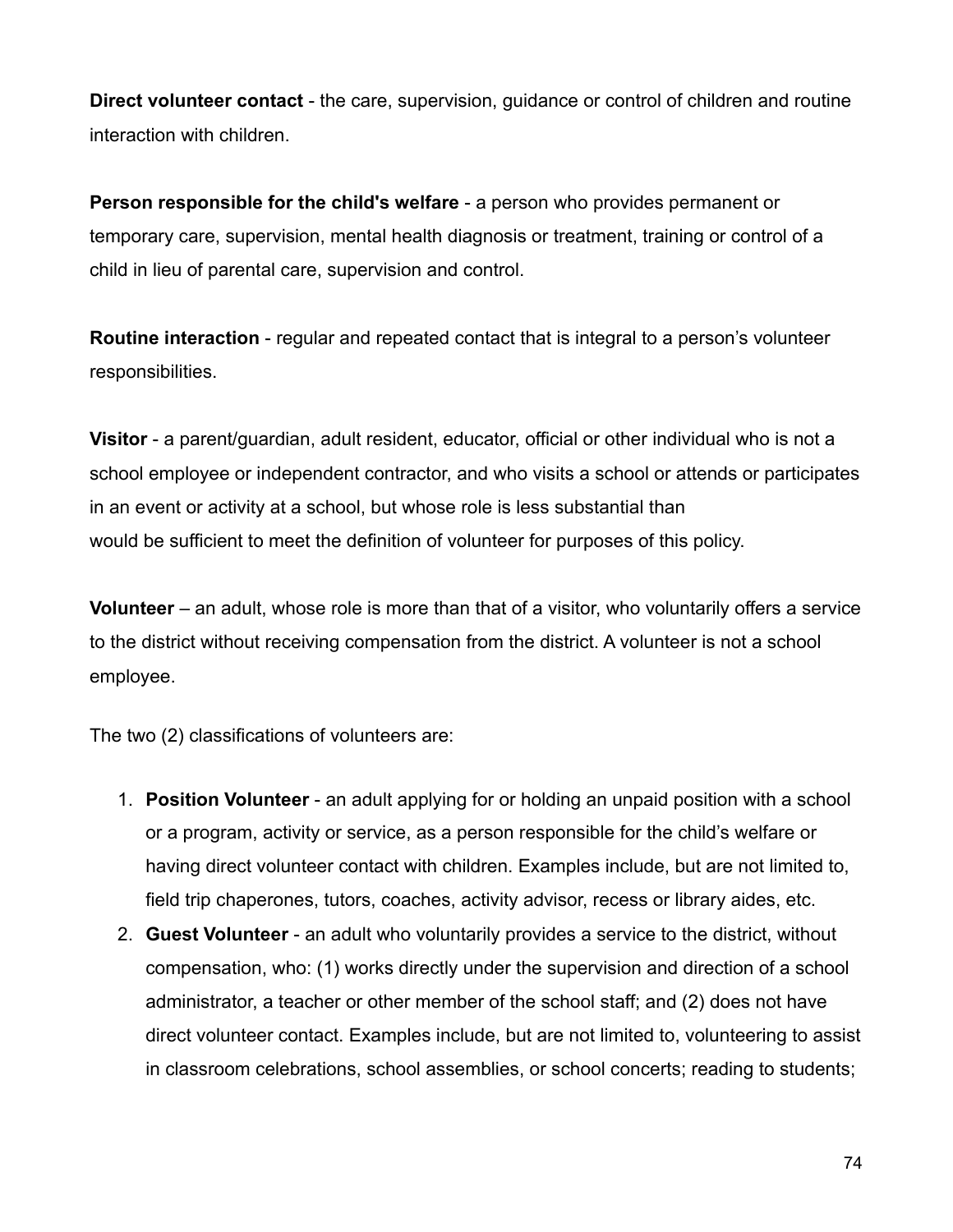collecting tickets at sporting events; working concession stands; participating in "Career Day," etc.

*The policy in its entirety can be found on the district website along with administrative regulations, if applicable.*

# 918. TITLE I PARENT AND FAMILY ENGAGEMENT

The Board recognizes that meaningful parent and family engagement contributes to the achievement of state academic standards by students participating in Title I programs.

The Board views the education of students as a cooperative effort among the school, parents and family members, and community.

**Parent and Family (Family Member)** - these terms are used interchangeably and shall include caregivers, a legal guardian or other person standing in loco parentis such as a grandparent or stepparent with whom the child lives, a person who is legally responsible for the child's welfare, or a legally appointed Education Decision Maker of a child participating in a Title I program.

The Board directs the district and each of its schools with a Title I program to:

- 1. Conduct outreach to all parents and family members.
- 2. Include parents and family members in development of the district's overall Title I Plan and process for school review and improvement.
- 3. Include parents and family members in the development of the Title I Parent and Family Engagement Policy. Following adoption of the policy by the Board, the policy shall be:
	- a. Distributed in writing to parents and family members.
	- b. Incorporated into the district's Title I Plan.
	- c. Posted to the district's publicly accessible website.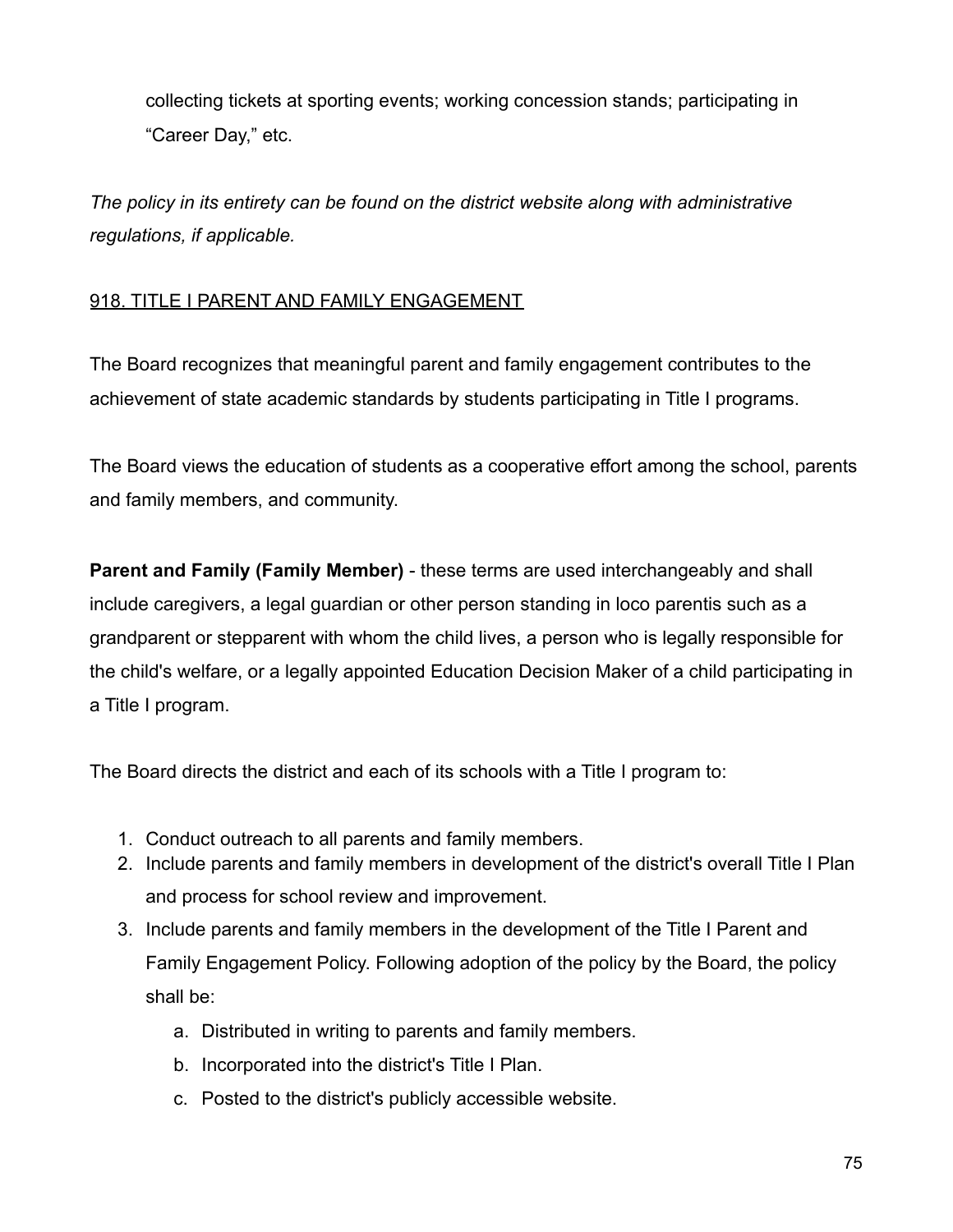- d. Evaluated annually with parent and family involvement.
- 4. Provide opportunities and conduct meaningful collaborations with parents and family members in the planning and implementation of Title I programs, activities and procedures.

The district and each of its schools with a Title I program shall provide communications, information and school reports to parents and family members who are migrants or who have limited English proficiency, a disability, limited literacy, or racial and ethnic minority backgrounds, in a language they can understand.

*The policy in its entirety can be found on the district website along with administrative regulations, if applicable.*

# **ANNUAL NOTIFICATIONS**

# **FERPA/COPPA/AHERA/EMERGENCY ADMINISTRATION OF EPINEPHRINE**

# NOTIFICATION OF RIGHTS UNDER FERPA FOR ELEMENTARY AND SECONDARY **SCHOOLS**

The Family Educational Rights and Privacy Act (FERPA) affords parents and students who are 18 years of age or older ("eligible students") certain rights with respect to the student's education records. These rights are:

1. The right to inspect and review the student's education records within 45 days after the day the Upper Darby School District receives a request for access.

Parents or eligible students should submit to the school principal written request that identifies the records they wish to inspect. The records can be accessed by completing 216-AR-1. Authorization for Disclosure of Information. The school official will make arrangements for access and notify the parent or eligible student of the time and place where the records may be inspected.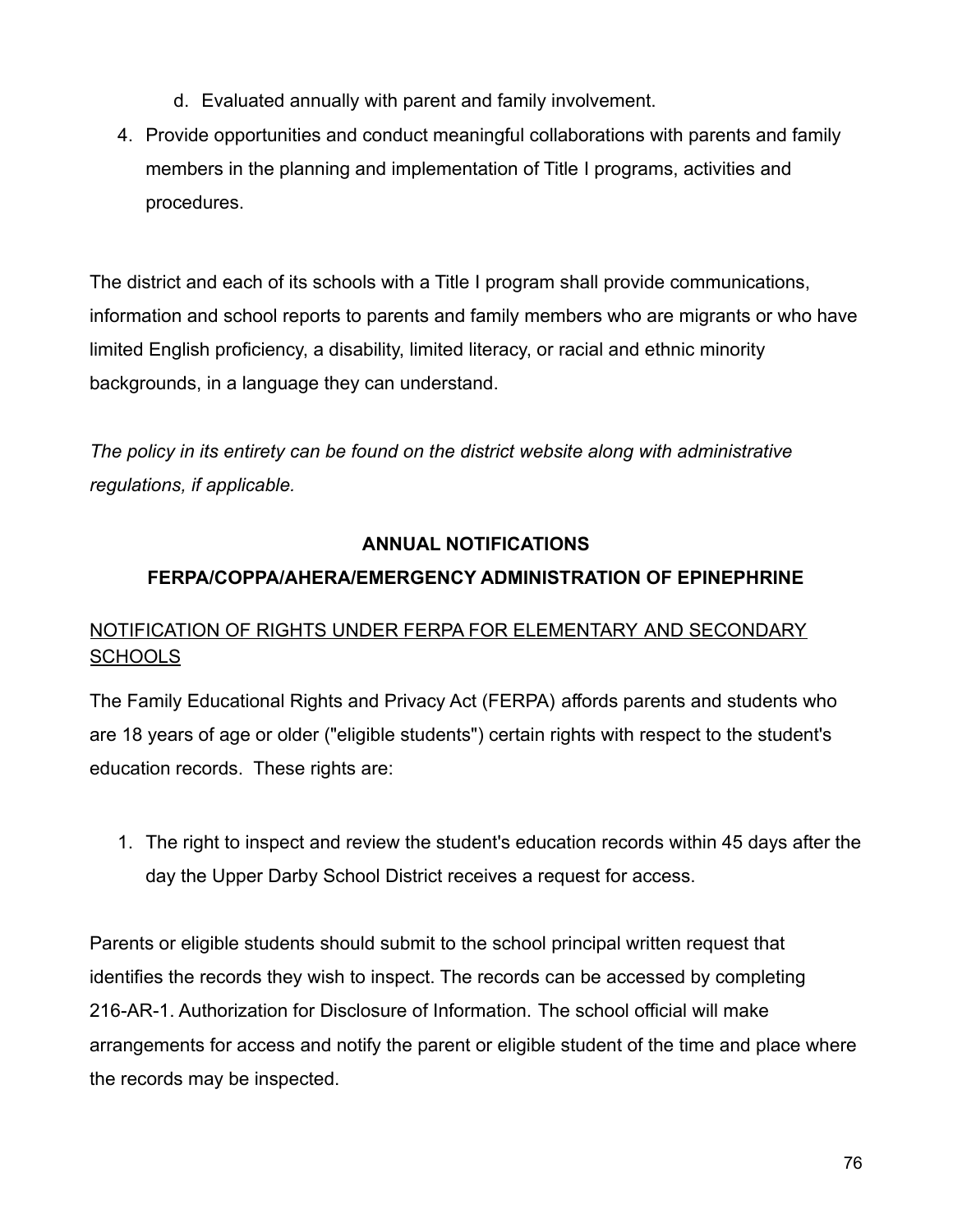2. The right to request the amendment of the student's education records that the parent or eligible student believes are inaccurate, misleading, or otherwise in violation of the student's privacy rights under FERPA.

Parents or eligible students who wish to ask the Upper Darby School District to amend a record should write to the school principal and clearly identify the part of the record they want changed, and specify why it should be changed. If the school decides not to amend the record as requested by the parent or eligible student, the school will notify the parent or eligible student of the decision and of their right to a hearing regarding the request for amendment. Additional information regarding the hearing procedures will be provided to the parent or eligible student when notified of the right to a hearing.

3. The right to provide written consent before the school discloses personally identifiable information (PII) from the student's education records, except to the extent that FERPA authorizes disclosure without consent.

One exception, which permits disclosure without consent, is disclosure to school officials with legitimate educational interests. A school official is a person employed by the school as an administrator, supervisor, instructor, or support staff member (including health or medical staff and law enforcement unit personnel) or a person serving on the school board. A school official also may include a volunteer or contractor outside of the school who performs an institutional service of function for which the school would otherwise use its own employees and who is under the direct control of the school with respect to the use and maintenance of PII from education records, such as an attorney, auditor, medical consultant, or therapist; a parent or student volunteering to serve on an official committee, such as a disciplinary or grievance committee; or a parent, student, or other volunteer assisting another school official in performing his or her tasks. A school official has a legitimate educational interest if the official needs to review an education record in order to fulfill his or her professional responsibility.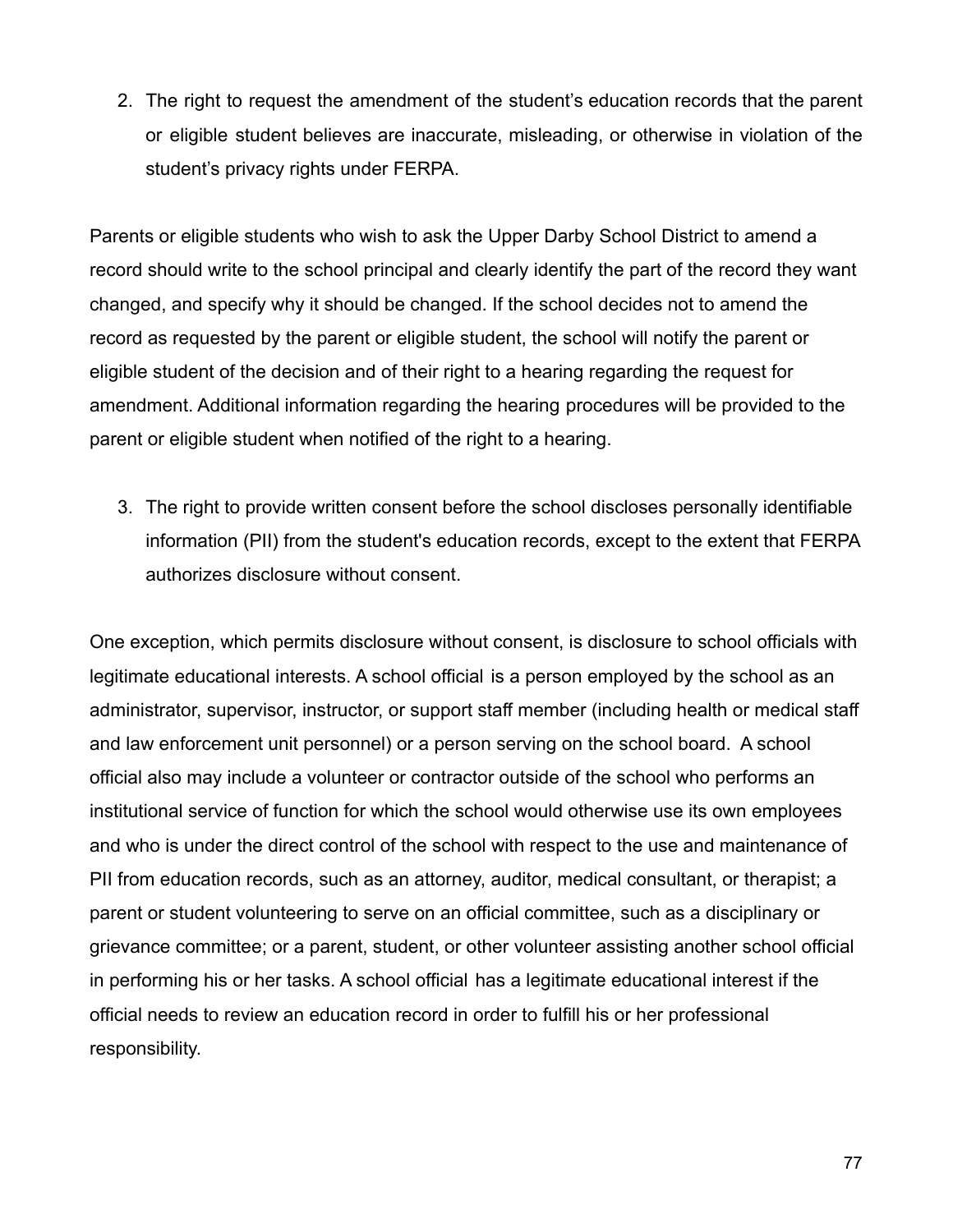Upon request, the school discloses education records without consent to officials of another school district in which a student seeks or intends to enroll, or is already enrolled if the disclosure is for purposes of the student's enrollment or transfer.

4. The right to file a complaint with the U.S. Department of Education concerning alleged failures by the Upper Darby School District to comply with the requirements of FERPA. The name and address of the Office that administers FERPA are:

Family Policy Compliance Office, U.S. Department of Education 400 Maryland Avenue, SW Washington, DC 20202.

FERPA permits the disclosure of PII from students' education records, without consent of the parent or eligible student, if the disclosure meets certain conditions found in §99.31 of the FERPA regulations. Except for disclosures to school officials, disclosures related to some judicial orders or lawfully issued subpoenas, disclosures of directory information, and disclosures to the parent or eligible student, §99.32 of the FERPA regulations requires the school to record the disclosure. Parents and eligible students have a right to inspect and review the record of disclosures. A school may disclose PII from the education records of a student without obtaining prior written consent of the parents or the eligible student –

- To other school officials, including teachers, within the educational agency or institution whom the school has determined to have legitimate educational interests. This includes contractors, consultants, volunteers, or other parties to whom the school has outsourced institutional services or functions, provided that the conditions listed in §99.31(a)(1)(i)(B)(*1*) - (a)(1)(i)(B)(*2*) are met. (§99.31(a)(1))
- To officials of another school, school system, or institution of postsecondary education where the student seeks or intends to enroll, or where the student is already enrolled if the disclosure is for purposes related to the student's enrollment or transfer, subject to the requirements of §99.34. (§99.31(a)(2))
- To authorized representatives of the U. S. Comptroller General, the U. S. Attorney General, the U.S. Secretary of Education, or State and local educational authorities, such as the State educational agency in the parent or eligible student's State (SEA).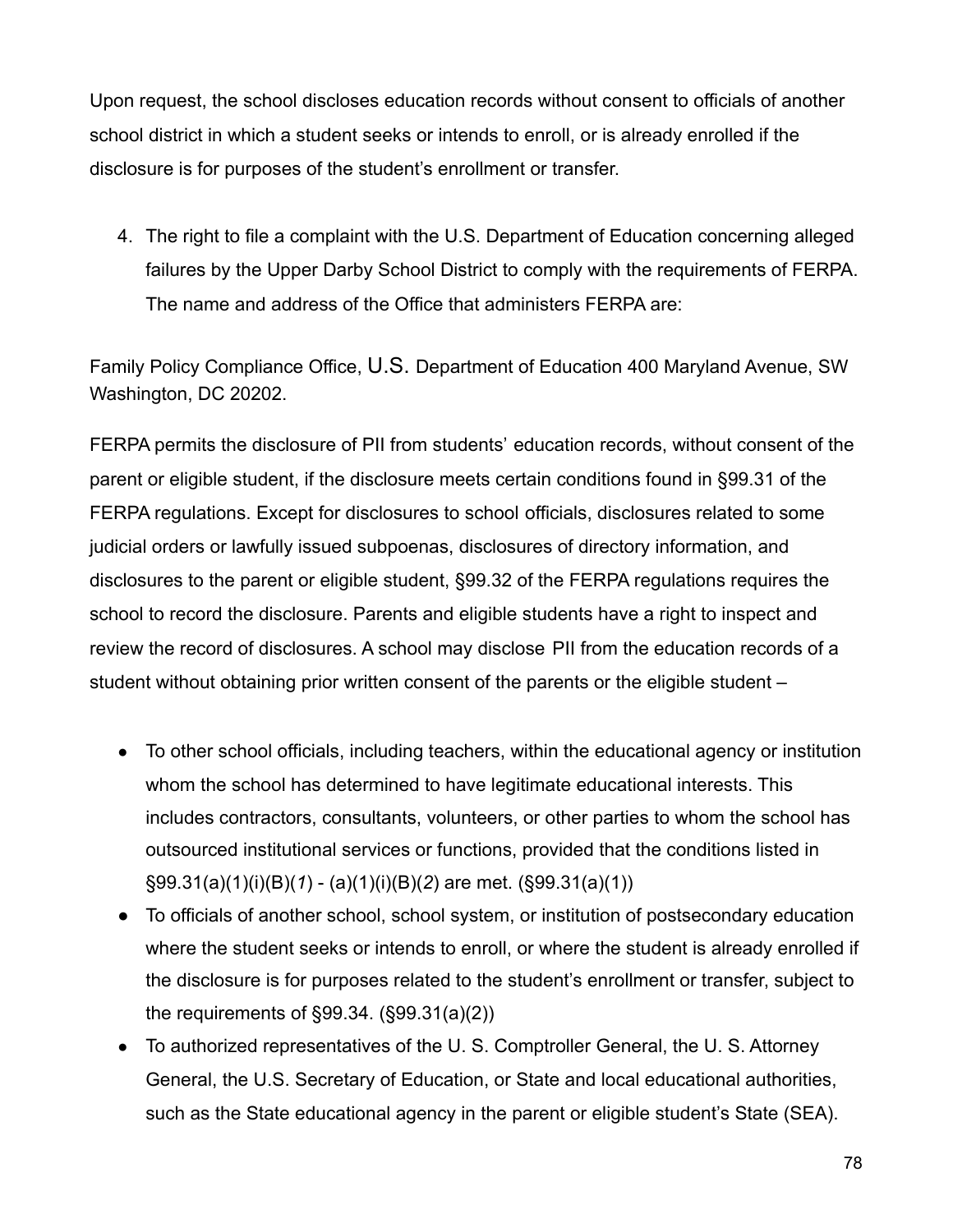Disclosures under this provision may be made, subject to the requirements of §99.35, in connection with an audit or evaluation of Federal

- or

State-supported education programs, or for the enforcement of or compliance with Federal legal requirements that relate to those programs. These entities may make further disclosures of PII to outside entities that are designated by them as their authorized representatives to conduct any audit, evaluation, or enforcement or compliance activity on their behalf. (§§99.31(a)(3) and 99.35)

- In connection with financial aid for which the student has applied or which the student has received, if the information is necessary to determine eligibility for the aid, determine the amount of the aid, determine the conditions of the aid, or enforce the terms and conditions of the aid. (§99.31(a)(4))
- To State and local officials or authorities to whom information is specifically allowed to be reported or disclosed by a State statute that concerns the juvenile justice system and the system's ability to effectively serve, prior to adjudication, the student whose records were released, subject to §99.38. (§99.31(a)(5))
- To organizations conducting studies for, or on behalf of, the school, in order to: (a) develop, validate, or administer predictive tests; (b) administer student aid programs; or (c) improve instruction. (§99.31(a)(6))
- To accrediting organizations to carry out their accrediting functions.  $(\S 99.31(a)(7))$
- To parents of an eligible student if the student is a dependent for IRS tax purposes. (§99.31(a)(8))
- To comply with a judicial order or lawfully issued subpoena.  $(\$99.31(a)(9))$
- To appropriate officials in connection with a health or safety emergency, subject to §99.36. (§99.31(a)(10)
- Information the school has designated as "directory information" under §99.37. (§99.31(a)(11))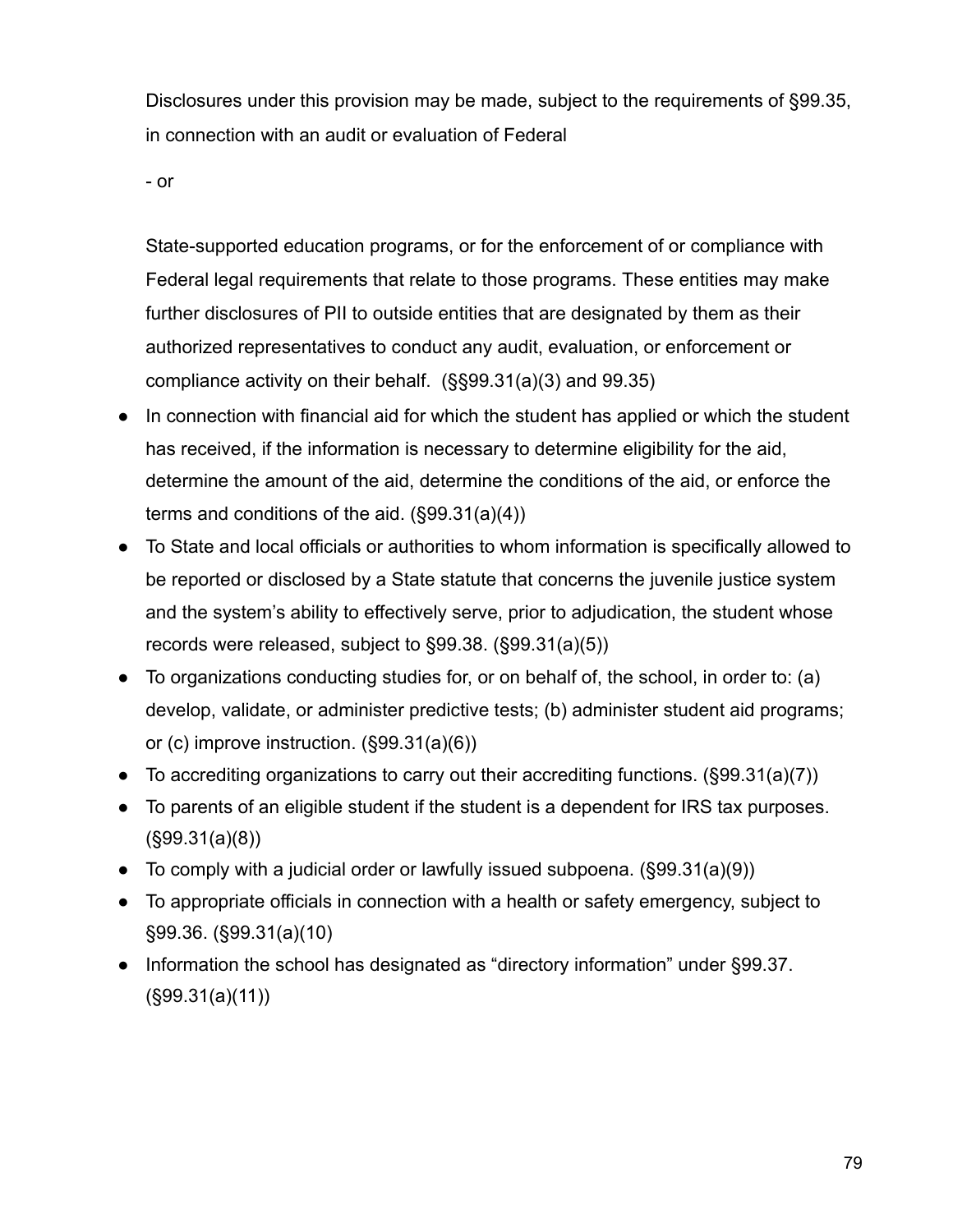# FAMILY EDUCATIONAL RIGHTS AND PRIVACY ACT (FERPA) NOTICE FOR DIRECTORY **INFORMATION**

The *Family Educational Rights and Privacy Act* (FERPA), a Federal law, requires that Upper Darby School District, with certain exceptions, obtain your written consent prior to the disclosure of personally identifiable information from your child's education records. However, Upper Darby School District may disclose appropriately designated "directory information" without written consent, unless you have advised the District to the contrary in accordance with District procedures. The primary purpose of directory information is to allow the Upper Darby School District to include this type of information from your child's education records in certain school publications. Examples include:

- A playbill, showing your student's role in a drama production;
- The annual yearbook;
- Honor roll or other recognition lists;
- Graduation programs; and
- Sports activity sheets, such as for wrestling, showing weight and height of team members.

Directory information, which is information that is generally not considered harmful or an invasion of privacy if released, can also be disclosed to outside organizations without a parent's prior written consent. Outside organizations include, but are not limited to, companies that manufacture class rings or publish yearbooks. In addition, two federal laws require local educational agencies (LEAs) receiving assistance under the *Elementary and Secondary Education Act of 1965* (ESEA) to provide military recruiters, upon request, with the following information – names, addresses and telephone listings – unless parents have advised the LEA that they do not want their student's information disclosed without their prior written consent.<sup>1</sup>

If you do not want Upper Darby School District to disclose directory information from your child's education records without your prior written consent, you must notify the District in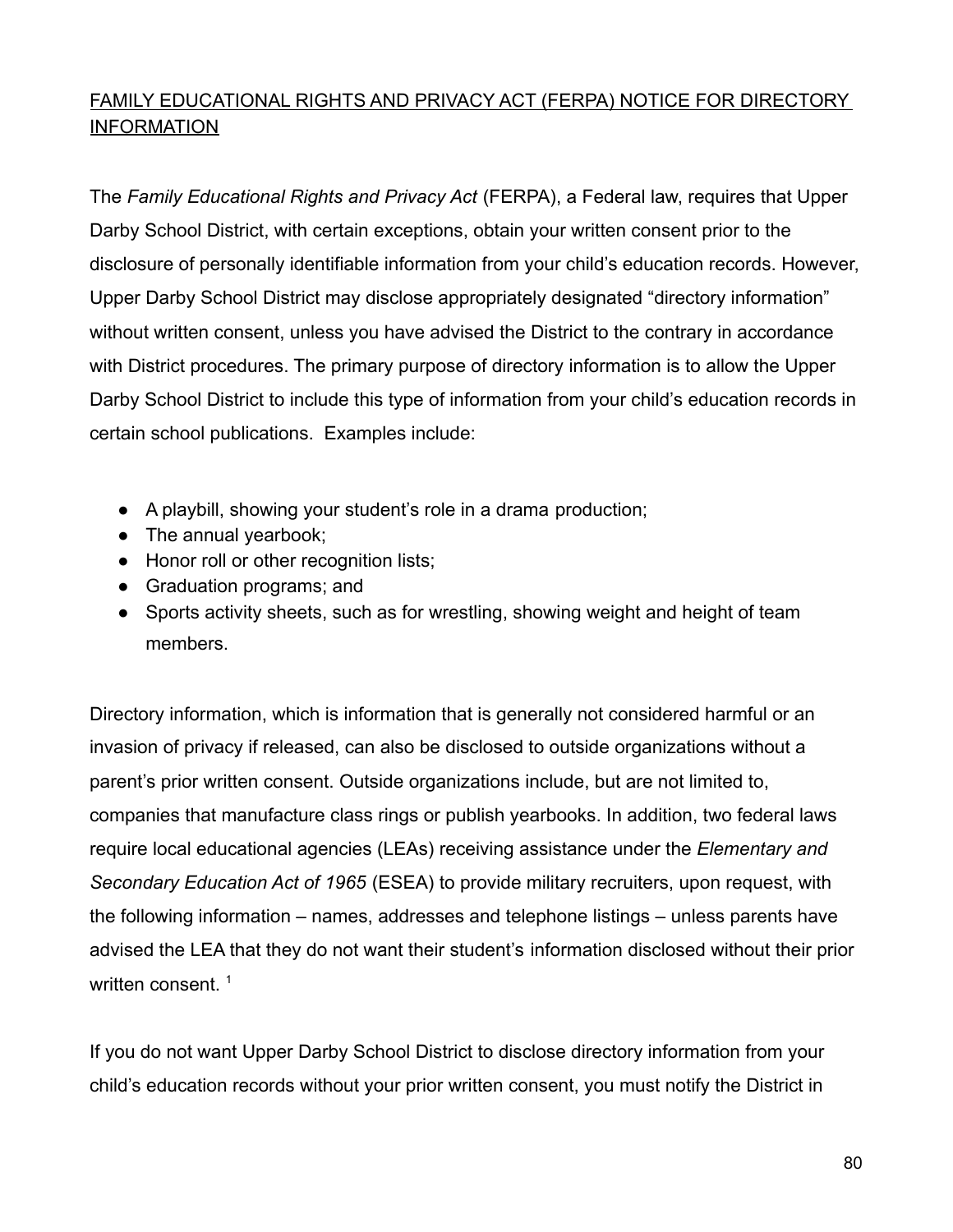writing by September 15, annually. Upper Darby School District has designated the following information as directory information:

**-Student's name -Address -Telephone listing -Electronic mail address -Photograph -Date and place of birth -Major field of study -Dates of attendance -Grade level -Participation in officially recognized activities and sports -Weight and height of members of athletic teams -Degrees, honors, and awards received -The most recent educational agency or institution attended**

# CHILDREN'S ONLINE PRIVACY PROTECTION ACT (COPPA)

In order for the Upper Darby School District (UDSD) to provide your student with the most effective web-based tools and applications for learning, we need to abide by federal regulations to make you aware of the following: UDSD utilizes several computer software applications and web-based services, operated not by UDSD, but by third parties. These include but are not limited to: Google, Naviance, Study Island, Sumdog, Dreambox, MAP, ThinkCentral, (GoMath)/Storytown, Schoology, MY HRW, Read 180, Gale Resources and similar educational programs. In order for our students to use these programs and services, certain personal directory information, generally the student's name, username or user ID, must be provided to the web site operator for login purposes. Under federal law, these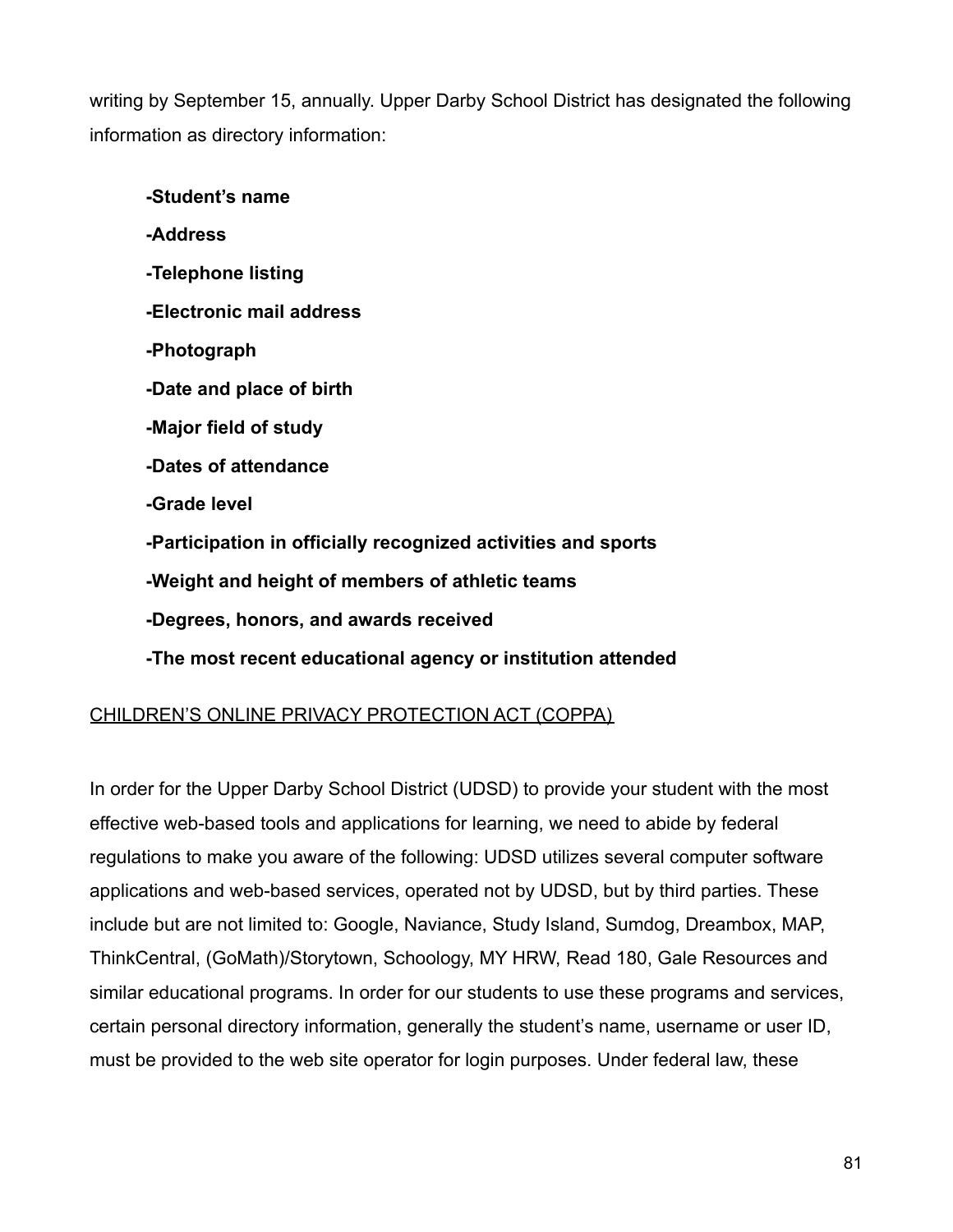websites must provide parental notification and obtain parental consent before collecting personal information from children under the age of 13.

The law permits schools such as the UDSD to consent to the collection of directory information on behalf of all of its students, thereby eliminating the need for individual parental consent given directly to the web site operator. By allowing your student to use the Upper Darby School District's internet, computers or other electronic devices, or network resources, or allowing your student to use their own personal electronic device (e.g. smartphone, cell phone, laptop, tablet, etc.) for school purposes or other purposes, you are consenting to allow UDSD to provide personal directory information for your child consisting of student name, username, or user ID to the following web-operators including but not limited to: Google, Naviance, Study Island, Sumdog, Dreambox, MAP, ThinkCentral, (GoMath)/Storytown, Schoology, MY HRW, Read 180, Gale Resources, and to the operators of any additional web-based educational programs and services which the UDSD may add during the upcoming academic year.

# ACCEPTABLE USE OF INTERNET, COMPUTERS, AND NETWORK RESOURCES

By allowing your student to use the Upper Darby School District's internet, computers or other electronic devices, or network resources, or allowing your student to use their own personal electronic device (e.g. smartphone, cell phone, laptop, tablet, etc.) for school purposes or other purposes, you acknowledge the following:

- It is the parent/quardian's duty to review with their child [Policy 815 Acceptable Use Of](http://go.boarddocs.com/pa/udar/Board.nsf/goto?open&id=AYZ2FP628095) [Internet, Computers, And Network Resources Policy](http://go.boarddocs.com/pa/udar/Board.nsf/goto?open&id=AYZ2FP628095). Policy 815 can be found at any time on the District's website ([www.upperdarbysd.org](http://www.upperdarbysd.org)).
- The parent/guardian acknowledges that access is designed for educational purposes and that the district has taken precautions to filter access to inappropriate material by minors; however, the parent/guardian further acknowledges that it is impossible for the district to restrict access to all controversial and inappropriate materials.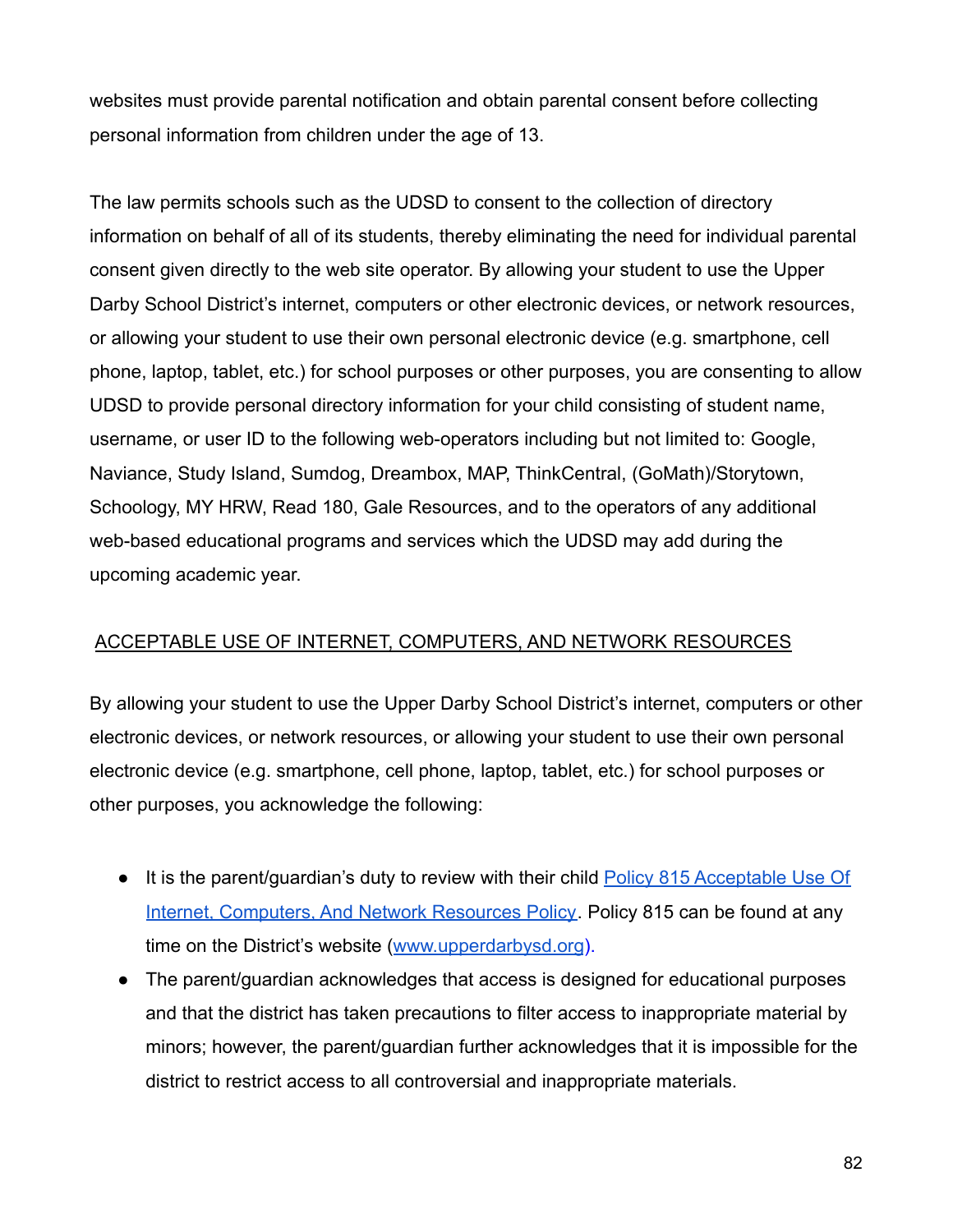- The parent/guardian holds harmless the district, its Board members, employees and agents for any harm caused by materials obtained via the district's Internet, computers or network resources, including through the use of your student's personal electronic device.
- The parent/guardian accepts full responsibility for supervision if and when their child's use is not on school property.
- The parent/guardian hereby requests that his/her child be allowed access to the district's Internet, computers and network resources.

For more information regarding COPPA and Acceptable Use of Internet, Computers, And Network Resources, please see the following page on the district's website under the Technology Department. https://[www.upperdarbysd.org/coppa.](http://www.upperdarbysd.org/coppa)

# ASBESTOS HAZARD EMERGENCY RESPONSE ACT (AHERA) NOTIFICATION

In the past, asbestos was used extensively in building materials because of its insulating, sound absorbing, and fire retarding capabilities. Virtually any building constructed before the late 1970s contained some asbestos. Intact and undisturbed asbestos materials generally do not pose a health risk.

Asbestos materials, however, can become hazardous when, due to damage or deterioration over time, they release fibers. If the fibers are inhaled, they can lead to health problems, such as cancer and asbestosis.

In 1986, Congress passed the Asbestos Hazard Emergency Response Act (AHERA) which requires schools to be inspected to identify any asbestos containing building materials. Suspected asbestos-containing building materials were located, sampled (or assumed) and rated according to condition and potential hazard. Every three years, Upper Darby School District has conducted a reinspection to determine whether the condition of the known or assumed asbestos containing building materials (ACBM) has changed and to make recommendations on managing or removing the ACBM. At the last reinspection conducted on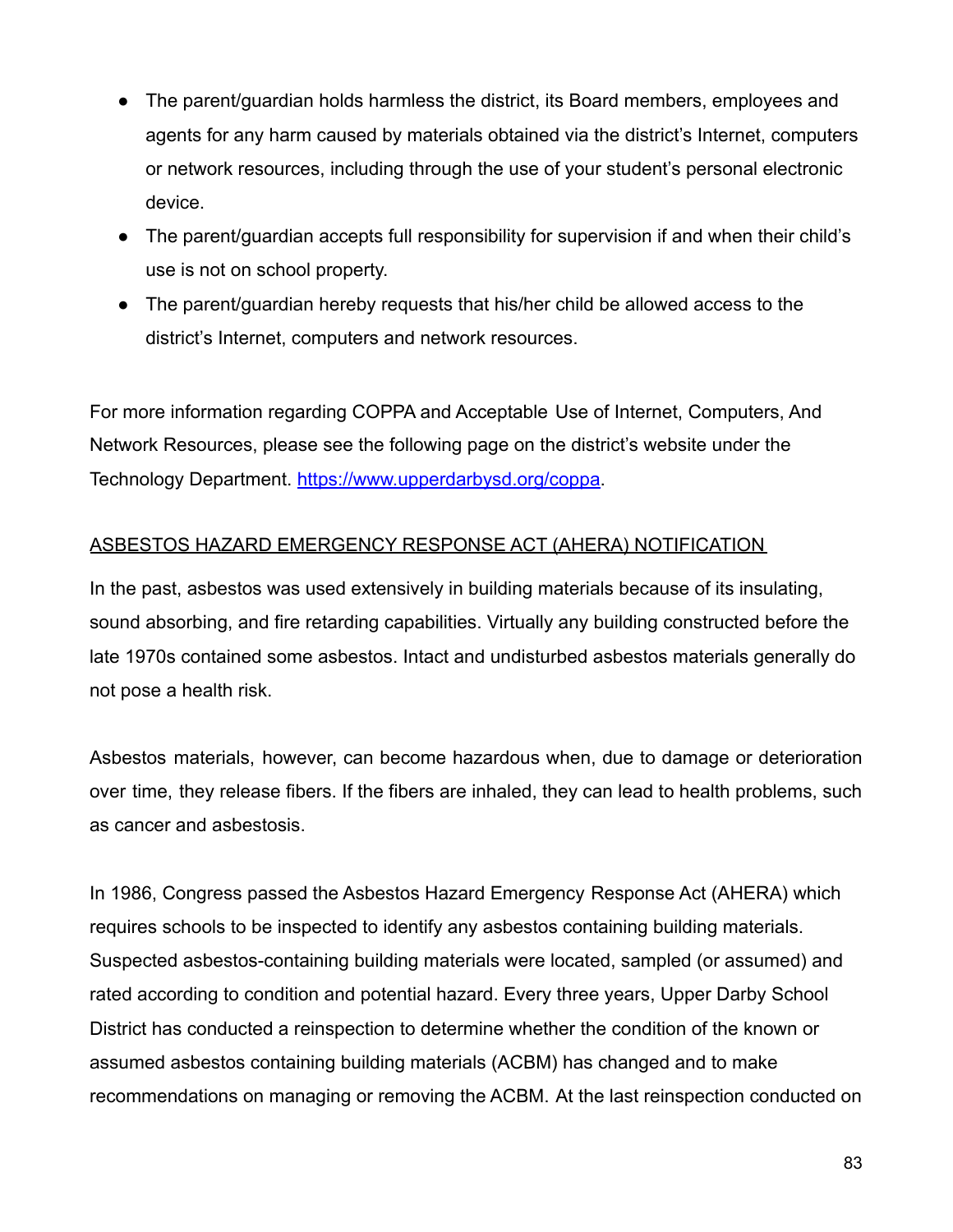all materials listed in the Management Plan as asbestos containing (or assumed to be asbestos- containing) were inspected and generally found to be in good condition*.*

ACM that was damaged and in need of repair/removal was identified and will be addressed by the district.

The law further requires an asbestos management plan to be in place by July 1989. Upper Darby School District developed a plan, as required, which has been continually updated. The plan has several ongoing requirements: publish a notification on management plan availability and the status of asbestos activities; educate and train its employees about asbestos and how to deal with it; notify short-term or temporary workers on the locations of the asbestos containing building materials; post warning labels in routine maintenance areas where asbestos was previously identified or assumed; follow set plans and procedures designed to minimize the disturbance of asbestos containing building materials; and survey the condition of these materials every six months to assure that they remain in good condition.

During the past year, asbestos containing building materials have been removed, encapsulated, or enclosed in the following buildings: Aronimink Elementary School, Bywood Elementary School, Garrettford Elementary School, Highland Park Elementary School, Hillcrest Elementary School, Primos Elementary School, Stonehurst Hills Elementary School, Westbrook Park Elementary School, the Kindergarten Center, Beverly Hills Middle School, Drexel Hill Middle School, Upper Darby High School, and the Gulf Building.

It is the intention of Upper Darby School District to comply with all federal and state regulations controlling asbestos and to take whatever steps are necessary to ensure students and employees a healthy and safe environment in which to learn and work. You are welcome to review a copy of the asbestos management plan in school district administrative office or administrative office of the school during regular business hours. All inquiries regarding the asbestos plan and asbestos-related issues should be directed to the Upper Darby School District Board Secretary, Craig J. Rogers, at (610) 789-7200 ext. 3231.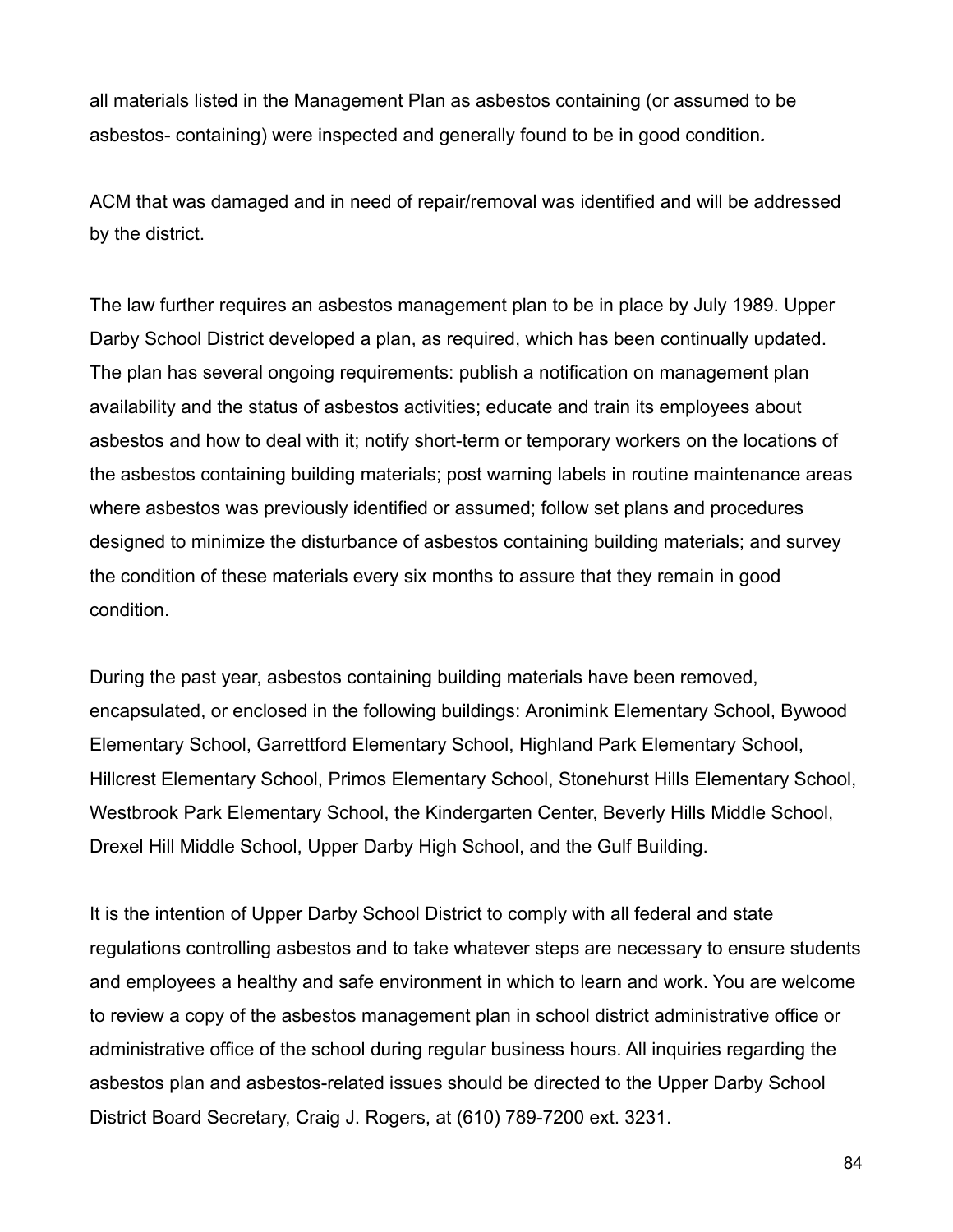\*Last complete report conducted August 24, 2017. Updated notice will be issued following the release of August 2018 report.

# ASBESTOS HAZARD EMERGENCY RESPONSE ACT (AHERA) NOTIFICATION LETTER TO PARENTS

The Upper Darby School District uses an Integrated Pest Management (IPM) for managing insects, rodents, and weeds. Our goal is to protect every student from pesticide exposure by using an IPM approach to pest management. Our IPM program focuses on making the school buildings and grounds an unfavorable habitat for these pests by removing food and water sources and eliminating their hiding and breeding places. We accomplish this through routine cleaning and maintenance. We routinely monitor the school buildings and grounds to detect any pests that are present. The pest monitoring team consists of our building maintenance, support, and teaching staff and includes our students. Pest sightings are reported to our IPM Coordinator who evaluates the pest problem and determines the appropriate pest management techniques to address the problem. The techniques can include increased sanitation, modifying storage practices, sealing entry points, physically removing the pest, etc.

From time to time, it may be necessary to use chemicals to manage a pest problem. Chemicals will be used only when necessary and will not be routinely applied. When chemicals are used, the school will try to use the least toxic products when possible. Applications will be made only when unauthorized persons do not have access to the area(s) being treated. Notices will be posted in these areas seventy-two (72) hours prior to application and for two (2) days following the application.

If a chemical application must be made to control an emergency pest problem, notice will be provided by telephone to any parent/guardian who has requested such notification in writing. Exemptions to this notification include disinfectants and antimicrobial products; self-contained baits placed in areas not accessible to students; gel-type baits placed in cracks, crevices or voids; and swimming pool maintenance chemicals.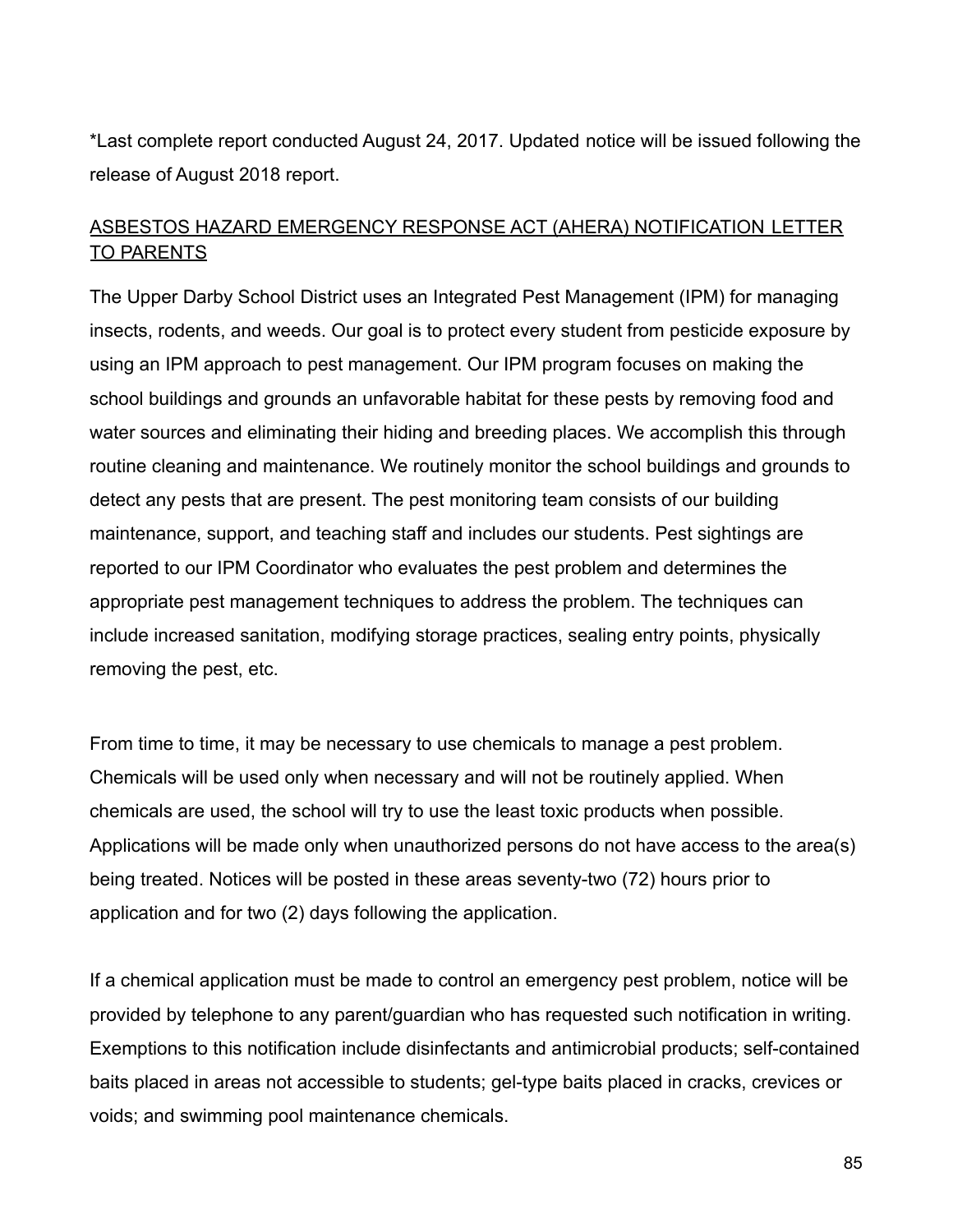If you have any questions, please contact Tim Leaf, IPM Coordinator, at (610) 352-7111 or [tleaf@upperdarbysd.org.](mailto:tleaf@upperdarbysd.org)

#### EMERGENCY ADMINISTRATION OF EPINEPHRINE

In accordance with the Pennsylvania Public School Code provisions on "School Access to Emergency Epinephrine" and Board Policy 210 and 210.1, the Upper Darby School District maintains a stock supply of epinephrine auto-injectors in each school building (stock epinephrine auto- injectors). An auto-injector prefilled with epinephrine is the drug of choice used for the emergency treatment of severe allergic reactions (anaphylaxis) to insect stings or bites, foods, drugs, and other allergens. If your child has been diagnosed with an allergy or health condition that requires use of epinephrine, it is still your responsibility to provide your child's prescribed medication to the school nurse.

The law and Board Policy 210 and 210.1 give trained school employees the authority to administer epinephrine to any student whom they believe in good faith is experiencing anaphylaxis. In the event that a student who does not have epinephrine is experiencing an anaphylactic reaction, a trained school employee may use the stock epinephrine auto-injector in accordance with the standing order issued by the school physician or provide the student with a stock epinephrine auto-injector for self-administration.

By law, the Upper Darby School District is required to notify parents/guardians of their ability to exempt their children from emergency administration of stock epinephrine auto-injectors. If you wish to opt your child out of being provided stock epinephrine auto-injectors in the event of an emergency, please contact your child's school nurse to obtain the appropriate form.

#### **BUS TRANSPORTATION**

School bus stops will be at locations established by the administration in accordance with Board Policy and the Public School Code of 1949, as amended. Transportation will be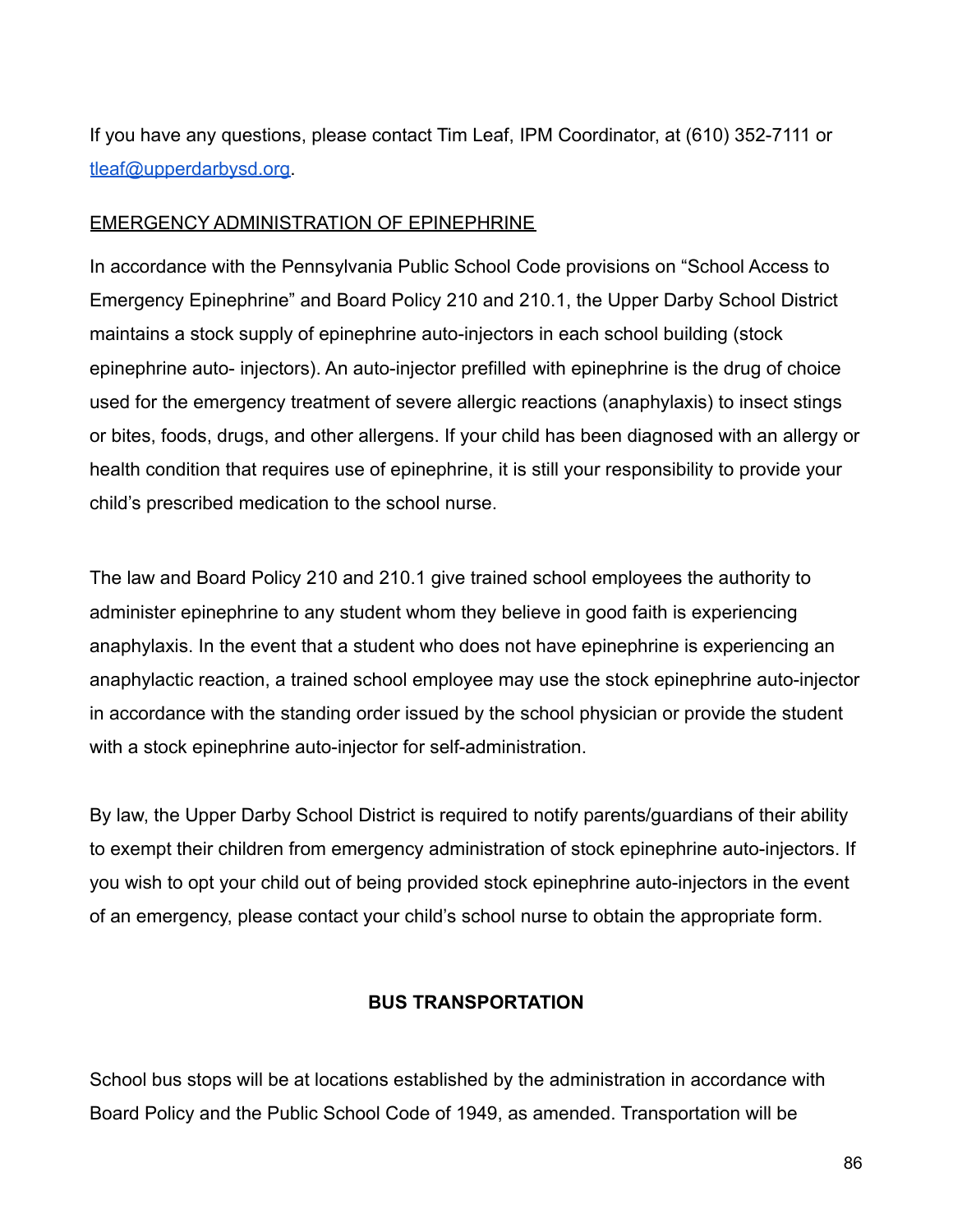provided only to and from the established bus stop for the residence of qualified students and will not be provided to babysitters, day care providers, relatives, etc. Students who ride the bus are expected to:

- Follow the bus driver's directions at all times
- Remain seated and facing forward
- Speak in a quiet and kind way
- Refrain from extending or throwing anything outside the bus
- Refrain from bringing anything on the bus other than school-related items
- Refrain from creating any damage to the bus
- Refrain from eating or drinking on the bus

A copy of the complete school bus discipline policy will be sent home at the beginning of the year for students who ride the bus. Any student engaging in offensive conduct, which includes but is not necessarily limited to the following, may lose the privilege of riding a school bus:

- Possession, sale or use of any illegal drug and/or controlled substance while on an Upper Darby School Bus
- Vandalism on an Upper Darby School Bus
- Smoking on an Upper Darby School Bus
- Transferring of bus passes
- Fighting on an Upper Darby School Bus
- Throwing anything out of a bus window

Other disciplinary penalties will be assessed for the above acts as per the disciplinary code.

It is understood that students and parents must find alternative methods of transportation if a student loses his/her bus riding privilege.

Questions and comments regarding transportation issues may be directed to the Transportation Department at 610-352-7112.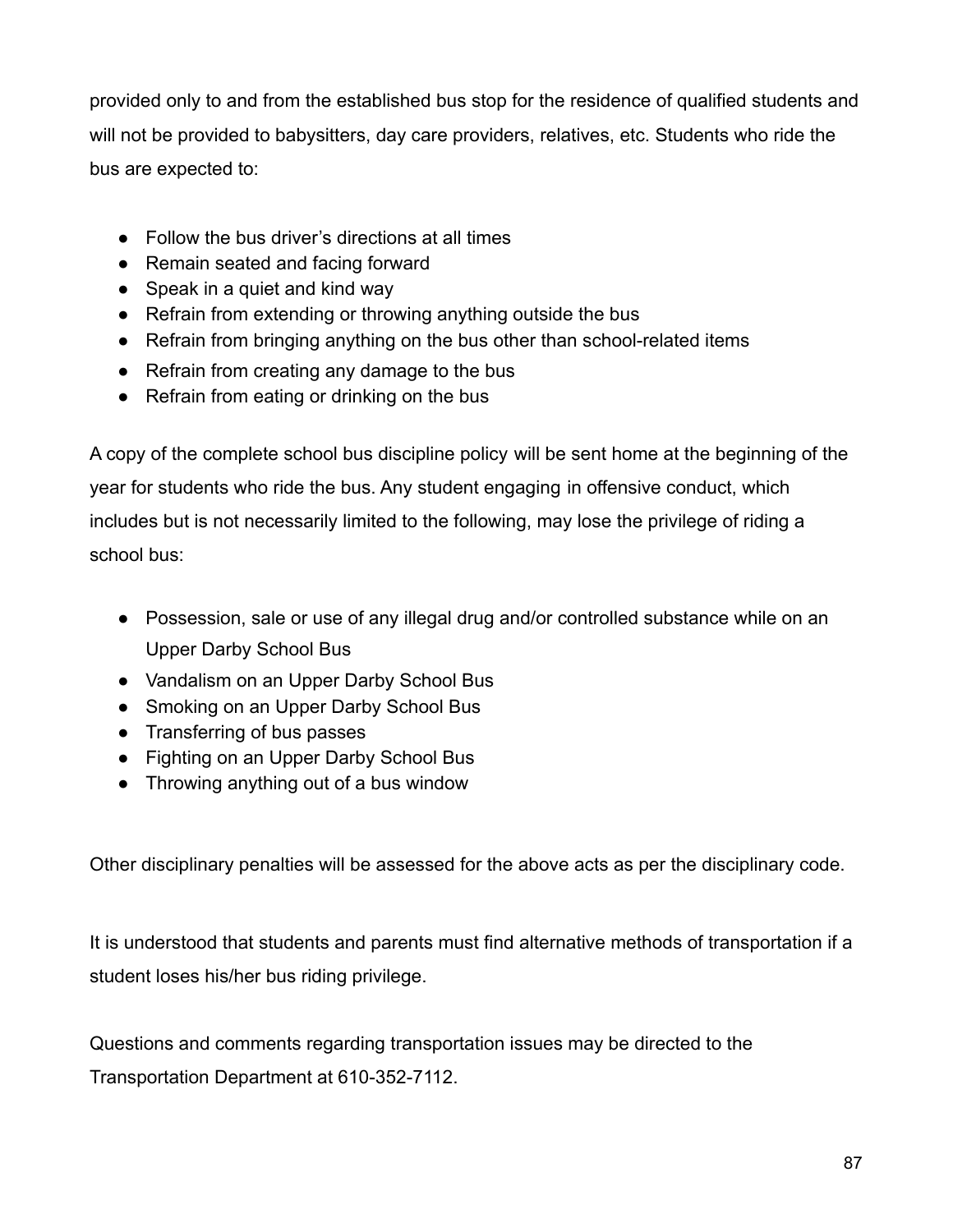#### **CAFETERIA/ARAMARK FOOD SERVICES**

Breakfast and Lunch are available daily in all schools at no cost to students. Meals are offered to all students who choose, and no application is needed. Free meals will begin on the first day of school. Students who attend school virtually are entitled to pick up bulk meals for the week. Parents/guardians of virtual students should email [UDFood@upperdarbysd.org](mailto:UDFood@uperdarbysd.org) to set up a time to pick up meals at Upper Darby High School.

Breakfast and lunch menus for elementary, middle, and high school are available on the district website.

# NATIONAL SCHOOL BREAKFAST AND LUNCH PROGRAM

In accordance with Federal civil rights law and U.S. Department of Agriculture (USDA) civil rights regulation and policies, the USDA, its Agencies, offices, and employees, and institutions participating in or administering USDA programs are prohibited from discriminating based on race, color, national origin, sex, religious creed, disability, age, political belief, or reprisal or retaliation for prior civil rights activity in any program or activity conducted or funded by USDA.

Persons with disabilities who require alternative means of communication for program information (e.g. Braille, large print, audiotape, American Sign Language, etc.), should contact the Agency (State or local) where they applied for benefits. Individuals who are deaf, hard of hearing or have speech disabilities may contact USDA through the Federal Relay Service at (800)877-8339. Additionally, program information may be made available in languages other than English.

To file a program complaint of discrimination, complete the USDA Program Discrimination Complaint Form, (AD-3027) found online at: [http://www.ascr.usda.gov/complaint](http://www.ascr.usda.gov/complaintfilingcust.html) filing [cust.html,](http://www.ascr.usda.gov/complaintfilingcust.html) and at any USDA office, or write a letter addressed to USDA and provide in the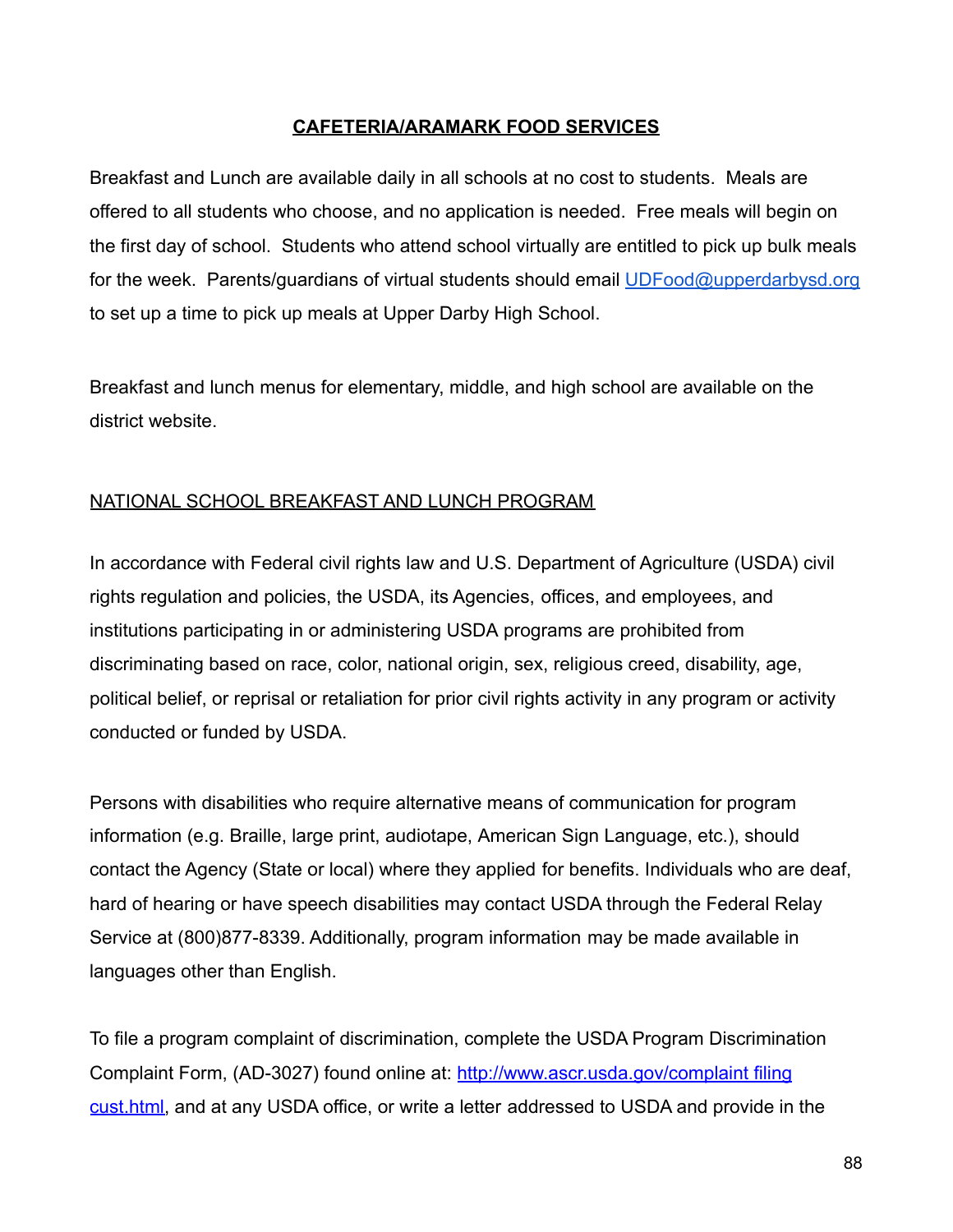letter all of the information requested in the form. To request a copy of the complaint form, call (866)632-9992. Submit your completed form or letter to USDA by:

1. mail: U.S. Department of Agriculture

Office of the Assistant Secretary for Civil Rights 1400 Independence Avenue, SW Washington, D.C. 202509410

- 2. fax: (202)690-7442; or
- 3. email:program.intake@usda.gov

This institution is an equal opportunity provider.

# ELEMENTARY CODE OF CHARACTER

The Upper Darby Elementary School Code of Character embodies the basic principles of responsibility, respect, and safe student behavior. We provide a restorative approach to student concerning behaviors, and the importance of stakeholder relationships are integral to this approach. Building on our commitment to equity and Positive Behavioral Interventions and Supports (PBIS), Upper Darby School District continues to work to embed restorative practices and trauma-informed care as part of our schools' culture and climate across all settings.

Upper Darby School District believes that behaviors develop over time and that school responses to behaviors of concern should be developmentally appropriate, considering each child's needs. A continuum of instructional strategies and suggested responses to behavior support teaching and learning, foster positive behaviors, and reflect a restorative philosophy. A restorative approach to discipline affords opportunities for students to learn from their mistakes, correct wrongdoings that result from their behavior, and restore relationships that are disrupted by their actions.

We believe relationships are essential to student academic success and social, emotional, and behavioral development. In all practices, our responses to student behaviors will support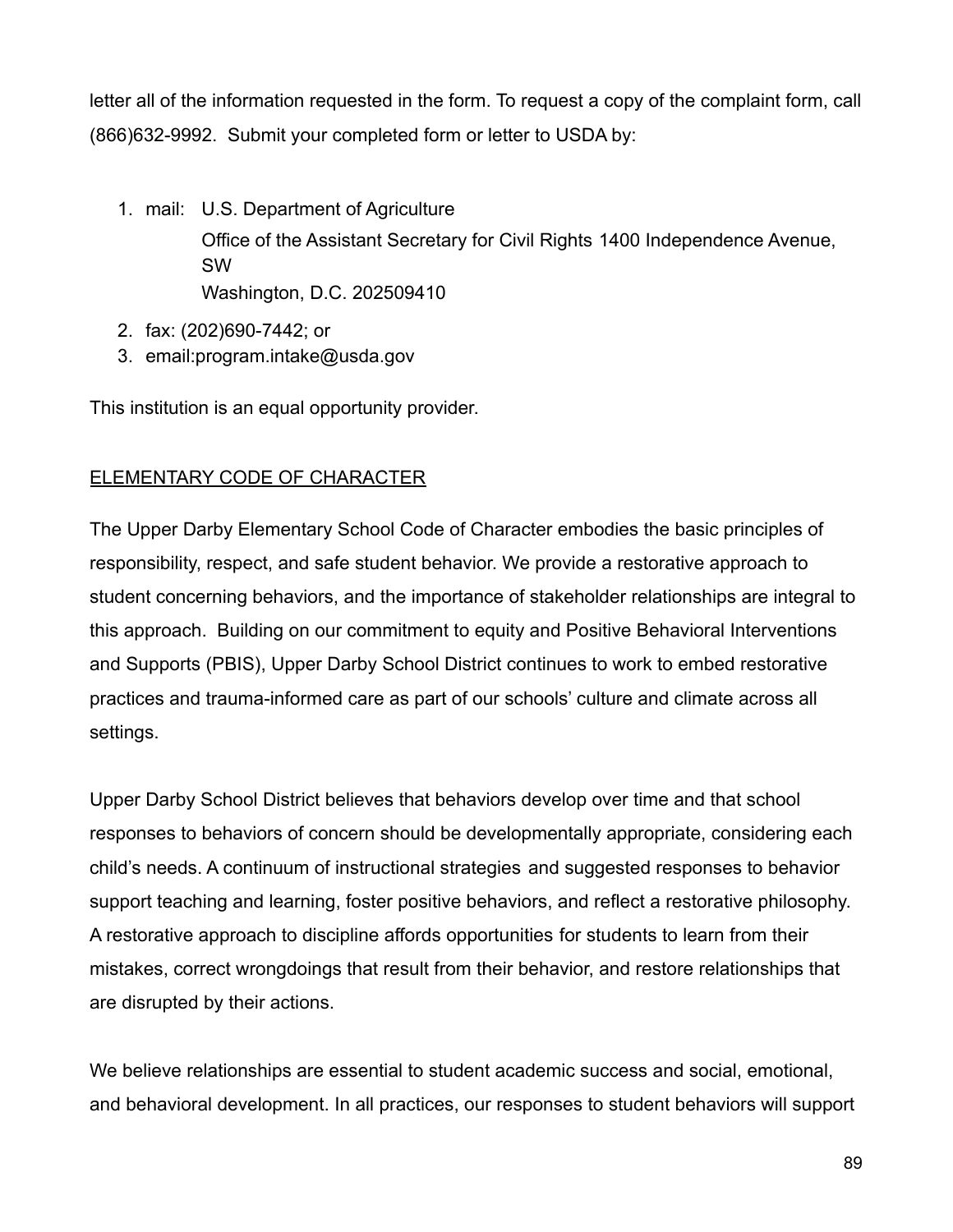the ongoing development of the child, the school community, and the relationship between both.

Please click [HERE](https://docs.google.com/document/d/1t-Gswj56WpvJH4ofWeQfpUG83ai_vAeL/edit?usp=sharing&ouid=116589167209028470284&rtpof=true&sd=true) to view the Elementary School Code of Character.

# MIDDLE SCHOOL CODE OF CHARACTER

The Upper Darby School District Middle School Code of Character embodies the basic principles of responsibility, respect, and safe student behavior. We provide a restorative approach to concerning behaviors, and the importance of stakeholder relationships are integral to this approach. Building on our commitment to equity and Positive Behavioral Interventions and Supports (PBIS), the Upper Darby School District continues to work to embed Restorative Practices and trauma-informed care as part of our schools' culture and climate across all settings.

Upper Darby School District believes that behaviors develop over time and that school responses to behaviors of concern should be developmentally appropriate, considering each child's needs. A continuum of instructional strategies, and suggested responses to behavior, support teaching and learning, foster positive behaviors, and reflect a restorative philosophy. A Restorative approach to discipline affords opportunities for students to learn from their mistakes, correct wrongdoings that result from their behavior, and restore relationships that are disrupted by their actions.

We believe relationships are essential to student academic success and social, emotional, and behavioral development. In all practices, our responses to student behaviors will support the ongoing development of the child, the school community, and the relationship between both.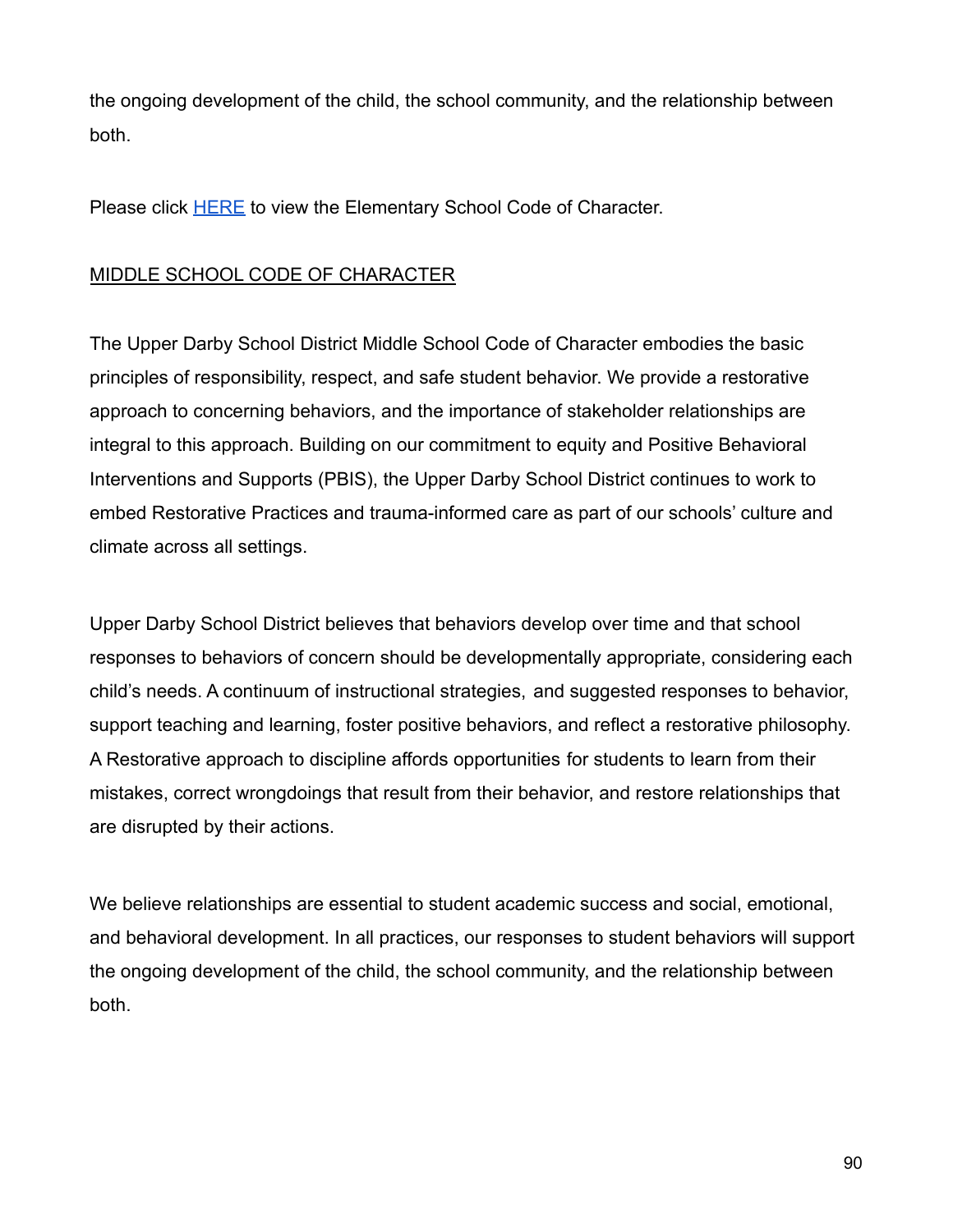The Middle School Code of Conduct is not intended to be inclusive of all acts of misconduct. Repeated instances of any misbehavior listed increase the intervention at the discretion of the administrator involved.

Please click [HERE](https://drive.google.com/file/d/1Tar5s2nmALl09xbd1z5pcFhjRDWBDs5A/view?usp=sharing) to view the Middle School Code of Character.

# HIGH SCHOOL CODE OF CHARACTER

The Upper Darby High School Code of Character embodies the basic principles of responsibility, respect, and safe student behavior. We provide a restorative approach to students' concerning behaviors, and the importance of stakeholder relationships is integral to this approach. Building on our commitment to equity and Positive Behavioral Interventions and Supports (PBIS), Upper Darby School District continues to work to embed restorative practices and trauma-informed care as part of our school's culture and climate across all settings.

Upper Darby School District believes that behaviors develop over time and that school responses to behaviors of concern should be developmentally appropriate, considering each child's needs. A continuum of instructional strategies and suggested behavioral responses support teaching and learning, foster positive behaviors, and reflect a restorative philosophy. A restorative approach to discipline affords opportunities for students to learn from their mistakes, correct wrongdoings that result from their behavior, and restore relationships that are disrupted by their actions.

We believe relationships are essential to student academic success and social, emotional, and behavioral development. In all practices, our responses to student behaviors will support the ongoing development of the child, the school community, and the relationship between both.

Please click **[HERE](https://drive.google.com/file/d/1pnRWxvdTJp3DJnzB3HUb_HucSojnIc5o/view?usp=sharing)** to view the High School Code of Character.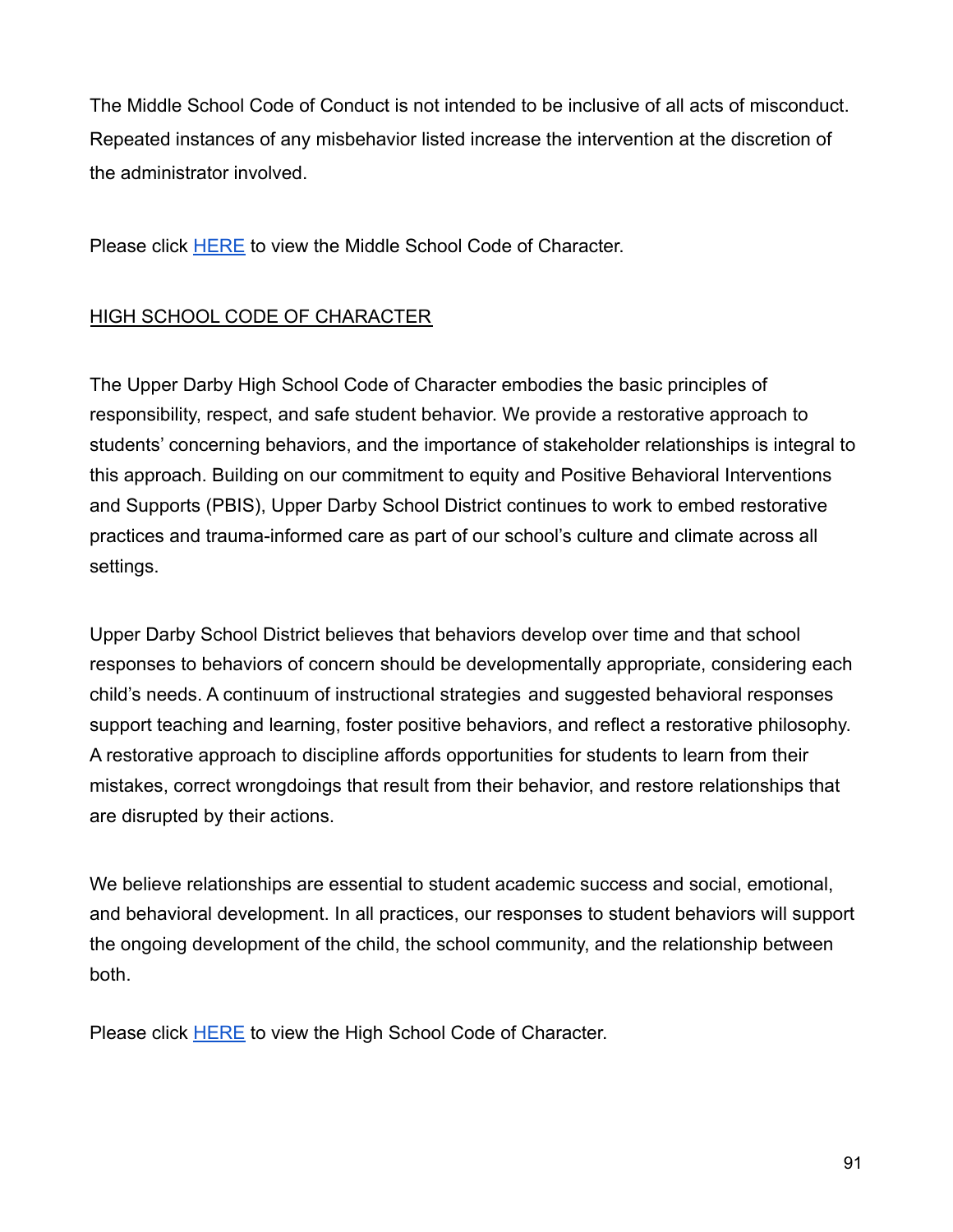# CONTROLLED SUBSTANCES/PARAPHERNALIA

The Upper Darby School District acknowledges the need to recognize the problem of substance use on a District-wide basis as it presents barriers to a student's school success and the need to take appropriate measures to prevent the problem of substance use. *The Policy in its entirety can be accessed from the District's website.*

# UNLAWFUL HARASSMENT

The board strives to provide a safe, positive learning climate for students in the schools. Therefore, it shall be the policy of the district to maintain an educational environment in which harassment in any form is not tolerated. The Board prohibits all forms of unlawful harassment of students by all district students and staff members, contracted individuals, vendors and volunteers in the schools. The Board encourages students who have been harassed to promptly report such incidents to the designated employees.

The Board directs that complaints of harassment shall be investigated promptly, and corrective action be taken when allegations are substantiated. Confidentiality of all parties shall be maintained, consistent with the district's legal and investigative obligations. Neither reprisals nor retaliation shall occur as a result of good faith charges or harassment.

# CREATIVE WORK, INTERNET/WEBSITE, SOCIAL MEDIA, TELEVISION, PUBLICATIONS, MOBILE APP, AND BULLETIN BOARDS NOTICE

One of the goals of our educational program is for our students to become competent and effective writers. Educational research shows that one way to help students reach this goal is to provide them with student models of good writing. These models help students by giving them examples that they can study and emulate. The District may share your child's writing with his/her peers for instructional purposes. Additionally, we would like to share appropriate pieces with the teaching staff for use in professional development. Student work, including but not limited to writing, art, and other projects, may be submitted to District-wide and/or outside contests.

We use bulletin boards, banners, publications, television, the Internet, the district website, the mobile app, the District's public access television cable channel and social media as tools to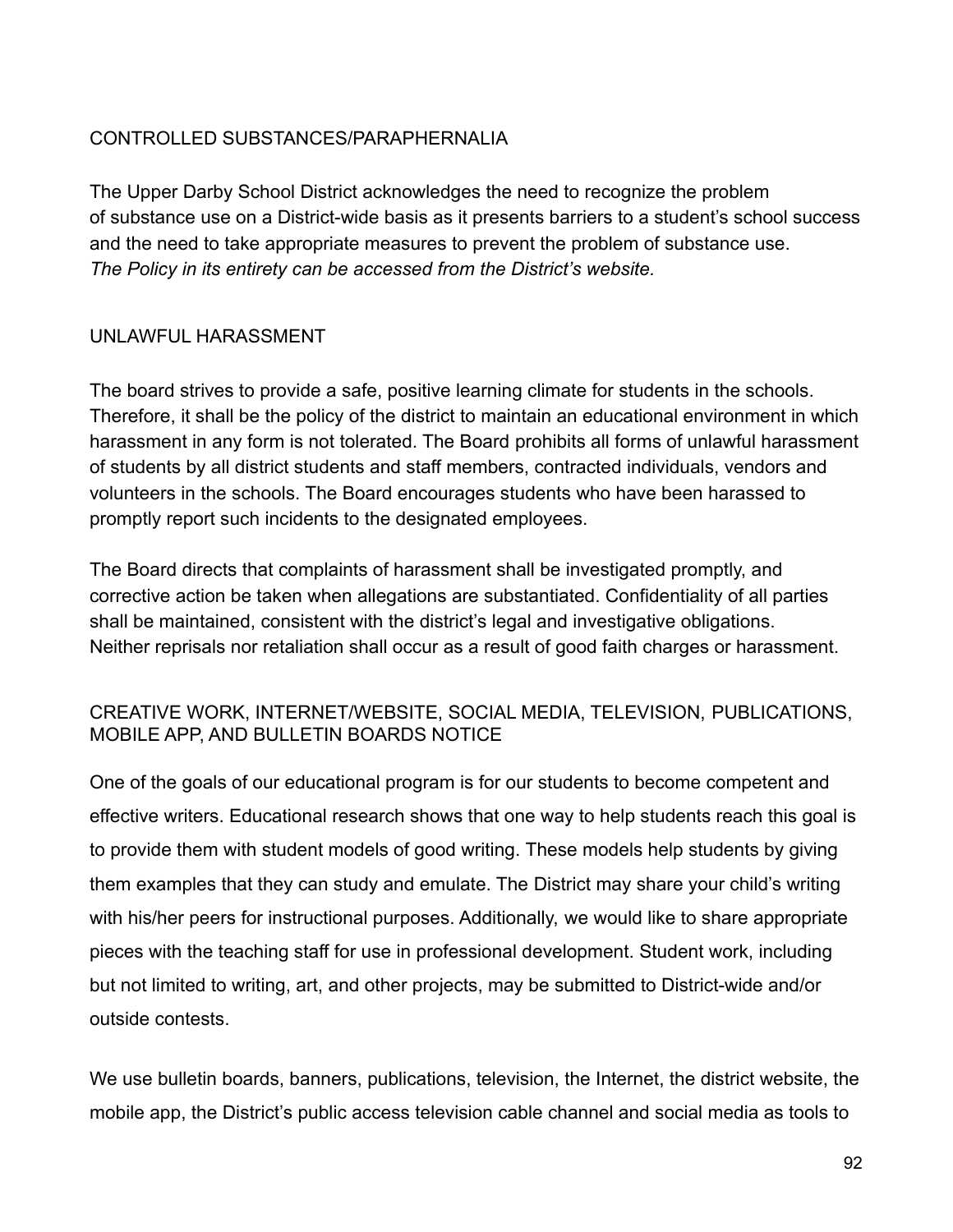keep parents informed and to allow the community to see the wonderful programs, activities, and education Upper Darby School District has to offer. We would like to recognize student achievement and highlight District programs and activities in the District's publications, on the District's public access television cable channel, on the District's website, on the District's mobile app, and through the District's social media platforms. Students' pictures and/or work, including identifying information, may be posted on the UDSD website, UDSD social media platforms and UDSD cable channel, or may be used in any of the District's publications or platforms. We may also like to share appropriate work and pictures with local print publications and television networks.

# **Any objection to the use of your child's photo or work for the above-described reasons must be submitted in writing annually to your school's principal.**

# CURRICULUM RELATED FIELD TRIP NOTICE

Several grade levels participate in field trips during the school year that are directly related to our curriculum. Classroom teachers will send home information about these trips. Individual classroom field trips are the responsibility of each teacher, and will be scheduled by the teacher. You will receive individual permission slips for these trips.

#### DISTRICT CALENDAR

A monthly calendar of events can be downloaded from the District website.

#### DISTRICT COMMUNICATION

The District uses a variety of communication tools to inform families of emergency school closings, news and events in our schools and community, and other important district information.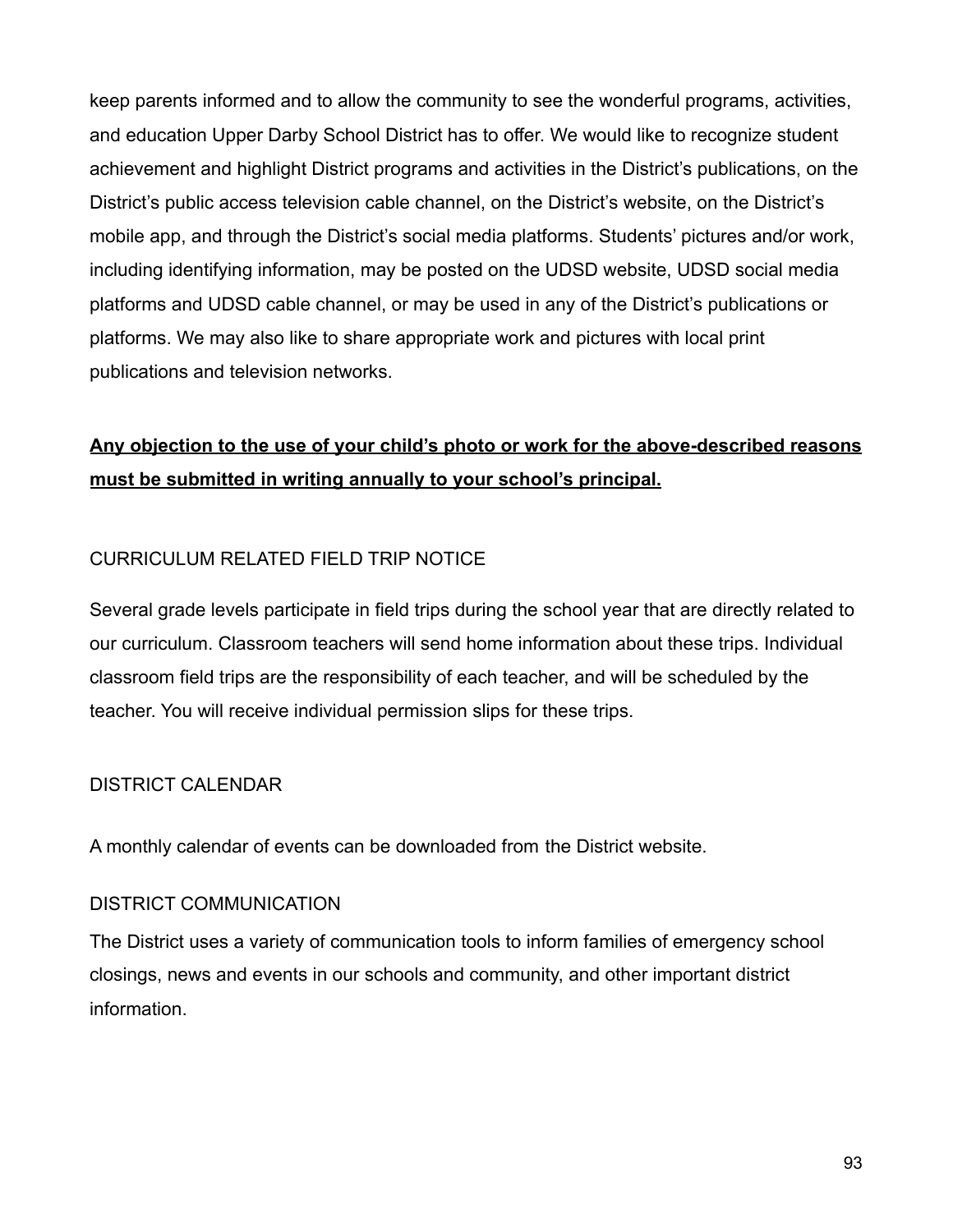## ParentLink - Voice and Email Messages

We will communicate emergency messages to staff and families by way of this voicemail system. Accurate phone numbers are critical for this system to work properly. Changes in phone numbers (home, mobile, and business) must be processed through the Central Registration Office (610- 352-2400) and also be sent to the schools. We will communicate school and district information by way of this email system. Changes to email addresses can be done by parents through the Home Access Center (HAC). All parents received log in credentials for HAC via email. If a parent needs log in credentials or has difficulty accessing the HAC, he/she should contact his/her child's school office or send and email to parentportal@upperdarbysd.org. Up to date information is essential, especially in handling emergency situations.

#### Cable Channel

We will communicate general school and district information to staff and families by way of the District's cable channel. The channel can be accessed on Channel 11 (Comcast), Channel 51 (RCN), and Channel 20 (Verizon FIOS).

#### **Website**

We will communicate emergency messages, as well as general school and district information, to staff and families by way of the District's website. The website's address i[s](http://www.upperdarbysd.org/) [www.upperdarbysd.org.](http://www.upperdarbysd.org/)

# Social Media

We will communicate emergency messages, as well as general school and district information, to staff and families by way of the District's social media platforms: Facebook (Upper Darby School District) and Twitter (UpperDarbySD).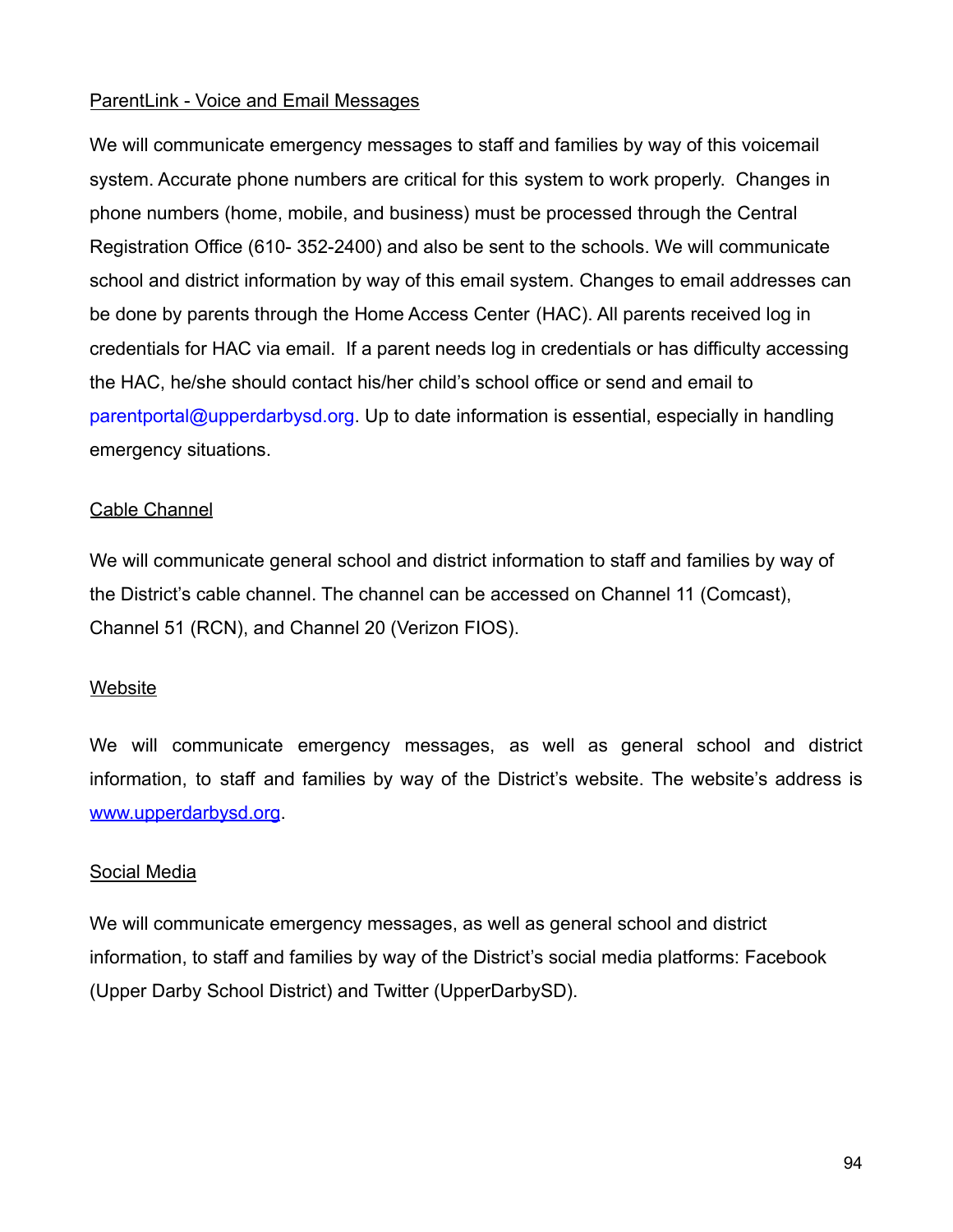# Video

General school and district videos can be found on the district website.

# Mobile App

We will communicate general school and district information to staff and families by way of the District's mobile app (Upper Darby SD).

# Wednesday Folders

We will communicate general school and district information to families by way of the electronic Wednesday Folders in the elementary, middle, and high schools. Weekly communication will be sent via email. The policy and administrative regulation for distributing materials through Wednesday Folders and other District communication sources (# 913-1) can be found on Board Docs.

# HEALTH NOTICE

As part of our District health curriculum, your child will be studying a number of different units including the units listed below:

- Personal Hygiene/Disease Prevention (Germs, Health Maintenance, Aids, Health Habits, Etc.)
- Refusal Skills

The District is aware of the sensitive nature concerning the body's defenses and information concerning AIDS. Questions and discussion about the sexual transmission of the HIV virus that causes AIDS, including questions presented by the students themselves, and other related information, will be referred to the home and parent.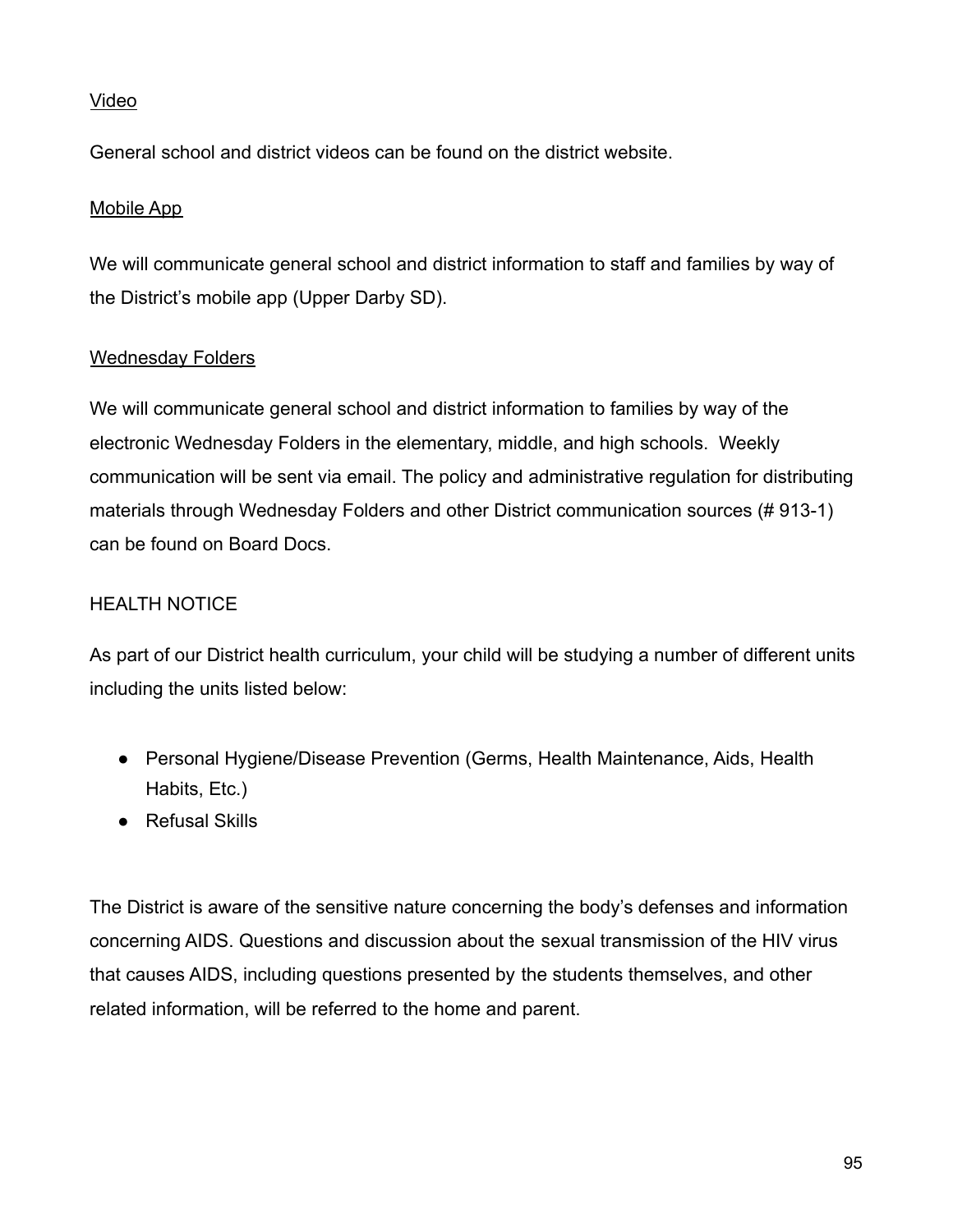*If you have specific questions regarding the AIDS unit or the health curriculum, please contact the principal's office.*

# HOMEBOUND PUPILS

Qualified teachers are provided to give instruction to children who are unable to attend school because of an extended illness. Contact the school principal if you need information.

# HOMEWORK GUIDELINES

There are two main purposes for homework:

- 1. To practice or apply what has been learned in class.
- 2. To learn and work independently.

Parents can help by providing a quiet study area, providing a daily, uninterrupted amount of time for homework to be completed, and helping with, but not doing, the homework. Upper Darby School District has standardized Homework Guidelines for elementary and middle school:

# **Kindergarten**

Assignments will be made on an occasional basis according to classroom activities and student needs.

#### Grades 1 & 2

Each student will be assigned homework four (4) nights per week for no more than a total of thirty (30) minutes on each of the four (4) nights.

Language and/or 3 nights 10 minutes Spelling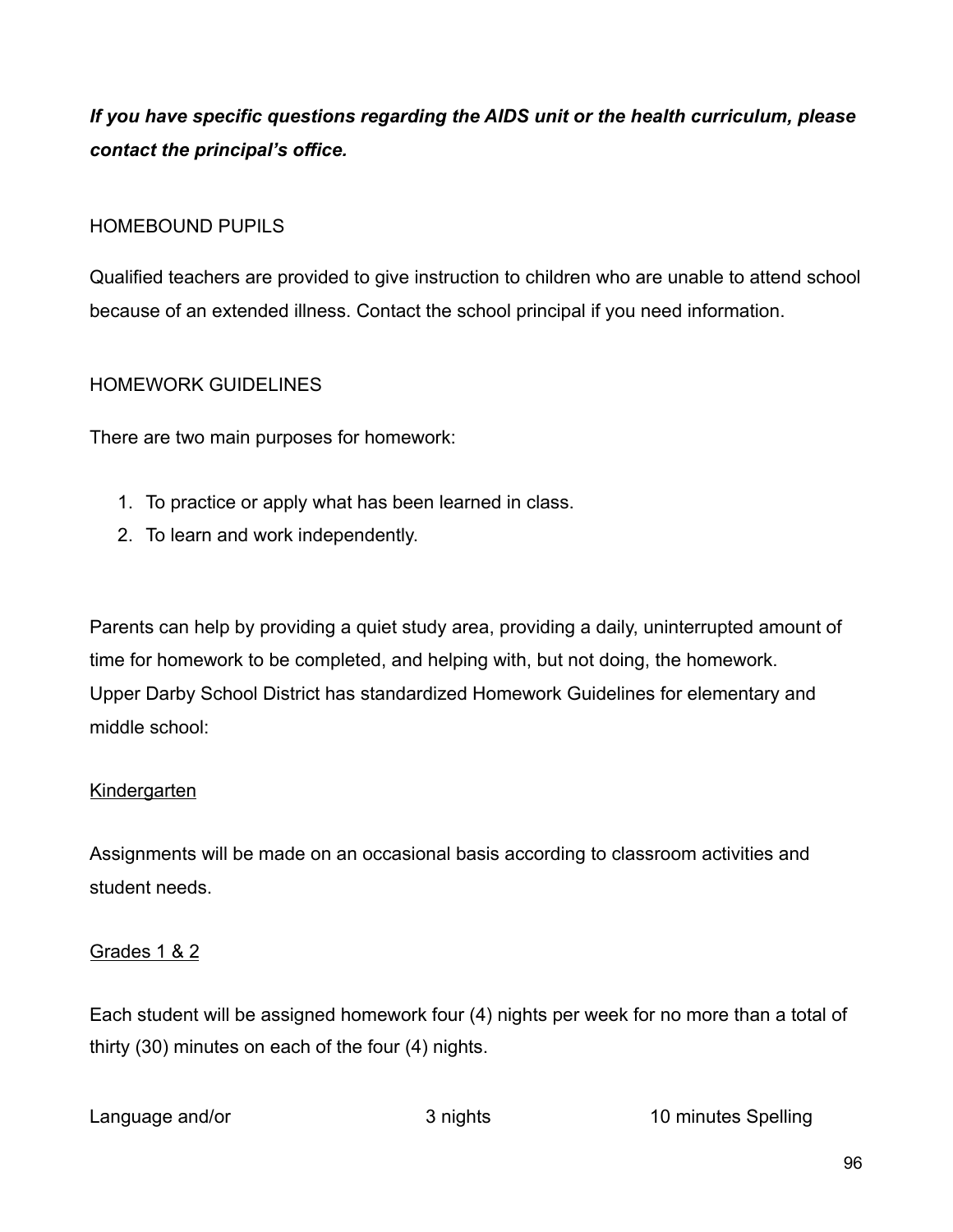| <b>Mathematics</b> | 3 nights | 10 minutes |
|--------------------|----------|------------|
| Reading            | 4 nights | 10 minutes |

Grade 3

Each student will be assigned homework four (4) nights per week for no more than a total of forty-five (45) minutes on each of the four (4) nights.

| Language and/or    | 4 nights | 15 minutes |
|--------------------|----------|------------|
| <b>Spelling</b>    |          |            |
| <b>Mathematics</b> | 4 nights | 15 minutes |
| Reading            | 4 nights | 15 minutes |

## Grades 4 & 5

Each student will be assigned homework four (4) nights per week for no more than a total of sixty (60) minutes on each of the four (4) nights.

| Language and/or    | 4 nights | 20 minutes Spelling |
|--------------------|----------|---------------------|
| <b>Mathematics</b> | 4 nights | 20 minutes          |
| Reading            | 4 nights | 20 minutes          |

# Middle School

Homework is usually assigned four (4) nights a week. Homework in middle school grades can range from one (1) to two (2) hours daily.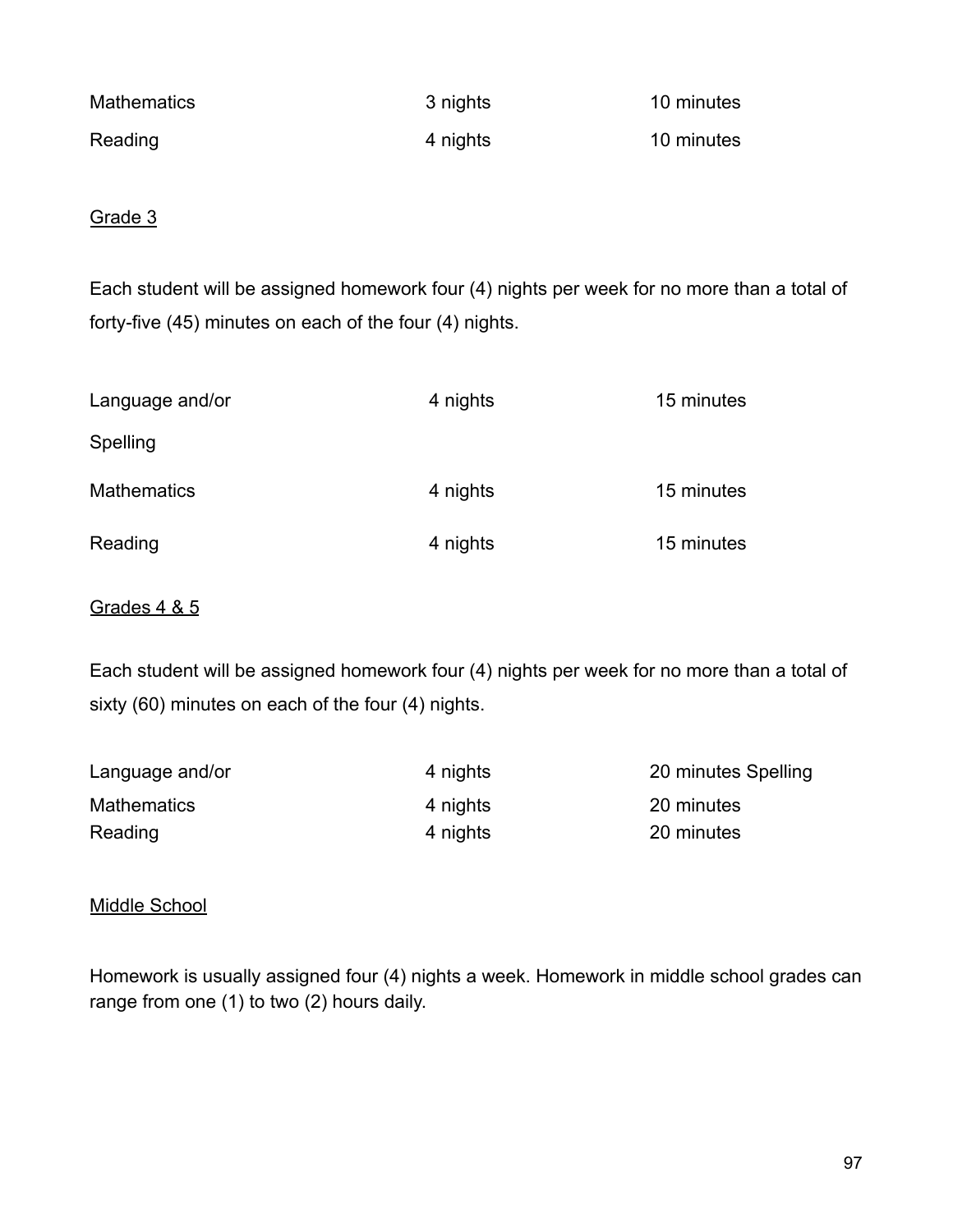# IN-SCHOOL CELEBRATIONS

The District's Wellness Committee has discussed ways in which parents/guardians can have a positive effect on our children's nutrition and eating habits while they are in school. While the District appreciates the wish to recognize children's birthdays and other celebrations by bringing in treats to share with the class, the following guidelines have been established:

- 1. Treats should only be brought in when requested for scheduled parties. Permitted foods for parties may vary from classroom to classroom based upon student health issues.
- 2. Scheduled parties will be announced through newsletters or letters sent home.
- 3. Treats will be served after the lunch period or at the end of the day, when possible.
- 4. Parents are encouraged to ask teachers to consider hosting a fun activity that does not involve food, such as reading a special book to students or playing a special game with students in celebration of a child's birthday. Teachers must be contacted in advance of bringing in any food or non-food items for a birthday celebration. For those who wish to send in a treat in recognition of a child's birthday, please consider the following:
	- Donating a book to the class library in the name of a child
	- Donating a piece of sports equipment for outdoor recess
	- Donating a class game or craft for indoor recess
	- Cut up fruit and vegetables with low-fat dressing or yogurt dip
	- Non-food treats such as pencils, erasers, notebooks, or small toys for each student
	- Healthy food alternatives as found at: [http://school-bites.com/healthy](http://school-bites.com/healthy-)classroom-parties

# PARENT CONCERNS

For the most part, the school experience runs smoothly. However, there may be a time when a concern or issue arises that creates a disruption to the normal educational cycle. When a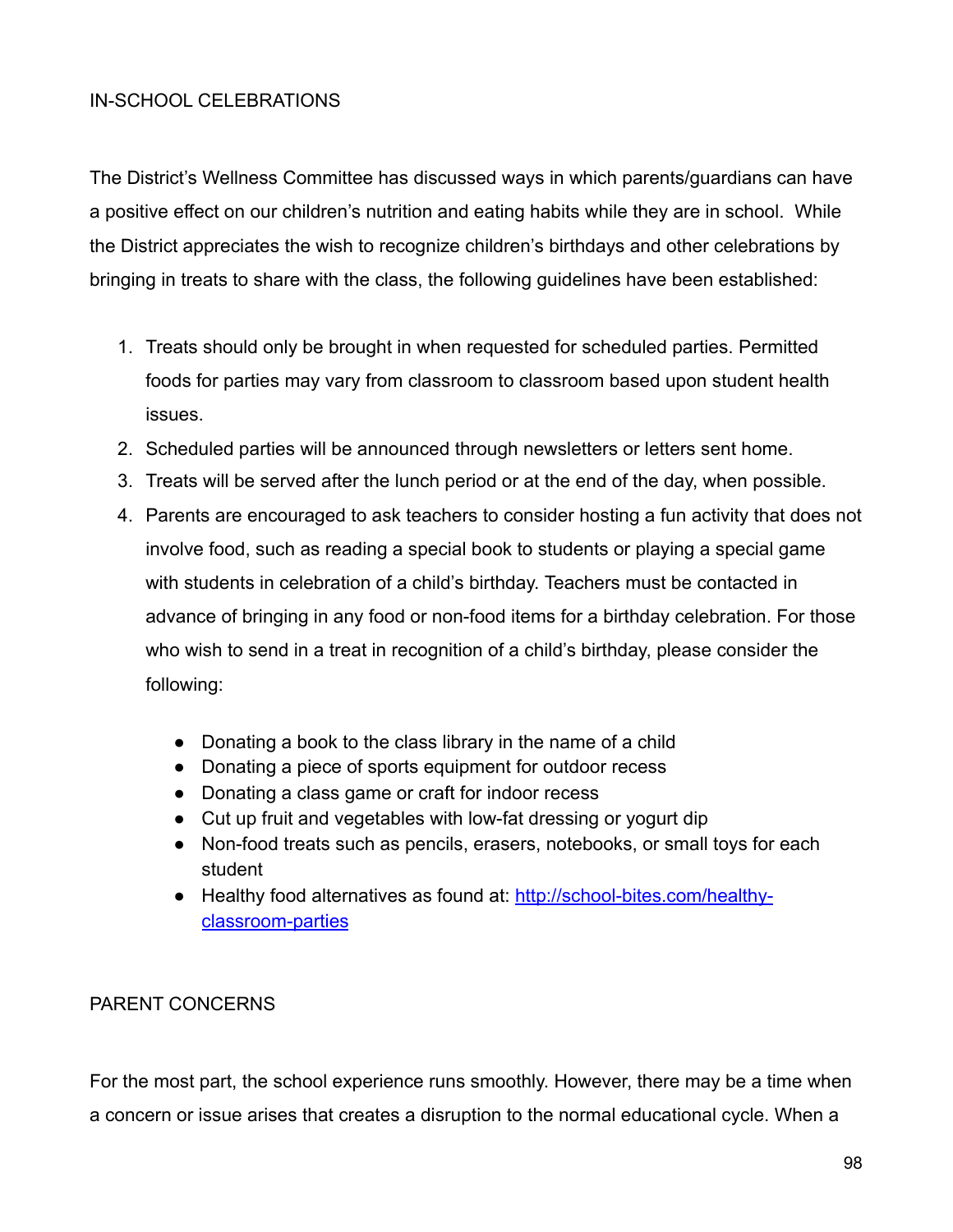problem surfaces in the classroom, following proper and appropriate procedures will enhance the potential of reaching a resolution. Parents are encouraged to review the steps below and follow them to address any conflict that may arise.

**Step One**—The first step in dealing with a classroom issue should be to discuss the matter with the classroom teacher. Our teachers are responsible professionals who are interested in the education of your child. While

REGULAR communication can help to prevent problems from arising, most issues can be and should be resolved at the classroom level. The teachers are there for your child. They appreciate and welcome a continual communication flow.

**Step Two**—There may be an instance where a classroom issue does not get resolved at Step One. In this case, parents are free to contact the building principal (or assistant) for an appointment. Based on the assumption that all parties want what's best for the child, this conference can be thought of as a team effort to resolve the issue. More often than not, the perspective of the administrator coupled with input from the parent and the teacher will yield an amicable and satisfactory resolution. It is important that the parent always thinks of the school and home as **WE** not **US** against **THEM**. Negative thinking places roadblocks in the way of progress and generates an inability to solve anything. Remember, we are all in education together!

**Step Three**—On rare occasions, a concern or issue may not be resolved at Step Two. In that case, you are encouraged to speak with the Assistant Superintendent for Curriculum and Instruction. This person is the educational leader for the district and serves to supervise all those that contribute to that program. Depending upon the issue, you may first be directed to District Directors of Special Education, Curriculum or Pupil Services to assist you in dealing with the matter. Then, if the issue remains unresolved, the Assistant Superintendent may speak with you. Keep in mind that this is a serious step. In calling, you are stating that you have been unable to resolve the issue thus far. Also, keep in mind that while your side of the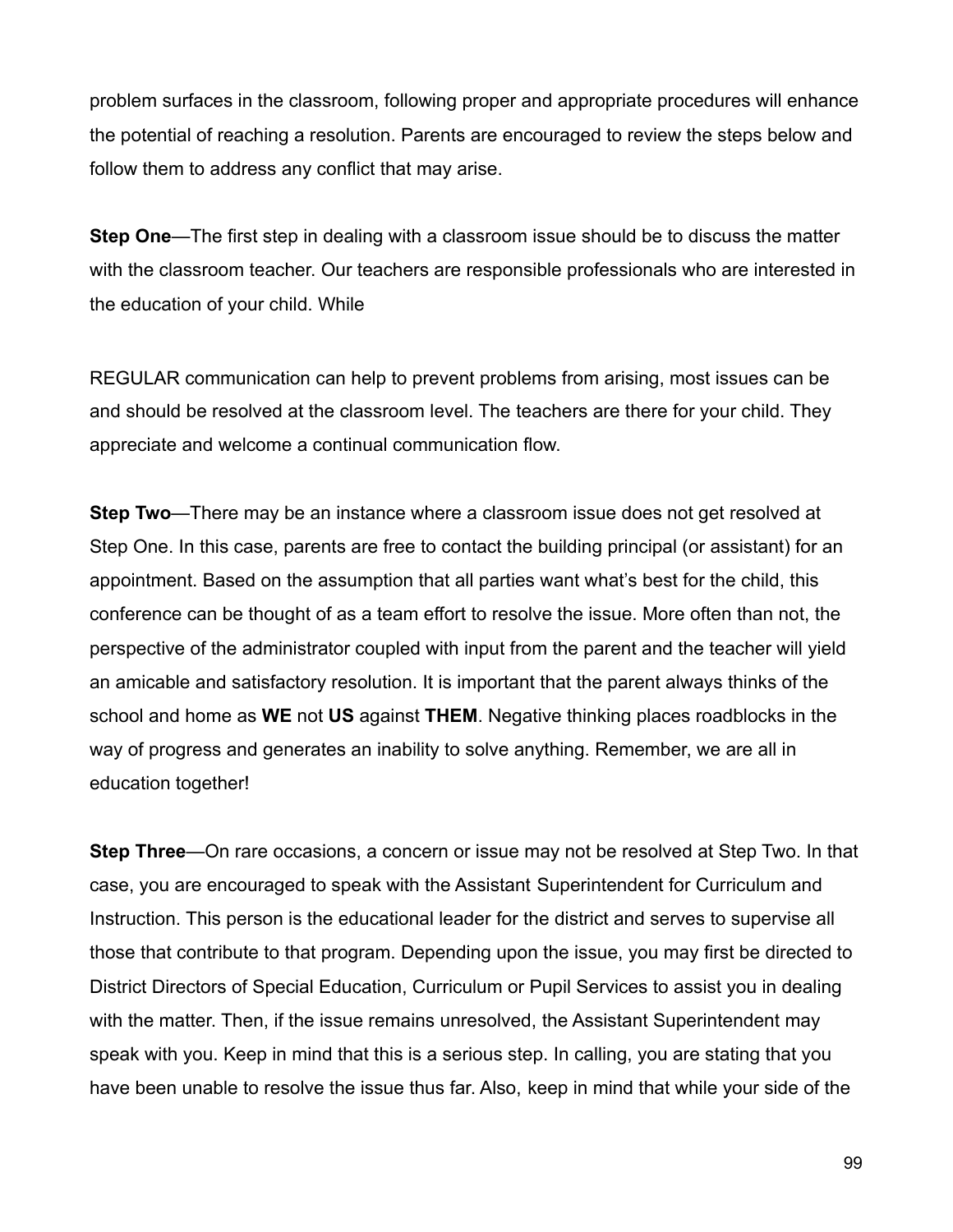story will be heard, so will the principal's side. The Assistant Superintendent for Curriculum and Instruction sits as an **objective party** who will analyze the issue and offer suggestions to both parties for resolution.

This is the final step in the resolution process. While parents may attempt to involve the Superintendent and/or School Board, they delegate the authority for daily operations to the Assistant Superintendent who, in turn, delegates that authority to Directors, Building Principals and Assistant Principals.

It is inappropriate to appear at a School Board meeting and discuss the details of a misunderstanding. While the Board has an interest in every child and will listen, so will the public. Student and personnel matters are regarded as confidential and will not be discussed at a general public meeting. When this does occur, the matter is actually directed back to the Assistant Superintendent for Curriculum and Instruction or to the appropriate district administrator. Therefore, it is most advisable that you settle any dispute within the three steps mentioned above.

The resolution of any matter regarding a student is taken very seriously. Having only three steps indicates to you to settle it **within** that process. Remember, as you work through any student problem, it is important that you look at **what is right** - not who is right. Objective fact-finding and analysis is far superior to subjective, emotional reaction.

# PARENT-TEACHER CONFERENCES

#### **Kindergarten**

Conferences for kindergarten students will be held on November 22-24. There will be no school for Kindergarten students on November 22-24, so that parent-teacher conferences can be held.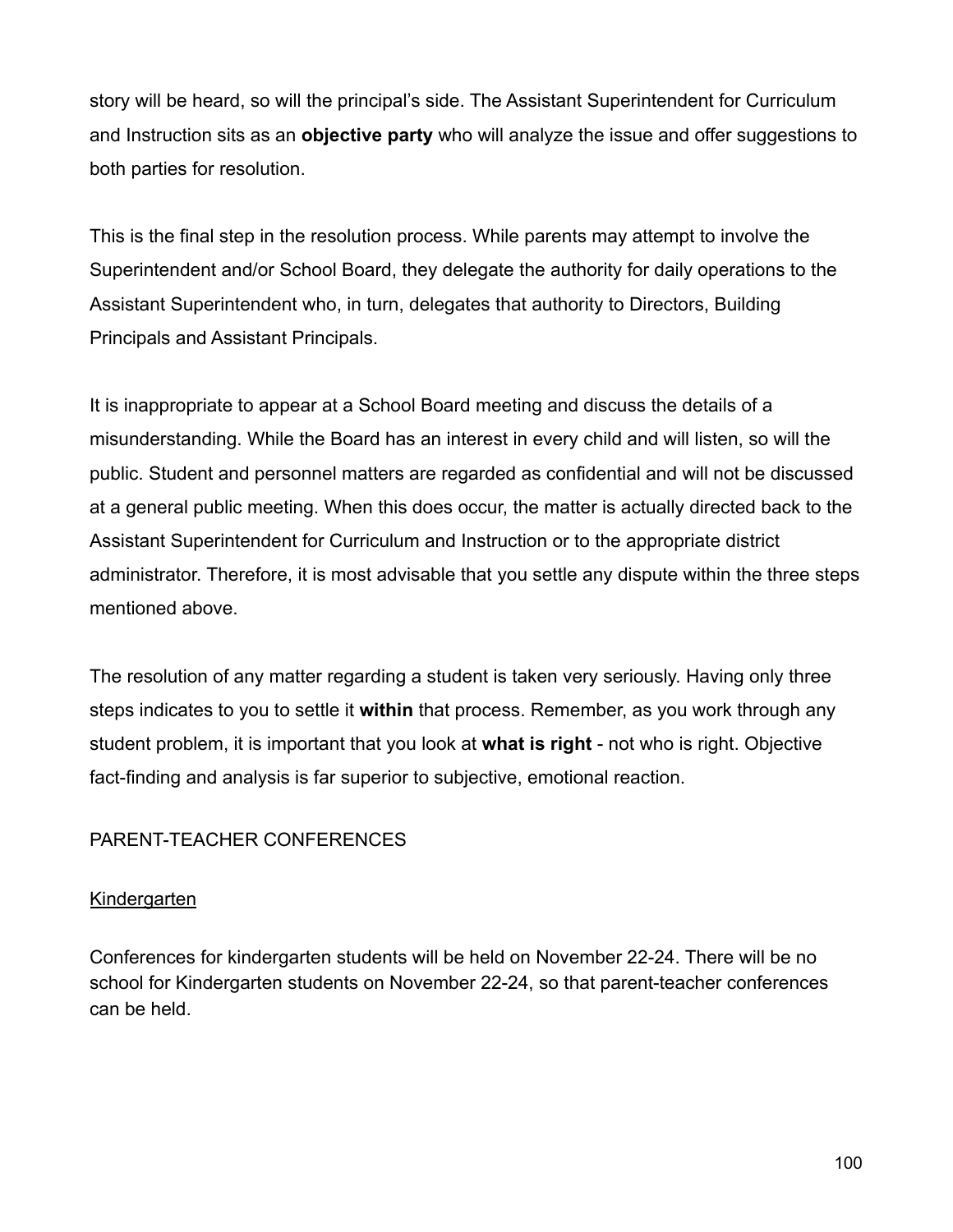## **Elementary**

Conferences for grades 1 through 5 will be held the afternoon and evening of November 22 and the afternoon of November 23. There will be a 12:30 PM dismissal on conference days and bagged lunches will be served on those days.

#### **Middle**

Conferences for grades 6 through 8 at both middle schools will be held the afternoon of November 22 and the afternoon and evening of November 23. There will be an early dismissal on conference days and bagged lunches will be served on those days.

There will be an 11:40AM dismissal for Beverly Hills Middle School and a 12:15PM dismissal for Drexel Hill Middle School. Bagged lunches will be served on these days.

# High School

A Fall Open House for grades 9 – 12 at the high school will be held on September 23rd beginning at 4:30 PM.

All elementary and middle schools will be holding evening conferences in addition to the afternoon conferences. Elementary School evening conferences will be held on November 22. Middle School evening conferences will be held on November 22 as well.

Conferences are an excellent opportunity to exchange information in order to support your child. Additional conferences can take place at any time during the school year. If you would like to discuss any of your child's school experiences, simply contact his or her teacher to schedule an appointment. The success of a parent-teacher conference depends upon preparation by both parties. The teacher will prepare information that will be helpful to you. Decide in advance what questions you would like to ask, pinpoint specific issues, ask your child if there is anything he/she would like you to discuss with his/her teacher, and do not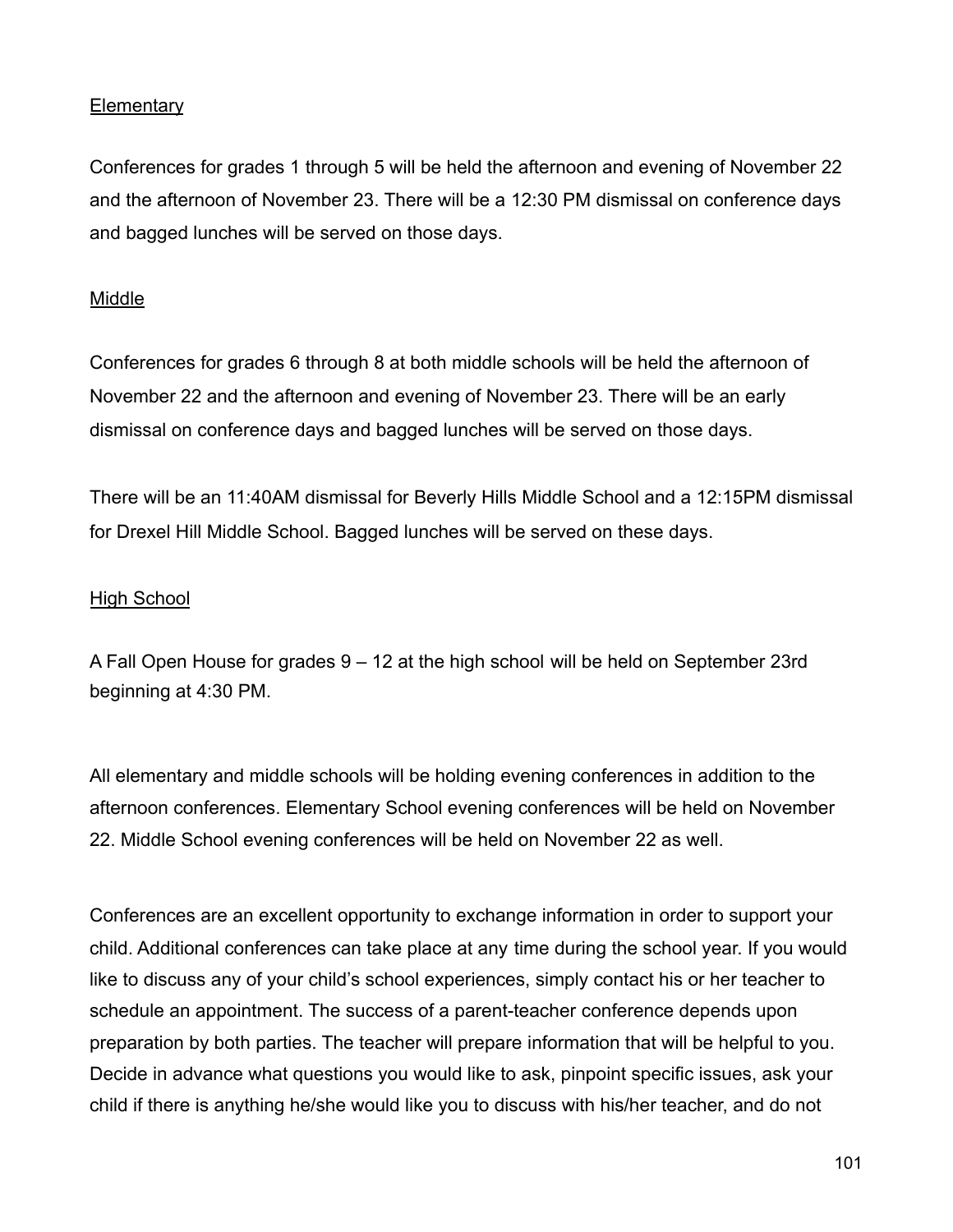hesitate to share pertinent information pertaining to home that you feel may impact your child's learning. Teachers value the interest and opinion of parents.

# PROGRESS REPORTING

District staff will contact parents/guardians any time they determine contact is necessary, by telephone, email, individual conferences and/or written progress reports.

Progress reports for high school students and Interim Reports for middle school students will be sent to parents/guardians at least once during each marking period. Reports will inform parents/guardians of specific difficulties, need for improvement, suggested resources, improvements made, and outstanding achievements. If a student is failing, the teacher is required to notify the parents/guardians in a progress report/interim report. Teachers will submit to the principal a copy of all progress reports/interim reports sent to parents/guardians.

Report cards for middle and high school students will be sent home to parents/guardians at the end of each marking period. Progress Reports for elementary students will be sent home at the end of each marking period. At the elementary level, individual parent-teacher conferences will be held twice during the year. At the middle school and high school levels, teachers will arrange individual parent-teacher conferences, as necessary, as part of communication with parents/guardians. In addition, specific parent-teacher conference days may be incorporated into the district calendar. The individual conferences are to be utilized for interpreting the report card grades to parents/guardians; discussing the student's academic, social and emotional progress; and addressing any existing issues of concern.

Conference schedules are available in this District Handbook and on the District website. Parents/Guardians will be notified no later than the end of the third quarter if there is any possibility that a student may not be promoted to the next grade.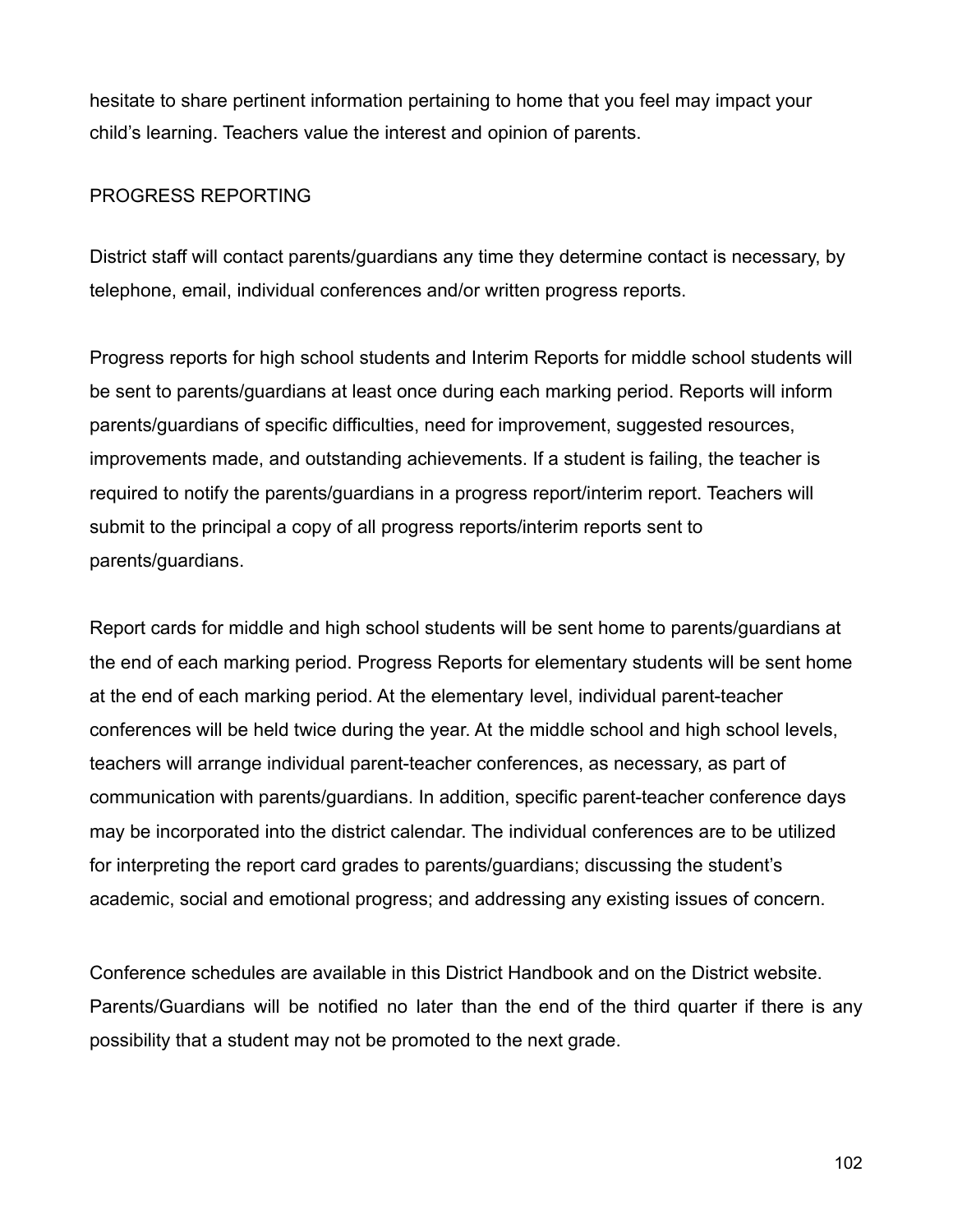# Kindergarten Progress Report Dates

#### End of Trimester

Nov. 29, 2021 distributed Dec. 13, 2021

Progress Report Mar 4, 2022 distributed March 18, 2022 Final Report distributed June 10, 2022

# Elementary Progress Report/ Middle School Progress Report Card Dates

| Progress Report #1 | Nov. 5, 2021  | distributed Nov. 19, 2021 |
|--------------------|---------------|---------------------------|
| Progress Report #2 | Jan. 19, 2021 | distributed Feb. 2, 2022  |
| Progress Report #3 | Mar. 25, 2021 | distributed April 8, 2022 |
| Progress Report #4 | June 8, 2021  | distributed June 22, 2022 |

## High School Progress Report Dates

| Sept. 22, 2021 | Feb. 16, 2022 |
|----------------|---------------|
| Oct. 13, 2021  | Mar. 30, 2022 |
| Nov. 03, 2021  | Apr. 20. 2022 |
| Nov. 24, 2021  | May 11, 2022  |
| Dec. 15, 2021  | June 01, 2022 |
| Jan. 05, 2022  |               |
| Jan. 26, 2022  |               |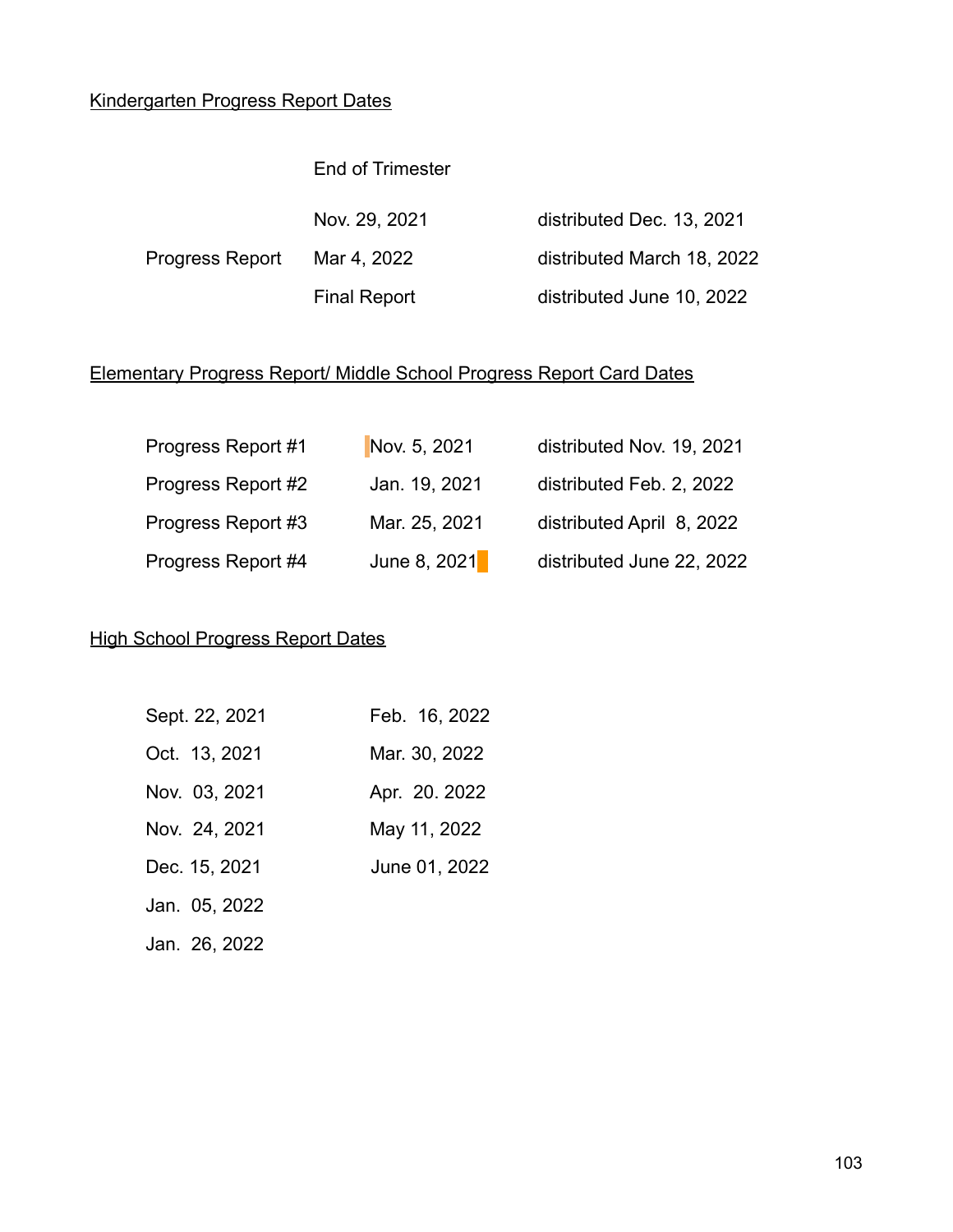### PUBLIC SAFETY

Recognizing the ever increasing need for security in today's schools, the Upper Darby School District has embraced its responsibility to both school and community by instituting a variety of proactive security measures.

These initiatives have been designed to provide a safe and secure environment wherein students and staff can effectively pursue the educational goals of the District. The Department of Public Safety for the Upper Darby School District works collaboratively on a daily basis with school administration, community stakeholders, and emergency responders to ensure the safety and security of our students.

The Department of Public Safety is made up of uniformed safety officers and non-uniformed staff members. We are in operation 24 hours a day, 365 days a year.

The Upper Darby School District utilizes the Raptor-V-Soft Visitor Management System. When visitors check into one of our schools, they will be asked to present a valid state-issued I.D. for entering into the system.

This will usually be a driver's license. The system has the ability to provide alerts on people who may jeopardize the safety of our campus. Visitors will then be given a visitor's badge. The badge will be worn on the outermost garment, in plain view, so school staff can identify visitors who properly checked into school. Parent and visitor cooperation is expected.

Keeping our schools safe is a constant endeavor, which requires vigilance, professionalism, and a positive attitude towards our school community. A safe school is everyone's responsibility, and we must work together to make our district a safe and positive learning experience for all our children.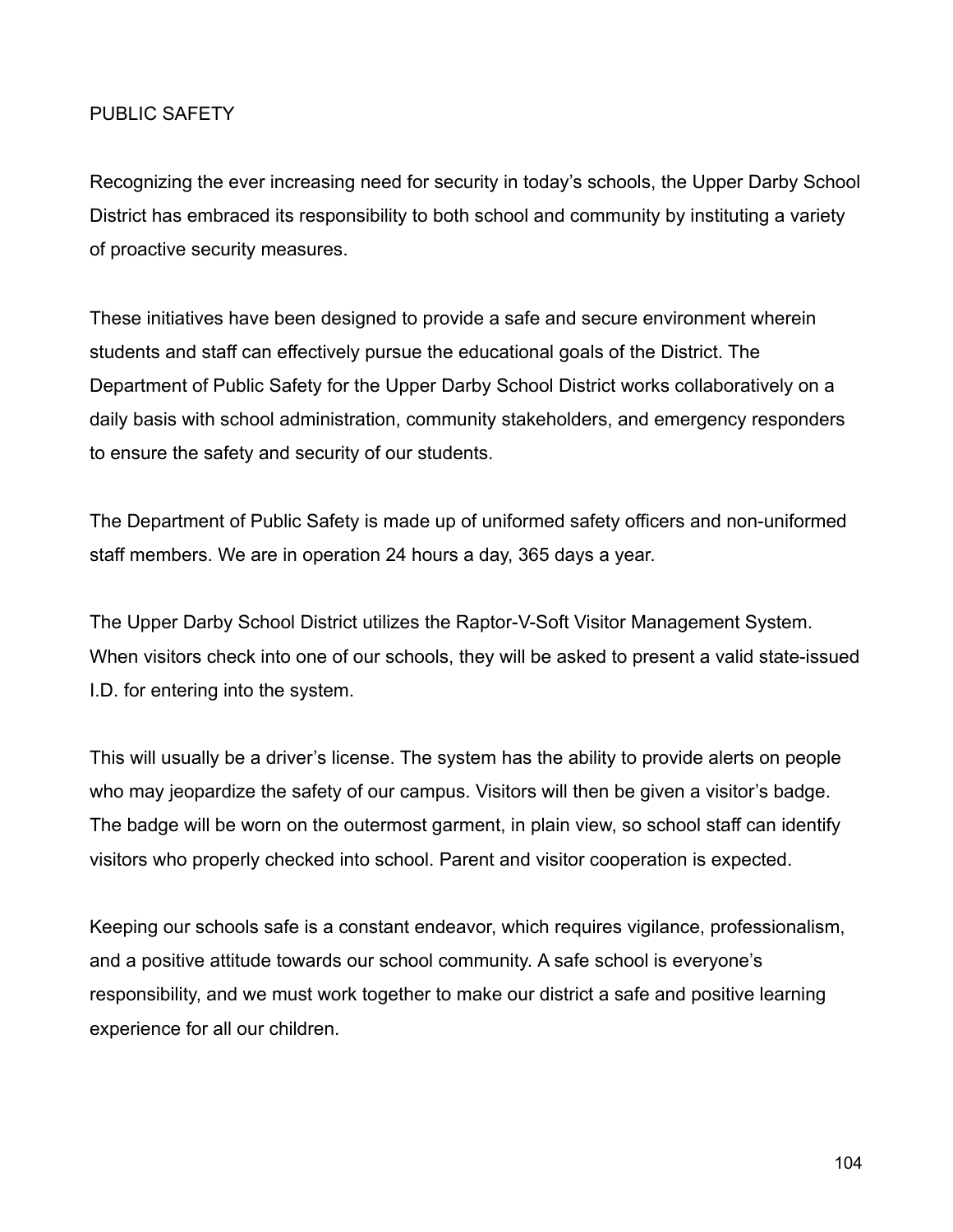### SPECIAL NEEDS AND SERVICES

Upper Darby School District strives to meet the needs of all students providing a free appropriate public education. If you believe your child may have special needs and require additional services either through Special Education, Gifted Support, or accommodations through a 504 Service Agreement, please contact your school principal.

# VIDEO SURVEILLANCE NOTICE

The School Board has authorized the use of video surveillance cameras on district property, in school buildings, and on transportation vehicles. Video surveillance will be used to monitor student behavior in order to promote and maintain a safe and secure environment for all students, staff and visitors. Students, parents/guardians, staff and the public are hereby notified that the content of the surveillance system may be used in a student disciplinary proceeding. Surveillance content will be routinely erased on a periodic basis, or will be retained, if necessary, for use in a student disciplinary proceeding or other matter, as determined necessary by the district administration.

# VOLUNTARY STUDENT ACCIDENT INSURANCE

Voluntary Student Accident Insurance can be purchased at any time by parents/guardians for their students. Voluntary Student Accident Insurance provides coverage for students for unexpected events that may not be covered by district insurance. Information regarding Voluntary Student Accident Insurance, including the types of coverage options, description of benefits, policy exclusions and enrollment forms can be found on the district website.

# VOLUNTEERS IN SCHOOLS

Upper Darby School District values parent and community volunteers as partners in the educational process. In an effort to keep our children safe and be compliant with state If any of the above boxes are marked "yes" the volunteer must complete and submit the following clearances: